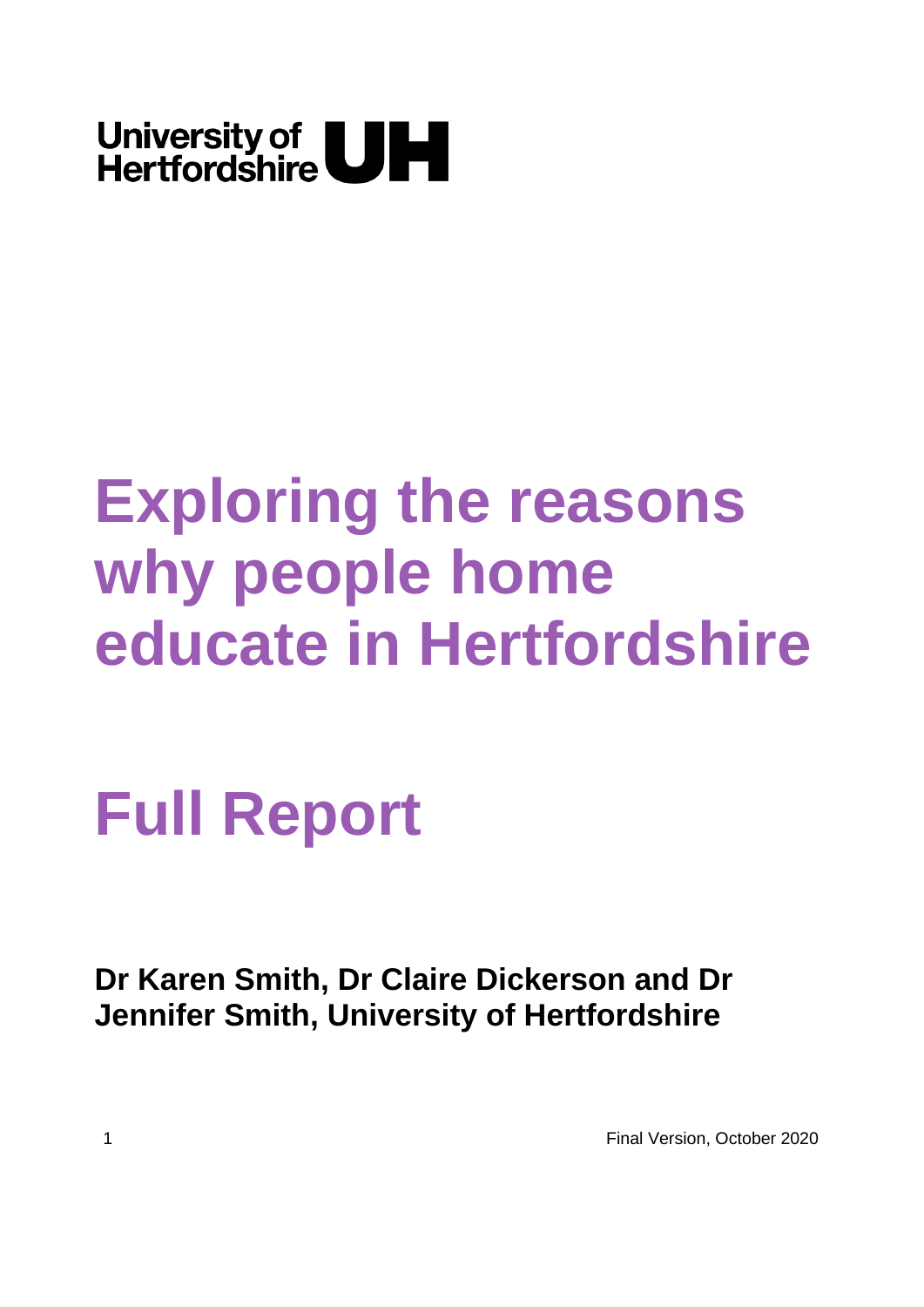# **Executive Summary**

# **1. Introduction**

Home education, that is providing education to children within the home setting rather than within school, is increasing nationally year on year. In England, home education is a legal choice and ongoing monitoring of children is not required if the Local Authority [LA] is satisfied that adequate arrangements for education are in place. The national rise in the number of families deciding to home educate is mirrored within Hertfordshire. When asked to complete a questionnaire on the withdrawal of their child from a school in Hertfordshire, parents/carers are asked to provide a reason for making that decision. For those parents/carers who do, the most frequently selected reason is 'dissatisfaction with the school system'. This is a broad reason that can incorporate many different factors. Indeed, the research literature identifies a myriad of reasons why parents/carers decide to home educate, including, amongst others, concerns about the school environment, special educational needs and disabilities [SEND], additional learning needs [ALN], and philosophical or ideological views. These reasons for home educating are often intertwined and complex; they may vary for each child within a family; and can change over time. While government discourse often refers to 'elective home education' (i.e. EHE), for some parents/carers, home education is not perceived as elective or a positive and desirable choice, rather something that they were compelled to do, due to a combination of different reasons.

# **2. Focus of the research**

This study sought to explore the reasons why people home educate in Hertfordshire. The aims of the project were to understand:

- the factors contributing to parents/carers' decisions to home educate their children;
- the challenges and benefits of home educating;
- the support that home educators draw on.

The study was small scale and exploratory in nature. The research was conducted in five phases. The first was a literature review of existing research around home education. Phases two and three were focus groups (n=16 attendees) and interviews (n=15 interviewees) with home educators. These participants were recruited through calls for participation shared via online networks of home educators, and a support group for parents/carers of children with Special Educational Needs and Disabilities [SEND], some of whom also home educate. Phase four was an online questionnaire (n=77 respondents) that was shared via the same channels indicated above, and via a link sent directly in a letter by the LA to a stratified sample of parents/carers from the LA register of home educators. The final phase involved a small focus group ( $n=6$ ) attendees) with LA representatives, to bring an alternative lens of individual practitioner experiences on the subject of home education; their reflections do not necessarily represent the official position of the LA. Ethical approval for the research was granted by the University of Hertfordshire's Social Sciences, Arts and Humanities Ethics Committee with Delegated Authority (protocol number: aEDU/SF/UH/03884(2)). The research deals with a topic that is sensitive and the narratives that parents/carers shared about their reasons for home educating were both highly personalised and very individual. To protect the participants from inadvertent identification, the decision was made to not keep these individual stories intact but rather to draw on quotes relating to themes that cut across the data more generically.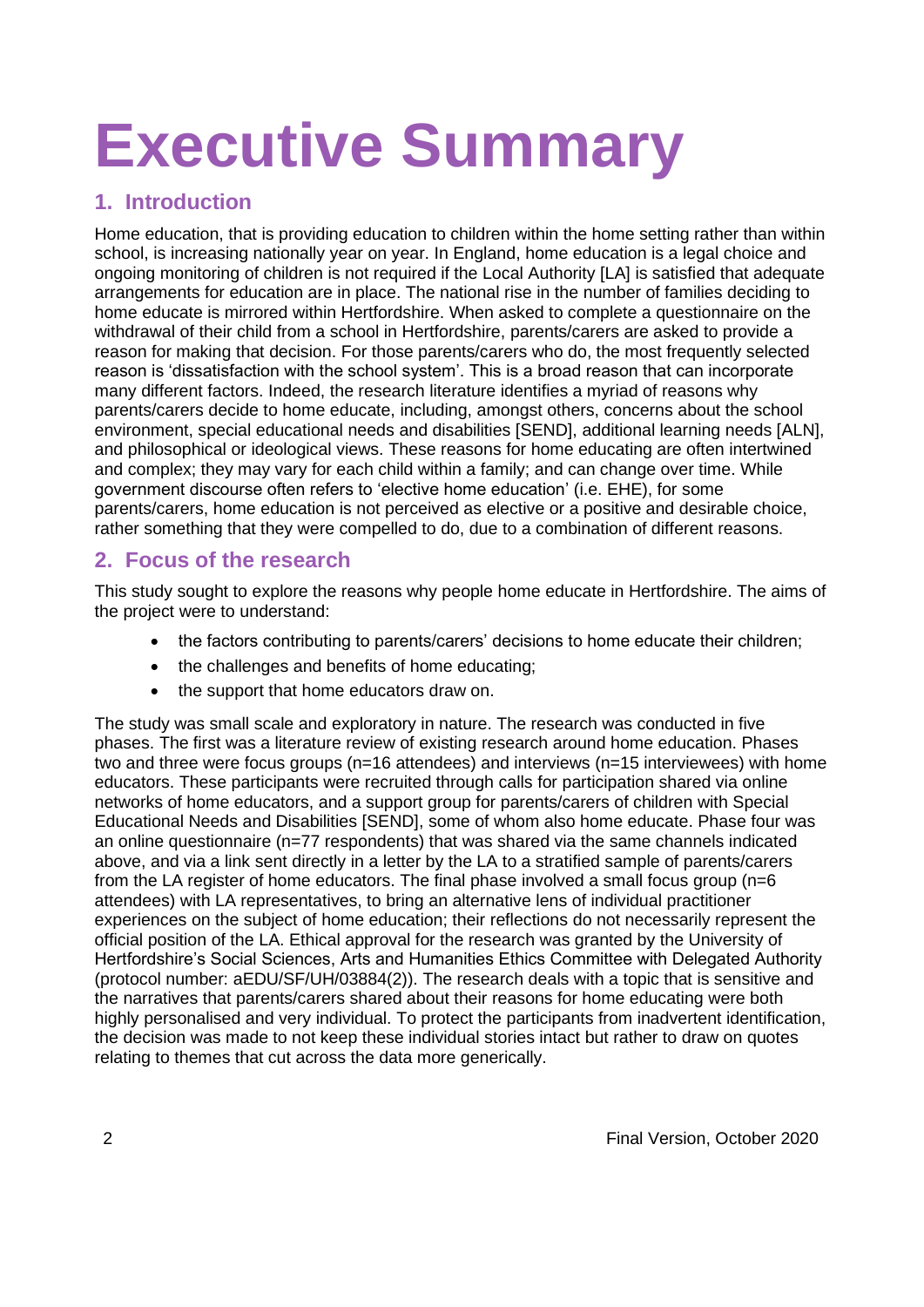While the research was able to reach a range of home educators, the approach to sampling had limitations. The sample was self-selecting as it relied on people volunteering; the data, therefore, may not expose and reflect all the reasons why people home educate, nor the range of people who home educate. The data reported here, then, are not representative or generalisable. They are, however, valuable as they report the lived experiences of home educators faced with the challenges of navigating a different approach to education and reveal some of the complexities of finding support for and the factors which drive people to choose home education.

# **3. Key research outcomes**

The key findings from the research are drawn from analysis of the narratives that the participants shared and are evidenced, within the full report, by the voices of home educators themselves through direct quotes. These data, along with existing research literature, are rich and provide compelling support for the following **key messages**.

In terms of the **existing research literature on home education**:

- Home education is not legal in all countries. In countries where it is legal, there are different legal requirements around who can be home educated, who home educates and the extent to which home education is monitored;
- Home education is a legal option in all countries in the UK. In contrast to some countries, ongoing monitoring of home educated children is not mandatory. Parents/carers who have never sent their children to school are not required to register their children with the LA;
- An independent review of home education in England<sup>1</sup> focused particularly on safeguarding issues; some home educators were critical of the report, particularly regarding recommendations relating to monitoring and registration. A recent Private Member's Bill in the House of Lords, consultation and briefing paper<sup>2</sup>, which outline reform proposals have all raised the profile of home education again in the UK. Home education has also received negative press coverage, with strong responses from the home education community;

<sup>1</sup> Badman G. (2009) *Report to the Secretary of State on the Review of Elective Home Education in England*. Norwich: TSO (The Stationery Office) Available at:

[https://assets.publishing.service.gov.uk/government/uploads/system/uploads/attachment\\_data/file/328186/Review\\_of\\_](https://assets.publishing.service.gov.uk/government/uploads/system/uploads/attachment_data/file/328186/Review_of_Elective_Home_Education_in_England.pdf) Elective Home Education in England.pdf [Accessed: 13.11.18]

<sup>2</sup> Foster D. & Danechi, S. (2019) *House of Commons Library. Briefing Paper Number 5108*, 24 July, Home education in England. London: House of Commons Library. Available at: [http://researchbriefings.files.parliament.uk/documents/SN05108/SN05108.pdf. \[](http://researchbriefings.files.parliament.uk/documents/SN05108/SN05108.pdf.)Accessed 09.09.19]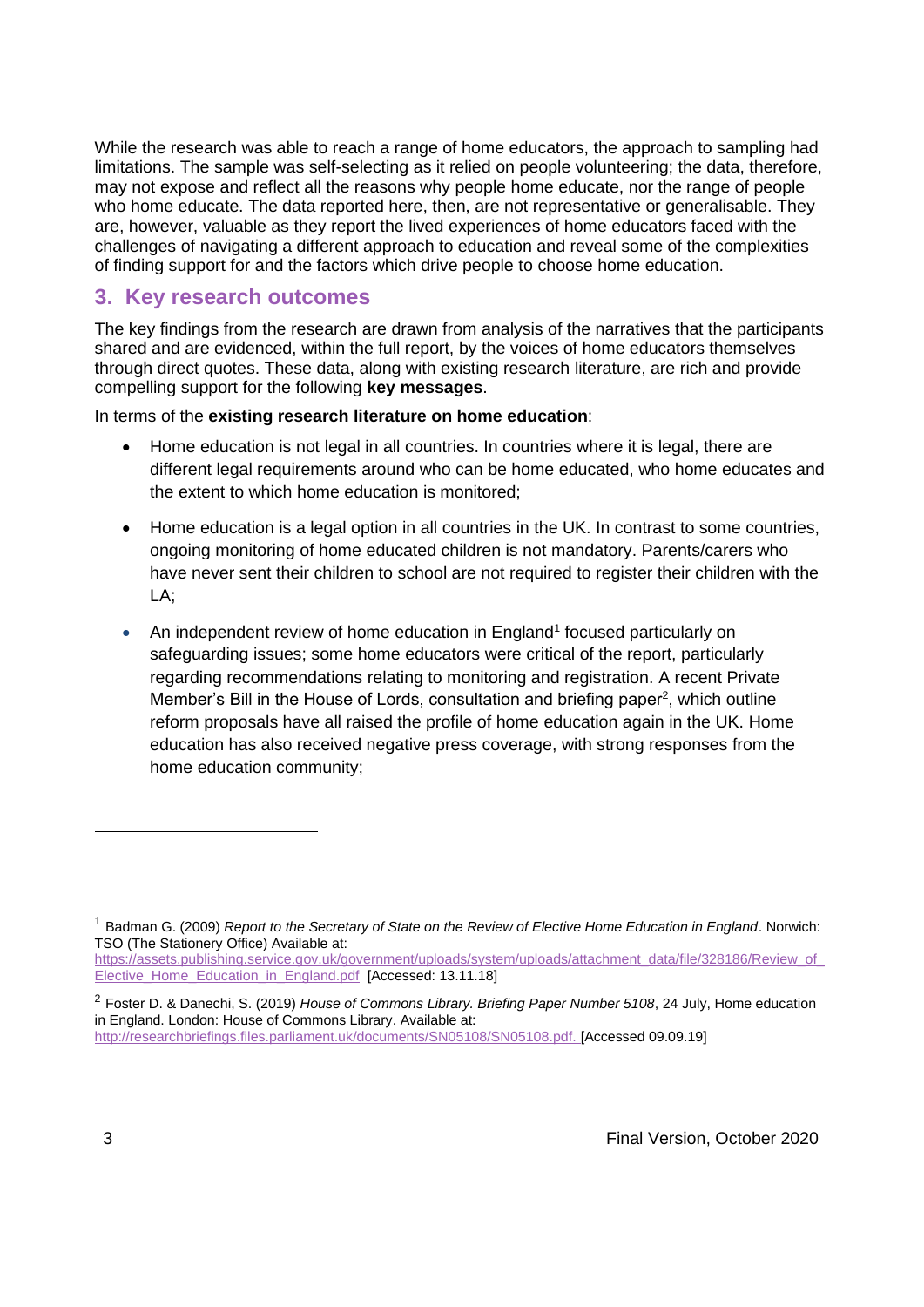- The use of the adjective 'elective' in government literature fails to recognise that, for many families, home education is not always a positive choice;
- The total number of children being home educated in the UK is unknown. Estimates range from 40,000-50,000 full-time home educated children in England currently. LAs report a year-on-year growth in home education nationally;
- Research shows a multitude of reasons why parents/carers home educate and many of these reasons are interlinked. Most decisions involve more than one reason, parents/carers may have different reasons for home educating their different children, and parents/carers' reasons may change over time;
- Decisions to home educate raise issues of equality in schools, particularly in relation to Traveller families, children with SEND and highly able, gifted and talented children;
- Some research suggests that parents/carers want more support and acceptance from their LA. Additional support for home education can be found through online information and local support groups.

In relation to the **reasons why parents/carers home educate in Hertfordshire,** based on empirical data:

- The inflexibility of the school system in relation to testing, monitoring, standardised curriculum, approaches to learning and school-start age, which often did not recognise individual differences, influenced decisions to home educate, particularly for parents/carers who felt their children did not fit that system or where parental views of what it means to educate were radically different to the prevailing view within the school setting. These parents/carers felt that home education could better meet their children's needs, as education could be tailored in terms of pace, interest and learning styles.
- Parents/carers who home educated often saw the school environment as not conducive to learning or wellbeing. Some parents/carers reported sustained bullying, limited or negative academic progress, enforced socialisation, lack of resources within schools, teacher attrition and high teacher turnover, and their own experiences of working within education as the reasons for withdrawing their children.
- For parents/carers of children with SEND, there was clear frustration about the lack of support made available for their children while they were in the school system. Obtaining an Education Health and Care Plan [EHCP] was perceived to be difficult, with parents/carers fighting to get the necessary assessments to support their application. Even when an EHCP was in place and requirements clearly set out, parents/carers reported that some schools either chose not to follow the recommendations, or were unable to do so. With a lack of alternative provision (e.g. either no alternatives, or no space in alternative settings), some parents/carers felt that they had no other option than to remove their child from school and home educate.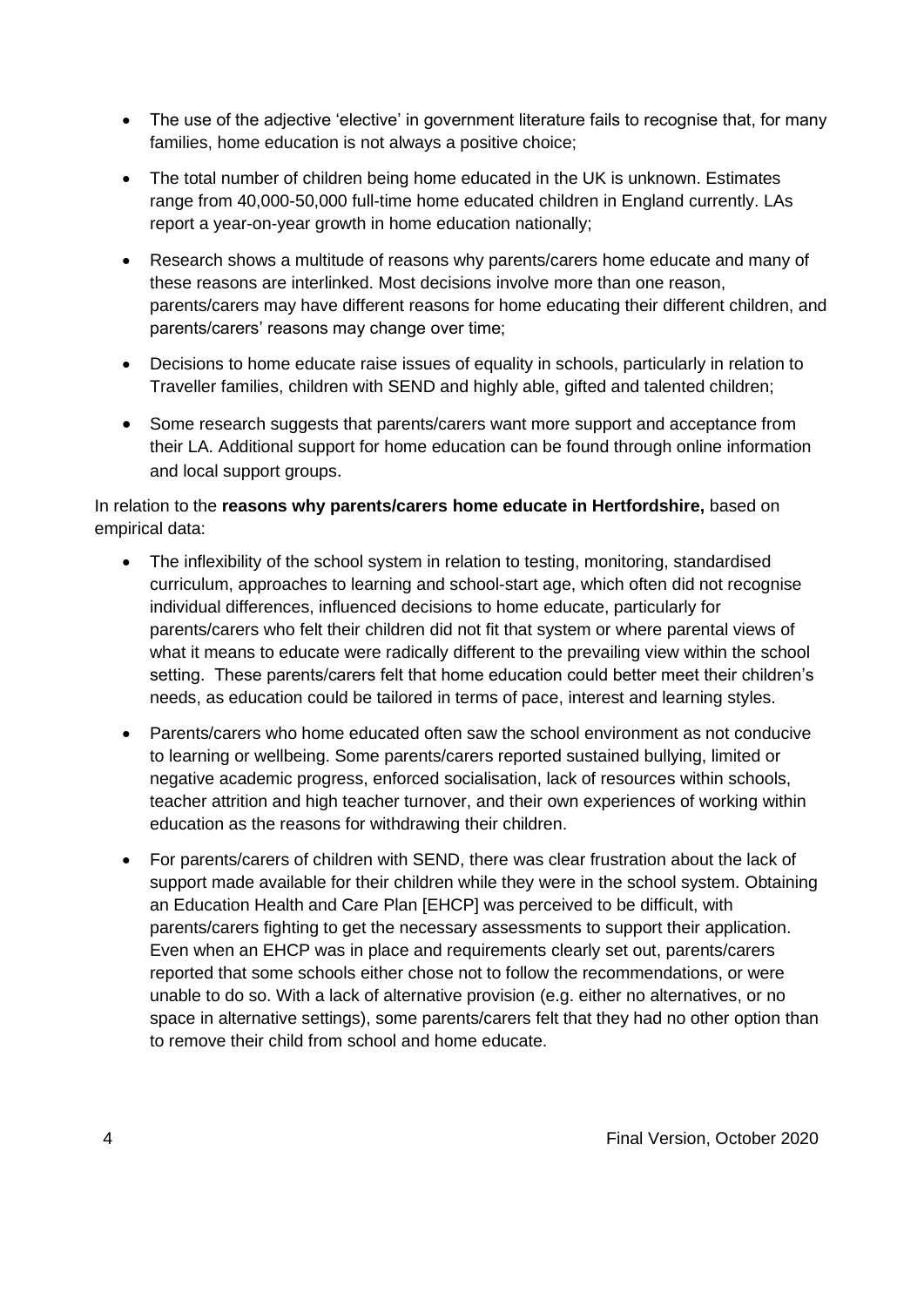- For some children, the experience of school was having a negative impact on mental health and wellbeing, resulting in extreme physical symptoms, meltdowns and breakdowns. Budget cuts meant that access to professional support was sometimes difficult. Children's negative experiences were also impacting on parents/carers' own mental health.
- Parents/carers sometimes felt that their concerns in relation to SEND and wellbeing were not taken seriously by school staff, leaving them feeling isolated and powerless.
- Pressure to withdraw children from school was felt particularly when schools displayed little attempt to support children; pressure was more acute when families were facing fines for non-attendance, while underlying issues were not addressed. External pressures on schools (e.g. around Standard Assessment Tests [SATs] results, GCSE English and Maths, Attainment 8, attendance) meant that schools might not always be predisposed to supporting children who could impact negatively on their results.
- Some parents/carers, often those who had never sent their children to school, had a strong educational philosophy that was at odds with what was practised within schools. It was recognised that parents/carers who had actively and positively chosen home education were likely to have very different expectations and experiences of home education than those who felt forced into it.
- For a small number of families, parental work, home life, religious beliefs and financial situations meant that home education was a better fit for their lives. Parents/carers who had witnessed positive examples of home education themselves, within their families, or through their friends' experiences, and thus had access to knowledge and support cited this as a reason as to why home education appeared achievable.

And finally, regarding the **benefits, challenges and support for home education,** based on empirical data:

- The needs of the child drove the approach to learning adopted by the home-educating families participating in the research. The child's needs influenced the structure, content and mode of learning. Participants whose children had previously attended school, often reported that their children were much more confident and less anxious working, for example, at their own pace, being self-directed learners or learning in small groups, than when they were in school.
- Regardless of whether they felt they had a choice about home educating their children or not, many of the parents/carers identified flexibility as a key benefit of home educating. Flexibility was defined by participants as the opportunity for their children to access learning that was tailored to their individual needs: what, when and how they learned.
- The home education community was an important source of support for many of the home educators taking part in the research. The community supports the sharing of experiences, signposting of support and resources available, and running workshops or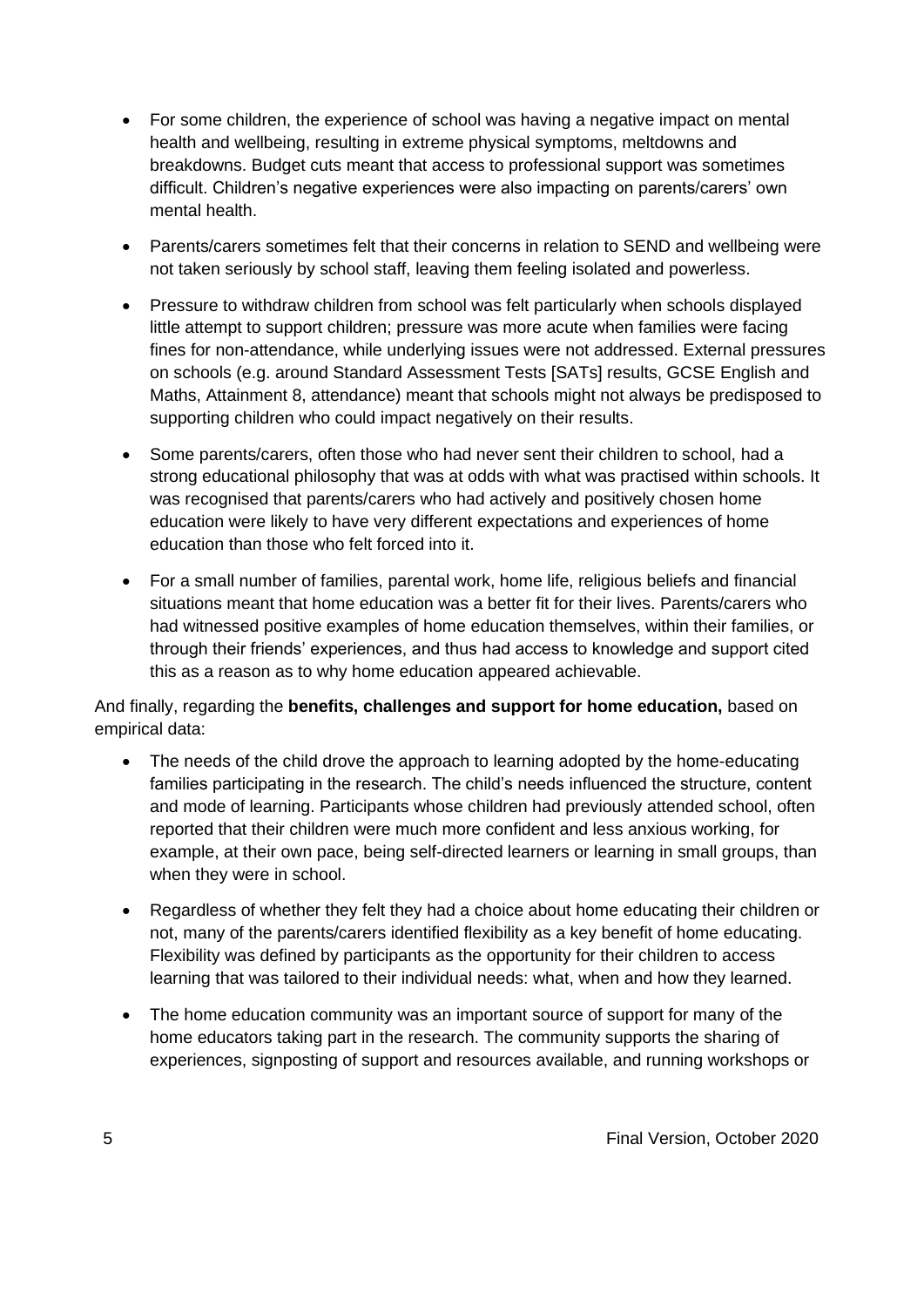social events. Social media, such as Facebook, is used extensively for organising learning/social opportunities and staying connected to other home educators.

- Parents/carers of children with SEND often reported struggling to get appropriate support when their children were in school, sometimes even when there was an EHCP in place. Some parents/carers paid for additional specialist support, others relied on being signposted to available resources by different agencies and using a trial-and-error approach to find what worked. When home educating, some parents/carers talked about the difficulties of finding the support to address the learning needs of their child. Some research participants with children with SEND spoke of feeling overwhelmed.
- The financial implications of home educating were reported by most participants as a key challenge. These included loss of income for the parent who was home educating and the cost of, for example, resources, tuition, classes, and travel. Many of the parents/carers identified a need for financial support to cover the cost of home educating.

These findings broadly align with existing research findings, yet the respondents' accounts add rich depth and evidence the many reasons that propel parents/carers to home educate, alongside the benefits and challenges of home education, and the support structures on which home educators draw. The participants responded openly and frankly about their experiences, and their stories reflect the complexity of that decision-making process, the interconnectedness of the reasons, and the layering of experiences that led to a decision to home educate. Parents/carers rarely provided a single reason for their decision; reasons were multifaceted, although the inflexibility of the school system and dissatisfaction with it, along with reported negative experiences of children with SEND and ALN in mainstream education and a lack of alternative or flexible provision, emerged as key themes.

There were parents who had made positive and considered choices to home educate and those who chose home education as a reaction to negative experiences. It was suspected that there may be a third group of parents/carers who posed safeguarding issue by intentionally removing their children from school to avoid scrutiny; such a group did not feature in our sample as it is doubtful that they would have volunteered to participate. Our findings showed that the home educators who participated in this study, whether in that position through a positive choice, or making the best of an unplanned situation, are seeking to make their children's lives better through home education. For these home educators the children's best interests were at the heart of what they do.

# **4. Learning points for consideration**

The following sets of learning points are presented as actions that could be taken in order to recognise the differences between groups of home educators; create conducive school learning environments for all children; further analyse home education data; support parents/carers in making informed choices about home education; and provide support for home education.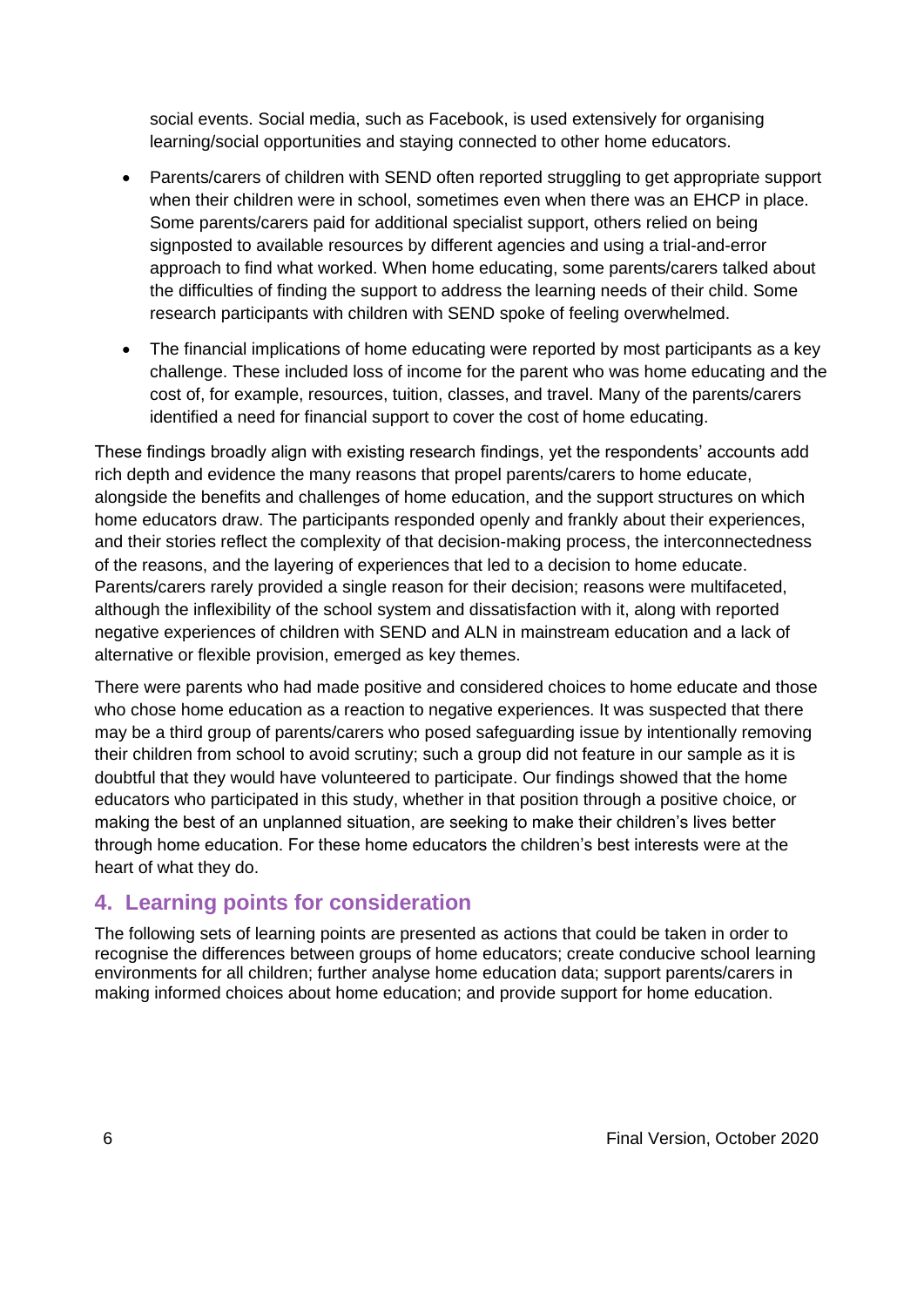# **Recognise different groups of home educators**

This research revealed that there were distinctively different groups of home educators. There were parents/carers who had made an informed, positive and often philosophically driven choice. In contrast, other parents/carers had felt compelled to home educate due to a mismatch (for various reasons) between their child and the school environment; it was felt that this group has increased in recent years. Other (often negative) portrayals of home educators, particularly in popular press, were reflected upon by participants. These groups are likely to have different motivations, experiences and needs. The following actions should be considered:

- Recognise that different groups of home educators will have different motivations and experiences and may well require different support, guidance and oversight;
- Appreciate that some parents/carers feel compelled to home educate due to their experiences of the school system and that more flexibility in the system might reduce the numbers deciding to home educate;
- Redress the negative portrayal of home educators in public discourse and the popular press with depictions of the many home educators who prioritise the quality of their children's education.

Further recognition and understanding of the differences between home educators' motivations and experiences will enable the LA to treat them appropriately and proportionately.

## **Create conducive school learning environments for all children**

A strong theme throughout the research was dissatisfaction with a school system – perceived to be focussed on assessment, targets, and monitoring – that often could not, or did not want to, differentiate how it educated children. Reductions in funding meant that the expertise to stretch and challenge children, or to support those children with SEND or compromised wellbeing, was frequently difficult to access. While changes to the Ofsted Education Inspection Framework<sup>3</sup>, along with the promise of further funding for SEND<sup>4</sup> and increased emphasis on children's wellbeing, could alleviate some of the issues raised, the following actions should be considered:

• Ensure further continuing professional development and training is available to increase the ability of senior leaders and teachers to manage different needs within schools in a context of continued funding constraints;

<sup>3</sup> DfE (Department for Education) (2019) 'Education Inspection Framework', Guidance 14 May, updated 2 September: Available at[: https://www.gov.uk/government/publications/education-inspection-framework#history](https://www.gov.uk/government/publications/education-inspection-framework#history) [Accessed: 08.10.19].

<sup>&</sup>lt;sup>4</sup> DfE (Department for Education) (2018) 'New funding to support children with special educational needs', News Story 16 December: Available at[: https://www.gov.uk/government/news/new-funding-to-support-children-with-special](https://www.gov.uk/government/news/new-funding-to-support-children-with-special-educational-needs)[educational-needs](https://www.gov.uk/government/news/new-funding-to-support-children-with-special-educational-needs) [Accessed: 25.09.19]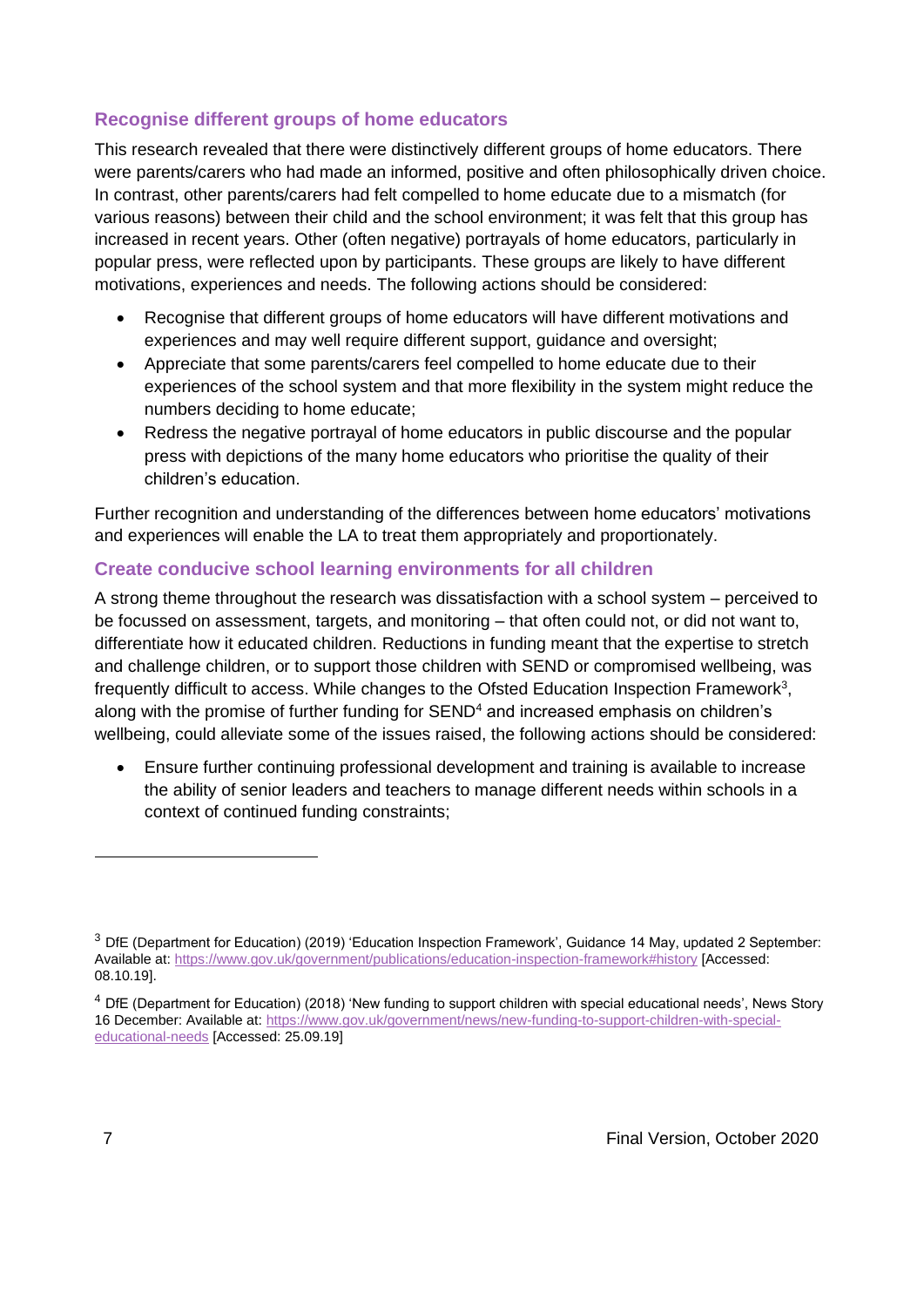- Clearly signpost routes to additional support provision (including outside agencies) that can help children, whether with SEND or not, who are struggling within the school system in order to enable parents/carers to navigate the options available to them;
- Increase alternative provision options, so that parents/carers have other school-based choices for education;
- Provide more flexible approaches to school attendance, where appropriate (e.g. staggered school starts, flex-schooling, part-time attendance).

A more flexible system, that recognises and respects parents/carers' concerns and effectively supports differentiation, might well result in more children remaining within school rather than parents/carers removing their children.

# **Further analyse home education data**

With the prevalence of home education increasing in Hertfordshire and in England more generally, there is a need to more fully analyse the data on home education nationally, locally and at a school-level. A better understanding of how, where and why home education is happening, will create opportunities to channel interventions, funding or support to address potential triggers. The following actions should be considered:

- At a school level: challenge Trustees and Governors to look more carefully at the incidence of children being withdrawn from schools, identify patterns and address any issues that are raised;
- At a county level: develop a more nuanced understanding of the reasons why people home educate – e.g. through the withdrawal questionnaire and follow up discussions, and with the systematic recording and analysing of that data;
- Nationally: recognise the different kinds of home educators, and the very different motivations and experiences that they have; appreciate that these differences will be influenced by geographical location, socio-economic status, and children's SEND or ALN.

A better understanding of the reasons why parents/carers home educate will indicate where system-wide issues are contributing to decisions to home educate and whether those issues can be minimised and also ensure that adequate support is put in place when parents/carers are making a decision to home educate.

# **Support parents/carers to make informed choices about home education**

While some parents/carers do make very positive, and often philosophically driven, choices to home educate, some parents/carers do not. For them the decision is the result of an ongoing struggle within the system, pressures to withdraw put on them by others, or following misinformation about the penalties faced by staying within school, or the support that the families will be provided when they home educate. To enable parents/carers to make informed choices, the following actions should be considered:

• Provide access to timely and appropriate advice about alternative options (e.g. flexschooling, part-time attendance) and the support available for children who, for whatever reason, do not fit easily within their current school;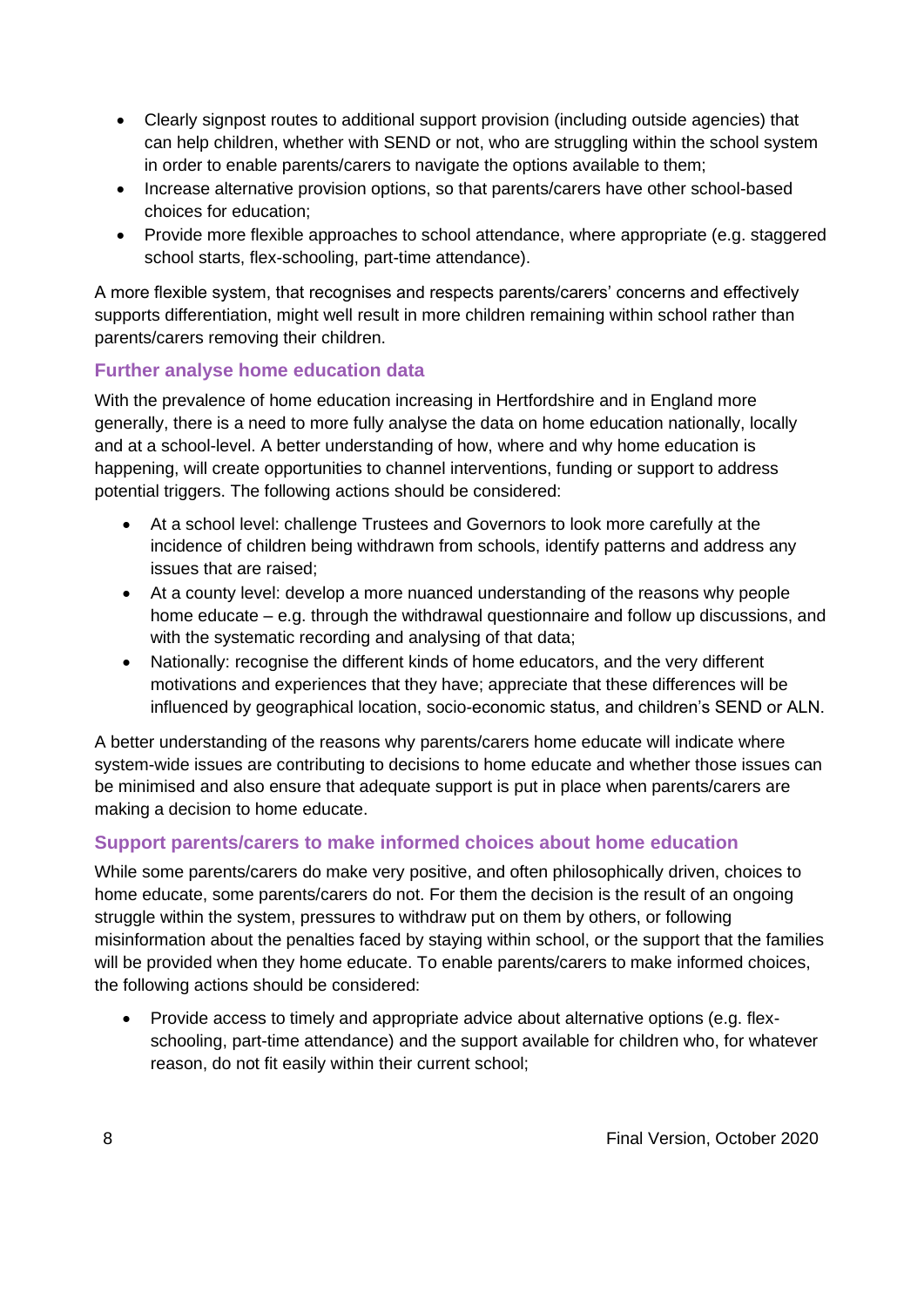- Implement 'cooling off periods', which provide parents/carers with time to think about how they respond to situations and to seek appropriate support and guidance in making their final decision to home educate;
- Enable parents/carers to see different perspectives and hear real-life experiences by accessing people who have considered home education and decided not to, those who are already home educating, those whose children have been home educated and then returned to school, and those who found alternative provision.

If parents/carers are better informed about home education, and know where they can find support, guidance, and alternatives, some parents/carers may ultimately decide not to home educate, and if they do, they will be in a better position to provide the education that their child needs.

# **Provide support for and guidance on home education**

While government funding (directly, or indirectly through the LA) is not provided for home education, there are benefits in providing support and guidance for those who decide to home educate. Some parents/carers see home education as a temporary arrangement and intend to re-enter the school system when issues have been resolved; here support can help in the transition back to school. For those who see home education as a more long-term arrangement, signposting to sources of support can facilitate the provision of appropriate education. The following actions should be considered:

- Provide links to resources, support, sessions, clubs and networks available locally, to enable new home educators to identify what is available to help them in their new role;
- Offer ongoing access to EHE advisors, or a cascading of training and support to those parents/carers who want to develop their ability to educate their children;
- Encourage closer collaboration between the home education community and the LA to establish routes to information, guidance, support and networks; reduce mutual mistrust; and to better understand the motivations for and experiences of home education.

Signposting into the established support networks will help reduce isolation for those parents/carers who are home educating (whether temporarily or permanently). Knowledge of and access to support available will also help those who are seeking to reintegrate their children into school.

# **5. Final reflections**

While the majority of families in Hertfordshire enter their children into the school system, where they stay for the length of their compulsory education, there is an increasing number of parents/carers who, for different reasons, are not following that route. During this research we have spoken to a some of those families and heard their reasons for home educating, the challenges they face, the benefits they gain and the support they draw upon. The report does not purport to represent all home educators and their motivations for home educating, it does feature, however, the lived experiences of families who have made this decision and raises important learning points that should be considered, and actioned, where appropriate, in order to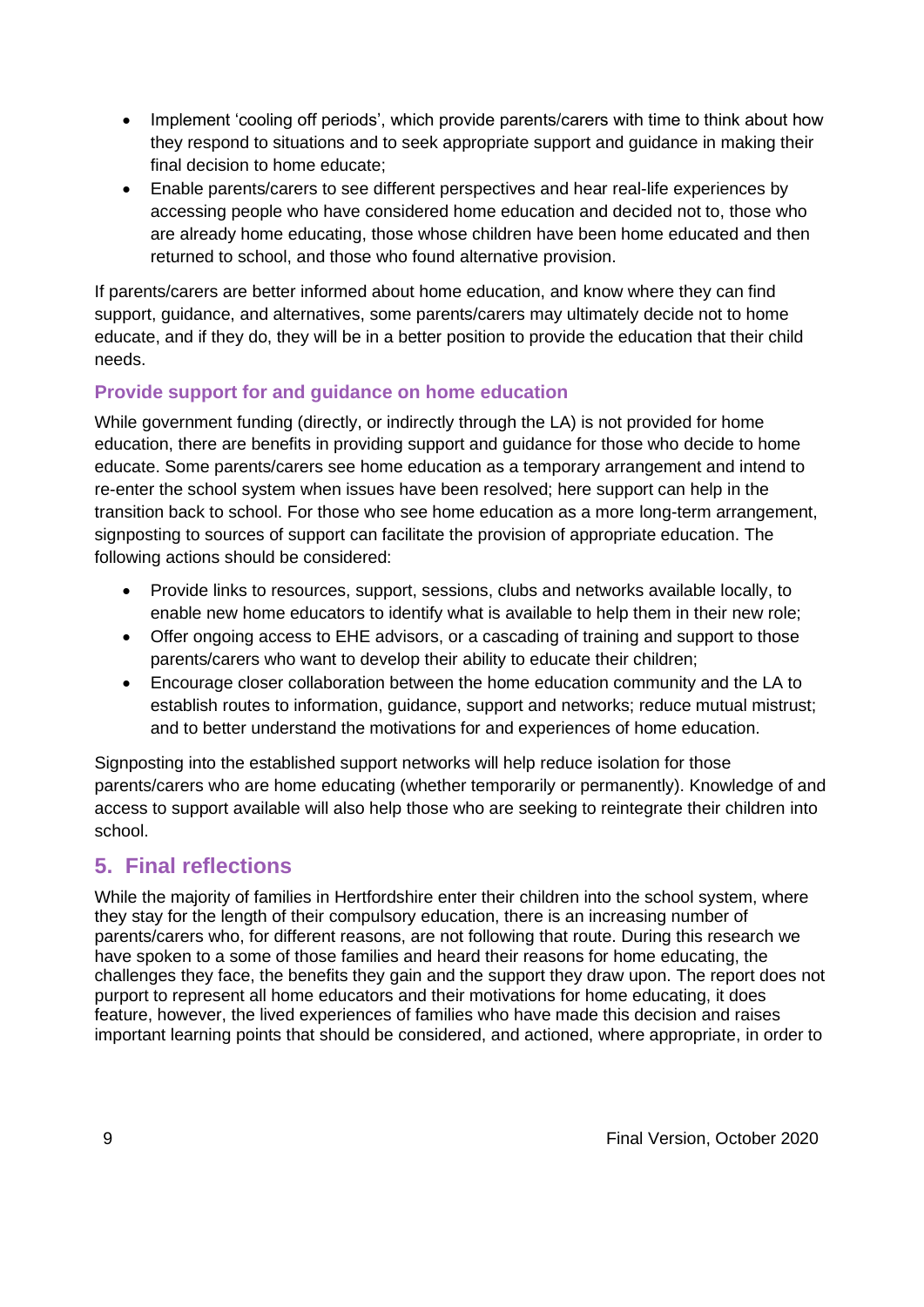provide greater understanding of and support for such families as they seek to home educate their children.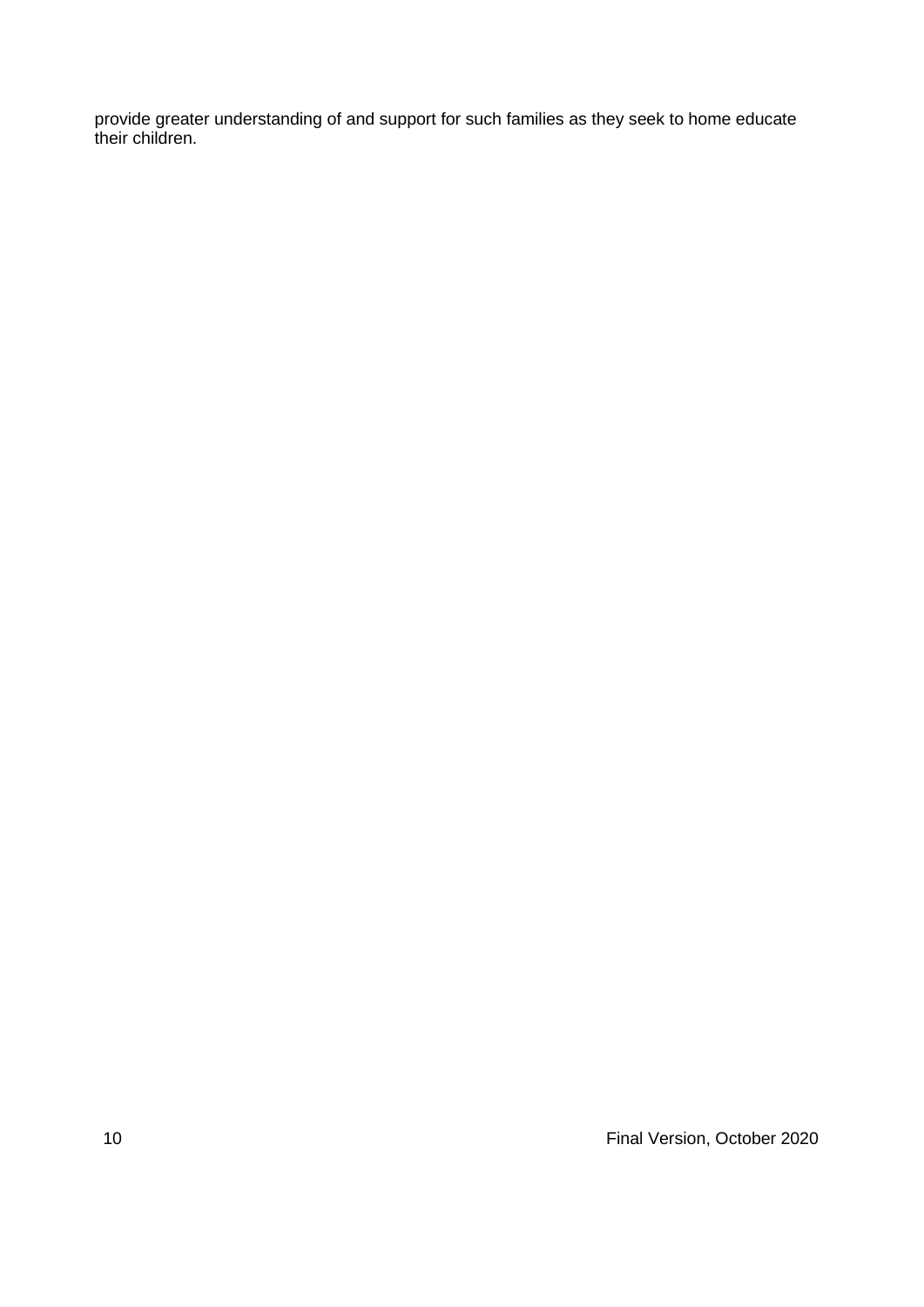# **Full Report**

# **1. Introduction**

Nationally, the number of families choosing to home educate their children is increasing year-onyear. Using findings from an Association of Directors of Children's Services (ADCS) survey sent to all 152 local authorities (LAs) in England to collect data from school census day in October 2017, it could be inferred that approximately 45,500 children and young people were being home educated in England (ADCS, 2017). More than 90% of the responding LAs reported year-on-year increases in the number of children and young people involved (ADCS, 2017). This national picture is mirrored in Hertfordshire, where a similar year-on-year increase has been experienced. Within Hertfordshire, more boys than girls and more older children (KS3 and KS4) are likely to be home educated. When parents/carers decide to withdraw their children from school in Hertfordshire, they are invited to complete a questionnaire and are asked to indicate their key reason for making that decision. While not all parents/carers provide a reason for their decision to home educate, for those that do 'dissatisfaction with the school system' is the one most frequently provided. This is a broad reason that can incorporate many different factors. Hertfordshire County Council wanted to gain a more nuanced understanding of the underlying reasons why parents/carers choose home education, so that they can ensure that appropriate support mechanisms are in place to enable parents/carers to make informed choices about their children's education. With this aim in mind, Hertfordshire County Council commissioned the University of Hertfordshire to carry out a piece of research to explore the reasons why people home educate in Hertfordshire; the challenges and benefits of home education; and the support home educators draw on. This report provides an overview of the findings of this research.

# **2. Approach to the study**

The research study was small-scale and exploratory in nature. It was conducted in five phases. The first phase drew on existing research into home education, phases two to five involved the collection of empirical data and were carried out between January and June 2019. The five phases are discussed in more detail below.

# **Literature review**

The first phase comprised a literature review, which provided an overview of current research into home education. The findings from this review informed the subsequent data collection activities. Forty-three sources were used in the literature review.

# **Home educator focus groups**

Phase two involved three focus groups with home educating parents/carers. The aim of these focus groups was to scope reasons why parents/carers home educate, to explore the challenges and benefits associated with home education, and the support systems that the home educators drew on. The three focus groups were all held at the University of Hertfordshire and involved a total of sixteen parents/carers and lasted two hours.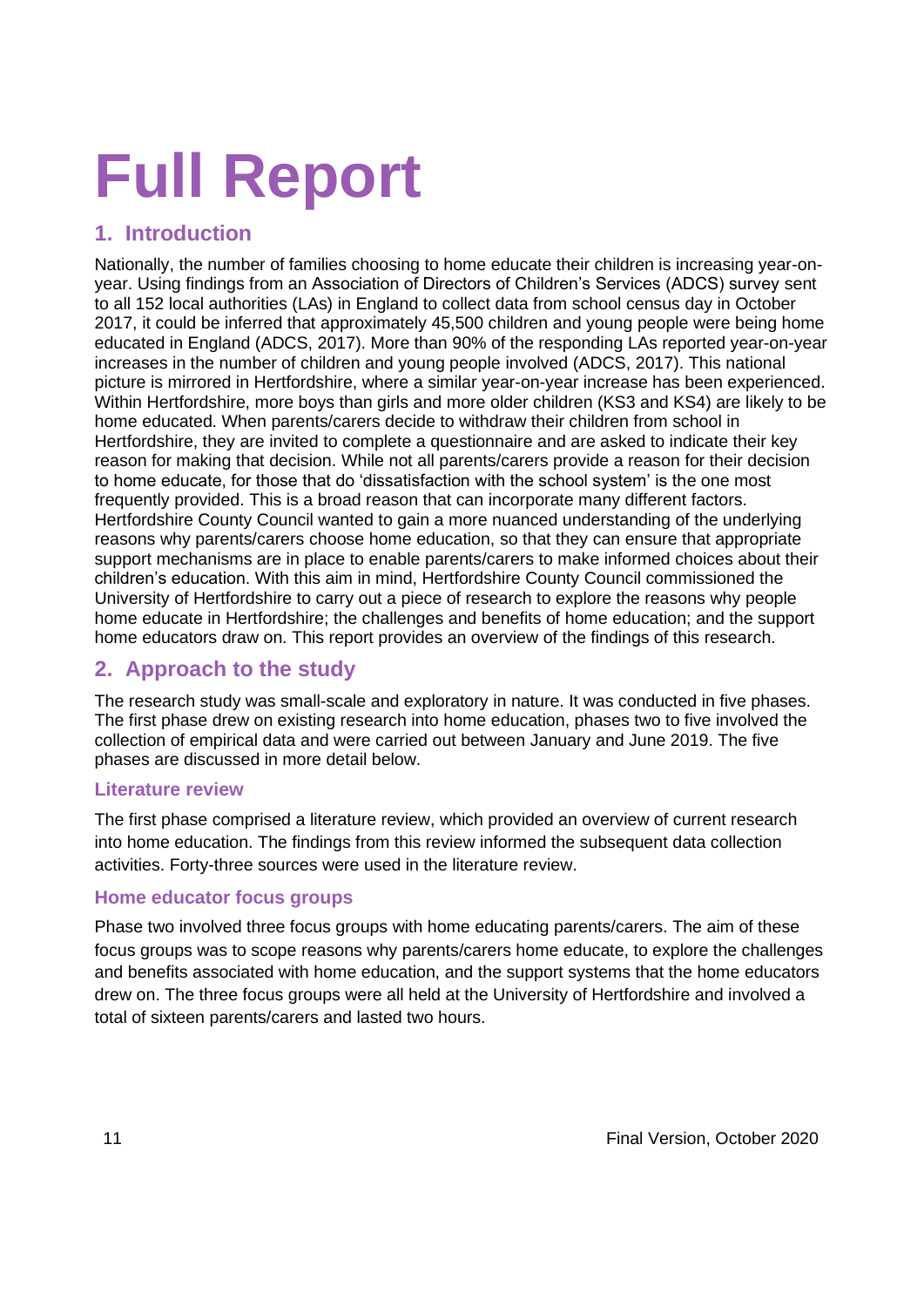#### **Interviews**

In phase three, fifteen in-depth semi-structured interviews were carried out with parents/carers who were home educating and a small number who were considering home educating or were engaged in more flexible schooling options. Initially interviewees were asked to share their 'founding stories' based on the question asked by Neuman and Guterman (2017) in their research with Israeli home educators: *Tell me about the decision to begin home schooling.* Subsequent questions probed what their home education looked like, associated challenges and benefits, and the support structures drawn upon.

## **Questionnaire**

Following preliminary analysis of the focus group and interview data, a short survey, comprising open-ended questions, was designed to enable a wider sample of home educators to share their experiences. The questionnaire comprised nineteen predominantly open-ended questions, which covered experiences of home educating, reasons for home educating, benefits and challenges of home educating and sources of support. The questionnaire was piloted with three members of the home education community. The questionnaire was administered online and n=77 responses were received. Some focus group participants and interviewees also completed the questionnaire.

## **Local authority focus group**

A final focus group was held at Hertfordshire County Council's County Hall. The focus group comprised LA employees and local teachers within schools and alternative provision. The aim of the focus group was to bring an alternative lens of individual practitioner experiences on the subject of home education; their reflections do not necessarily represent the official position of the LA. Six people took part in the focus group, and it lasted two hours. The focus group explored the reasons people home educate based on their professional experiences, the support that is provided to those who are considering or who are home educating, and what support is currently unavailable.

## **Overview of the data collection phases**

|                | <b>Data collection activity</b> | <b>Sample size</b>      |
|----------------|---------------------------------|-------------------------|
| <b>Phase 1</b> | Literature review               | n=43 literature sources |
| Phase 2        | Home educator focus groups      | $n=16$ attendees        |
| <b>Phase 3</b> | Individual interviews           | $n=15$ interviewees     |
| <b>Phase 4</b> | Online questionnaire            | n=77 respondents        |
| Phase 5        | Local authority focus group     | $n=6$ attendees         |

Below (Table 1) is a summary of the sample sizes for each data collection phases

**Table 1: data collection phases and sample size**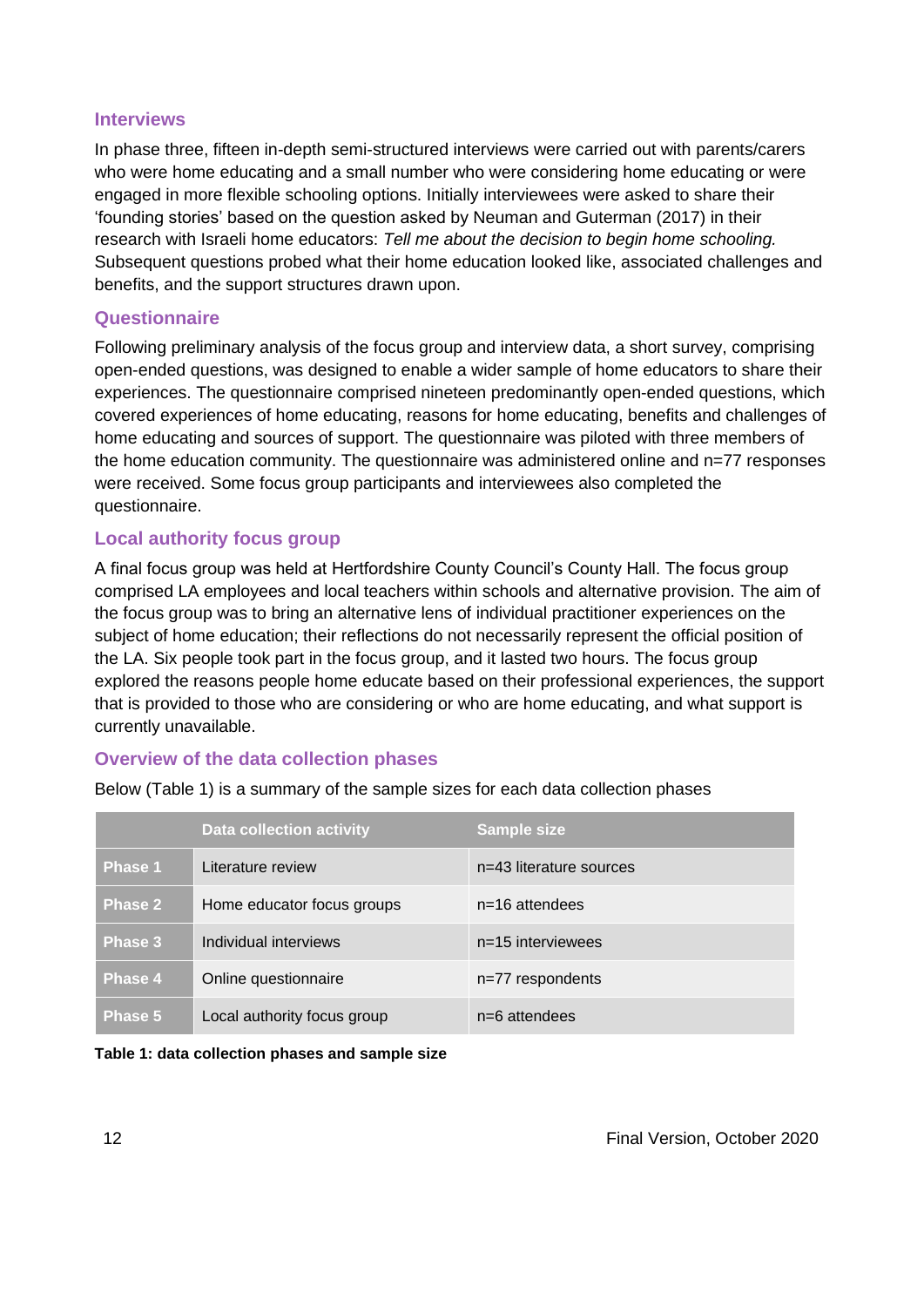### **Approach to sampling and overview of the participants**

In relation to the LA focus group, the group consisted of LA employees and school and alternative provision teachers.

For the main part of the research, which involved home educators, we relied primarily on contacts within the home education community to establish the sample. The population of home educators in Hertfordshire is unknown. While the LA holds data on parents/carers who decide to de-register their children from school, they do not have figures for parents/carers who have never sent their children to school. There is a strong home education community in Hertfordshire, with an online presence, and we asked two members who are active within that community and who had contacted us about our research at the very beginning of the project, to share information about the research and our calls for participation through home education social networking sites. In addition, information was shared with the Herts Parents Carer Involvement network, which is targeted specifically towards parents/carers who have children with special educational needs and disabilities (SEND). While not all these parents/carers will home educate their children, some do.

The calls for participation in the focus groups and interviews shared through these networks asked for volunteers to contact the research team directly; we responded to those who contacted us and invited them to participate, if they met our eligibility criteria. Initially we focussed on those who were (or who had) home educated in Hertfordshire. As the research progressed, we were approached by a small number of people who were considering home education or were engaged in more flexible approaches to education; we amended our ethics application, which enabled us to speak to some of them. In the focus groups and interviews, we asked participants to share information about the project with other home educators, to stimulate snowball sampling. In relation to the invitation to complete the questionnaire, we used the same online networks to distribute a link to the questionnaire. In recognition of the limitations of the sampling strategy (see limitations section below), we also drew on support from the LA in order to share information about the questionnaire. While it was not possible to send out a letter publicising the research to all the home educating families in Hertfordshire, information was sent to a stratified sample, totalling n=150 (which is just over 10% of the LA figures as of March 2019). The sample was stratified based on the main reason that parents/carers cited for their decision to home educate. An overview of the sample is given in Table 2.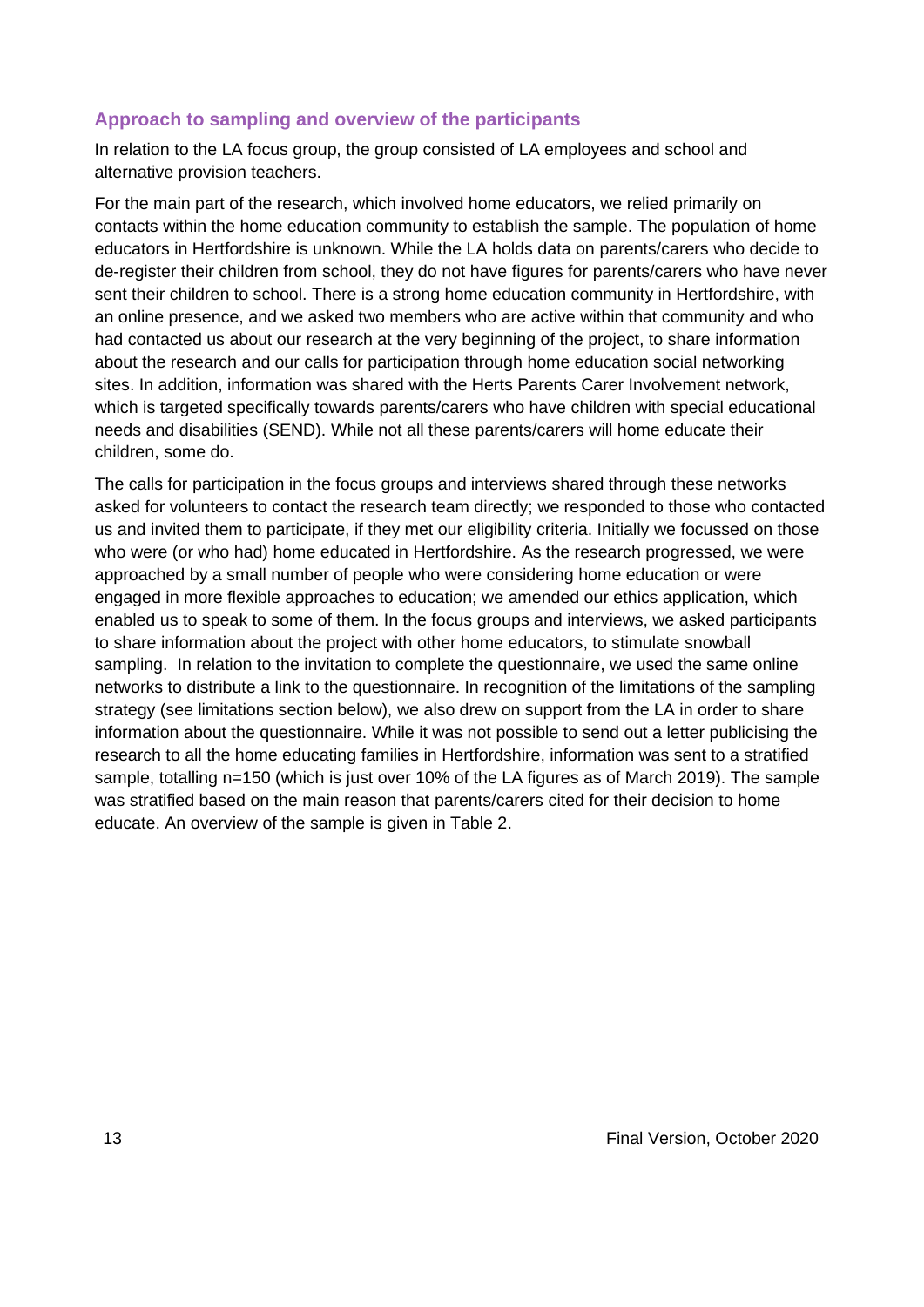| <b>Reasons given for</b><br><b>Elective Home Education</b> | <b>Total (March</b><br>2019) | Sample         |
|------------------------------------------------------------|------------------------------|----------------|
| <b>Attendance difficulties</b>                             | 39                           | 4              |
| <b>Bullying</b>                                            | 75                           | 8              |
| Did not get school<br>preference                           | 19                           | $\overline{2}$ |
| Dispute with school                                        | 38                           | 4              |
| Dissatisfaction with school<br>system                      | 163                          | 16             |
| Educational philosophy                                     | 99                           | 10             |
| <b>Health issues</b>                                       | 57                           | 6              |
| <b>Mental health issues</b>                                | 58                           | 6              |
| Religious reasons                                          | $\overline{2}$               | 1              |
| Risk of exclusion                                          | 17                           | $\overline{2}$ |
| <b>Traveller culture</b>                                   | 58                           | 6              |
| Not recorded                                               | 852                          | 85             |
| <b>TOTAL</b>                                               | 1477                         | 150            |

## **Table 2: sampling strategy**

The dual approach to sampling was important for the questionnaire; the non-sampled group accessed via the online networks allowed us to engage with people who were not necessarily known to the LA, while the stratified sample identified through the LA enabled us to approach people who were not necessary active in the networks that were sharing information about the project.

The approach to sampling resulted in a relatively heterogenous set of respondents. In relation to the questionnaire (n=77 respondents), for example, 18% (n=14) had never sent their children to school and  $78\%$  (n=60) had (4%, n=3 did not respond);  $52\%$  (n=40) only home educate some and not all of their children, while 43% (n=33) home educated all their children (5%, n=4 did not respond); 58% (n=45) reported a diagnosed or suspected special educational need or disability, while 38% (n=29) did not (4%, n=3 did not respond). Across all data collection points, the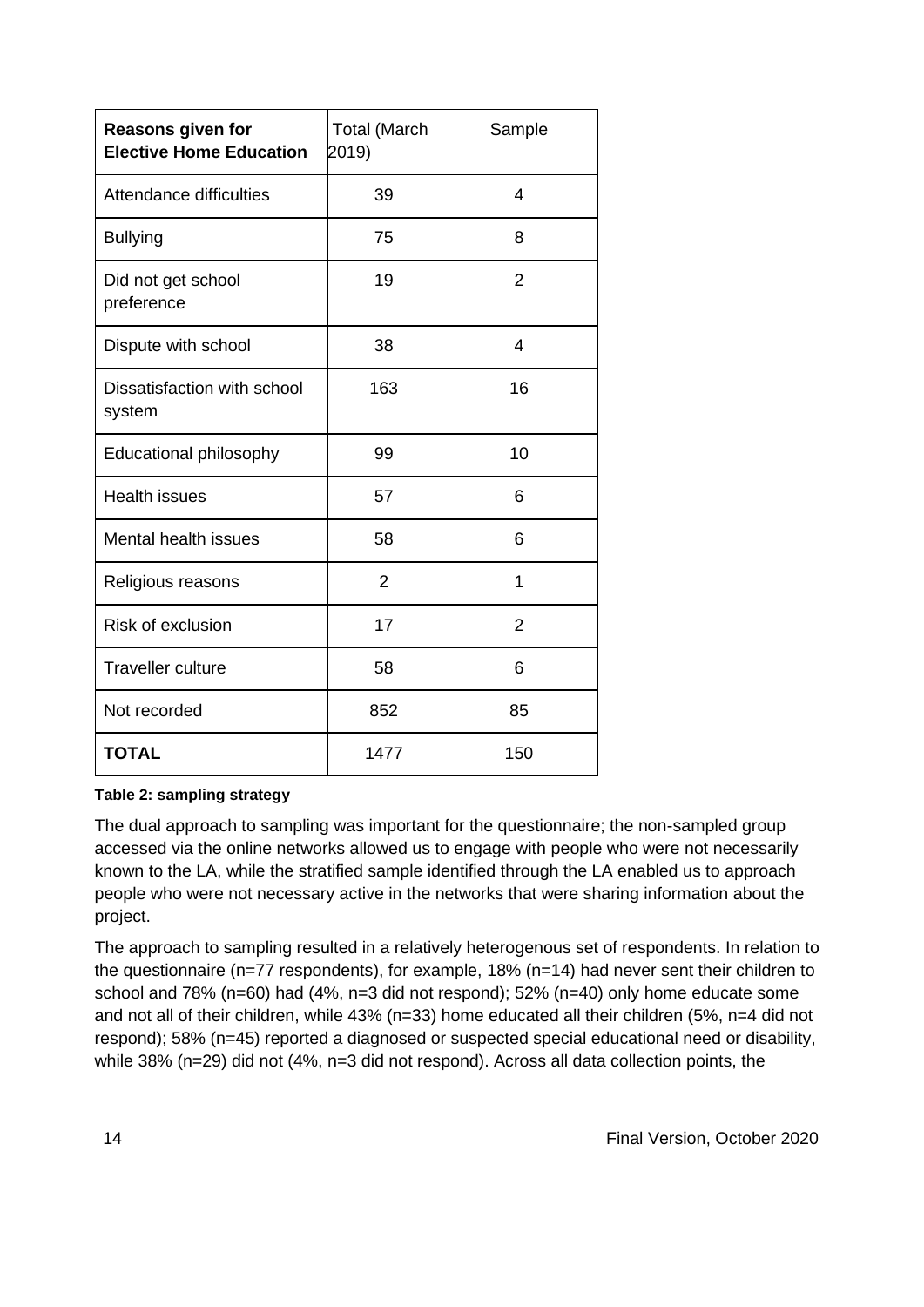respondents included people who were very new to home education and those who had been home educating for more than ten years; children were withdrawn from school at both primary and secondary phases; there were a small number of parents/carers engaged in flexi-school arrangements or considering home educating.

The nature of the sample (self-selecting), the timeframe and the scale of the project meant that the sample was never going to be representative of the population. The approach, nevertheless, allowed us to hear a range of voices and hear their stories of home education.

# **Limitations of the data**

While we have been able to engage a sizeable sample in this research, we recognise limitations in our data. These are outlined below:

- The main method of recruiting for the project was via online networks. Our invitations to participate were shared though these online networks by a small number of insiders. While online recruitment did enable us to reach some participants that other sampling strategies would not (e.g. those parents/carers who had always home educated and are therefore unknown to the LA), the approach would disadvantage those parents/carers who were not active online. Although a stratified sample was used to recruit participants for the questionnaire (alongside the online networks), an unsolicited invitation in letter form, sent via the LA, might not have been well received by all recipients. Since some categories of home educators, identified in the research literature, were not visible in this data, the approach to sample did not work for them and there is clearly space for further research in order to reach those people who are missing here.
- The sharing of information about the project via a specific SEND network might also have led to an over-representation of parents/carers with SEND children.
- The self-selecting approach to sampling requires volunteers to come forward to participate. This might overly encourage people who are either extremely satisfied or extremely dissatisfied to volunteer. Some parents/carers might be distrustful of the intent of the research (funded by the LA) and not want to participate if they feel that their participation might impact negatively on them (e.g. if they are in a dispute with LA, or going to tribunal) and some groups of home educators will simply not come forwards, particularly if one of their reasons for home educating is to keep out of view of the LA.
- Since the questionnaire was also self-selecting, there is a chance that some participants engaged with two data collection points, so there could be some overlap in terms of responses.
- The research sought to explore the reasons why people home educate; the sample is predominantly those home educating. The LA focus group, in contrast, is much smaller and although the aim of that focus group was to bring a different perception on home education in Hertfordshire, the size of the sample means that the views cannot be representative of all those in the employ of the LA and do not necessarily reflect an official LA position.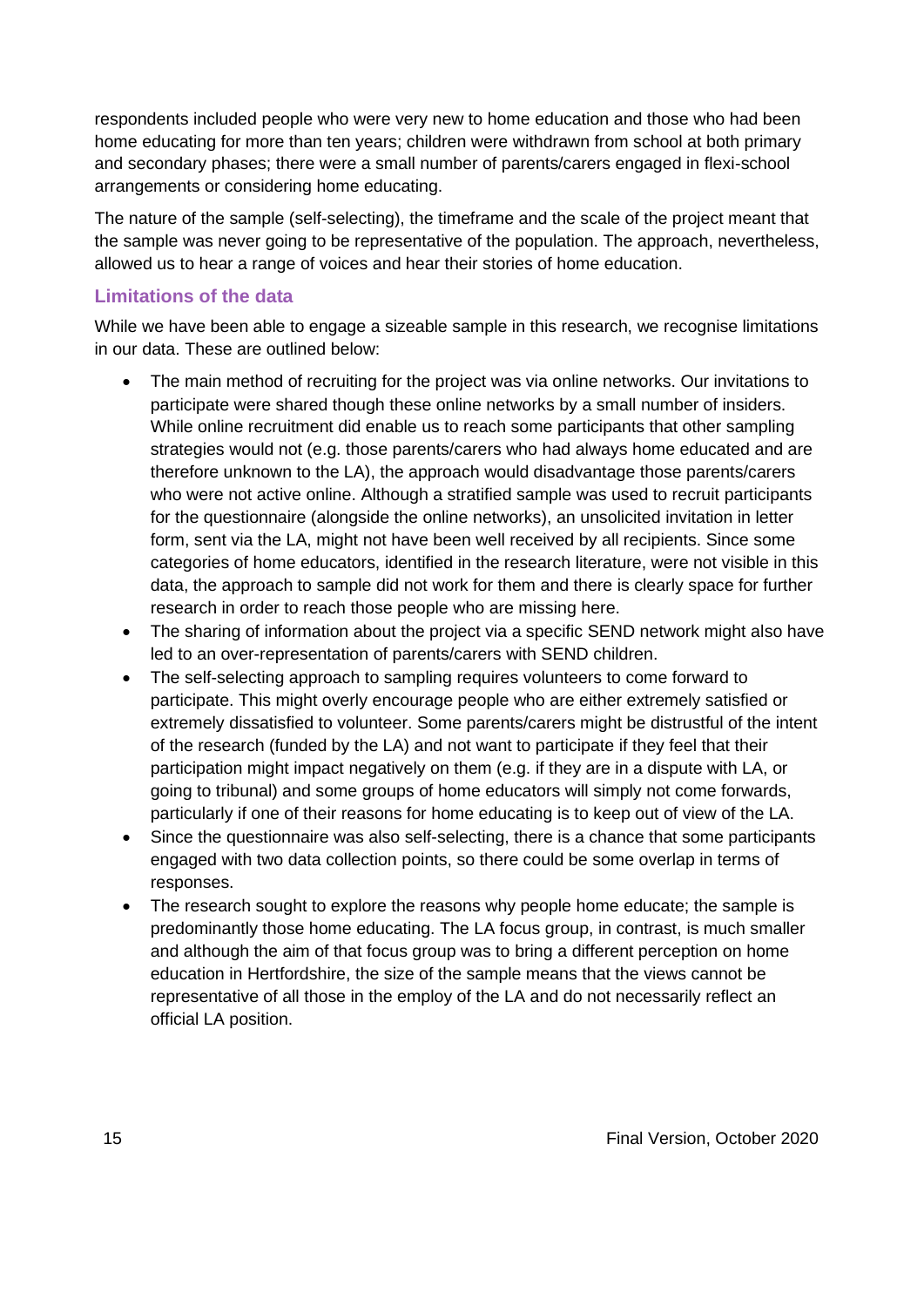Considering the limitations discussed above, this research, then, does not claim to be representative and therefore generalisable to all home educators. The findings reflected here, however, are the stories of home educators; the experiences recollected are real and they represent individuals as they flourish, survive and navigate a different approach to education and are important in order to develop understanding of why people home educate and find ways to support them.

#### **Ethics**

This project sought approval from the University of Hertfordshire's Social Sciences, Arts and Humanities Ethics Committee with Delegated Authority, protocol number: aEDU/SF/UH/03884(2). Potential participants were provided with a participation sheet, which outlined the aims of the research, how the data would be used and stored, and the advantages and disadvantages of taking part. They were also given the opportunity to ask questions about the research. Questions asked, by a small number of home educating participants, related to anonymity, who had access to the raw data and how the findings would be shared. Participants were then asked to consent to participate by signing consent form (for focus group participants), through a verbal consent statement (for telephone interviews), and via implied consent (for those completing the online questionnaire).

The research reported here deals with a topic that is sensitive. The stories that parents/carers and carers told about their reasons for home educating were both highly personalised and very individual. In order to protect the participants from inadvertent identification, we made the decision to not keep these individual stories intact. Instead, in the reporting of data, we have identified themes that cut across the data rather than focus on individuals and present those themes in a more generic way. We have neither numbered nor given pseudonyms to the participant as this reduces the opportunity to piece together individual stories by grouping together quotes from the same participant. In some cases, we have also de-gendered the child, referring to 'the child' (rather than 'son' or 'daughter') or using the pronoun 'they' (rather than 'he' or 'she'). We recognise that in doing this we lose some of the power of the stories that were told; however, we felt that this decision was important ethically in terms of protecting our participants who were concerned about the implications of their participation in this research.

In the next section, we present the findings from this study.

# **3. Presentation of findings**

## **Review of existing literature on home education**

This literature review provides an overview of current research into what is often termed 'Elective Home Education' (EHE) (e.g. Badman, 2009; D'Arcy, 2012; Department for Education (DfE), 2019a). It sets out some key findings from a search of literature on elective home education and related terms. These findings informed the subsequent data collection activities and reporting for this project, which was designed to explore the reasons why families home educate in Hertfordshire. This review also provides some background to the national and international policy in this field.

#### Literature search strategy

Relevant literature was identified through an online search of the University of Hertfordshire (UH) library collection. Journal articles, books, conference papers/proceedings, dissertations, theses and resources such as reports and grey literature were identified and screened. The search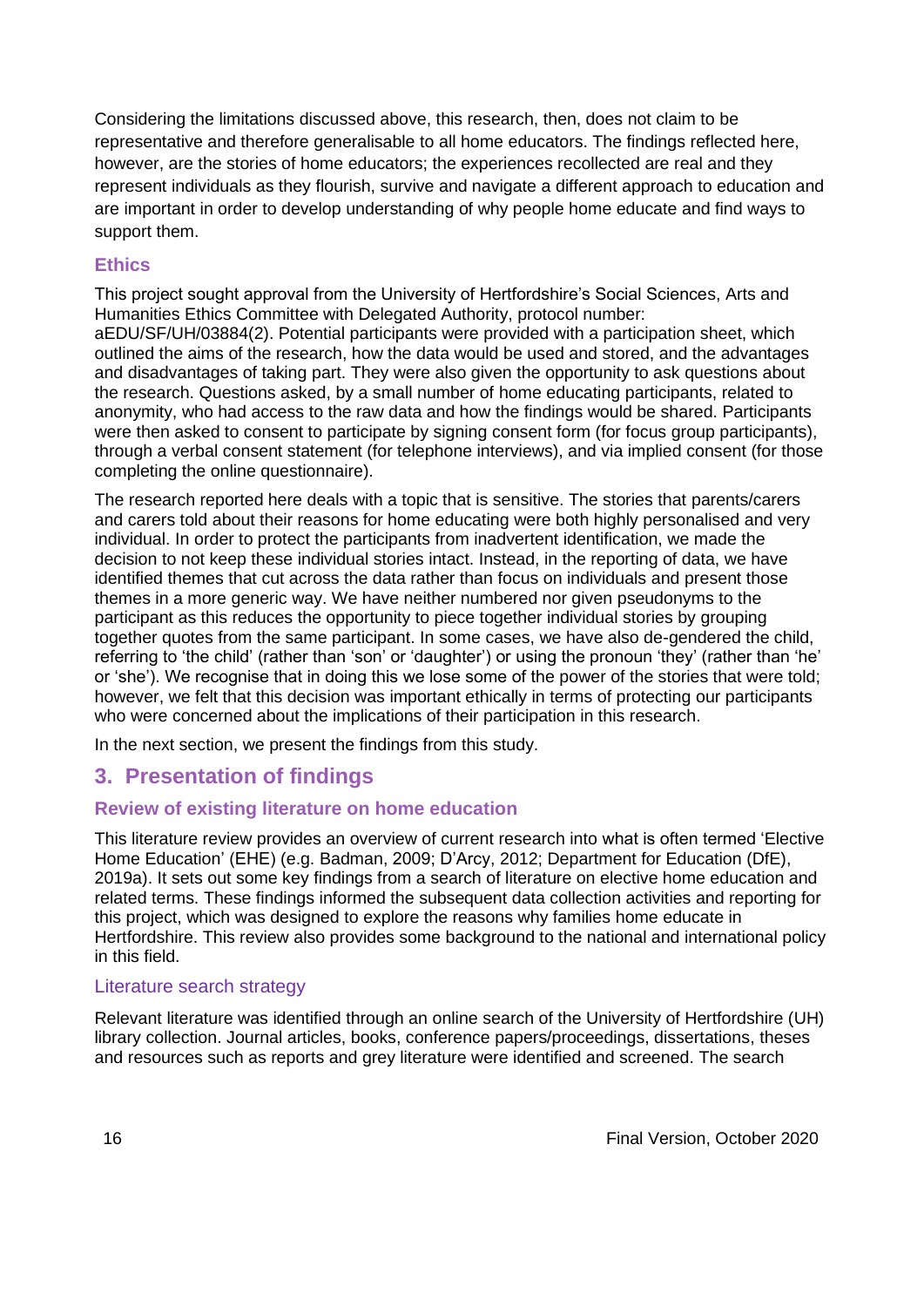included international research published in English since 1 January 2000. Each of the following three terms was entered into the UH online search facility in October 2018: "elective home education"; "home education"; and "home schooling". If the search returned more than forty entries, the first forty or more were screened. Resources were selected for use in the review by screening the abstract or an excerpt and/or by searching the text using the terms: choice, choose, chose and 'good practice'. Those search findings used to inform the review are listed in the reference section at the end of this document. Further resources were identified through reading the literature obtained during the structured search.

In addition, a small-scale search was carried out using Google and Google Scholar to provide context for the project in terms of national and international legislation, policy and practice in the field of home education. Some of these search findings were updated in September 2019.

#### Home education

#### *Definition and overview*

Harding and Farrell (2003:127) suggested that:

Home schooling or home education refers to the education of children within the home setting, independent of the formal schooling context, and usually overseen by parents or other adults, significant to the child and family.

While the DfE defines home education, in England, as:

Elective home education is a term used to describe a choice by parents to provide education for their children at home - or at home and in some other way which they choose - instead of sending them to school full-time (DfE, 2019a:6).

In 2013, Kunzman and Gaither published an extensive overview of the research on home education (home schooling), which comprised a summary of research and scholarship informed by a sample of more than 300 texts selected from more than 1,400 English-language texts on home schooling. Kunzman and Gaither (2013:4) 'sought to answer the following questions: What primary topics or themes are addressed in the literature? How effective are the methodology and analysis performed? What does the research reveal about homeschooling, and what questions remain unanswered?'

#### International context

Home education or home schooling is legal in many countries. In Europe, for example, countries in which parents/carers are allowed to provide home education include Belgium, Denmark, Finland, France, Ireland, Italy, Norway, Portugal and Sweden (Blok & Karsten, 2011) and the United Kingdom (UK Government Legislation, 1996). A European Union report, which covers all countries participating in the Eurydice network, provides an overview of home education policies in Europe for primary and lower secondary education (European Commission/EACEA/Eurydice, 2018). Countries outside Europe in which home education is permitted include Australia (Harding & Farrell, 2003), Canada and the United States (Basham et al., 2007) and New Zealand (New Zealand Ministry of Education, 2015). There are also examples of countries in which home education is not legal. The Netherlands is one of few within Europe where home education is not acceptable although certain exemptions do apply (Blok & Karsten, 2011), and in Germany school attendance is compulsory; children must attend a public or state-approved private school for a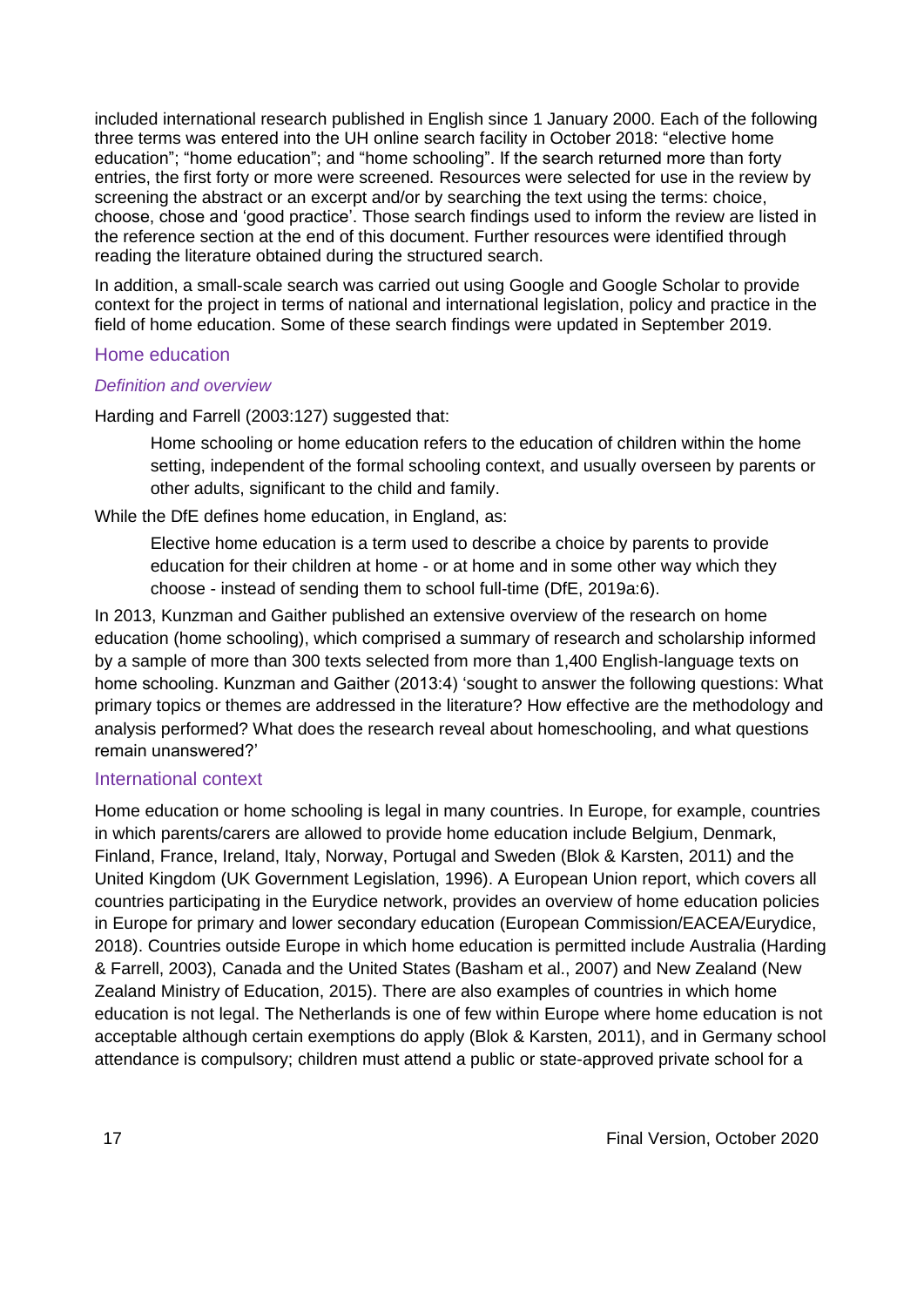minimum of nine years from the age of six or seven (Spiegler, 2003). Despite this, in 2003, Spiegler reported that home education was taking place in Germany and the number of young people being home educated was increasing.

In the United States (US), nationally representative data from the 2007 National Household Education Surveys Program (NHES) conducted by the Department of Education's National Center for Education Statistics (NCES), were used to estimate that 1.5 million students (1,508,000) were home schooled in the US in Spring 2007 (Bielick, 2008).

The decision to home educate is a significant one, which has academic, social and economic consequences for a child and their family (e.g. Fields-Smith & Williams, 2009; Guterman & Neuman, 2017). Parents/carers do not always home educate all of their children (Olsen, 2008).

## Home education in the UK

#### *Legislation, policy and practice*

In the UK the choice to educate children at home is a legal option (UK Government Legislation, 1996). In England and Wales, Section 7 of the Education Act 1996 indicates that for children of a compulsory school age the responsibility for a child's education lies with their parents/carers but that education need not take place at school (UK Government Legislation, 1996). Education is a devolved matter within the UK. In England, the Department for Education provides guidance for local authorities: 'It is non-statutory, and has been produced to help local authorities understand their role in relation to elective home education' (DfE, 2019a:3). Guidance is also available for parents/carers, which '… is non-statutory, and has been produced to help parents understand their obligations and rights in relation to elective home education' (DfE, 2019b:3).

An independent *Review of Elective Home Education in England*, which reported in 2009, focused particularly on safeguarding issues (Badman, 2009). The House of Commons Children, Schools and Families Committee (2009:16) noted that whilst some had broadly welcomed the recommendations put forward in 'the Badman Report', others, including home educators had been highly critical, particularly regarding recommendations relating to registration and monitoring.

In 2018, the Department for Education consulted on *Home education: call for evidence and revised DfE guidance* (DfE, 2018a)*.* This consultation included a call for feedback on draft versions of guidance for LAs and for parents/carers. Guidance, cited earlier, was subsequently published in April 2019 (DfE, 2019a; DfE 2019b). Among the factors leading to the publication of the consultation was the *Home Education (Duty of Local Authorities) Bill [HL] 2017-19*, a Private Member's Bill introduced by Lord Soley in June 2017 (Foster & Danechi, 2019). A House of Commons Library Briefing Paper *Home Education in England* published in July 2019 provides information on home education in England and outlines reform proposals (Foster & Danechi, 2019).

Whilst Government discourse and related literature often include the term 'elective' to describe home education in England (e.g. Badman, 2009; D'Arcy, 2012; DfE, 2019a), researchers have reported that for some parents/carers home education has been 'a last resort, and was perceived as a non-choice' (Morton, 2010:54). In his book on EHE in the UK, Webb (2011) distinguished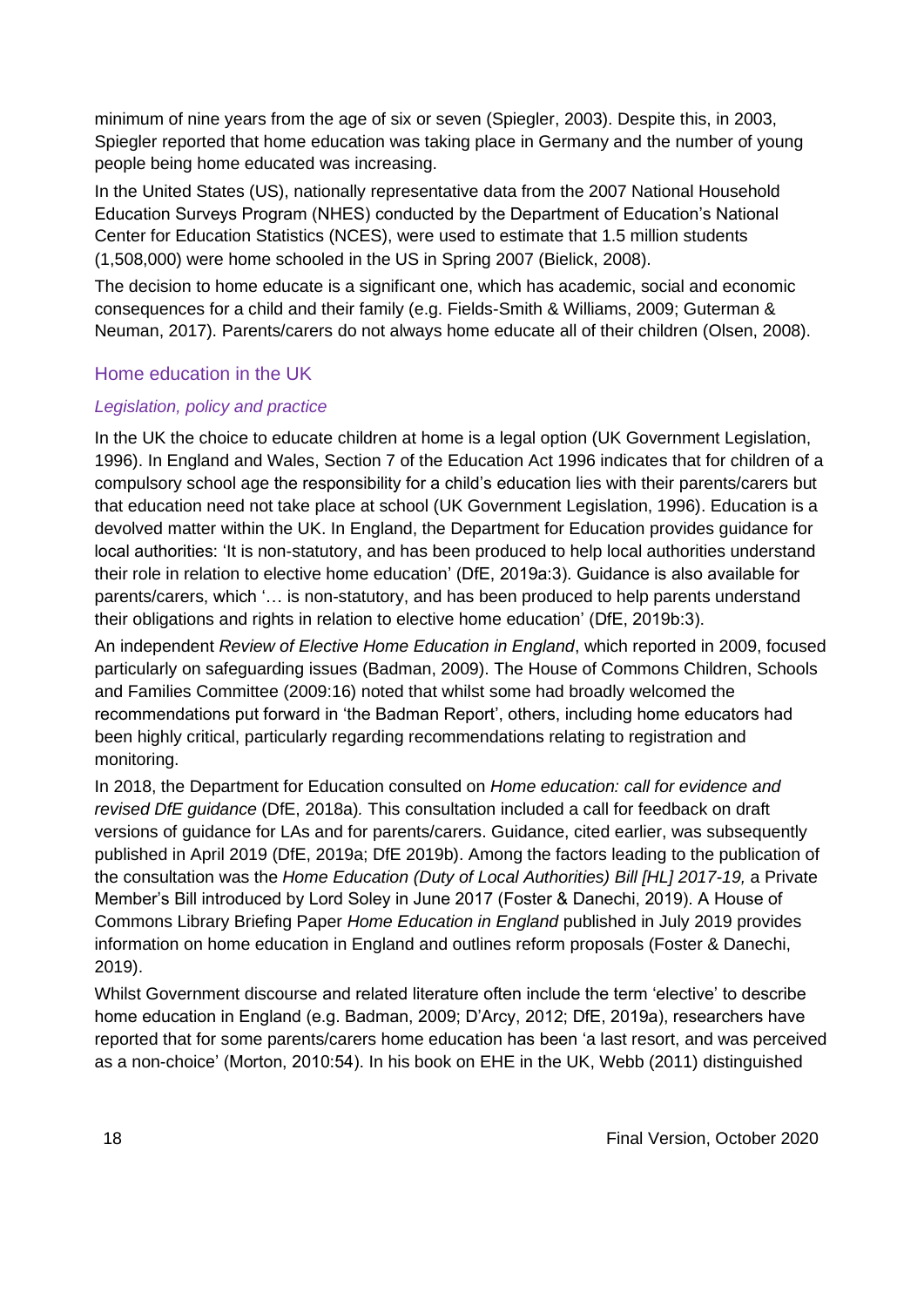between parents who feel forced to educate their children at home and those who make a positive choice to home educate. This issue is noted by other researchers. For example, in her study involving interviews with eleven traveller families in one LA in England, D'Arcy (2012:1) found that 'although many Traveller families were satisfied with home-education as preferable to mainstream school, they were all compelled to take it up, rather than adopting it as a positive and desirable choice'. Nelson (2010:39) too, in a study with LA professionals (home education officers), reported that 'in many instances the reasons for EHE was a result of unforeseen circumstances, rather than a "true choice" that parents had decided upon at the outset of their child's education.' Parsons and Lewis (2010) emphasised this point in their report of research involving parents of children with special educational needs (SEN), now known as special educational needs and disability (SEND). Referring to the Government's use of the term 'elective' in association with home education they asserted: 'We have deliberately avoided using this term out of respect for our participants; "elective" implies a positive and informed choice and, whilst this may have been the case for a minority, it is clearly inappropriate for most' (Parsons & Lewis, 2010:83).

In England, home educators are very diverse in terms of their circumstances, educational experience and their reasons for engaging in home education (Ofsted, 2010), as well as their practice. Some parents use home education as a short term intervention for a particular reason (Smith & Nelson, 2015) and in their survey of parents home-educating children with SEND in the UK, Parsons and Lewis (2010) identified two parents who combined home education with occasional attendance at school to provide for educational needs they felt were not available at home.

#### *Number of children receiving home education in the UK*

The number of children receiving home education in the UK is not known. Estimates vary; in the UK, Smith and Nelson (2015) used data from the Office for National Statistics (ONS) Opinions and Lifestyle Survey and other ONS data to estimate that the numbers of children who have been home educated full-time or part-time is likely to be approximately 170,000, or about 40,000 for those who are home educated full time (corresponding in numbers of families to approximately 100,000 and 23,400 respectively). These figures are consistent with an estimate reported by the Children's Commissioner for England (2017); in 2016/17 almost 30,000 children in 86 LAs were said to be home-educated, which might mean more than 50,000 children are home-educated in England, with the proviso that actual numbers could be higher as parents might not report their practice to the LA. Also, in 2017, the Association of Directors of Children's Services Ltd (ADCS), the national leadership organisation in England for directors of children's services under the provisions of the Children Act 2004 (UK Government Legislation 2004), conducted a survey on home education (ADCS, 2017). The survey, sent to all 152 LAs in England to collect data from school census day in October 2017, was designed 'to understand better the volume and characteristics of the cohort of children and young people who are known to be home schooled and the support on offer to them and their families' (ADCS:1). Using findings from 118 respondents it was estimated that approximately 45,500 children and young people were being home schooled in England (ADCS, 2017). More than 90% responding LAs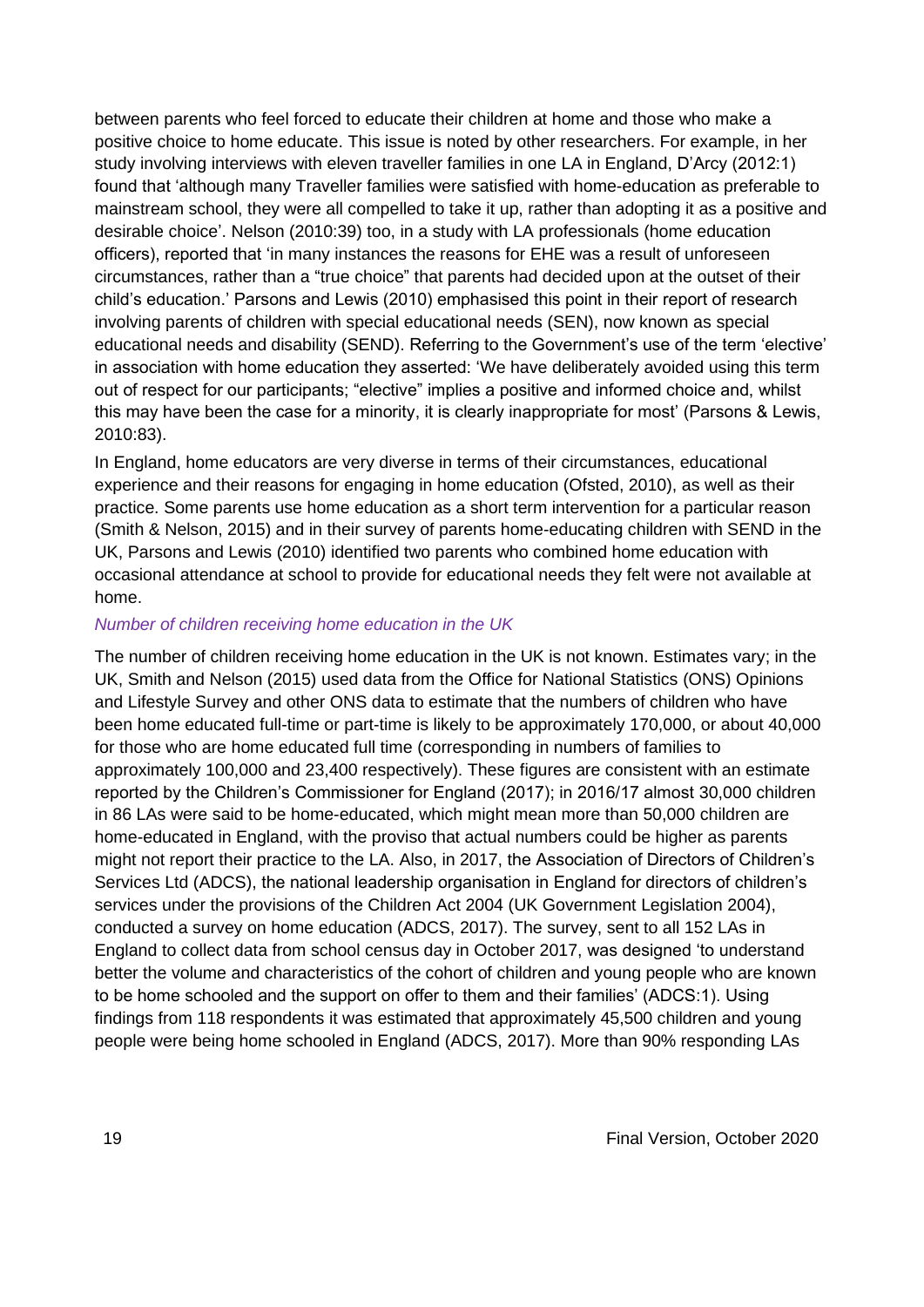reported year-on-year increases in the number of children and young people involved (ADCS, 2017).

Reasons why parents/carers educate their children at home: views from current research

## *Research evidence*

There are what have been described as '*push* factors' and '*pull* factors' relating to the uptake of home education (D'Arcy, 2012:126-7 original emphasis). Appendix 1 presents some research findings that relate to motivating factors or reasons why parents/carers home educate their child, together with a note of the country in which the research took place and the approach used to collect the data. Although several classifications are available for categorising the reasons parents/carers give for home schooling (e.g. Neuman & Guterman, 2017), these have not been used in this review because they did not reflect the wide range of reasons come through the review; instead the reasons are listed alphabetically in Appendix 1 as follows in Table 3.

| Reasons why people home educate                                                                                                |                                                                                       |                                                                                |  |  |  |
|--------------------------------------------------------------------------------------------------------------------------------|---------------------------------------------------------------------------------------|--------------------------------------------------------------------------------|--|--|--|
| A: Academic accomplishment                                                                                                     | J: Health and medical issues                                                          | S: Pressure by the school                                                      |  |  |  |
| B: Child wanting to be<br>educated at home                                                                                     | K: Highly able, gifted, talented<br>child                                             | T: Racism, bullying and<br>discrimination                                      |  |  |  |
| C: Child unwilling or unable to<br>go to school (e.g. being<br>unhappy, depressed or<br>stressed at school); school<br>refusal | L: Parents' experience of<br>school                                                   | U: Religious or cultural beliefs                                               |  |  |  |
| D: Concern for child's well-<br>being and safety                                                                               | M: Parents wanting a closer<br>relationship with their children,<br>family time       | V: Risk of exclusion or<br>prosecution                                         |  |  |  |
| E: Customise education for<br>each child                                                                                       | N: Parents wanting the best for<br>their child, motivating and<br>meeting their needs | W: Social factors                                                              |  |  |  |
| F: Dissatisfaction with or<br>concerns about the educational<br>system or environment                                          | O: Parents' work situation                                                            | X: Special educational needs,<br>additional learning needs and<br>disabilities |  |  |  |
| G: Distance or access to a<br>local school                                                                                     | P: Parents who do not get a<br>preferred school choice place                          | Y: Support for home schooling                                                  |  |  |  |
| H: Family mobility                                                                                                             | Q: Pedagogy                                                                           | Z: Unplanned                                                                   |  |  |  |
| I: Financial                                                                                                                   | R: Philosophical or ideological<br>views                                              |                                                                                |  |  |  |

## **Table 3: reasons why parents/carers home educate**

Many of the reasons listed in Table 3 are interlinked and, in most cases, the complexity of the findings is reflected by the use of excerpts from the original article or report. The research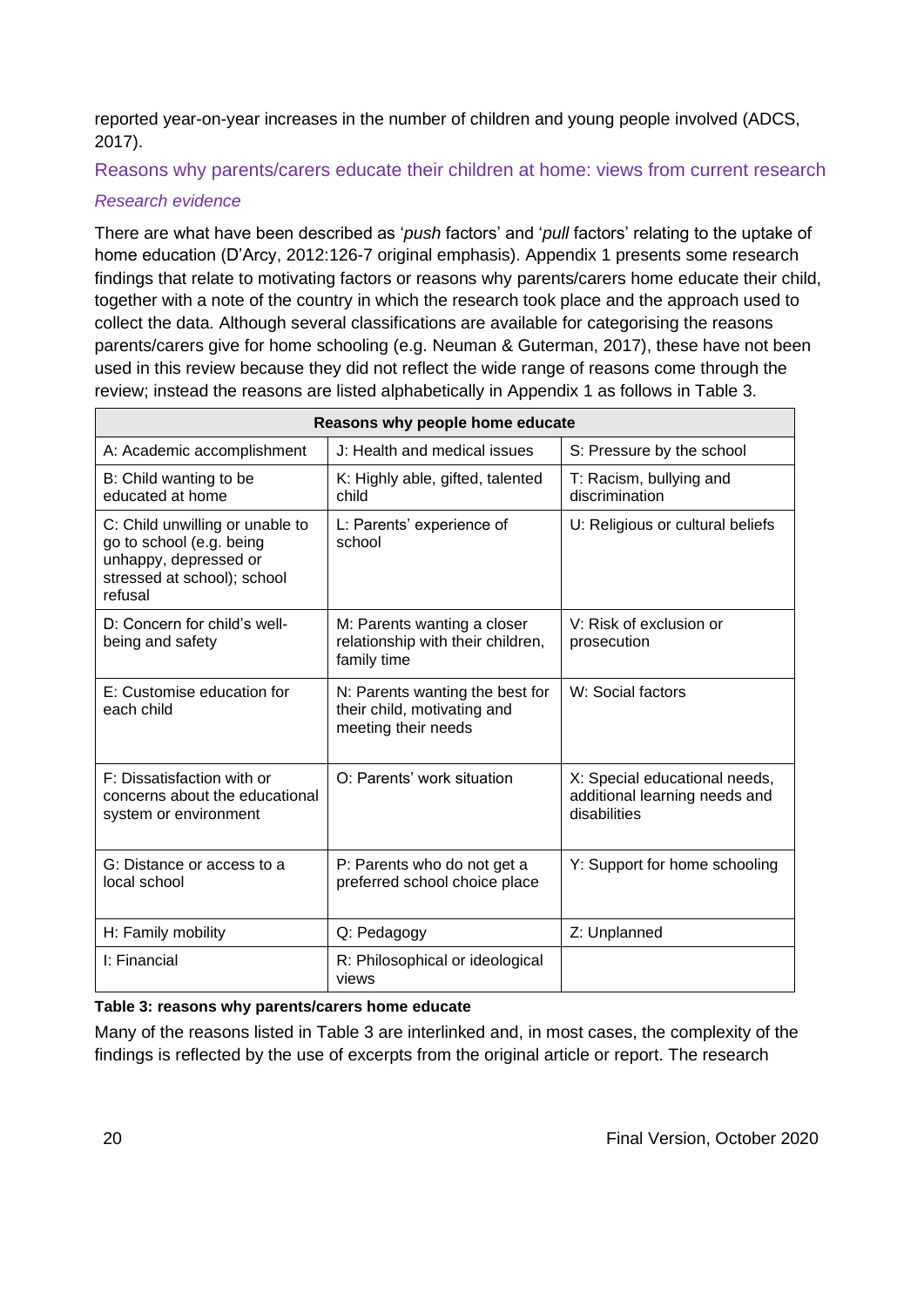evidence arises mainly from studies in which parents' views were sought with a few examples from evidence that is available on the views of others including LA professionals.

#### *Interpreting the research evidence*

As a result of a meta-analysis of twelve research studies, Spiegler (2010:57) provided the following cautionary note for those using the findings of research on parents' motives for home education:

It is concluded that the diversity within the results can partly be traced back to fundamental differences in the methodological design, to the absence of detailed theoretical modelling and remarkable differences of the survey instruments and that the role of the social environment and the process of the construction of motives in a certain social context deserve more attention.

Parents/carers home educate their children for a variety of reasons and in some cases the reason given for home educating one child may not be the same as that for home educating another (Smith & Nelson, 2015). Whilst the decision to home educate can follow a particular incident (e.g. Neuman & Guterman, 2017), the decision might arise over a period of months or years (Arai, 2000). Olsen (2008:96) reflected that 'Every family had a story that was uniquely theirs of how they came to choose home schooling', reporting that the reasons parents gave for choosing home education were often quite different from those that motivated them to continue. This discrepancy is highlighted in relation to research on parents' reasons for choosing home education:

It is reasonable to assume that the reasons for choosing home schooling undergo a process of re-conceptualisation and change with the actual practice of home schooling. In this respect, the parents' current answer to the question may not accurately reflect their reasons for choosing home education. Against this background, the research conducted to date may not provide insight into the true reasons for the growing practice (Neuman & Guterman, 2017:3).

These authors subsequently suggest:

[...] in order to maintain an unconventional choice like home schooling for a period of time, one must go through a process of rationalisation and conceptualisation of the act, and in time this will cover the tracks of the initial reasons, which are [sic] might be arbitrary, but despite this, there is great importance in discovering the initial reasons that underlie the story and that led to the beginning of the change, since these reasons might explain the growth of the phenomenon better than the family's current reasons (Neuman & Guterman, 2017:12).

The challenge of collecting and interpreting research evidence relating to reasons for home schooling has been reported by other authors. For example, following a year-long study involving four families engaged in a home school organization in the US, Anthony and Burroughs (2010) reflected on the complexity of these families' motivations for home schooling. They identified three aspects in each case: i) although an instigating factor might have been a problem with the school, there were additional underlying reasons that led to families starting to home school their children; ii) their motivation for home schooling affected the way they conducted their home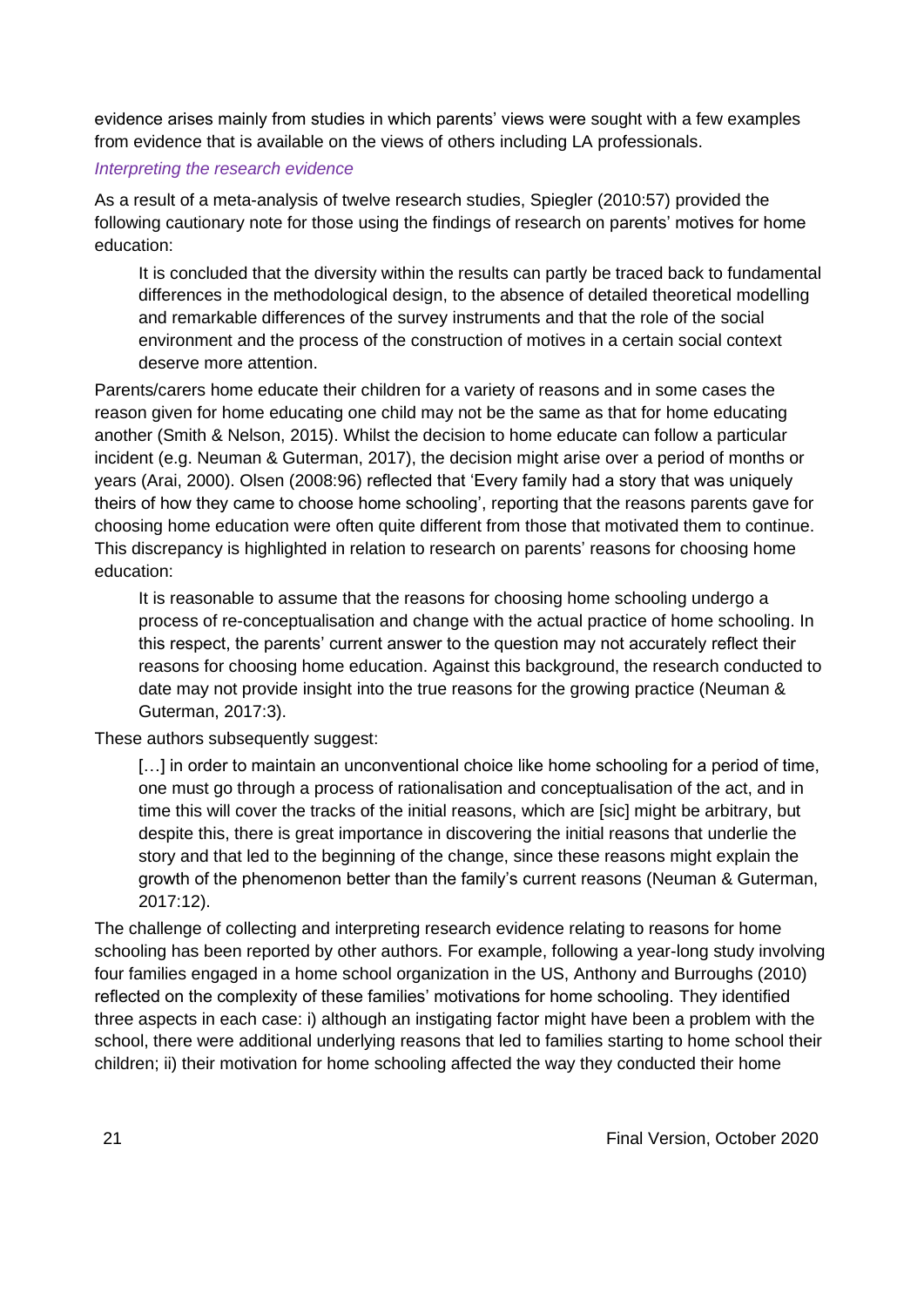schools; and iii) there were further unexpected reasons to continue home schooling (Anthony & Burroughs, 2010).

Neuman and Guterman (2017) suggest that the problem is compounded by the quantitative research approaches often used in which parents are invited to choose from a list of pre-defined reasons. These authors conducted a qualitative study in which they focussed on interviewees' original reasons for their choice, asking them to 'Tell me how you decided to start home schooling' (Neuman & Guterman, 2017:3). Thus, they invited them 'to tell a story about how home schooling began in their home'; 'focused on understanding the factors that led to the choice of home schooling: What was the original situation that led the parents to make this change and begin home schooling?' (Neuman & Guterman, 2017:4).

#### *Equality and home education*

Some of the research studies carried out to identify parents' reasons for home educating raise issues of equality in schools. These are illustrated in the following three examples:

*1. Traveller families.* Arising from her research with traveller families in England, D'Arcy (2012:1) reported that 'traveller communities form a distinctive and ever-growing group of homeeducators…' She reflected:

Current EHE guidance cannot ensure that all home-educated children receive a suitable or equal education. Consequently, Traveller children's withdrawal from school can limit their independent and critical, intellectual development which might enable Traveller communities to challenge racist power structures in society in the future (D'Arcy, 2012:135).

Whilst home education is a legal educational option and it can be safer it is not necessarily inclusive (D'Arcy, 2014). D'Arcy (2012:135,133) reflected that whilst educating at home is seen to provide 'an educationally and emotionally 'Safe Space'':

… Traveller children's withdrawal from school is not necessarily a choice but the product of racial injustice in school and society. Responses from Travellers reveal that parents are dedicated and interested in their child's education … Studying the reasons Travellers take up EHE has raised serious questions about equality in schools.

*2. Special educational needs and disability (SEND).* Equality was also raised as an issue for some children with SEND. In some cases, parents acknowledged that a school was unable or unwilling to accept their child (Parsons & Lewis, 2010; Smith & Nelson, 2015). Smith and Nelson (2015:322) reported one parent who noted: '… the equality act did not exist, my daughter was wheelchair bound and school refused to accept her'.

*3. Highly able, gifted, talented children.* Winstanley (2009:347) reported that parents of children she described as 'highly able/gifted/talented', decided to home school for practical reasons because the complex needs of their children were not being met in mainstream schools.

#### *Support for parents/carers who educate their children at home*

During a small-scale study of home education involving LA officers and practitioners in 16 LAs, Kendall and Atkinson (2006) also interviewed four parents to gain their views of EHE and their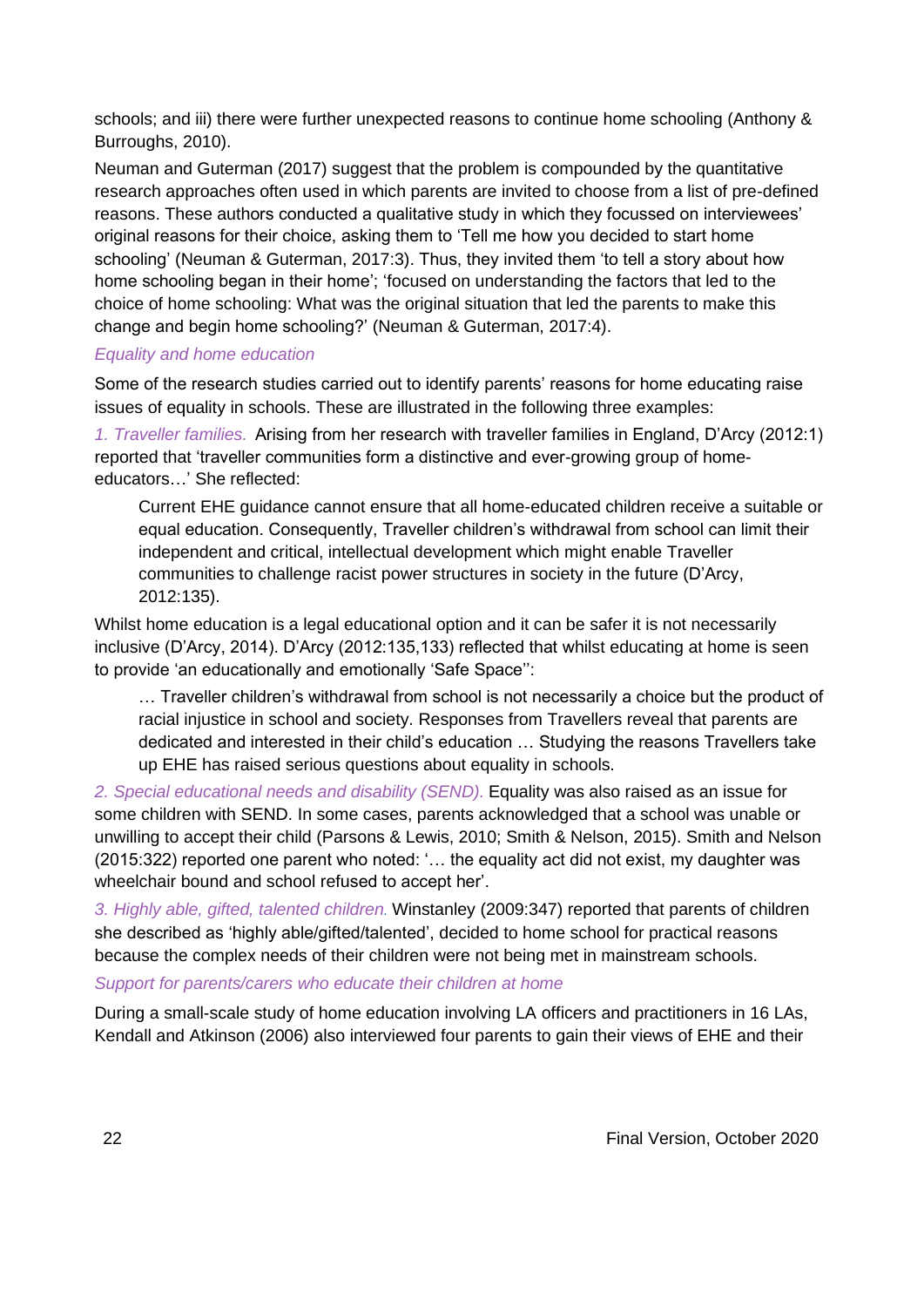relationships with the LA. They presented the following policy recommendations in their report, based on the needs of the parents they interviewed:

Guidelines for what is supposed to be taught at different stages, financial support (since they regarded themselves as saving the local authority money), and advice and encouragement (that is, without dictating). There was a call for there to be a greater acceptance that parents are entitled to home educate their children and therefore that local authorities should try to work with them and not against them' (Kendall & Atkinson, 2006:12).

## *Organisations providing support*

The following organisations provide online information and/or local support groups for parents/carers who home educate their children in the UK.

#### **UK Home Education Resources**: see

[https://a2zhomeschooling.com/regional/europe\\_homeschooling/uk](https://a2zhomeschooling.com/regional/europe_homeschooling/uk-homeschooling/uk_resources_homeschooling/)[homeschooling/uk\\_resources\\_homeschooling/](https://a2zhomeschooling.com/regional/europe_homeschooling/uk-homeschooling/uk_resources_homeschooling/)

**ACE Education:** see<http://www.ace-ed.org.uk/>

**Educational Freedom**: see<http://educationalfreedom.org.uk/>

**Education Otherwise:** see [http://www.education-otherwise.org](http://www.education-otherwise.org/)

**Everyschool:** see<https://www.everyschool.co.uk/>

**Home Education UK:** see <https://www.home-education.org.uk/>

**Home Education Advisory Service:** see [http://www.heas.org.uk](http://www.heas.org.uk/)

**Young Writers' Home Education Resources:** see [https://www.youngwriters.co.uk/home-](https://www.youngwriters.co.uk/home-education)

## Key messages

**[education](https://www.youngwriters.co.uk/home-education)** 

- Home education is not legal in all countries. In countries where it is legal, there are different legal requirements around who can be home educated, who home educates and the extent to which home education is monitored;
- Home education is a legal option in all countries in the UK. In contrast to some countries, ongoing monitoring of home educated children is not mandatory. Parents/carers who have never sent their children to school are not required to register their children with the LA;
- An independent review of home education in England (Badman, 2009) focused particularly on safeguarding issues; some home educators were critical of the report, particularly regarding recommendations relating to monitoring and registration. A recent Private Member's Bill in the House of Lords, consultation and briefing paper (Foster & Danechi, 2019), which outline reform proposals have all raised the profile of home education again in the UK. Home education has also received negative press coverage, and strong responses from the home education community;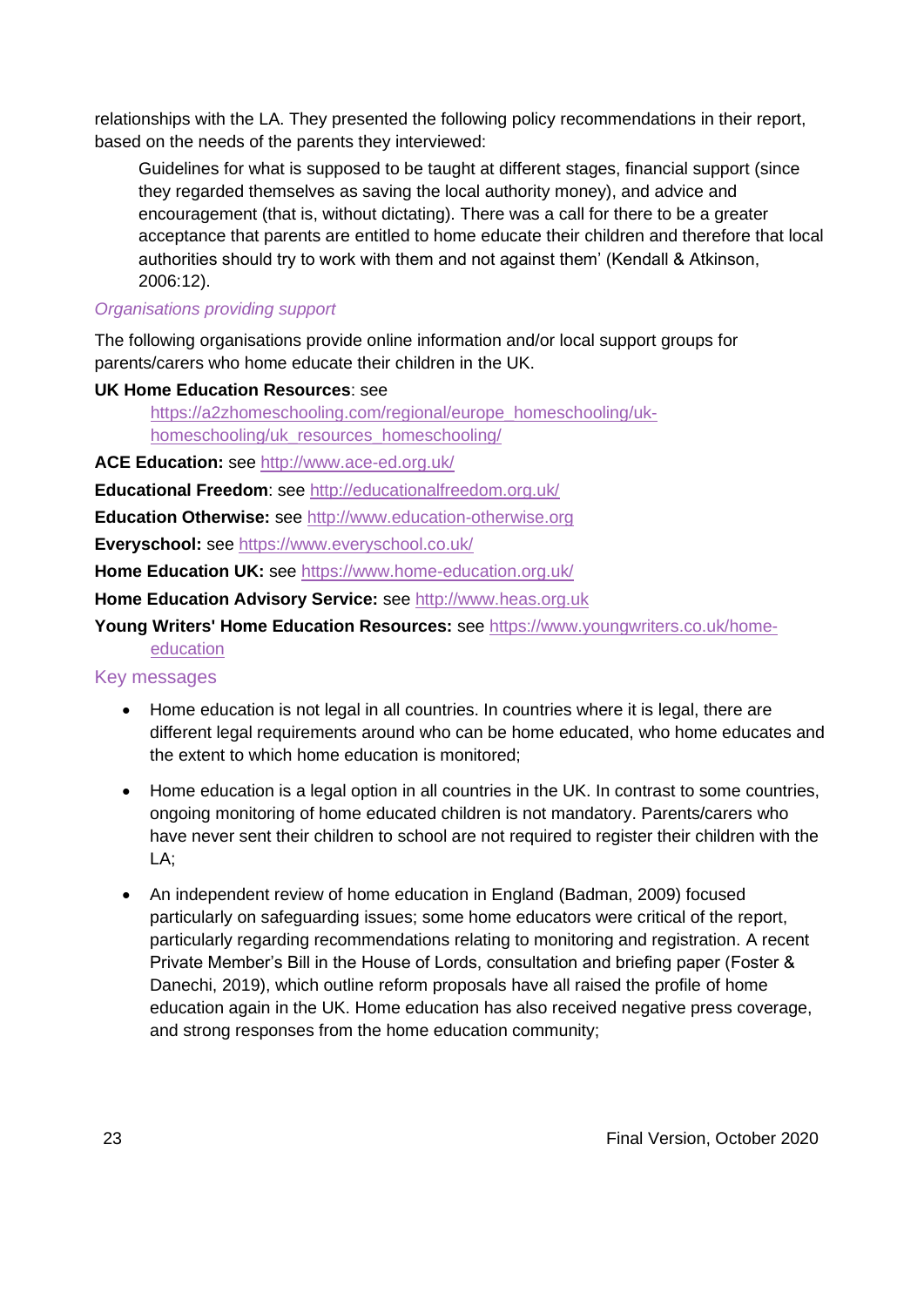- The use of the adjective 'elective' in government literature fails to recognise that, for many families, home education is not a positive choice;
- The total number of children being home educated in the UK is unknown. Estimates range from 40,000-50,000 full-time home educated children in England currently. LAs report a year-on-year growth in home education nationally;
- Research shows a multitude of reasons why parents/carers home educate and many of these reasons are interlinked. Most decisions involve more than one reason, parents/carers may have different reasons for home educating their different children; and parents/carers' reasons may change over time;
- Decisions to home educate raise issues of equality in schools, particularly in relation to Traveller families, children with SEND and highly able, gifted and talented children;
- Some research suggests that parents/carers want more support and acceptance from their LA. Additional support for home education can be found through online information and local support groups.

Following this review of existing literature on home education, the report moves to consider the empirical data relating to this project, initially looking at the reasons for home educating that parents/carers shared, before going on to consider the challenges and benefits associated with home educating, and the support available for home educators.

## **The reasons people home educate: views of home educators**

## A note on terminology

As noted above, within government documentation, the term *home education* is often preceded by the adjective *elective* to emphasise that this is a decision that is actively made by parents/carers. Throughout this research and the writing of the report, we have chosen not to use this adjective. In line with the literature (Morton, 2010), we felt that not all participants would have felt that their home education was 'elective' and that we would restrict participation by suggesting that it was. Our decision to do this was validated in the data; participants emphasised that, for them, home education was not a choice, and was therefore not elective.

I didn't see I had any choice. So I actually don't like the term elective home educating, because I've realised that once you agree to that it's almost like everyone thinks that you are choosing to home educate, when myself and friends that I know, we haven't chosen it; we've absolutely had no choice.

I haven't chosen this as an option; I don't plan on it being permanent, it's purely temporary.

It's not a choice, I would say you're talking about, it's because, definitely a minority, most of us are forced into it now, I would say the majority are forced into it.

We had no choice.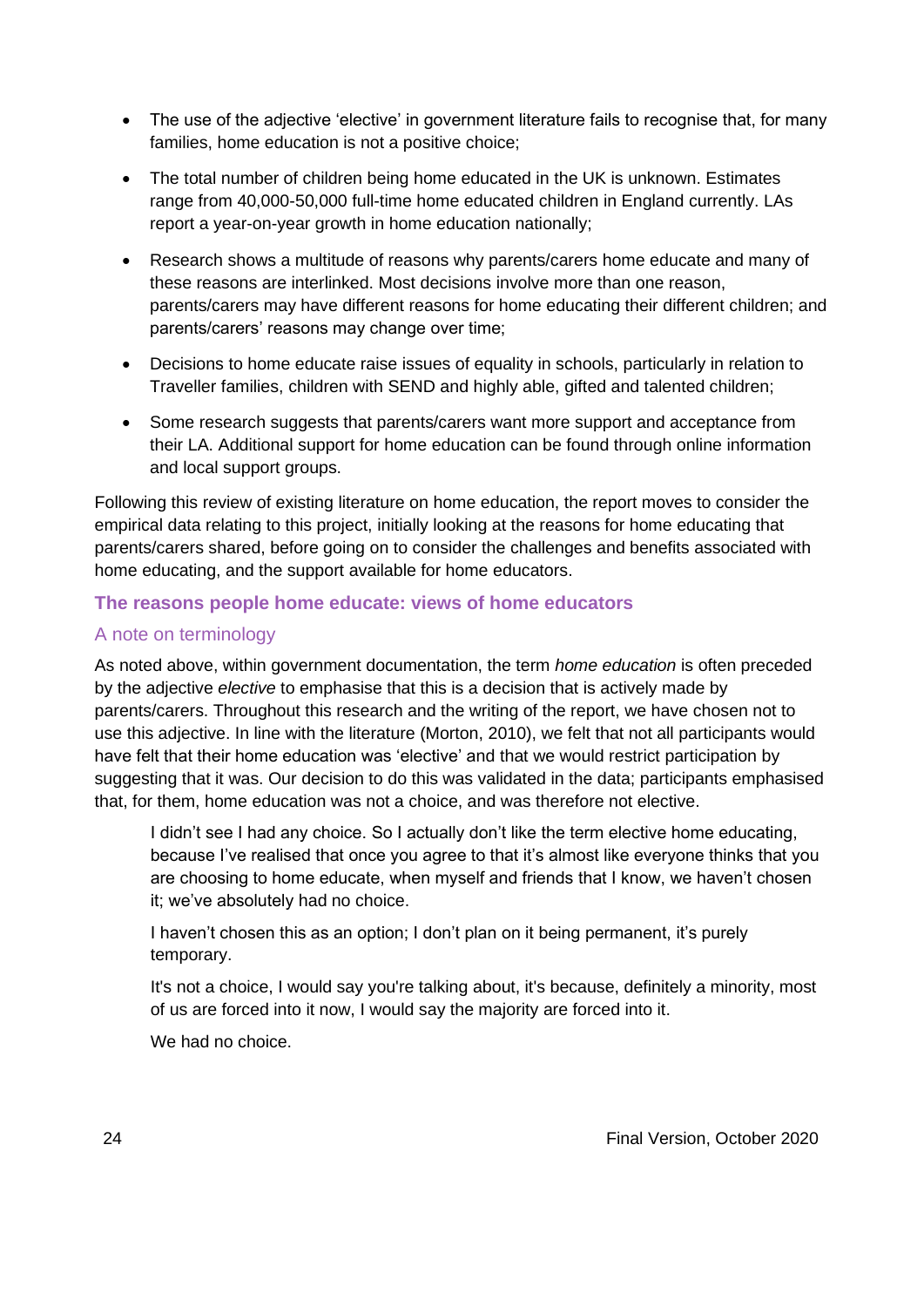During the LA focus group, participants also recognised the difficulties of terminology and while they might refer to Elective Home Education in the documentation, when they spoke or wrote to parents/carers they would rather state: 'you've taken the decision to home educate'. The LA wanted to emphasise that parents/carers had still made that decision, even if 'a number of parents don't see it in terms of a choice'.

So, here we explore the reasons why parents/carers home educate, irrespective of whether this is a choice, an informed choice or not a choice at all. We explored those reasons through our different data collection points (focus groups, interviews and questionnaire). What was striking about the stories that parents/carers told about their reasons for home educating was that they were always multiple. The stories wove together a complex mix of reasons that resulted from particular incidents, circumstances or philosophical stances, that reflected the very individualised experiences of specific families that participated in this research. These stories were powerful. In the reporting of the reasons, we have chosen not to relate stories in their entirety, for reasons of ethics given above, but instead look for the themes that cut across the data. The coding framework was built from the literature review that summarised the reasons for home education as expressed in the literature (as shown in Table 3, and Appendix 1). Data were coded based on these reasons. These codes were then organised into categories that sought to align with the reasons listed on the Hertfordshire County Council Elective Home Education questionnaire. The analysis resulted in the following categories:

- Access to school
- Additional needs, health and wellbeing
- Dissatisfaction with school system
- Family circumstance
- Philosophy, beliefs and values

These areas are discussed in more detail below and are supported by illustrative quotes. A further theme of *other* was also identified and this contained references to 'unplanned' home education. This related to the 'electiveness' of home education, and 'choice', and has been discussed above in relation to the terminology of home education. The first area for discussion is *dissatisfaction with the school system*.

## Dissatisfaction with the school system

The most frequent category of reason that people shared related to their dissatisfaction with the school system. It has been possible to break down factors that contribute to that dissatisfaction. These include:

- Concerns with how the school system operates
- Racism, bullying and discrimination
- Parents/carers' experiences of school

## *Concerns with how the school system operates*

Factors relating to concerns with how the school system operates were the most frequently cited across the data and relate to a number of sub-themes. There was a clear emphasis, in many of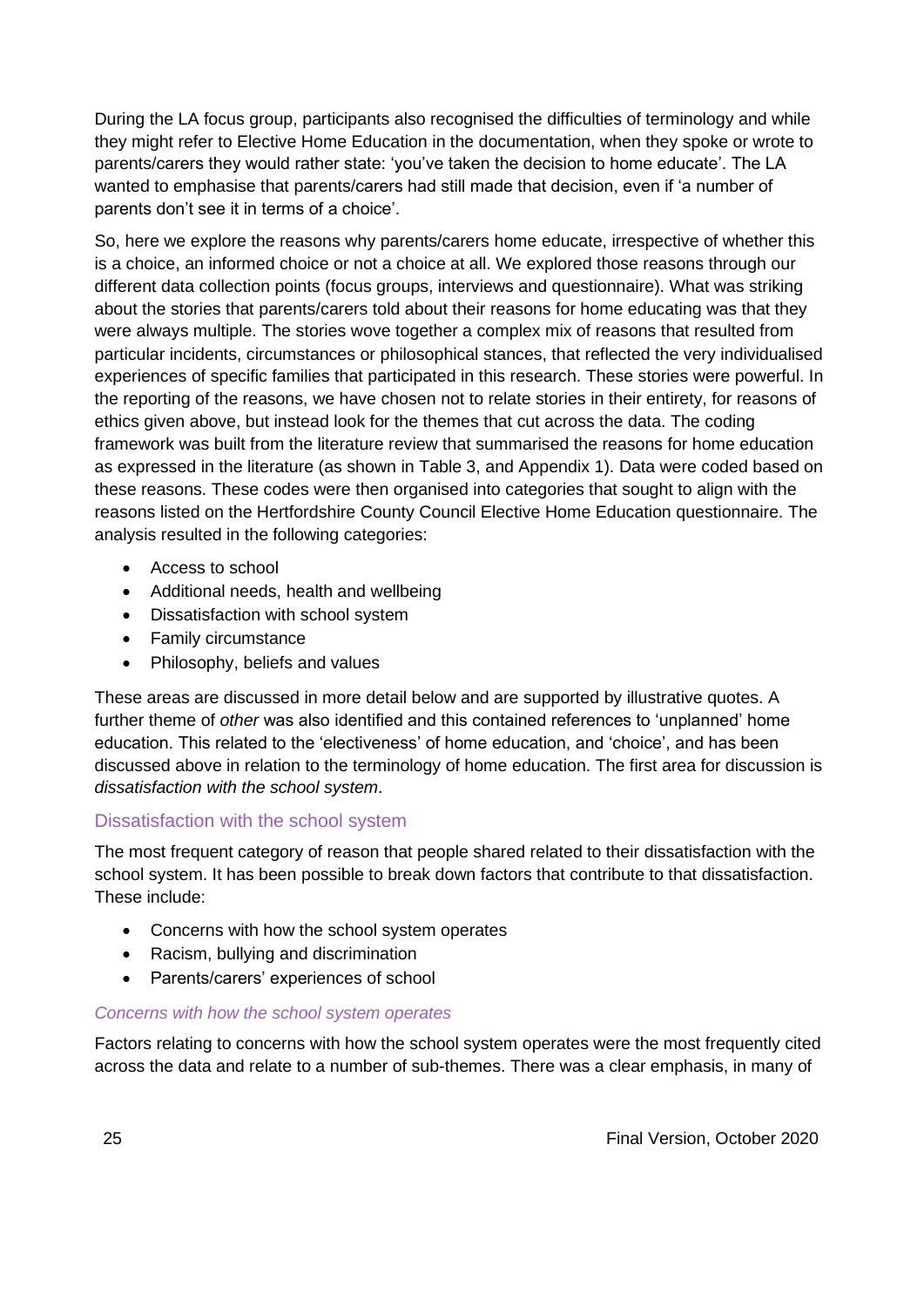these comments, on the English education system as a whole rather than on individual schools. Parents/carers raised concerns relating to the *inflexibility of the system*. This inflexibility was expressed in terms of schools being unable to cater for difference or make reasonable adjustments.

A lack of flexibility in the national curriculum was deemed restrictive by some parents/carers. The narrow focus on a limited number of subjects restricted opportunities for practical subjects, arts, humanities and social sciences to be covered. This narrow focus has implications in terms of enrichment. The fact that the curriculum is national means that alternative approaches were simply not available in other schools, and this inflexibility of the curriculum was a deciding factor in decisions to home educate, as this parent, considering home education, outlines:

If that curriculum is the curriculum across the country and therefore being interpreted in slightly different ways by schools but ultimately is being acted upon by every school, then the only way of deviating from that is to remove them from a setting that has a curriculum at all.

A concurrent focus on *testing and monitoring* was also cited as a reason why parents/carers were home educating. The emphasis on results, particularly from the SATS, was seen to make school highly pressurised, to dampen children's love of learning, and to impact on how and what teachers teach. The focus, rather than being on the child, was seen to be on external measures.

It's ultimately that everything a child seems to experience now from the minute they start school, which has got earlier over the last ten, twenty years, is about meeting an external programme and being measured on those successes.

Some parents/carers just did not want their children to be within such an inflexible and highly monitored system. Particularly when, in the minds of some participants, such a system did not lead to a quality education. Some respondents cited the *quality of the education system* as a reason why they home educated, reporting falling standards and negative comparisons with other educational systems of which they were aware. Sometimes parents/carers indicated their children were making *insufficient progress* within the school setting, that their academic work was *deteriorating* or that they were *falling behind* in relation to other children within the class. Sometimes there was little support offered by the schools to help address academic achievement, but sometimes the support offered was simply not enough.

For some parents/carers, the rigid structure of the school day was a contributing factor to their decision to home educate. One parent reported that their child would be *unable to cope* within a system where they would have to be in room with the same people five days a week and that they would be 'completely overwhelmed'. Yet there were few opportunities for alternative attendance models. A small number of parents/carers reported how they had requested staggered starts and flexi-school arrangements only to find that schools were unwilling or unable to accommodate them. Similar concerns about flexibility were expressed in relation to the *school start age*. Some parents/carers felt that their children were too young to start school at four, stating that this practice was 'utterly barbaric', 'incredibly early', and 'too much, too young'. Parents/carers often contrasted this young start age to later start ages in other educational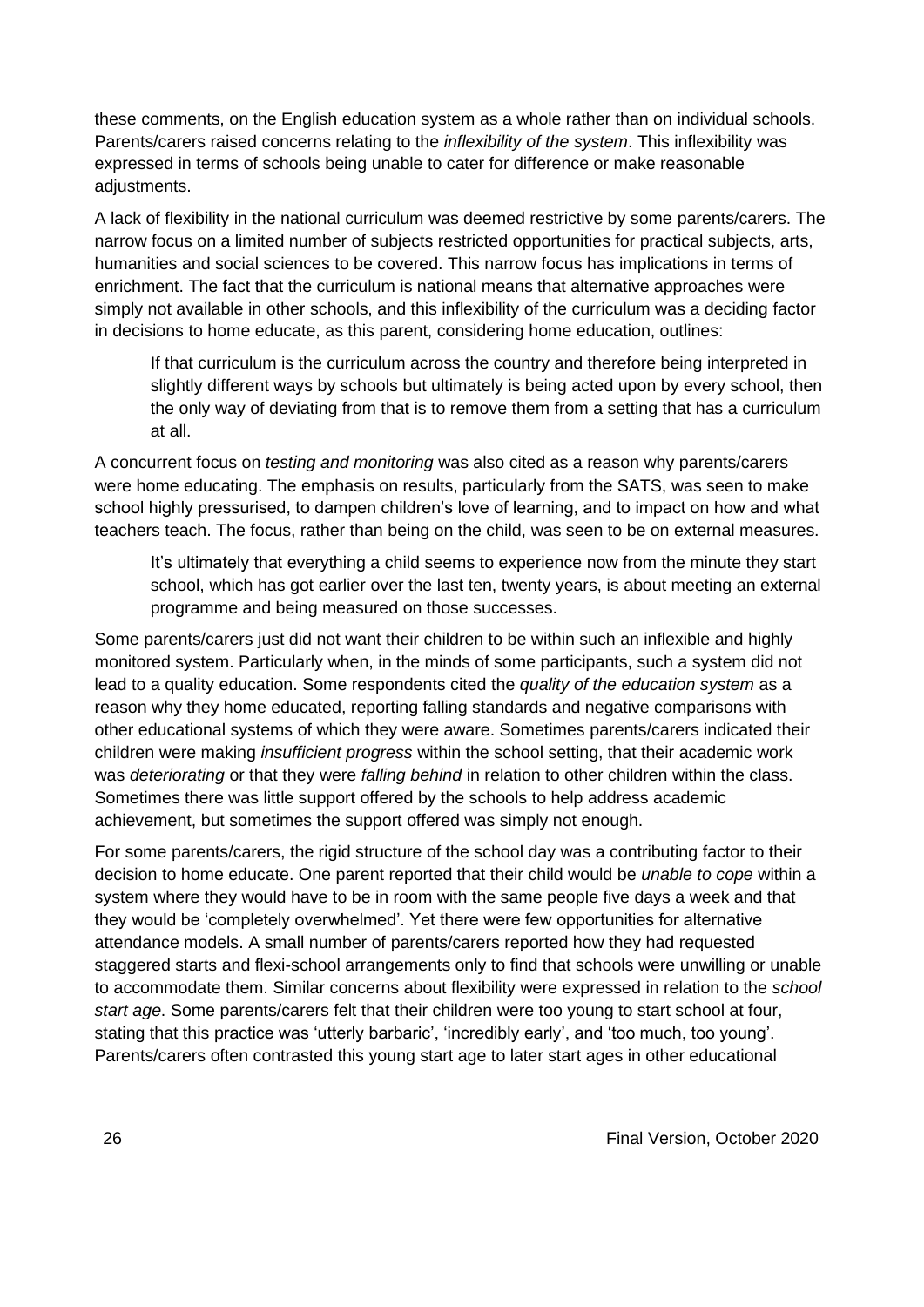systems that they were aware of (e.g. Sweden and Denmark) and related that starting formal education later (around 7 years old) did not appear to impede academic development in the long run. One parent even indicated that with an older school starting age, they might not have decided to home educate at all:

Perhaps if school starting age had been like in Scandinavia, I mightn't be here [participating in research about home education].

Within the school setting itself, parents/carers related experiences where the *school's approach to learning* (e.g. formal, structured and de-personalised) did not suit their child, and again, the inflexibility of the system meant that their specific learning needs could not be catered for. Many schools' approaches to behaviour management, with its focus on *consequences*, was seen as threatening and again did not recognise individual needs. It was a lack of appreciation of a child's specific needs and the negative impact that the policy of consequences was having on their child's behaviour and that wellbeing was one of the reasons that a parent was seriously considering home education:

They aren't getting any rewards; they're only ever getting the consequences, so it's just a negative spiral.

Concerns were raised not just about the classroom environment, but also in relation to play. Some parents/carers felt that school created unhealthy and limited opportunities for *socialisation*. Parents/carers felt that schools told children who they had to play with and when. There were very few opportunities for children to socialise with children of different ages and negative playground behaviours could make school a very unpleasant place.

Indeed, the whole school environment was seen, by one parent, as a place which had real *potential to harm*.

I think school's got the potential, and I think a lot of people feel like this, to actually do harm, and it won't necessarily do harm, but it could do harm to lots of children, and do people want to take that risk?

Parents/carers reported that experiences within school had resulted in children 'scared to go', displaying school refusal and actively expressing a desire to be home educated. A small number of parents attributed the potential to harm to the behaviour of *teachers* who did not, in their view, always show respect towards their children, the work they produced or the concerns their parents/carers raised:

Headteachers as well as class teachers were arrogant and critical when I would show my disapproval in certain matters.

Yet many parents recognised that teachers were working hard in what was quite a difficult environment. Parents/carers noted that teachers themselves often did not even like working within the system, quoting statistics about *teacher attrition*. They reasoned that how could the education system be working if 'people are leaving the profession in droves', and if the system was not working, why should they put their children within it. Teacher attrition contributes to the squeeze on resources and parents/carers recognised that teachers had a difficult job in an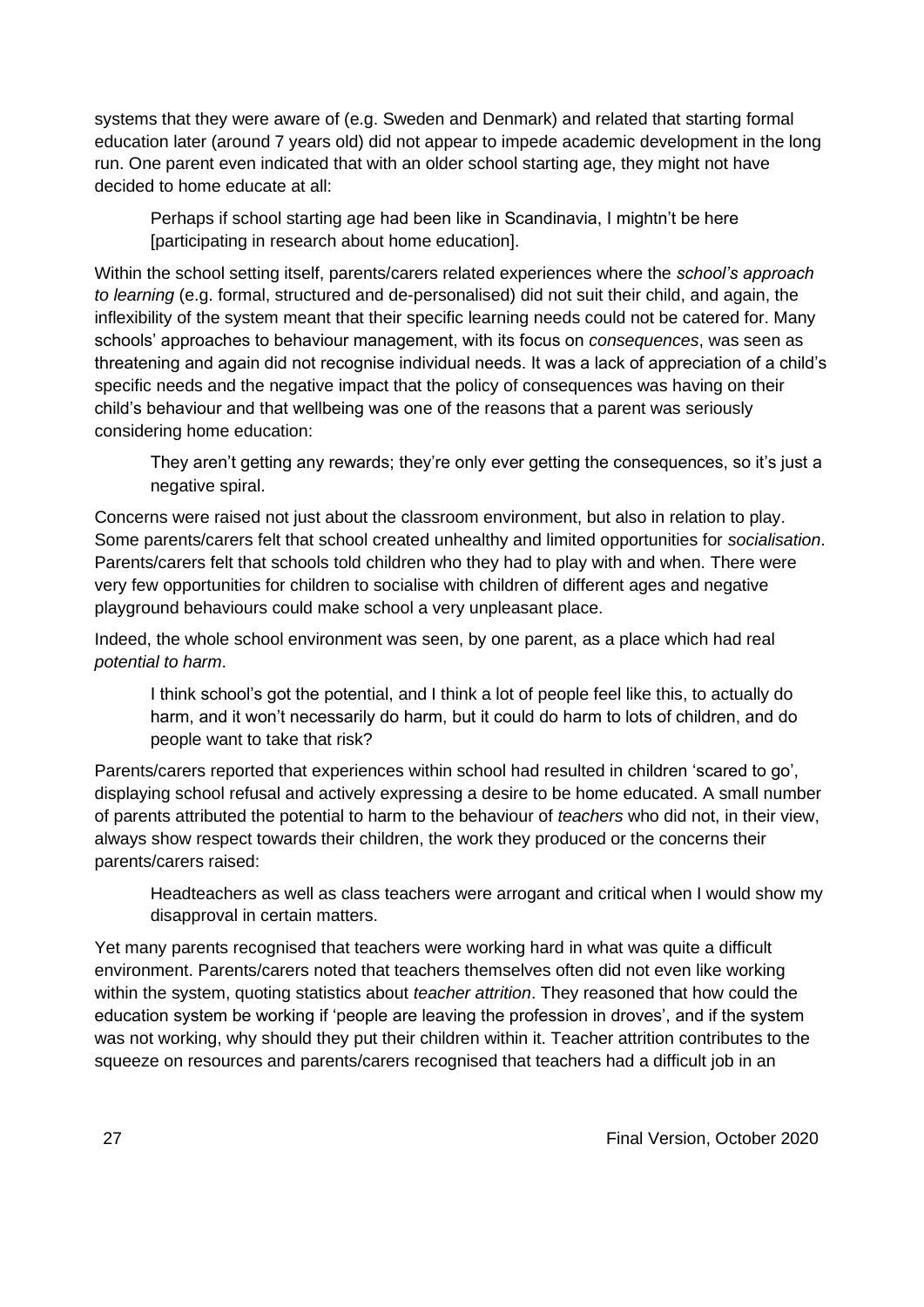environment of budget cuts and facing a *lack of resources*. This meant that teachers could not always provide the kinds of education that children needed within schools – they simply did not have the time, training and resources:

Teachers can't give those things [individualised learning], they haven't got the time, they haven't got the money, they haven't got training, resources.

The system, as it is now, was not something that all parents/carers could support, yet they recognised that it was very difficult to question or challenge or indeed change the way in which the system was operating. Instead, some parents/carers recognised that they just did not align with the prevailing view that underpinned the educational system, that they had a *different view of education* and what it means to raise a child and chose instead to stand outside of it.

## *Discrimination, racism and bullying*

A second set of key factors relating to dissatisfaction with the school system related to experiences of racism, bullying and discrimination. There was little explicit mention to *racism*, except for one questionnaire response, and a focus group discussion where a child had felt out of place in a predominantly white school.

References to bullying were, in contrast, more prevalent. The bullying manifested itself in different ways. There were instances of *children being bullied by other children*. The examples shared related to severe and often daily bullying, with frequent mention of schools failing to deal with this issue adequately, for example:

They were bullied daily […] School knew – they interviewed kids and for each incident there were many witnesses, but still the bullying continued.

But also, children being *bullied by members of staff within the school*, in terms of their treatment in front of their peers (e.g. being singled out when unable to do something) or by comments made by staff members. Sometimes the results of the bullying had negative consequences:

Our child had a mental and emotional breakdown due to bullying by teachers.

It was not just the children that experienced bullying, one interviewee also reported experiences of *parents/carers and other professionals being bullied by the school*.

Finally, people talked about experiences of discrimination and how they contributed to their reasons to home educate. One parent felt that they were being discriminated against in relation to a child's nursery place because they were already home educating an older child. While another expressed their frustrations of not being able to get their child into school; they felt the school was being discriminatory against their child, who had specific learning needs, by 'blocking their return to school'.

#### *Parents/carers' experiences of school*

For some of the parents/carers, their *own negative experiences as a pupil* at school were factors in their decisions to home educate, for example, the impact of being a summer baby, having to choose between arts and sciences, and experiences that shook confidence. However, parents/carers were much more likely to reflect on their experiences of working within education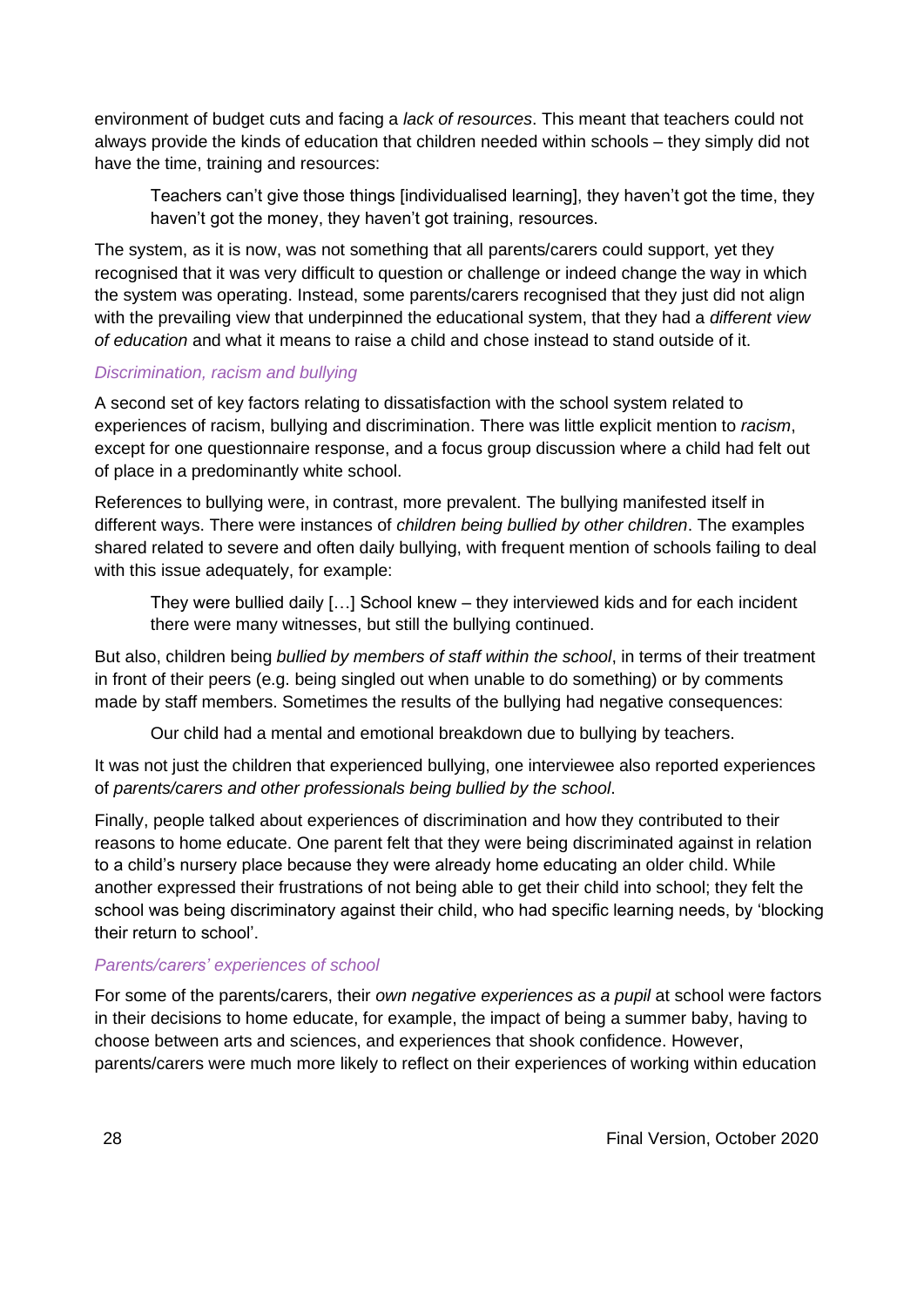in various roles (e.g. teacher, parent volunteer, school governor), and how this had contributed to decisions to withdraw or not enrol their children in school. Their close involvement in the current school system gave them first-hand experiences of the 'authoritarian and controlled' environment, the constraints of the timetable, the negative impact of the curriculum, the pressures on staff, and the mental health problems and treatment of 'children that did not fit into the system'. The experiences of these educational professionals made them decide that they did not want their own children to be part of the system. Indeed, one interviewee even noted 'I've seen a lot of disillusioned schoolteachers who home educate their children, actually'.

## Additional needs, health and wellbeing

The next major clustering of factors leading to decisions to home educate related to additional needs, health and wellbeing. Within this cluster, three themes emerged:

- Special educational and additional learning needs
- Concerns about wellbeing and safety
- Physical health and medical issues

## *Special educational and additional learning needs*

This theme was the most prevalent and continued in several sub-themes. The most frequently referenced was the perceived *lack of support* for those children who have diagnosed or suspected special educational needs; additional needs; or those children who just learn differently to the children around them, including those who are highly able, gifted and talented. Parents/carers reported the lack of additional support in the classroom, insufficient support or a cutting back of support; little attempt by schools or the LA to make reasonable adjustments that children needed, even when they were clearly set out in the Education and Health Care Plan [EHCP]; a lack of appropriate challenge for highly gifted children, and a reluctance by some schools to take children with special educational needs:

Really, an early example of off-rolling in the sense that although we had the statement in place, the school was very, very focussed on SATs results and I remember the first day when I took them into school, the Teaching Assistant just came to the door and just said, you know, we're not going to do a visual timetable, we're just too free-flowing here and then kind of closed the window on me.

One reported reason for the insufficient support for children with special educational and additional needs was the *lack of awareness and training* about the particular need; one home educating parent felt strongly that teachers were just 'not trained'. The *allocation of funding* was also given as a factor as to why adequate support was not in place, with funds believed to be for SEND being used elsewhere, as this participant notes:

I remember having a meeting with the headteacher and the headteacher just made it very clear that he said, well, 'you know, the budget for Special Educational Needs is ringfenced; I can spent the money on whatever I like, so if your child wasn't here, then my SATS would be higher'. And you know, it was slightly fluffier than that, but that was basically what they said.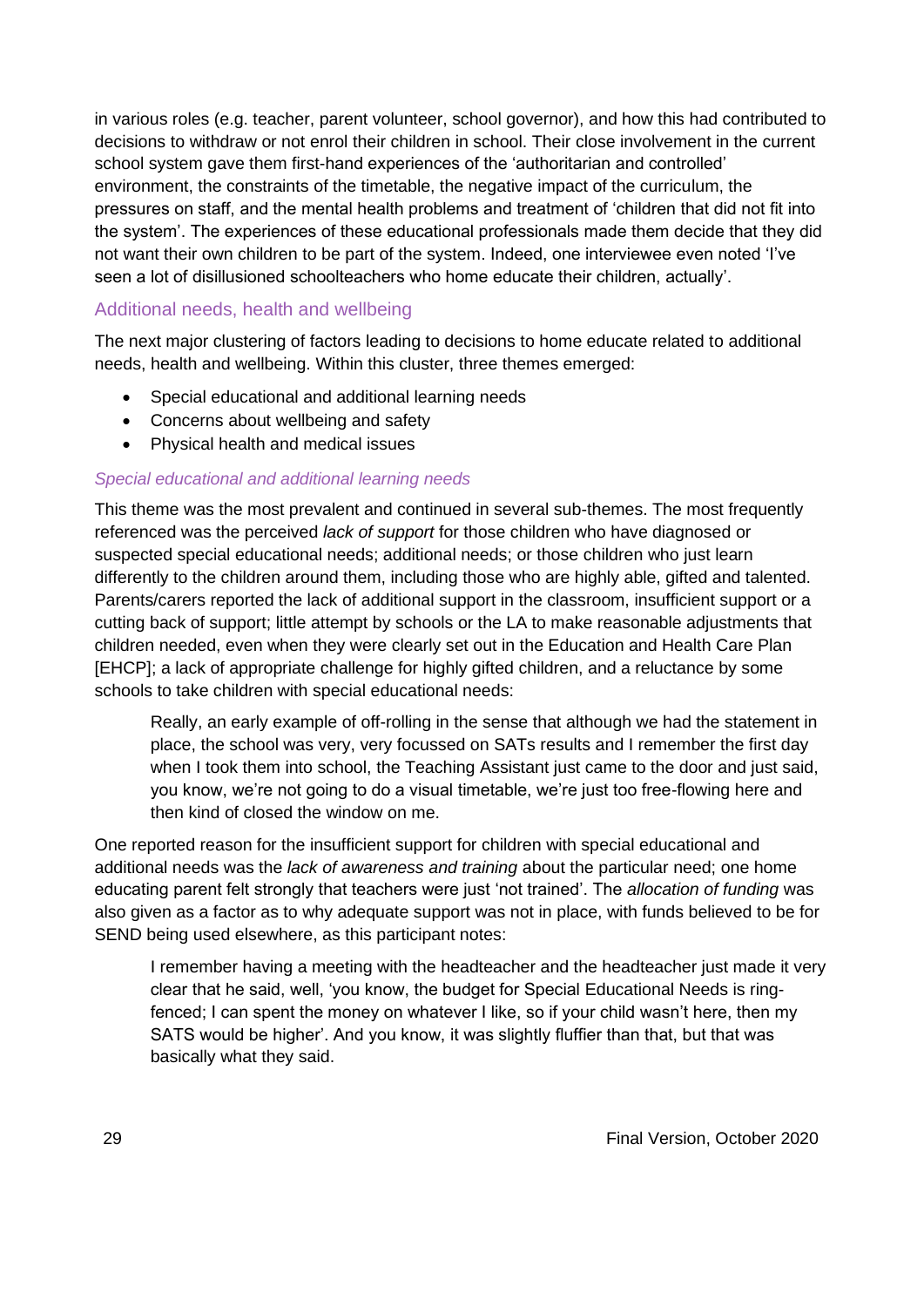The *lack of flexibility in the system*, particularly around school start age, which has been mentioned previously, was again raised in reference to children with additional needs. Adopted children, for example, might not be ready for school until they are older, yet opportunities to delay starting school were not available, and the routines of daily school life might mean that school is inaccessible for children with Autism or social anxiety. This reiterates, again, that the school system just does not work for some children.

It can be particularly challenging for parents/carers with children in school who have an *undiagnosed special educational need.* Children can struggle with school and the parents/carers not understand why. Yet, when parents/carers do start to suspect that there is an underlying issue, sometimes those *parental concerns are ignored* or are not taken seriously. This could be because the concerning behaviours are simply not seen at school (e.g. panic attacks and meltdowns happen only at home), because the teachers genuinely do not feel that there is an issue, or because of the implications of the recognition of a specific need in terms of providing reasonable adjustment and support. This lack of appreciation of parental concerns by schools can be very unsettling and isolating for parents/carers:

I didn't know whether I was going mad and making it all up and that I was crazy because there was only me who seemed to think that my children had any problems, or whether I was going to get a diagnosis.

Some parents/carers spoke of long and difficult battles to get an assessment, diagnosis or EHCP and of the particular challenges, as they saw it, of getting an EHCP in Hertfordshire. Such a lack of in-school support means that parents/carers are also being left to struggle on their own, and are sometimes advised, by other health care professionals, to pay for private assessments to move the process forwards. Yet parents/carers also reported that paying for tests privately was sometimes viewed with circumspection by schools, as though the parents/carers had somehow bought a diagnosis. But, without an official diagnosis, it was difficult to ask for a child to be moved to another, more appropriate, school meaning that parents/carers feel that they had no other option than to remove their child from school.

#### *Concerns about wellbeing and safety*

Within the data there is a strong theme about the impact of school on children's wellbeing and safety; concerns about children's mental and physical wellbeing were cited as factors associated with the reasons for home educating.

Parents/carers recounted the detrimental impact that school was having on their children's *selfesteem, confidence*, the *child's personality* and their *happiness*:

The main reason was because my child was really unhappy in school.

My little child went from being sort of a happy-go-lucky character to sort of quite […] shutdown and we couldn't really communicate with them properly; they used to stay grizzly and grumpy all the time and when we were trying to sort of like guide them through their reading or writing that just turned into tantrums.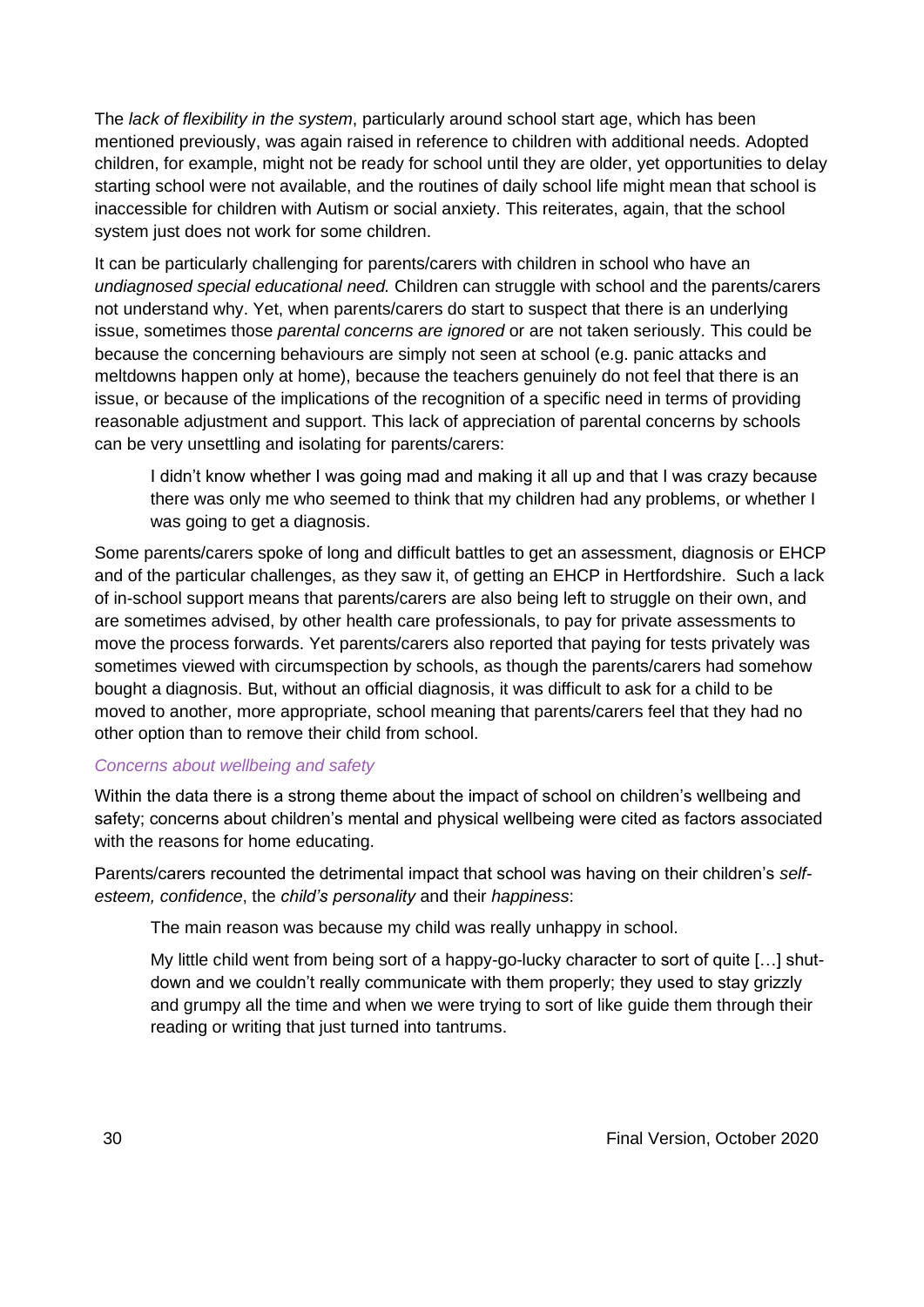In just one term I saw my joyful, bouncy child lose their spark and become exhausted, quiet and worried.

*Anxiety* was reported as a major negative influence on wellbeing, as this example shows:

My child was struggling a bit with anxiety; they did everything they could to try and help with that […] But it was a separation issue, separation anxiety issues that my child had and so they were doing their best but it … my child wasn't learning a huge amount when they were at school because my child was kind of closed down emotionally.

Compromised mental wellbeing could manifest itself in *physical symptoms*, and in *meltdowns or breakdowns*, for example: depression, problems sleeping, crying, panic attaches, seizures, night terrors and issues with eating. In some extreme cases this resulted in self-harm, and even suicidal thoughts:

My child said they wanted to die rather than get hit one more time. My child started selfharming and would lash out at their brother.

It mentally destroyed them, they wanted to kill themselves. We took them out.

Sometimes the mental health issues were masked within the school setting, but manifested themselves when the children were at home in their own environment, leading to a similar lack of regard for parental concerns as was highlighted earlier, for example:

They'd been showing signs of quite heightened anxiety that we were being met with, they're fine in school and we were saying, okay, well it might appear that way, we don't really think they are.

My child walks out of school and is having a full meltdown, but they just didn't see it because what they saw is my child wanting to please them during the school day. They weren't seeing the other side of it; … s/he was doing what s/he was supposed to be doing at school and so there wasn't really much they could offer, to be honest. I don't think they really believed it; I think they thought I was some sort of neurotic parent and I can totally see that.

Compromised mental wellbeing could manifest itself in *physical symptoms*, and in *meltdowns or breakdowns*, which again were often not seen at school.

My child got to a point where s/he started having panic attacks; s/he was unable to face going to school. S/he would be sick, nauseous, white, ill and basically unable to cope.

My child had been having massive, massive violent meltdowns ever since they started secondary school. Head-butting walls, beating themselves up with their fists, pummelling their arms, pummelling their legs, kicking doors, screaming about homework; the sheer overwhelm of the school, changes to routine, changes to … anything […] They were getting increasingly more violent. They were always to do with school.

These situations, which were particularly traumatic for the children, were also difficult for the parents/carers, with one parent recounting the impact that their child's difficulties with school had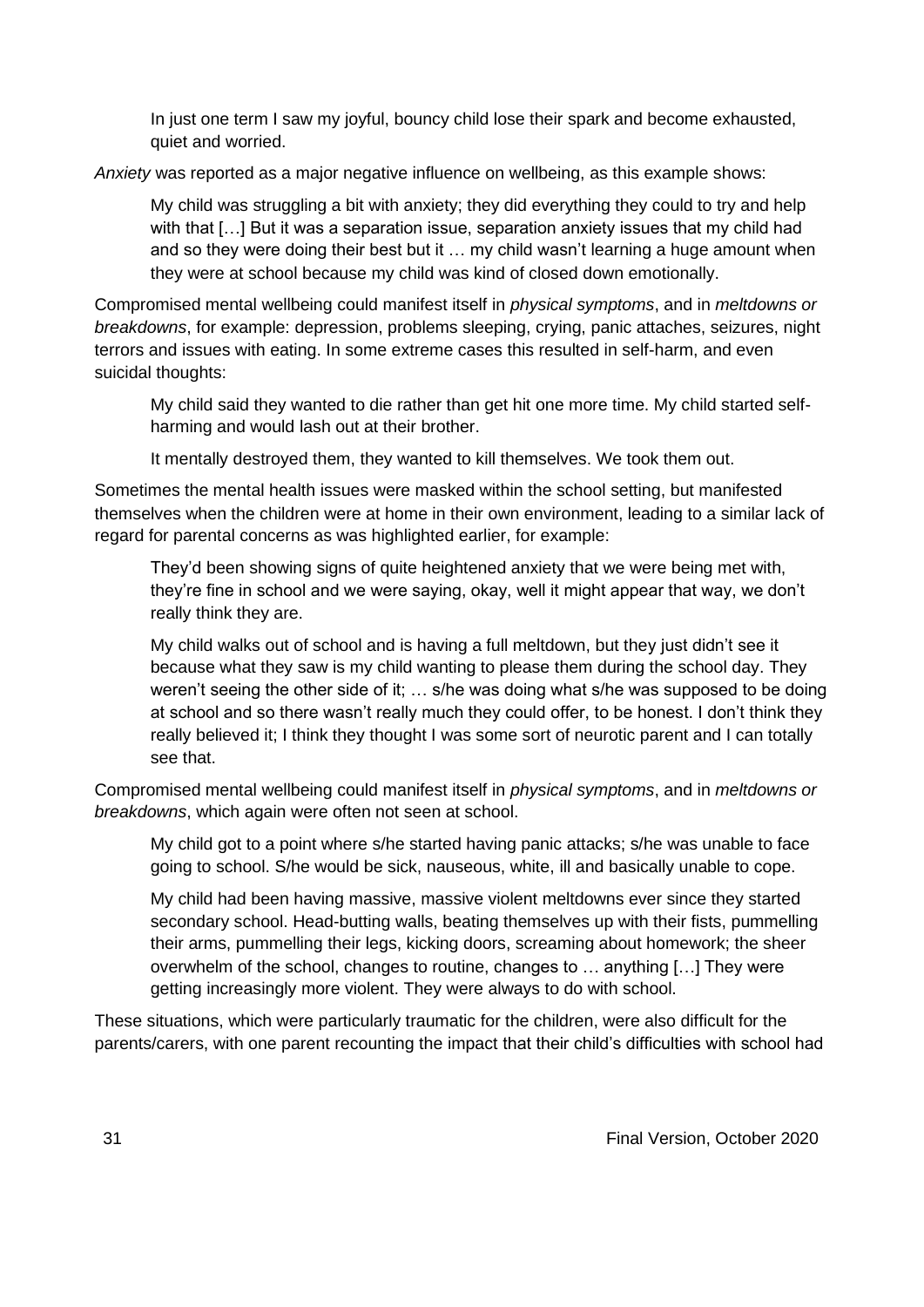on *parental mental health*. This parent was on anti-anxiety medication because their child's experiences were causing a lot of stress.

It was not just concern about wellbeing and mental health that led to a decision to remove children from school, but also concerns about their child's *safety* when in the school environment, in terms of injuries, safeguarding, and restricted access to food, drink and toilet facilities.

For some parents/carers, the negative impact of school on wellbeing and safety meant that they felt that they had no other option than to remove their child from school to enable them to *recover*.

They had to become emotionally stable again and it took them maybe two years to become stable and normal again, the damage that it's done, being in school.

They needed space to recover, to be nurtured, to, yeah, to recover.

Here the decision to home educate might not be what the parent initially set out to do but was seen as necessary for the wellbeing of the child.

## *Physical health and medical issues*

Of less significance to the participants in this study were physical health and medical issues, although a small number of parents/carers did indicate how the impact of illness had had a detrimental effect on their child's experience of school. The medical issue was not the sole factor in their decisions to home educate; alongside the medical issues, participants also often reported anxiety issues and SEND, and pressures by schools to prove health issues in order to maintain attendance figures, which led to a questioning of the school's priorities.

## Access to school

There was a further cluster of factors that related to the children's access to (appropriate) provision. Here there were a mix of factors that related to alternative provision, and also the active discouragement by schools or the LA for children to access the provision they had been offered. The cluster here is smaller than the previous two reported. The following categories are discussed:

- Alternative provision
- Pressure by school or LA to home educate
- Risk of exclusion, prosecution and fines

#### *Alternative provision*

For some parents/carers, whose children were facing challenges with a particular school setting, access to alternative provision was deemed a factor as to why parents/carers home educated. In some cases, this was because the *alternatives that were available were not appropriate*. Parents/carers reported exploring different kinds of provision outside of the mainstream (e.g. Montessori, Steiner, independent sector), or for children with special educational needs, different special schools within the area. Some parents/carers said that what was on offer was not appropriate for their child.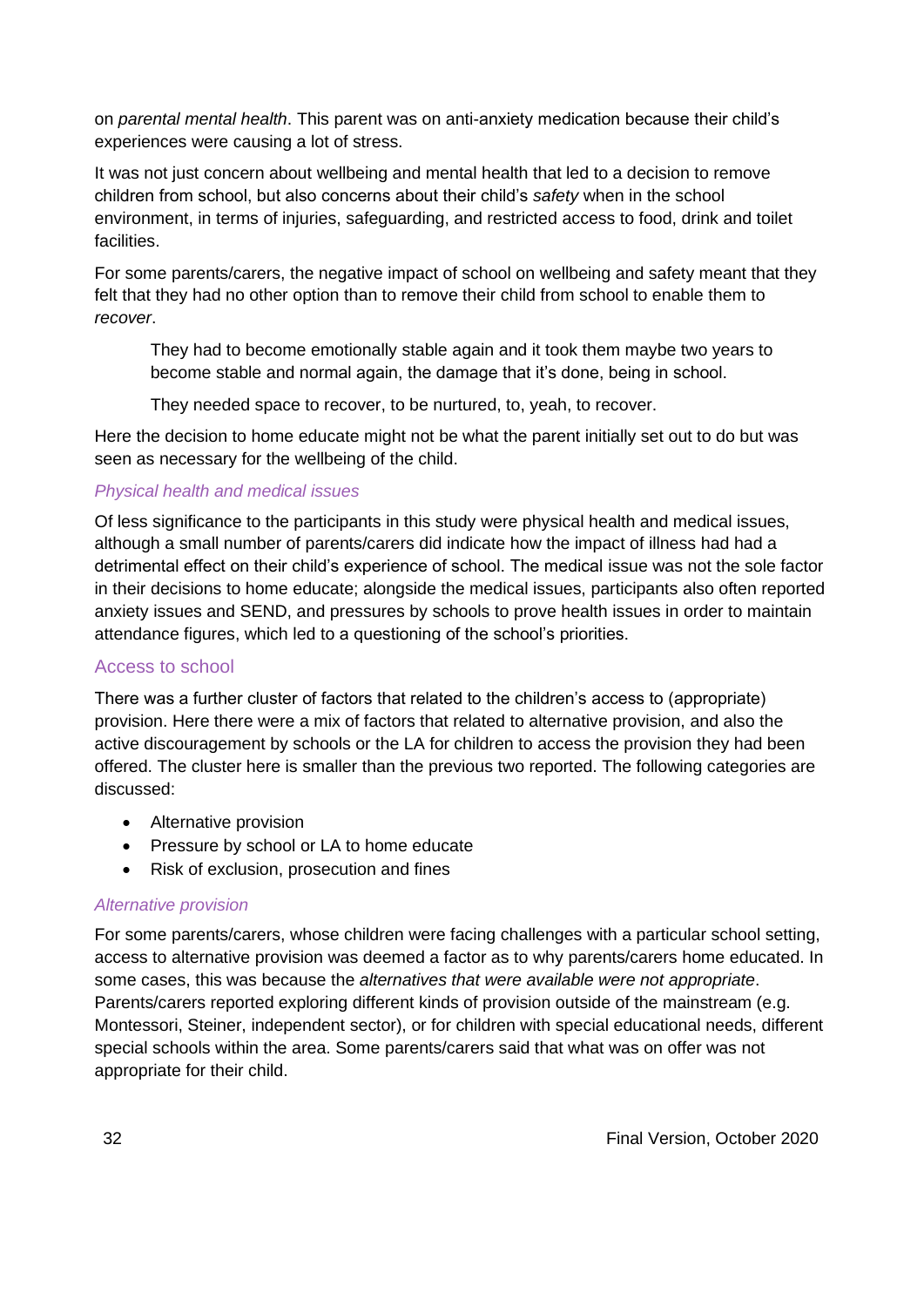Hertfordshire's only got moderate learning difficulties schools. I've seen them all; they're all great for different reasons, but none of them are suitable for them. And they're full as well.

For some parents/carers, it was not their unsuitability; parents/carers reported more frequently that they felt there was simply *no alternative provision* within the LA. While the closure of the Steiner School in Kings Langley contributed to this lack of alternative provision, there were other reasons.

My child's private Steiner school closed down.

We are in our position because there is no alternative to mainstream school in Hertfordshire.

Lack of provision could be due to lack of space in existing special schools, limited opportunities for more specialist provision (e.g. in therapeutic schools) and no alternatives to, what were seen to be, the very large secondary schools in the County. It is, as one interviewee noted, 'that kind of small, safe environment that is what Hertfordshire lacks and that's what they should put in place'.

A small number of parents/carers also reported that they were either *not happy with the allocated local school* or that *the allocated local school was not appropriate* and, as a result, chose to home educate. In a small number of cases, there were *no spaces in the local school*, or there was *no space anywhere else*. This meant that children could not access the local school and parents/carers decided to temporarily home educate.

There were no spaces at the other local school, so we decided to home educate until a space became available.

#### *Pressure by school or Local Authority to home educate*

Parents/carers related a series of incidents, some of which are discussed elsewhere in this report, that made them feel pressurised by their school or the LA more broadly to home educate. These included the parent feeling that the *child was not wanted* within the school setting or that the school was making little attempt to *support the child*:

They said right from the very first meeting: this isn't the right environment for your child.

Being forced to deregister by secondary school as they couldn't support our child's needs.

This could result in the parent feeling *powerless* against a system that they could not change and could result in a sense of cynicism, for some parents/carers, in relation to the *Local Authority and its motives in relation to home education*:

HCC's key objective is money and so home education is a fantastic solution because they don't have to pay these people, so it's a great way to deal with, you know, all these children who can't cope with the system.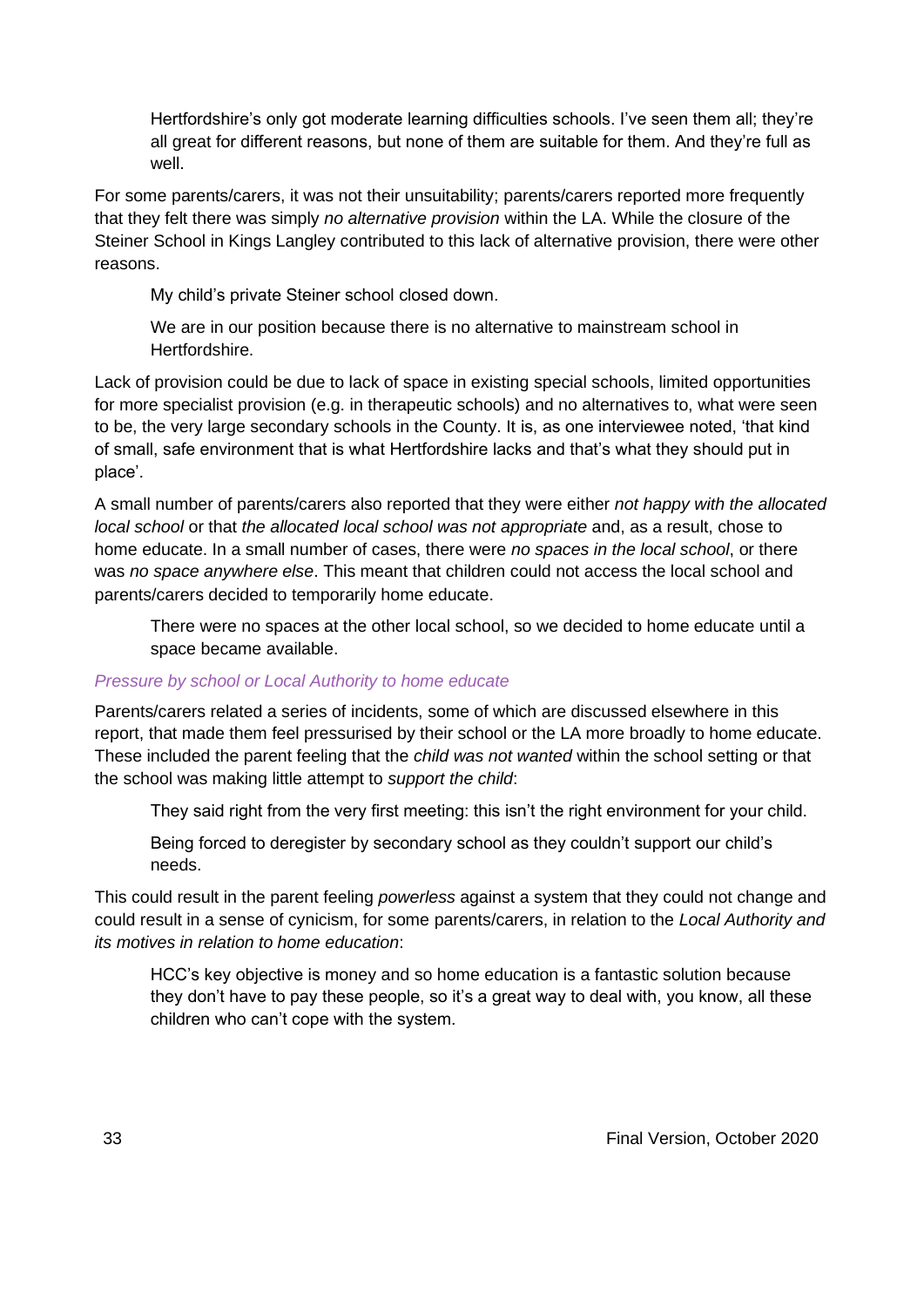For one parent, who had experienced a long and difficult journey to get adequate support for their child, rather than the services within the LA supporting them, they felt that the LA had tried to encourage them to deregister their child. They questioned whether this was 'elective' home education at all.

## *Risk of exclusion / prosecution /fines*

For a small number of parents/carers, it was the *threat of exclusion and prosecution*, along with a *lack of other options* that culminated in increasing the amount of home education, or home educating fully. Parents/carers feared exclusion due to behavioural issues or prosecution due to lack of attendance resulting from the child's anxiety and reluctance to go to school:

Our only options were to home educate, continue to be on school roll and face prosecution for non-attendance or transfer to another school under the ridiculous idea this would somehow solve their anxiety issues.

# Philosophy, beliefs and values

A further cluster, similar in scale to that of access of school, was related to philosophy, beliefs and values. For those parents/carers who had always home educated, the philosophical drivers were important, but equally, there were parents/carers who found that when their children started school their own philosophy, beliefs and values jarred with what was offered at school. The following categories are explored below:

- Home education better meeting their children's needs
- Educational philosophy and pedagogic approach
- Religious or moral values

## *Home education better meeting their children's needs*

In contrast (or sometimes in tandem) with discussions about why schools were failing to meet their children's needs, some parents/carers cast home education as a better alternative for their children, in relation to their specific learning, physical and emotional needs. Often these decisions resulted from the parents/carers' deep and instinctive understanding of their child and what they required. Home education allowed parents/carers to be more in control of what the children learnt, when and over what timeframe

Closely aligned to home education better meeting their children's needs, was the ability to tailor the child's education to their specific needs and to make that education more individualised. This could be in terms of *pace*, *needs*, *interest* and *learning styles*; for example, parents/carers reported that home education allowed them to provide the child the time 'to learn to read before moving on'; enable the child to 'follow their own interest and, being able to be creative'; and to 'tailor their educational experience around what they need'.

The resulting education could be more focussed (e.g. on core subjects) and more efficient (e.g. curriculum covered in less time), leaving more time for exciting and enriching experiences.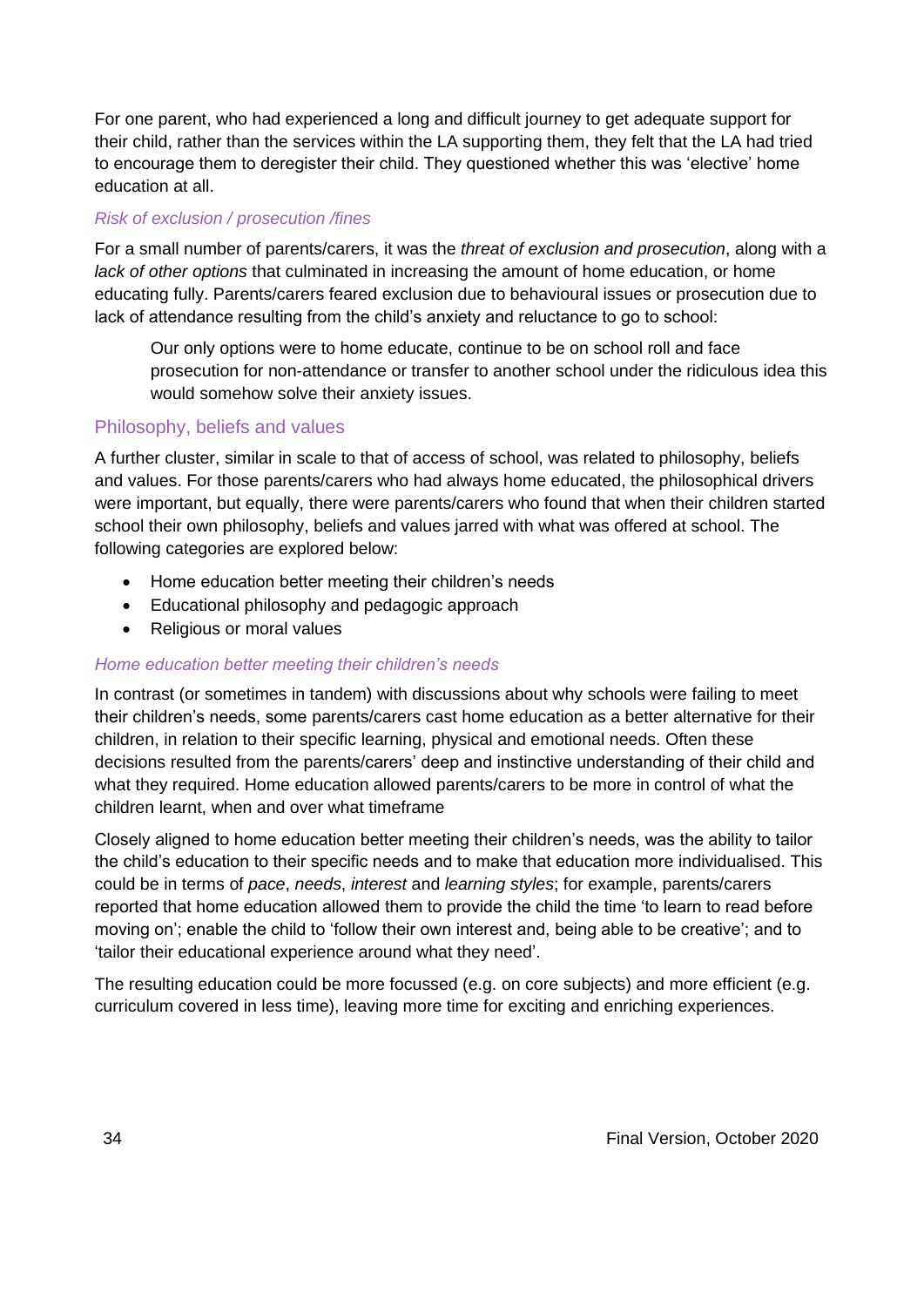#### *Educational philosophy and pedagogic approach*

For some parents/carers, the individualised approach to education that was more self-directed and holistic was the basis of a strong educational philosophy, which was influenced by educators such as A.S. Neil and John Holt. For some, this meant adopting more play-led or creative pedagogic approaches to education, where children had opportunities to 'play and learn more organically in the early years'; to 'follow a personal learning journey, based on conversation, and play (in all its forms)'; and to have a 'hands-on, free approach to learning with an understanding of philosophy and self', which they felt 'wasn't provided in a school environment'.

There was a feeling, expressed that home educating parents/carers often had a better understanding of the range of pedagogical approaches available, having spent time thinking seriously about what it means to learn. Some parents/carers recognised that there might be a difference between those parents/carers who had actively chosen home education and had thought about these issues in relation to their beliefs about the nature of education, and those parents/carers who had reacted to experiences that had happened within the school system.

I think quite a lot of home educators feel like, us that choose to home educate not through something that has happened at school, you know, at an early age or from the beginning, like completely invested in being a home educator because that's what they feel philosophically or otherwise is right for their family, you perhaps look at your situation differently from someone who is actually really yeah, when it's a first choice you're obviously making things work in a way, in a different way.

These different philosophical views of education were also, in some cases, connected with different parenting philosophies, for example attachment parenting. Attachment parenting was very important for some home educators in this study; however, one participant warned, the term 'attachment' has strong connotations of being 'over protective', but that attachment has a very different meaning in home education that has evolved from research on attachment parenting:

The education system comes with a strong bias so whereas we see attachment as caring and responding to the needs of the kids, the education system, which you are reporting to, would interpret that word in an entirely different way.

Some parents/carers also wanted to emphasise the importance of family time and the development of sibling relationships that home education could foster.

## *Religious or moral values*

Finally, of rather limited importance in this data, were factors relating to religious or moral values. One parent expressed the desire to follow a more Christian-based education, whereas another was concerned about morality in terms of the music played within the school at lunchtimes.

#### Family circumstances

In contrast to the other clusters, those relating to family circumstances were much less prevalent. Here two themes are discussed:

• Parents/carers' work, home and financial situation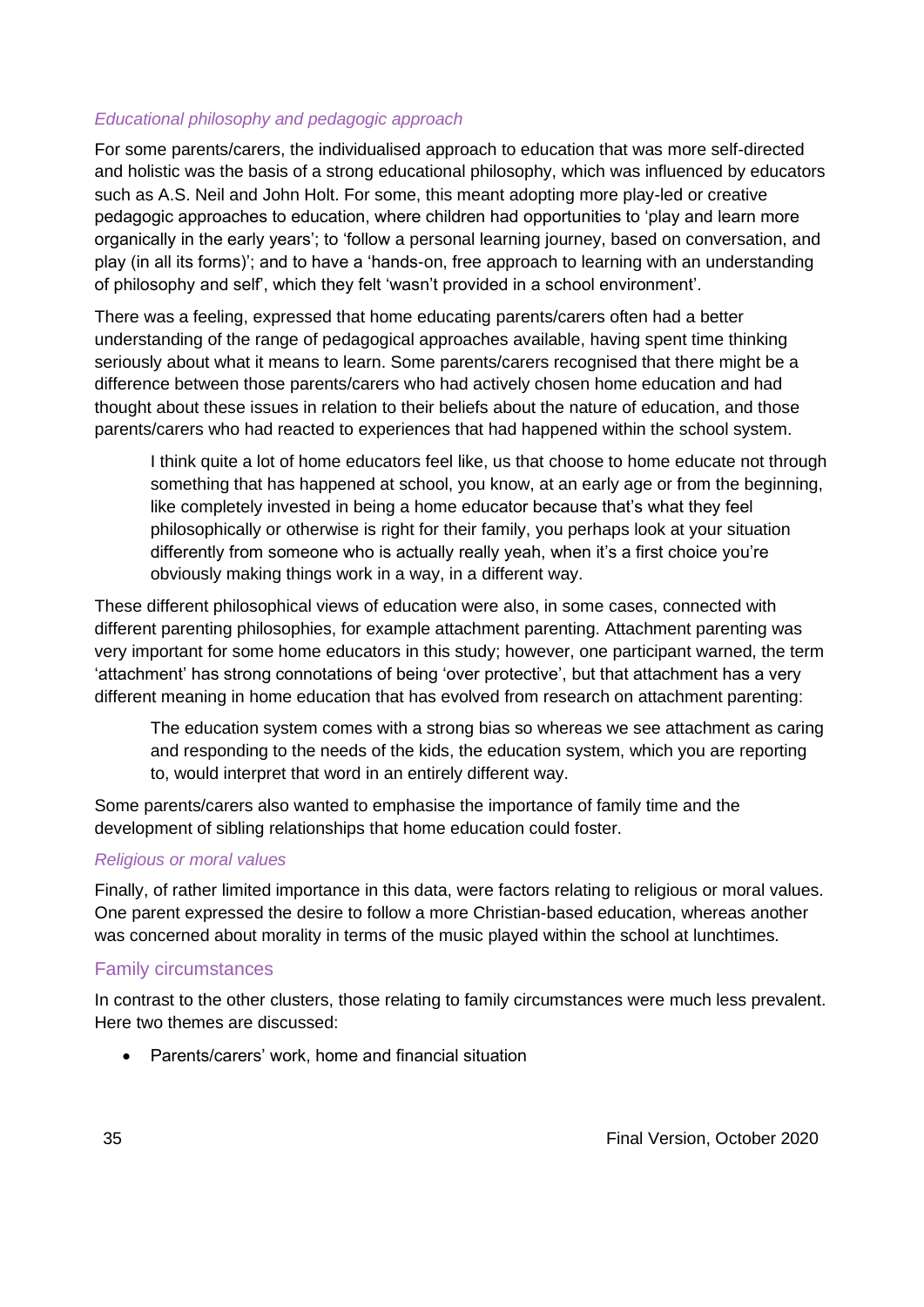• Support for home education from elsewhere

## *Parents/carers' work, home and financial situation*

A small number of respondents reported that their *work patterns* meant that home education was a means by which parents/carers could spend more time with their children:

I was really not seeing the kids […] I was missing the whole time that they were at home. I didn't like that, and they didn't like that. And so we started exploring the option of doing it differently.

I had the opportunity. I work weekends, why not spend time with my child if I can?

One parent recognised that *financially* their family was in a position to home educated (albeit for an initially planned short period). While another parent reported that an imminent *house move* meant that it was not worth destabilising the children with settling them into a new school for a short period:

We also may be moving in six months and didn't want to distress them settling into a new school.

## *Support for home education from elsewhere*

For some parents/carers, a factor contributing to their decisions to home educate was the positive stories they had heard about home education from elsewhere. These experiences were recalled from their *own experiences*, *experiences within their families*, or *experiences of friends*, for example:

Initially we were like, what are you doing? Don't do this, this is awful and then we watched our friend's children grow and we thought, oh maybe, not so awful after all. And they seemed happy and they seemed, you know, they laughed a lot and they were pleasant and they were learning stuff so, you know, we had a positive experience there.

Access to positive experiences and knowledge that there is support around can make home education less daunting.

## Key messages

- The inflexibility of the school system in relation to testing, monitoring, standardised curriculum, approaches to learning and school-start age, which often did not recognise individual differences, influenced decisions to home educate, particularly for parents/carers who felt their children did not fit that system or where parental views of what it means to educate were radically different to the prevailing view within the school setting. These parents/carers felt that home education could better meet their children's needs, as education could be tailored in terms of pace, interest and learning styles.
- Parents/carers who home educated often saw the school environment as not conducive to learning or wellbeing. Some parents/carers reported sustained bullying, limited or negative academic progress, enforced socialisation, lack of resources, teacher attrition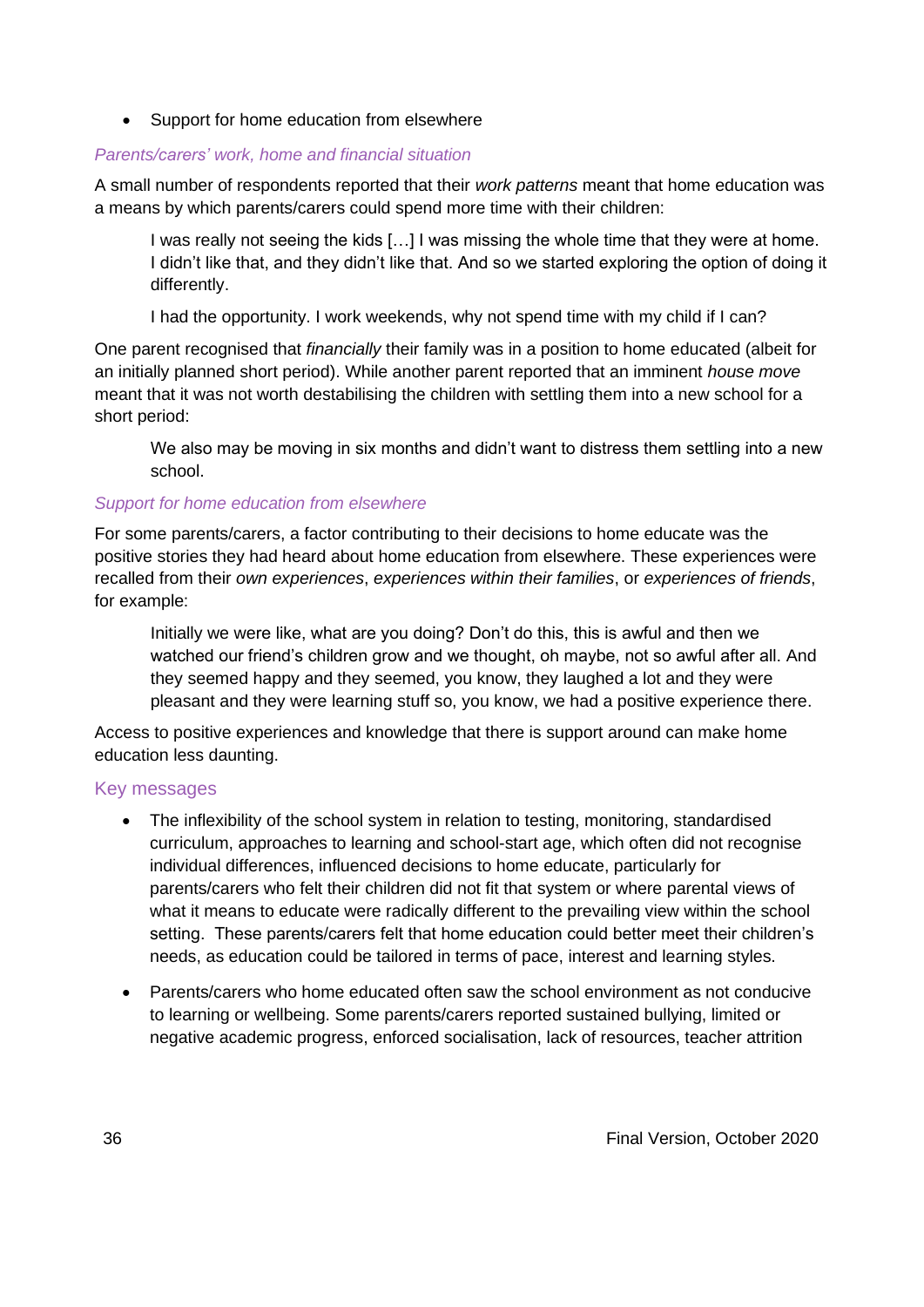and high teacher turnover, and their own experiences of working within education as the reasons for withdrawing their children.

- For parents/carers of children with SEND, there was clear frustration about the lack of support made available for their children while they were in the school system. Obtaining an EHCP was perceived to be difficult, with parents/carers fighting to get the necessary assessments to support their application. Even when an EHCP was in place and requirements clearly set out, parents/carers reported that some schools often either chose not to follow the recommendations, or were unable to do so. With a lack of alternative provision (e.g. either no alternatives, or no space in alternative settings), some parents/carers felt that they had no other option than to remove their child and home educate.
- For some children, the experience of school was having a negative impact on mental health and wellbeing, resulting in extreme physical symptoms, meltdowns and breakdowns. Budget cuts meant that access to professional support was sometimes difficult. Children's negative experiences were also impacting on parents/carers' own mental health.
- Parents/carers sometimes felt that their concerns in relation to SEND and wellbeing were not taken seriously by school staff, leaving them feeling isolated and powerless.
- Pressure to withdraw children from school was felt particularly when schools displayed little attempt to support children; pressure was more acute when families were facing fines for non-attendance, while underlying issues were not addressed. External pressures on schools (e.g. Standard Assessment Tests [SATs] results, GCSE English and Maths, Attainment 8, attendance) mean that schools might not always be predisposed to supporting children who could impact negatively on their results.
- Some parents/carers, often those who had never sent their children to school, had a strong educational philosophy that was at odds with what was practised within schools. It was recognised that parents/carers who had actively and positively chosen home education were likely to have very different expectations and experiences of home education than those who felt forced into it.
- For a small number of families, parental work, home life, religious beliefs and financial situations meant that home education was a better fit for their lives. Parents/carers who had witnessed positive examples of home education themselves, within their families, or through their friends' experiences, and thus had access to knowledge and support cited this as a reason as to why home education appeared achievable.

### **Challenges, benefits and support**

This section of the report focuses on the following themes: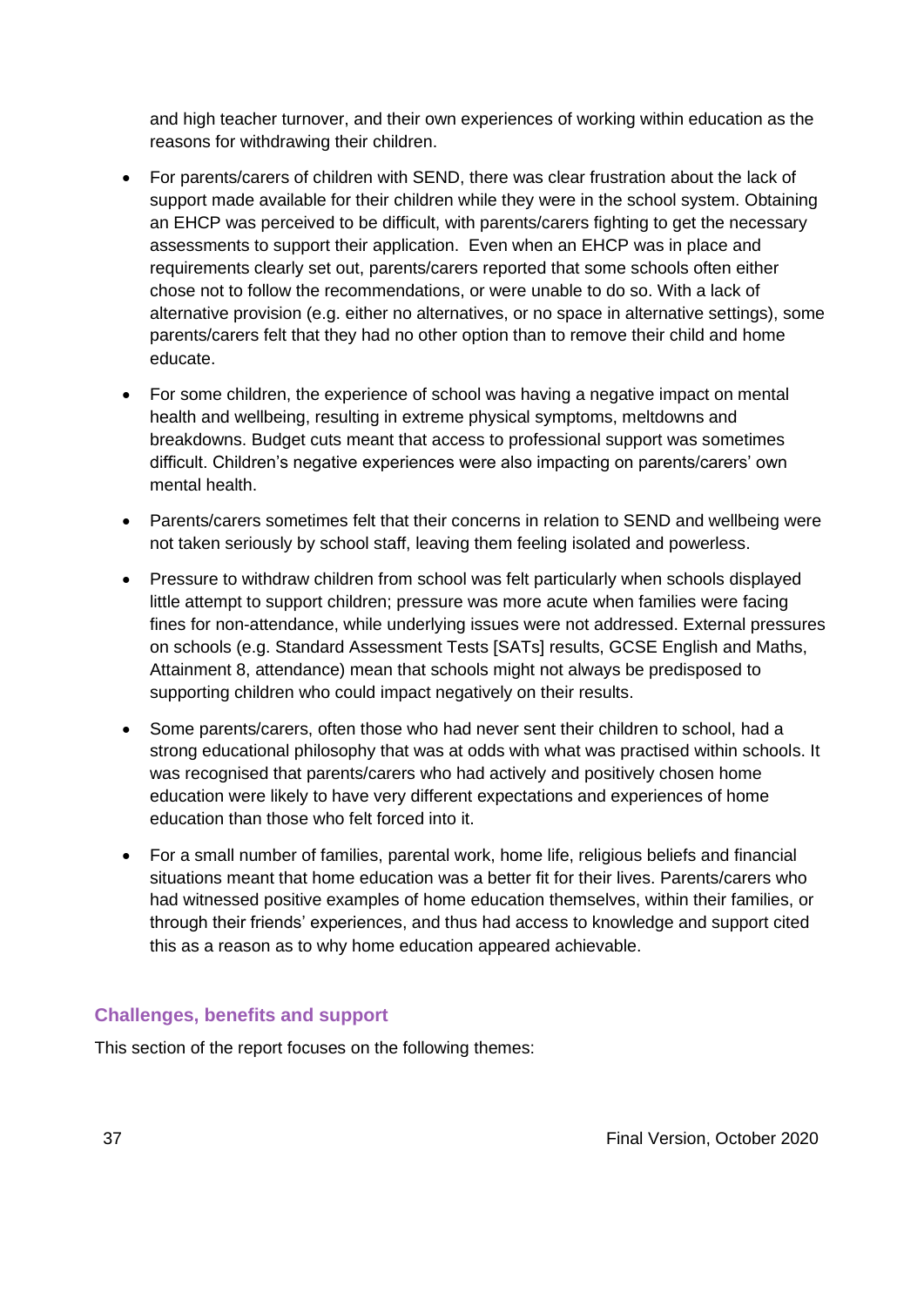- learning approaches, support accessed and available for home educators
- the benefits and challenges of home educating

It draws on data from the home educator focus groups, interviews and the online questionnaire. The questions asked of the participants related to:

- approaches to home education learning ['school' at home, 'school' on outside visits/classes, or who natural learn/un-school]
- the support available and accessed [for example, tutors; groups; classes; online forums; friends; other home schoolers; what support is missing]
- the challenges of home educating [for example, ostracism; lack of understanding; anxiety; financial worries; family acceptance; judgements; access to specialist resources, planning learning, dual roles (parent/teacher), juggling responsibilities]
- the benefits of home educating [for example, choice; confidence; control; creativity; independence; empowerment; time with child; non-conformity]

Figure 1 provides a visual overview of the coding and analysis framework, and the key themes relating to learning approaches the home educating participants use with their children, their experience of support available and the benefits and challenges of home educating are discussed further below.



**Figure 1: Coding and analysis framework**

# Overview of the support mechanisms home educators access

The needs of the child were central to parents/carers' approach to home education. The approach to learning and the support accessed were tailored to the individual child and underpinned by their reasons for home educating.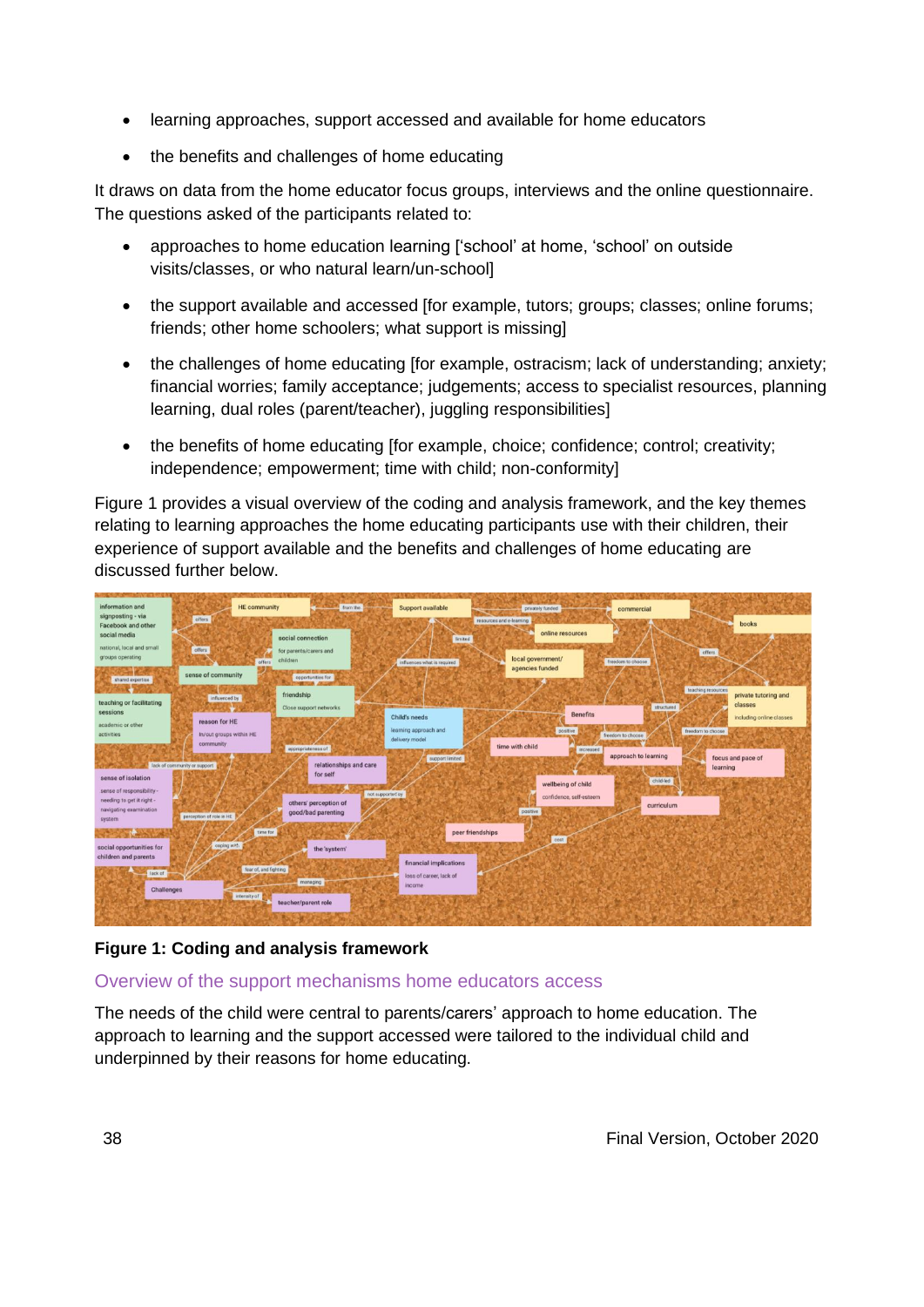Figure 2 below, summarises the key sources of support identified by the questionnaire respondents (n=72). They were provided with a list of supports that had been identified during the earlier data collection activities (i.e. literature search, focus groups and interviews) and the piloting of the questionnaire. The respondents were asked to identify all sources of support accessed and had the option to select multiple sources of support, which is why the total is greater than 100%. As Figure 1 shows, the most frequently selected sources of support for home education were *books* and *online resources*, which were selected by 82.2% (n=60) of respondents. *Other home educators* (75.3% of respondents, n=55) and *online groups and forums* (72.6%, n=53) were also important to these respondents. Of less importance to this group was the support of their child's previous school (4.1% of respondents, n=3); another school or the LA's elective home education advisors (both 5.5% of respondents, n=4).



#### **Figure 2: Support accessed by n=74 questionnaire respondents (n=3 did not respond)**

Respondents were also given opportunities to indicate (in free-text boxes) what were their most important sources of support and what support they felt was missing. These responses are discussed below, together with responses from focus group and interview participants.

#### *Accessing learning that meets the needs of the child*

Regardless as to whether they felt they had a choice about home educating their children or not, many of the research participants identified flexibility as a key benefit of home educating. Flexibility was defined by participants as the opportunity for their children to access learning that is constructed to meet their individual needs: what, when and how they learned.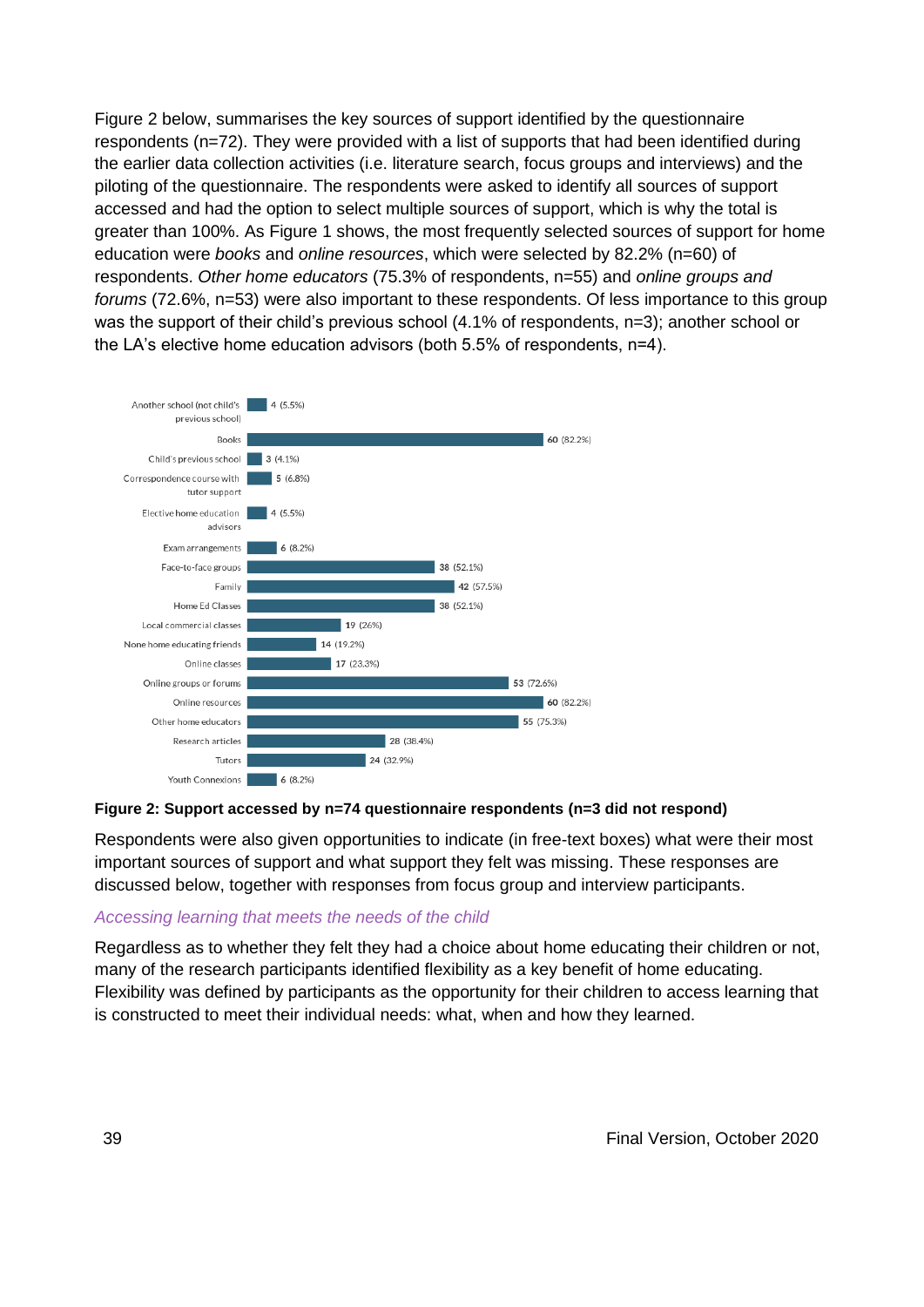When asked about the benefits of home educating, many of the parents/carers spoke of being able to focus on their child's interests, managing the pace of learning and creating a calm, less pressurised environment for learning:

If something's not working, we can change, we can stop, we can go back, we can look at it again or I can just stop and say right, we're going to come back to that in a year's time.

With home education you have the ability to teach through their interests and to their interests and you also have, I think, the free time to do a lot of…things…use a lot of skills that you need for life in a less challenging way.

Apart from a couple of exceptions of classes that we go out to, if it doesn't seem to be the right time and if they're not mentally in the right place for something, we can wait until they are. And we can do that this evening instead or tomorrow morning and sometimes they might…we might be very much sort of in a learning zone of something and we can…we have the freedom then to say right, OK well we'll go off to London tomorrow and we'll go to that museum and look at that more, so I really like that aspect of it.

The networks and support mechanisms in the home-education community reflect the range of reasons for home-educating and the needs of the children. For example, there are unschooling groups, these may include families that have always home educated but also families who feel their child has been damaged by the education system and need time to rebuild, for example, their mental health, confidence or interest in learning. Some parents/carers reported needing to allow their child time and space to 'mend' before attempting any learning – formal or informal.

There are also groups of home educators who wish to follow a more structured curriculum, creating a 'home-school' environment with, for example, online resources and curriculumfocused study guides and the children regularly attending external curriculum-focused sessions.

### *Designing the 'curriculum'*

Interview participants were asked what an 'average week' might look like for their children. For some, there was no typical week. Learning content was driven by what was of interest to the child, a topic or project, which often involved pedagogic approaches such as self-directed learning, including research or problem-solving skills. Skills, such as reading and comprehension, would be embedded within the activities. Other families would often use a 'project-style' pedagogic approach to the learning but these might be part of a structured curriculum or follow the content of the National Curriculum.

Many of the families who took part in the research have regular, timetabled activities for their children often organised around external classes. There are both freely available and commercial resources, such as e-learning courses, books and a very wide range of material available on the internet. English and maths were core subjects that were either focused on with parents/carers, often daily, and/or external classes or tutors. Several parents/carers mentioned that their children were studying a modern foreign language online.

There was a very wide range of different classes and activities listed by the home-educating research participants, such as drama clubs, science workshops, book clubs, choir, RE, sports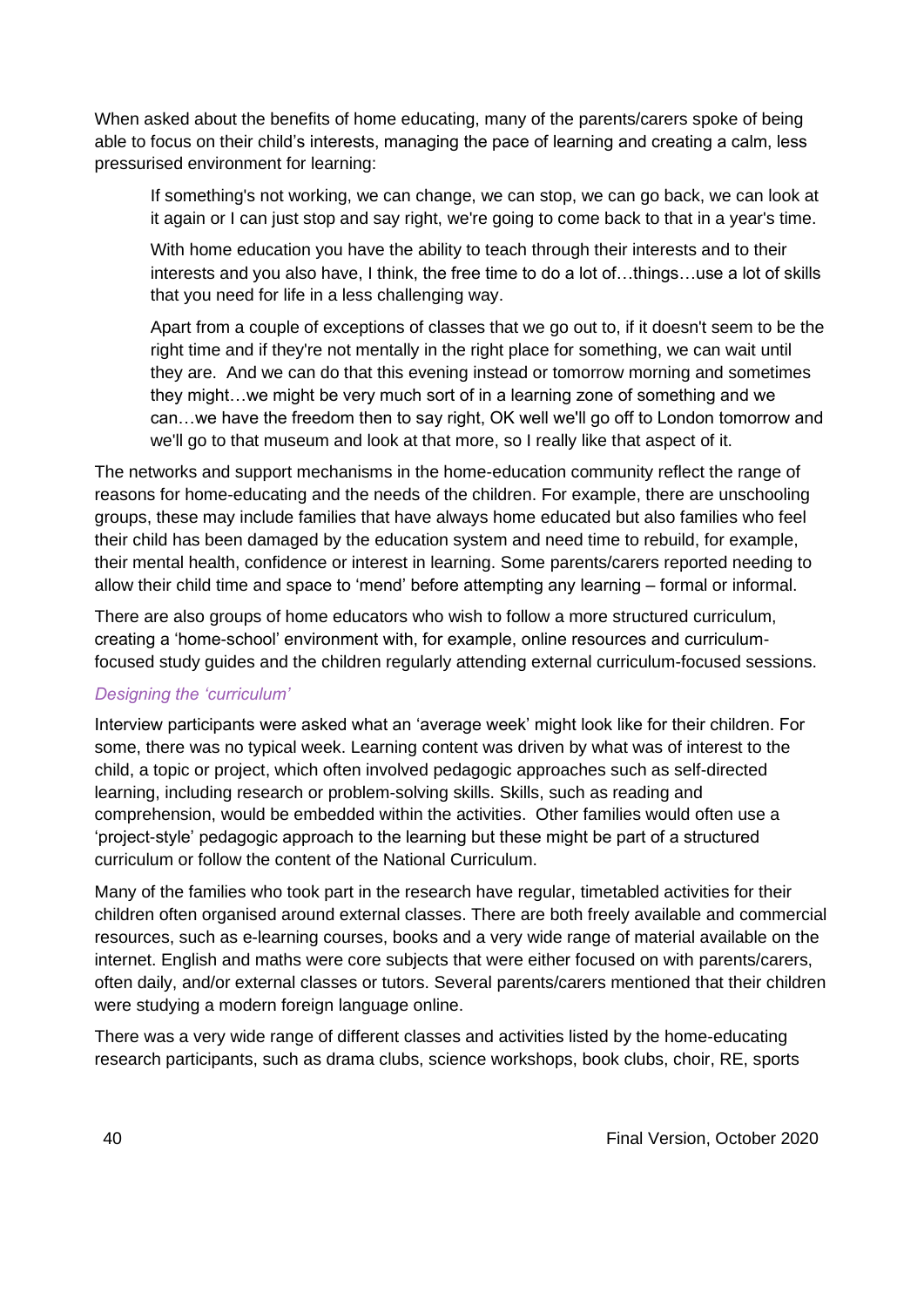clubs, art and crafts. Some sessions are paid for by parents/carers and others were provided by other home-educating parents/carers and friends, taking it in turns to run sessions based on their own expertise and interests. Parents/carers reported travelling around the county and beyond on a regular basis, so their children could attend classes. Parents/carers often spoke of having time to include music, arts-based and creative activities in their children's education, including visiting art galleries and museums, to enrich their children's learning experience. Activities that they felt had often been squeezed out of the school curriculum or were too much for their children to cope with as extra-curricular activities after the school day or when venues were busy at weekends.

Opportunities to learn through play were something several participants felt was not possible in the curriculum-and-assessment focused school day. In the focus groups, parents/carers felt time for their children to spend days being a child and sharing that experience with other families and children were benefits of home education.

Life skills were also mentioned as an important part of their children's learning by many of the parents/carers participating in the research. This would include finances, shopping, cooking and social skills – parents/carers felt they had time to support their children with these skills as a natural part of their day. For some children, opportunities to learn life skills and socialise in a safe, non-judgemental environment were considered fundamental for the child's wellbeing and development.

#### *Social networks and socialising*

Many of the home educators interviewed considered themselves active members of a homeeducation 'community', making use of social media such as Facebook, to communicate with one another, organise meetups, events and so on. Some participants mentioned belonging to several social media groups online as these would offer different types of support networks, including sharing experiences, ideas and sometimes reassurance, or were used as a space to organise events or meeting up.

And because there's a whole community that…there's people who've come before so you can…they share the experiences and you go…OK; not reading at four, five, six, seven, eight is normal. So, you know, you have their experiences to help you.

The concept of 'normalising' and what is considered normal, was a reoccurring theme in the focus group and interview data. The lack of flexibility of the education 'system' to meet the needs of individual children, especially those with SEND, experienced by many of the parents/carers, meant that they often felt that school only offered a one-size-fits-all approach. Children's social and emotional needs and development did not, in their opinion, always fit with this inflexible approach. The opportunity for their children to learn on a one-to-one basis or in much smaller classes or groups was often seen as a benefit of home education and built the child's confidence.

Child who pretty much never sort of left my side is definitely my most confident […]. I think that you know, we've always…in my lifetime, we've always had this opinion that you need to kind of push your children away and you need to get them doing lots of different things because that's what's going to grow their self-esteem and that the more they're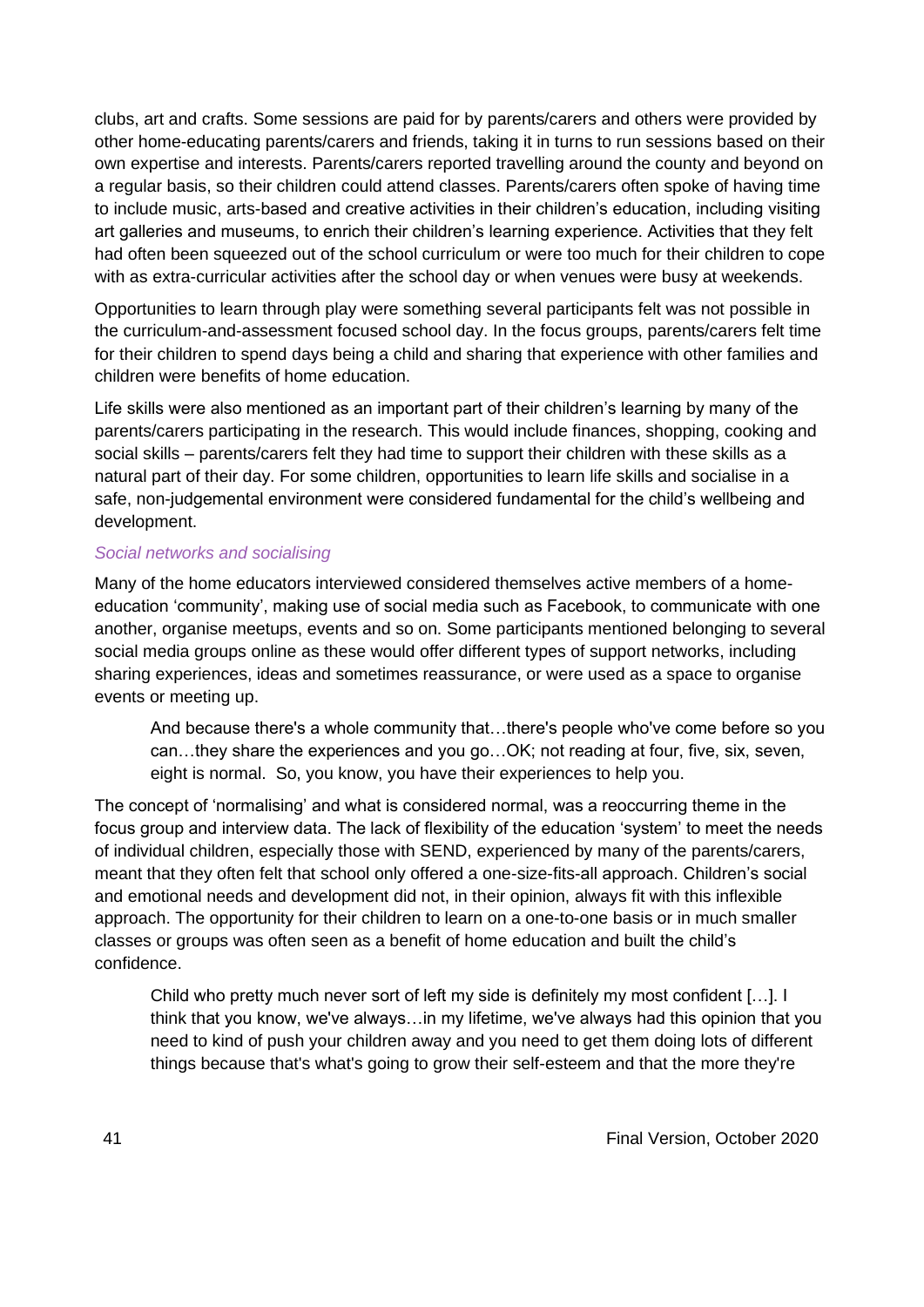with the parents, the more likely they are to be clingy, and I think we've really mis-read that and that actually, when children have their parents, they have a safety-place that's very close by, they're more likely to go and try new things because they know they can come and run back to you and I think that that is definitely the most valuable thing that all my children have.

I think in terms of life skills, they are head and shoulders above their school peers actually, that's often commented on. I'm often told that they are so kind of confident and capable.

Some parents/carers did identify finding opportunities for their children to socialise regularly with children of their own age as a challenge. The nature of home education can sometimes mean that families do not attend the same sessions all the time, so there is less opportunity to form friendships. However, many parents/carers felt that their children get to know children across the age range, from different backgrounds and have the opportunity to build positive relationships.

My child's not socially isolated and I'm not; we get, […] , I get…they get quality socialisation, so rather than just socialisation, so…and what I mean by that is, if they go to school, there are twenty-nine other children that are together just because of their age and where they live. And that's it.

My child's socialising with children of different ages so there are quite a few children their age that they have met which is nice for them but also like kids who are older and younger and adults so they are kind of having to communicate with lots of different people from different ages so I think that's quite good for them as well.

#### *Managing the teacher/parent role*

Participants often spoke of the learning being child-led but some also felt they needed to balance this to include some subjects and topics they felt their children needed to cover, even if they were less interested, to build their resilience.

I want to strike a balance between actually following their own interests and learning to persevere with things that they maybe don't like very much or aren't very good at.

One of the challenges identified by some parents/carers was negotiating the parent/teacher role.

Trying to negotiate their unwillingness to learn can be quite a challenge sometimes. And knowing where to …where to be their friend and where to draw the authority line and I mean that's always true with parenting but it's kind of, it's more so and it's more often when you're home schooling.

Parents/carers taking part in the research talked of navigating the range of available support and resources to make decisions for their child's education. Many of the parents/carers, were very proactive in finding resources but it took a lot of commitment and many were anxious about 'doing the right thing' for their child.

I think…I think in terms of resources, there's a ton of resources out there and because we're not ones to just sit at home, we go out, we look for people, we look for, you know,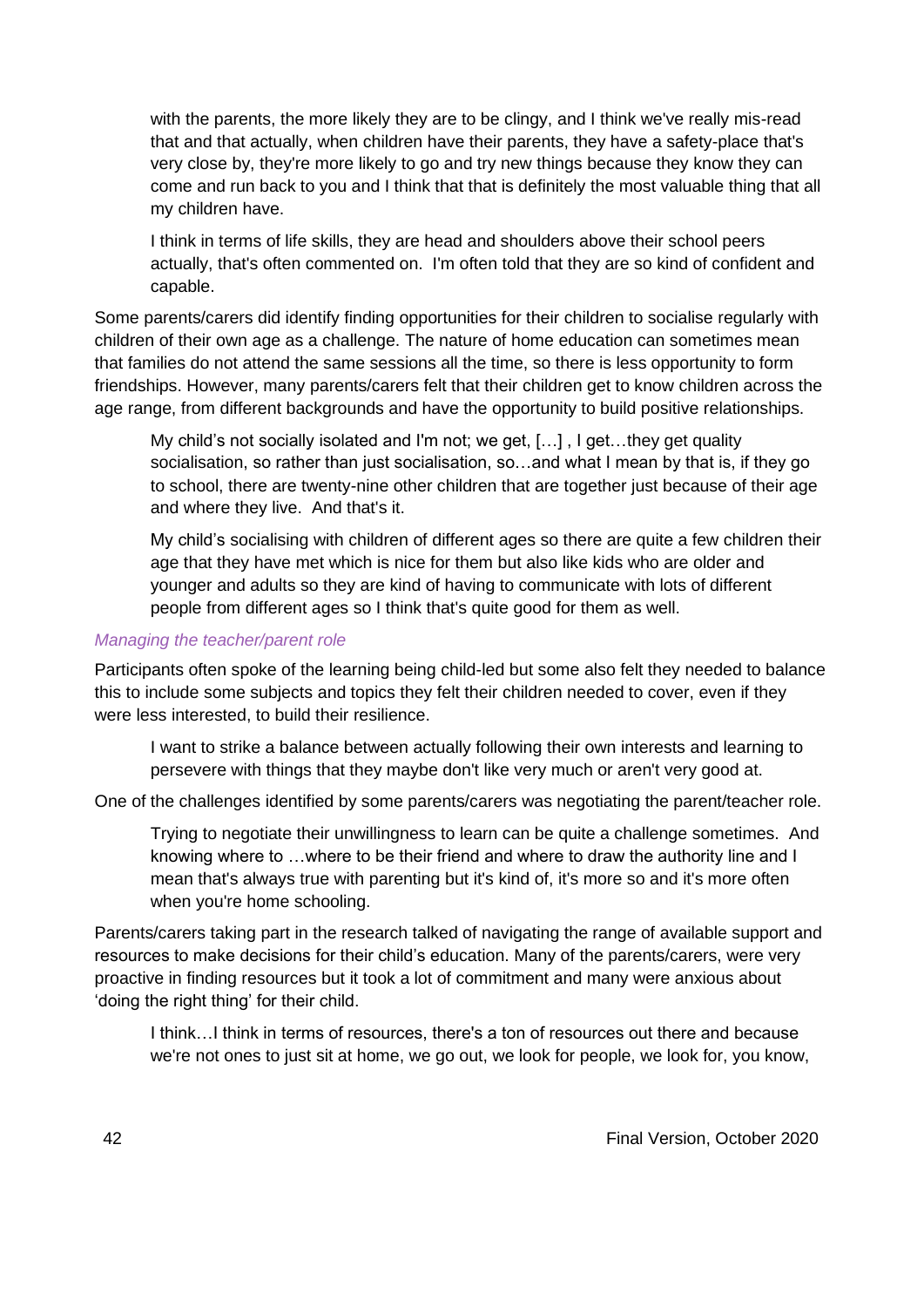help and connect with people a lot and there's lots of people who are willing to help or suggest classes or, you know. I think for me, the hardest part is maybe sometimes you feel if you don't know if you're doing the right thing or self-doubt.

Downside; it is hard work, it's tiring, I'm not going to lie, you know, it takes a big commitment and I think anyone that's finding it easy is…well, I dunno. I put a lot of effort into it. I plan it a lot, we work hard to make sure she's getting a full, balanced education.

Parents/carers with more than one child often spoke of needing to juggle the needs of their children, especially where they had different interests, or when one, or more of them were not home schooled.

Being with their children 24/7 was considered both a benefit and sometimes a challenge by parents/carers. Many parents/carers felt seeing their children grow and learn and spending time as a family were benefits of home educating.

I think my relationship with my children has definitely improved as I've kind of spent more time with them and got to know them better as people. So, I think that's definitely a benefit from our family, at least.

Opportunities and time to talk with their children were seen as a benefit but equally, parents/carers sometimes considered the intensity of the relationship with their child and the lack of any time for themselves challenging.

#### *Perceptions of home education*

Many of the parents/carers who took part in the research were concerned about the recent negative media coverage of home education and felt that needing to justify home education to others, including members of their families, was unhelpful. While some of the participants felt supported by family and friends, many felt themselves judged and perceived as 'bad' parents/carers because their children are not attending school. Several spoke of feeling isolated.

Participants reported feeling misunderstood by education and healthcare professionals, and local government agencies. The home educators were generally quite irritated by the rather negative 'assumption that we're all out to abuse our children', but equally they did recognise that, just like in mainstream education, there will be children who need safeguarding:

You know we're all sitting round here and we are all…lovely, reasonable people but there will be children out there who aren't at school and who do need Safeguarding, so it's how…how do you…you reach those children…

One participant felt home educators could also play their role in supporting more vulnerable children:

There will be children and young people out there who do need support so that is why it would be really good to work with, you know, a group of parents, of Home Educators to sort of work towards how you can help those children.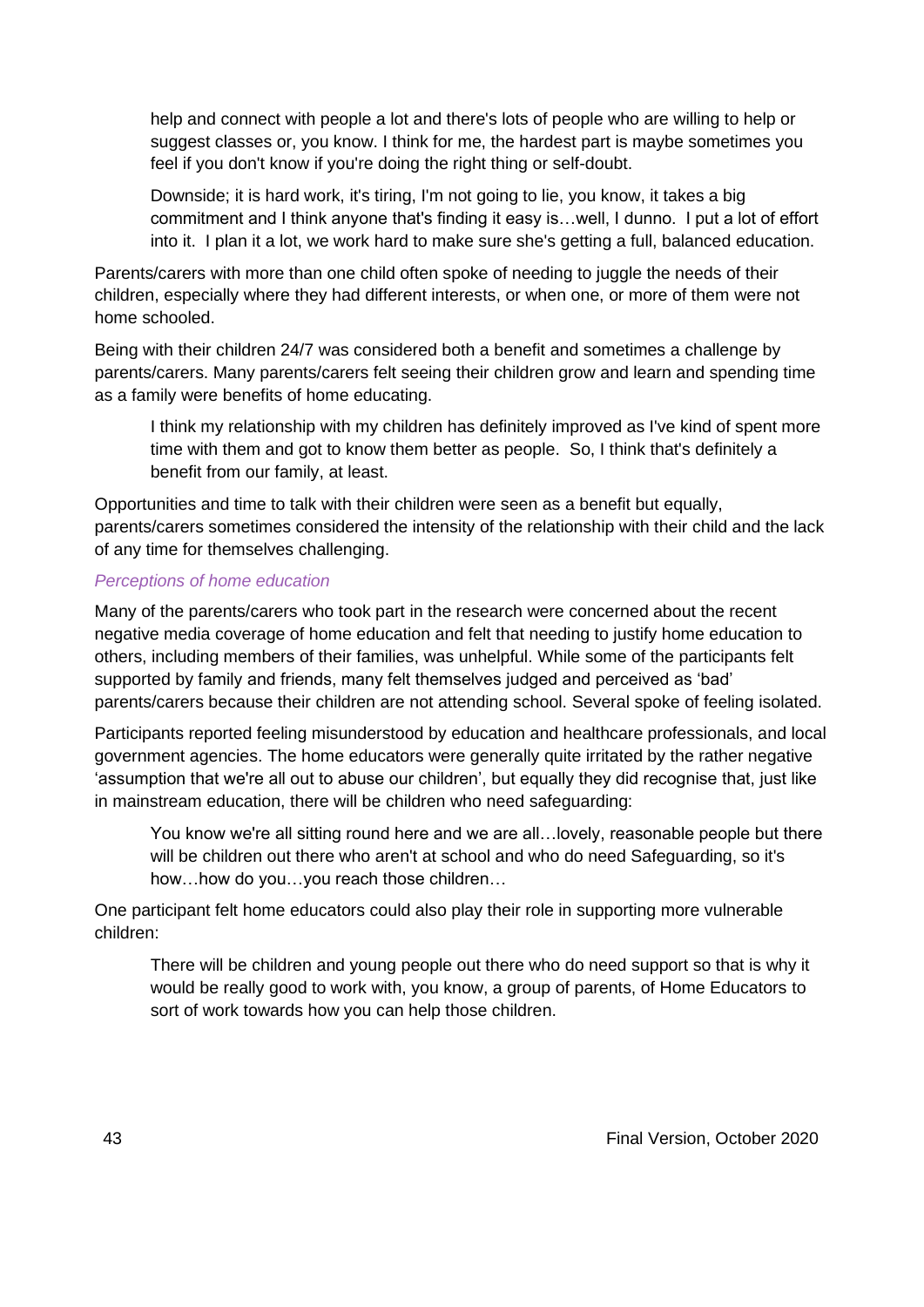But to do so would be on the understanding that there are safeguarding issues for children both in and outside school, and that it should be the safeguarding question that should be addressed rather than demonising all home educators:

The important questions like, you know, the children who need Safeguarding; what can actually be done about that, you know? Let's not mix it with what Home Education is; actually look at the problem.

#### *Financing home education*

The financial implications of home educating were reported by most of the research participants as a key challenge. This included loss of income for the parent who was home educating and the cost of, for example, resources, tuition and classes, and travel.

The cost is certainly an issue, yep. I think of it really as a sort of private education so I know that people do home educate on all kinds of budgets so you know, and there are people who do home educate on a very low budget but…I do pay for a lot of things for the children to do and a lot of classes and groups so there's definitely a cost implication.

I mean, the challenge is for me is it's financially, you know: first of all, I can't work and secondly, I have to pay for all of this, all the lessons that they do, all the things, the trips into London, the train fares, you know, that's really tough.

Many of the research participants identified a need for financial support to cover the cost of home educating and were frustrated that there was no government funding available. Fees for examinations such as GCSEs were considered expensive and must be paid for privately if children are home educated. Questionnaire respondents with children who had taken external examinations, such as GCSEs and A levels, reported using the support of examination centres. Of the 10 participants that had, 7 used school-based centres, and 3 private centres.

### *Support for children with special educational needs*

Several parents/carers spoke of their struggle to gain the support they needed to get an EHCP they felt necessary to access additional funding and support for their child. Some reported needing to finance assessments themselves and calling on friends with the relevant expertise to identify what was required. As noted above, other parents/carers reported that the EHCP had not been helpful for gaining the support needed when their children were in school.

Some home-educating parents/carers participating in the research paid for additional specialist support themselves, while others relied on being signposted to available education resources by different agencies and using a trial-and-error approach to find what pedagogic approach worked. Research participants with children with SEND often spoke of feeling overwhelmed.

A few parents/carers taking part in the research had taken legal action to get the support needed for their child's education but as described by one parent, it was considered expensive and 'bloody' for all concerned.

Parents/carers of children with SEND, highlighted the additional support and flexibility that would be needed for a transition back into the mainstream education system at age 16.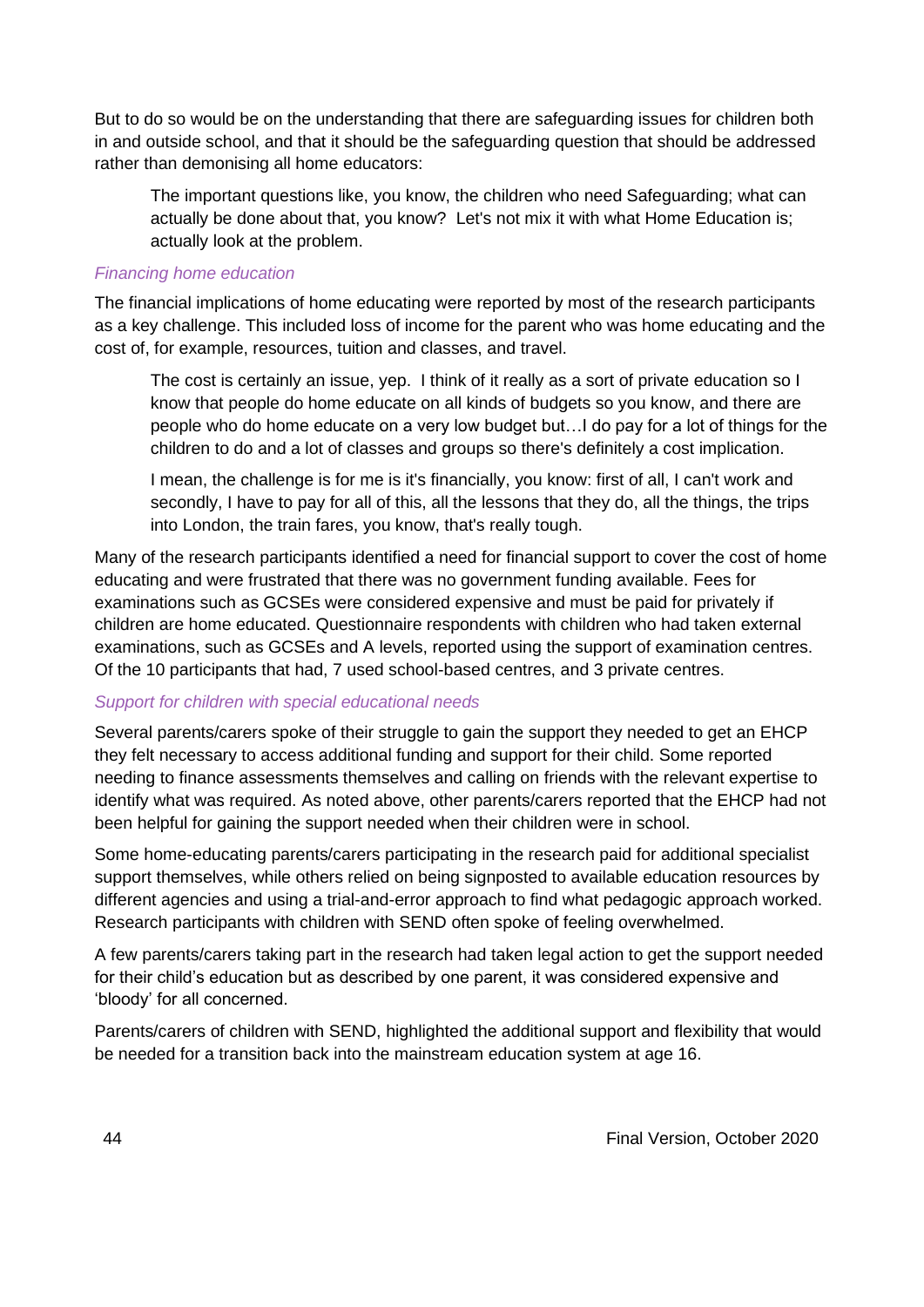You know, if you have a child with additional needs and they're home educated then they may want to go back into formal learning, structured further education and not necessarily when they're sixteen because I think the thing that I have learned is that you have to plan and do things gradually; you can't just go from, you know, from being home educated to then just saying, right, you're now going to go into further education, you know, when you're sixteen and that's it; you know, you need maybe one morning a week to start off with say when you're fourteen, you know, gradually build up over time and so I think a lot more thought and a lot more flexibility as to entry points back in would be really valuable.

Several families spoke of the lack of an appropriate school environment and support for children, who for various reasons could not manage within mainstream school, especially secondary school, but did not require a special school. This often included children with an Autism Spectrum Disorder [ASD] assessment, where their mainstream schools were considered by the parents/carers participating in the research to either not understand the needs of their child and/or did not feel able to put reasonable adjustments and support in place.

#### *Summary of requests for additional support for home-educating families*

This section summarises additional support needs identified by participating families. The support needs are considered under three categories:

- greater support either structurally or financially with access to existing resources, networks or classes
- access to specialist support that is currently either not available or limited, such as expertise around teaching approaches, navigating the examination system or supporting children with SEND
- support for, and within, the school 'system' to offer, for example, differentiated or flexible learning, to make reasonable adjustments and work collaboratively with parents/carers, so children can either remain in school full-time or access the curriculum on a part-time basis.

### Structural and financial support to access existing resources, networks and classes

The majority of research participants identified a lack of financial support as a key challenge for home educators. Participants suggested that access to at least some of the funding schools would have received for educating their child/ren should be made available to support home educators, especially to pay for resources and external classes.

Although many participants reported being part of a number of home educator networks, some suggested they would appreciate a single, centralised support structure, signposting parents/carers to support available and to relevant information. This could include access to resources that are usually free to schools.

#### Access to specialist support that is currently not available or limited

Many of the research participants, including some who are qualified teachers, identified a need for specialist support. Parents/carers often reported trial-and-error approaches to find the best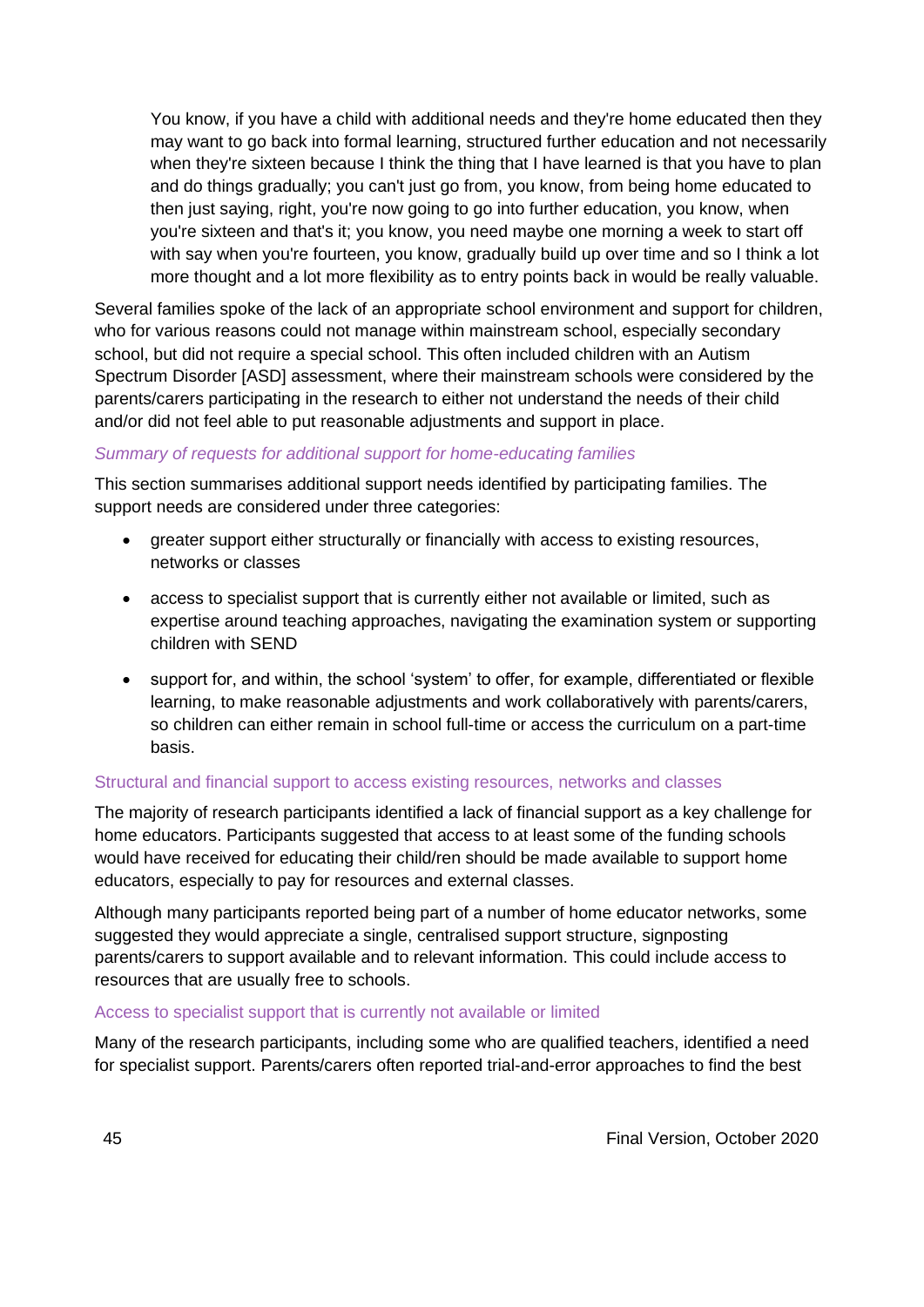way to teach their children. Several wanted support to understand whether their child/ren were making the necessary progress, navigating the examination system and assessment criteria and how to manage the transition process if their children wanted to return to school or go to college or university later. Some parents/carers who were home educating more than one child, mentioned needing guidance to identify ways to differentiate learning.

Very specific, specialist guidance and support for parents/carers of children with SEND was identified as a key support need that was often unavailable or limited unless paid for privately. Even if parents/carers could afford to pay, identifying the right specialist support for their child was often identified as an issue.

#### Support for, and within, the school 'system'

Many of the research participants wanted to feel that they had appropriate choices for their children within the education system.

Research participants who felt they had had no choice but to home educate their children often reported feeling failed by the education system and/or support from individual schools or teachers. A very small number of parents/carers reported that their child was able to attend school on a part-time basis. Others reported that the one-size-fits-all approach of many schools and the divisive nature of school performance measures, including attendance figures, meant that schools either felt unable or were unwilling to make any adjustments or offer a differentiated approach.

Several parents/carers reported needing to 'battle' for any support from the school or the LA and some had taken legal action to get support for their child.

#### Key messages

- The needs of the child drove the approach to learning adopted by the home-educating families participating in the research. The child's needs influenced the structure, content and mode of learning. Participants whose children had previously attended school, often reported that their children were much more confident and less anxious working, for example, at their own pace, being self-directed learners or learning in small groups, than when they were in school.
- Regardless of whether they felt they had a choice about home educating their children or not, many of the parents/carers identified flexibility as a key benefit of home educating. Flexibility was defined by participants as the opportunity for their children to access learning that is tailored to their individual needs: what, when and how they learned.
- The home education community is an important source of support for many of the home educators taking part in the research. The community supports the sharing of experiences, signposting of support and resources available, and running workshops or social events. Social media, such as Facebook, is used extensively for organising learning/social opportunities and staying connected to other home educators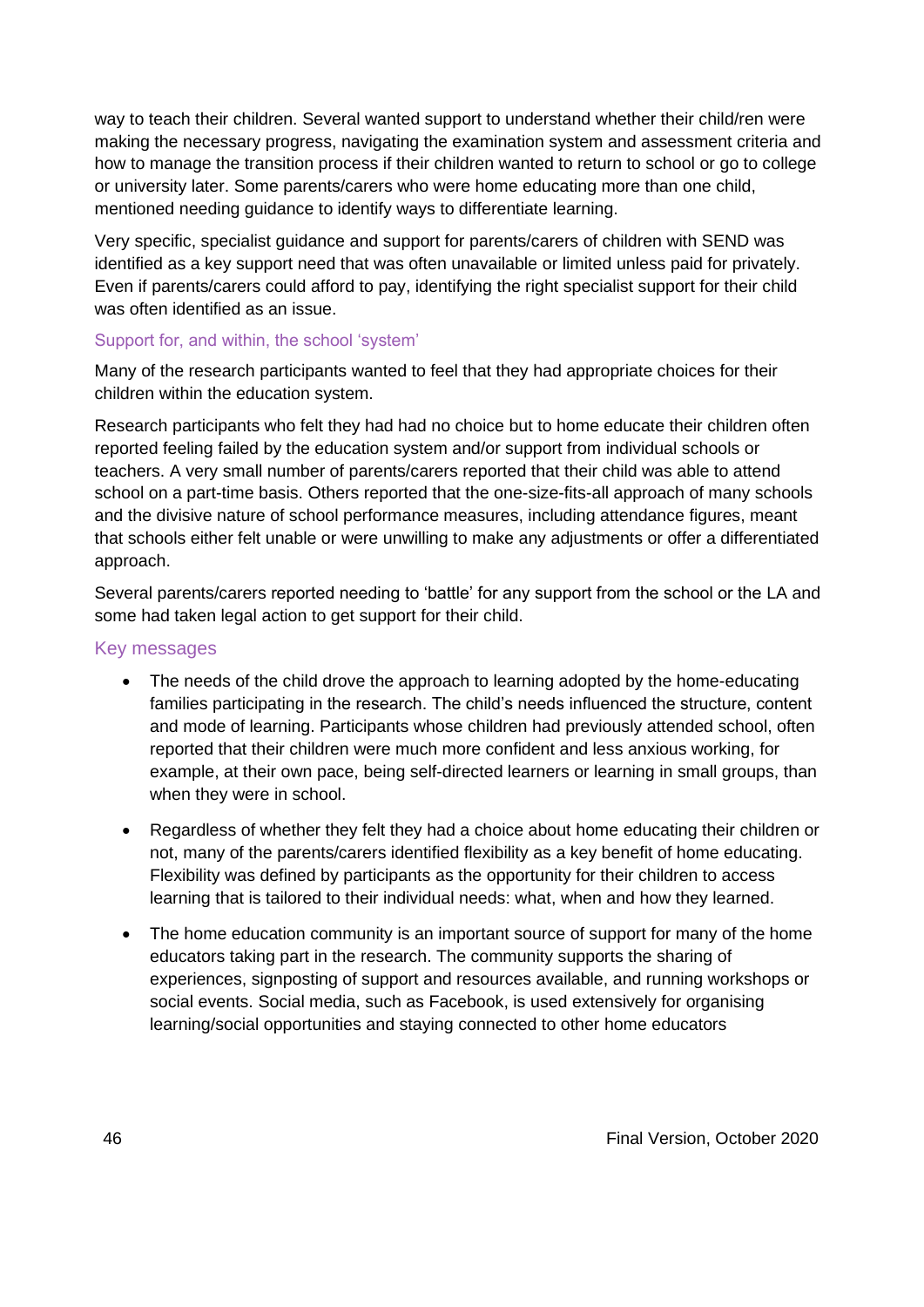- Parents/carers of children with SEND often reported struggling to get appropriate support when their children were in school, sometimes even when there was an EHCP in place. Some parents/carers paid for additional specialist support, others relied on being signposted to available resources by different agencies and using a trial-and-error approach to find what worked. When home educating, some parents/carers talked about the difficulties of finding the support to address the learning needs of their child. Some research participants with children with SEND spoke of feeling overwhelmed.
- The financial implications of home educating were reported by most participants as a key challenge. This included loss of income for the parent who was home educating and the cost of, for example, resources, tuition, classes, and travel. Many of the parents/carers identified a need for financial support to cover the cost of home educating.

# **Summary of discussions in the LA focus group**

### Reasons for home education: views from the LA focus group

The focus group with a small number of representatives from the local authority was designed to bring an alternative lens of individual practitioner experiences on the subject of home education to the home educators who comprised the majority of our sample; their reflections do not necessarily represent the official position of the LA. In many cases there was resonance between the two groups. Participants also recognised that some parents/carers decided to home educate because they were dissatisfied with the school system. They suggested that this was because the current school model does not suit everyone and that the system can be restrictive. This restrictiveness, participants felt, was impacting negatively on teachers' confidence to try something different and to be creative.

The LA focus group recognised the budgetary issues and quoted the removal of support that used to be more present in schools, e.g. Attendance Officers, Pastoral Workers, Family Workers. This lack of additional support was putting more pressure on teachers:

There was a lot going on that has been slowly and surely eroded away, so the only people that can deal with these sorts of issues are the teaching staff. Well, they've got so much on their hands anyway, there's often not the time to really thoroughly support these families.

The impact of transitions was discussed in relation to those who have had negative parenting experiences, or who lack stability in their home life because it is more difficult to build key relationships in secondary school. It was suggested that the building of community and a sense of belonging in secondary schools is important not just for vulnerable children, but for any child.

As with the home educator data, there was also the recognition that children's wellbeing played an increasingly important role in decisions to home educate, with one participant noting that sometimes parents/carers remove their children from school as they feel it will be less damaging in the long-term mentally, preferring to educate them in the home environment.

As already noted, some of the support for children who were struggling in school has been removed or is greatly diminished, meaning that it is hard to cope with demand. This can have knock-on effects in terms of the support put in place in relation to, for example, an EHCP. The difficulties of applying for and gaining an EHCP were also raised in the LA focus group, where it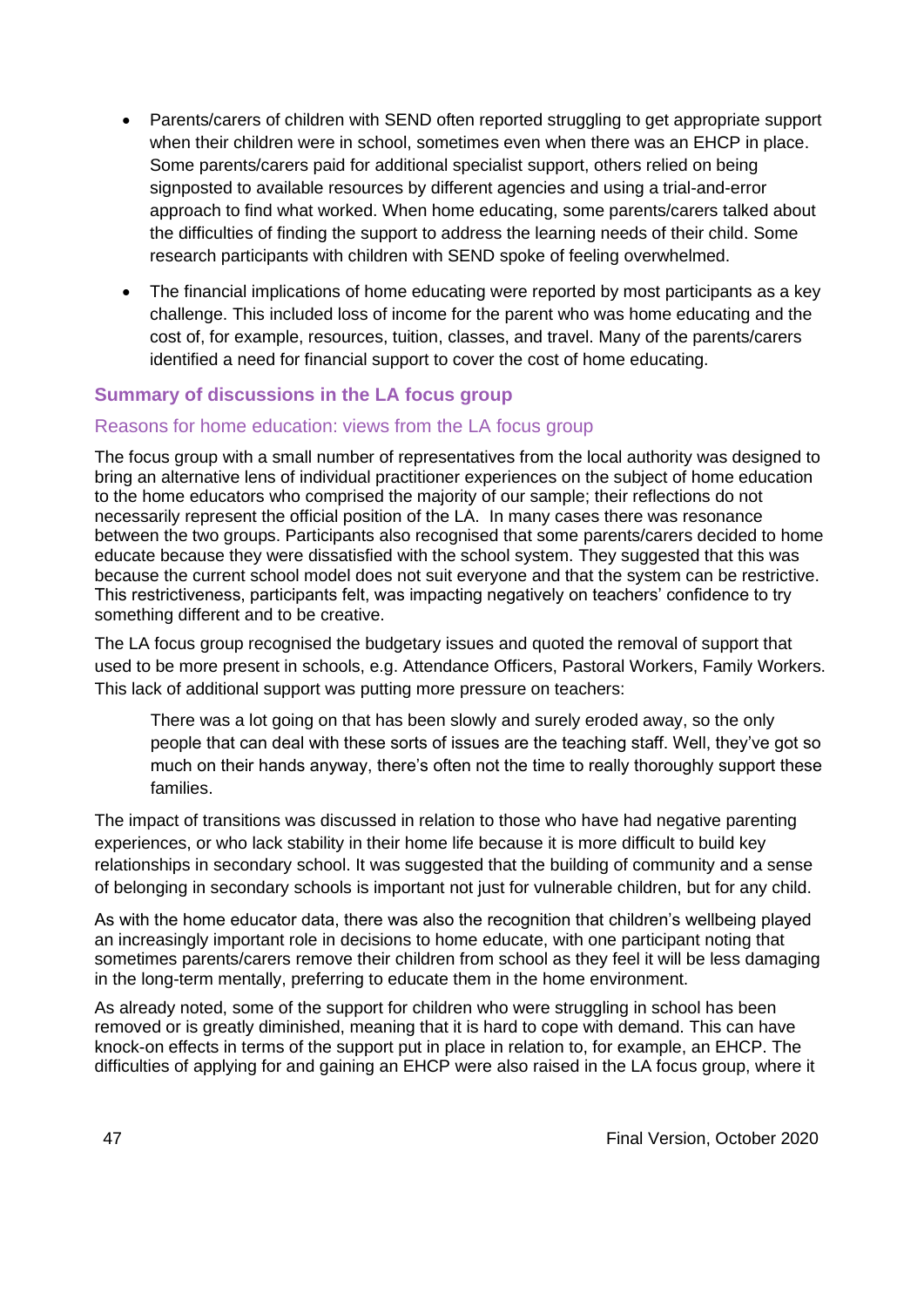was felt that there were often misunderstandings about the process of applying for an EHCP, which does involve the LA, but is led by the school. The short supply of Educational Psychologists means that 'schools are sort of left to struggle on their own' and might be reticent to start the EHCP process 'if they can't get advice from an Educational Psychologist' due to reduced accessibility.

One area of concern that came through more strongly in this focus group was that some parents/carers might choose to home educate avoid to *child protection procedures* and *safeguarding*; their worry was that in taking the children out of the education system, the children would potentially be put in danger. There are checks and balances within the LA when there are safeguarding concerns. When a decision is made for a child to be removed from school, there is a removal from roll form to be completed by the school. That form includes a question: 'do you have any safeguarding concerns about this child?' And if that box is ticked, there is always follow up. Based on the information that is returned to the LA, they do not see many cases like this, and if there were issues prior to the child leaving school, then the safeguarding teams continue to work with that family, 'it's not the case that they can become EHE and everything stops'. It was recognised, however, that currently there is no way of accessing those children who have never been registered and have, therefore, never been to school.

In relation to access to school, the issue of limited alternative provision was raised: 'the options for parents/carers are: it's school or it's home'. One example, raised in the focus group, was the issue of large Hertfordshire secondary schools, and it was noted that some younger people needed a smaller secondary school setting to thrive. Participants outlined a further lack of alternative provision, specifically for young people approaching their GCSEs who have perhaps not been in school for some time, having been home educated. It can be difficult to place these children, who may have missed much of their GCSE syllabus, within mainstream schools. Education Support Centres sometimes took these children, but they were not always the most appropriate settings.

Focus group participants also highlighted the spike in numbers deciding to home educate in Year Seven, when parents/carers have not been allocated their preferred choice and therefore 'don't want to accept the place they've been offered'. Some of these home educated children do come back into school after a period of time, through in-year application. Some parents/carers will also off-roll their child if they feel their child should be in a Special School. But, even with an EHCP, children might not always be placed in specialist provision if they make the decision to return their child to school.

The LA focus group recounted examples of the pressures put on families, and often those most vulnerable families, from some schools who 'are actively trying to persuade parents/carers to go EHE [elective home education'. This pressure was often the result of external measures put on schools; one participant highlighted how attendance monitoring from Ofsted may influence how school leaders deal with frequently absent children. Parents/carers themselves might decide to home educate following ongoing attendance issues, and the resulting fines. Rather than working through solutions to attendance issues, which can take time, parents/carers might simply take the children out of school to avoid accumulating further fines.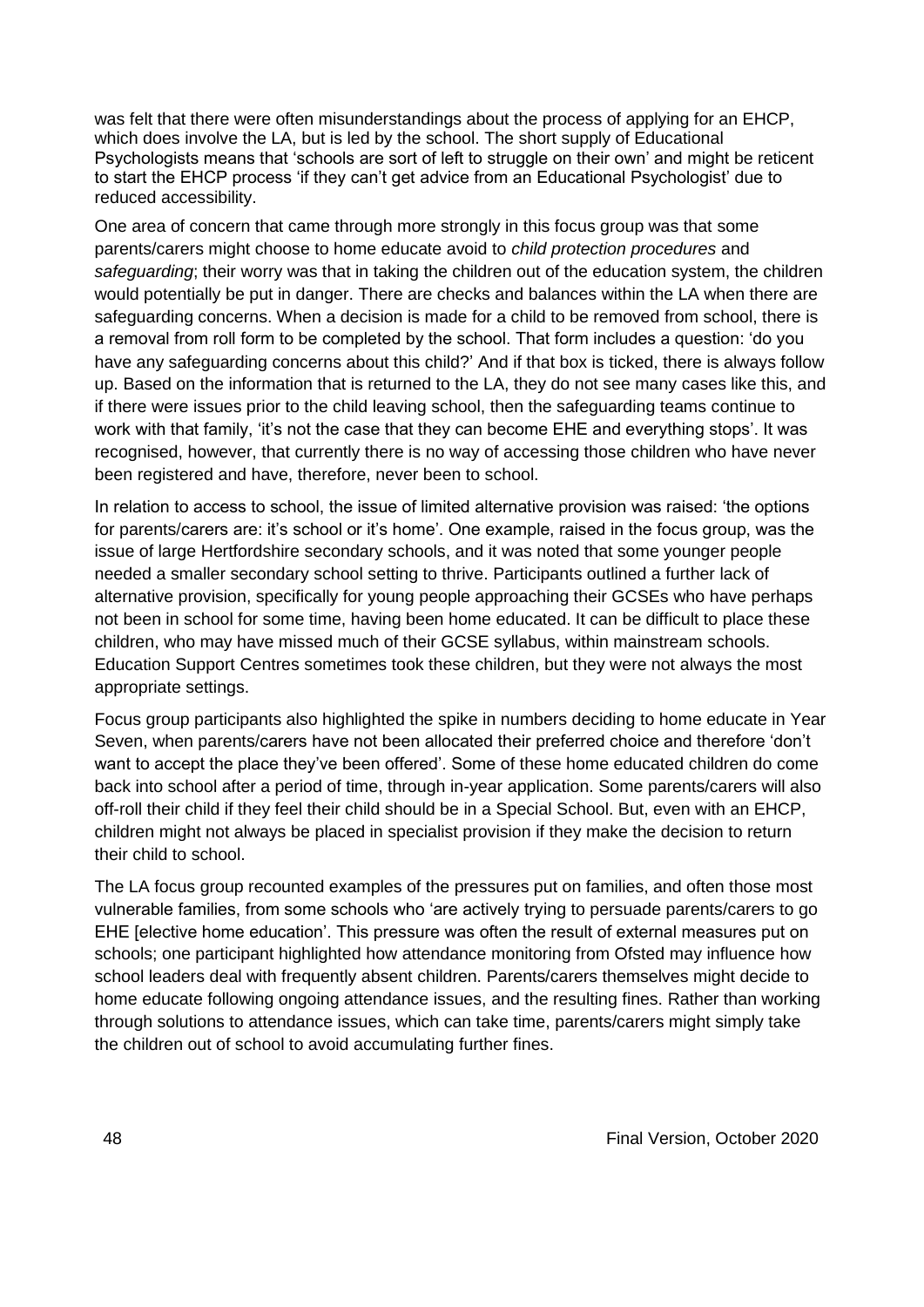It was noted that there were discrepancies in the numbers of children coming out of different schools and that more work could be done to understand whether there were patterns across schools with similar characteristics. One participant made a call for Trustees to look more closely at their school's data on home education:

A small bit of advice, and it's useful advice would be that we kind of put a bit of pressure on the Trustees to get their Heads to report regularly on how many […] are EHE, and say to the Trustees, you must ask the Head every meeting, how many are EHE, and why are they EHE, so think there's a big role that Trustees could play.

Perceived pressures by the school to remove a child might result in parents/carers signing a piece of paper which will de-register their child without really understanding what they are doing, or when they have been misinformed about what they are entitled to when they deregister. In one example shared in the focus group, a participant spoke of parents/carers, in the process of applying to a different school, who had been told that their child would be permanently excluded unless they electively home educated, and that a permanent exclusion would be a black mark on a child's record. This is misinformation, the participant outlined; if a child is permanently excluded, the LA has a responsibility to educate, if a child is EHE, they do not. The LA needs to be satisfied that, if a child is EHE, adequate arrangements for education are in place, not to provide that education.

Finally, participants recognised that some parents/carers, though they felt this was a small and reducing group, actively chose to home educate due to philosophical beliefs that jarred with the school system:

There's the lifestyle choice belief in, you know, travelling around the world would be of greater educational value, or you know, small group, exploring through an interest-led sort of at your child's level.

There were, as participants noted, different groups of home educators. For one participant there were two groups, 'lifestyle group' and then:

There's the larger, I would suspect, majority of parents who have either been forced through the back door, front door, side door because it's an alternative to attendance issues and they don't know where to go.

For another participant 'there is definitely more than two camps', those who really want to do it philosophically, those who've been forced due to attendance issues, and then those where the 'child doesn't fit in a school environment'. Each group will have different expectations and experiences.

#### Who is missing from this data?

The participants noted that, in a self-selecting study such as this one, some parents/carers would not have volunteered to participate in the research because some people have 'intentions that are obviously not good for the child'. They may not care about their child's education nor want to educate them at all. There might also be parents/carers who remove their children to avoid child protection procedures, and that clearly has implications for safeguarding, as discussed above.

Another group that is missing from this data is children from the Traveller community, and there is a community of Traveller home educators in Hertfordshire, as the LA focus group affirmed. Many Traveller children begin to be home educated after primary school, and then sometimes seek to re-enter education to attend college. We did not reach the Traveller community through this research and their voices are missing from our data.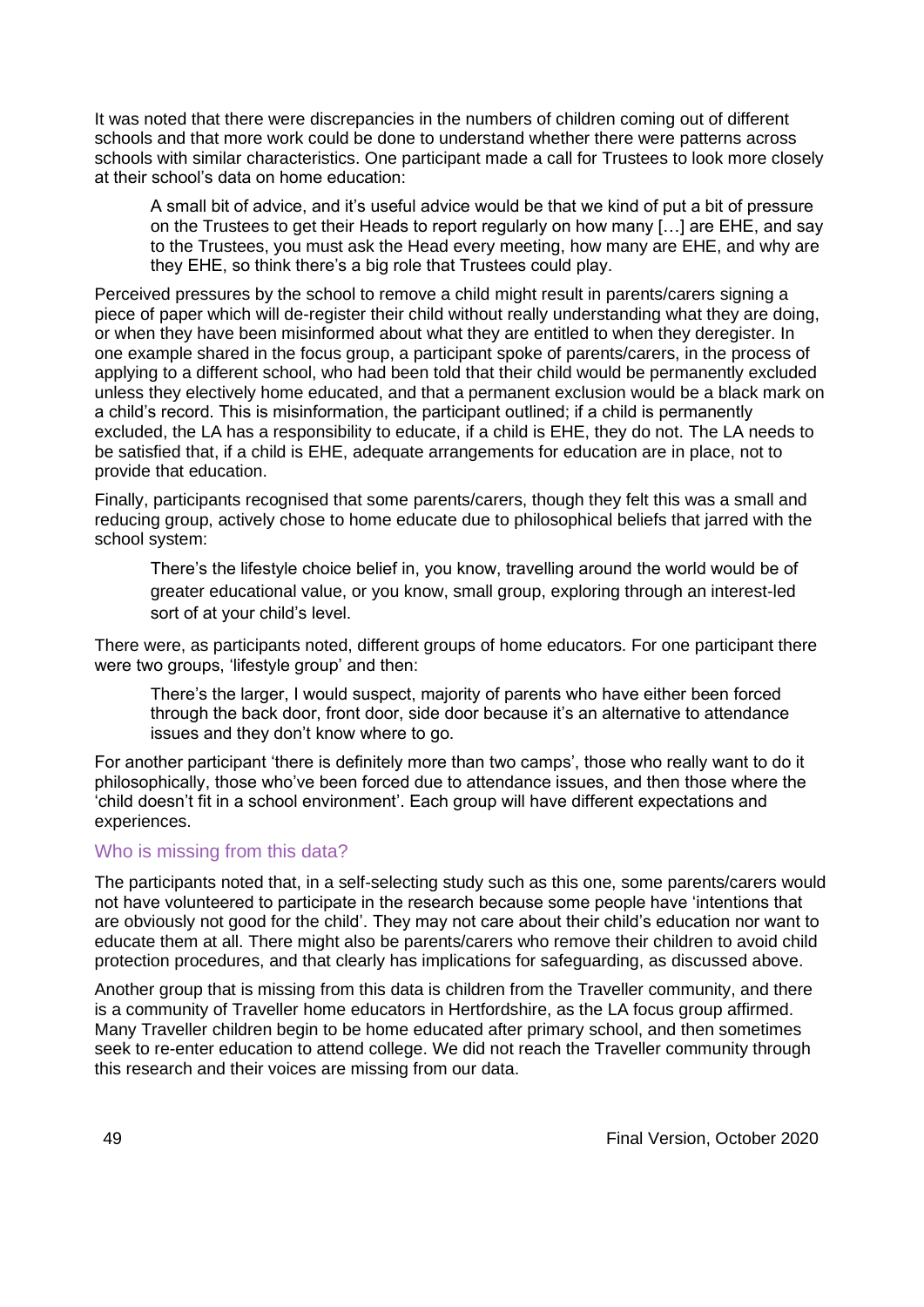Finally, isolated families are also likely to be missing from this data, as these families are not engaged in support networks and their children may have had no experience outside of the home. The parents/carers may not be able to provide the educational support needed, 'because, again, these people are not teachers'.

## **Support**

The focus group participants identified some of the kinds of support that the LA provides. They noted that teachers do play a role in helping to keep children in school. This often involves creating a sense of belonging and community within the school and having good communication channels with parents/carers. It was noted, however, that some schools did that much better than others.

The LA also play an important first port-of-call role. They can support parents/carers in making informed decisions to home educate. They offer verbal advice, as well as facts and information about home education. They provide a list of resources that people can follow up. They can also point to other services, such as Education Support for Medical Absence. They will also suggest that parents/carers who are seeking an EHCP keep their child in school, so that the school can support their application.

The LA advise on entering as an external candidate for GCSEs; however, there is currently no support with the cost of GCSEs. One participant noted that the LA could apply to the government for funds to support GCSEs, just as the colleges do. There might well be other support that could be provided (e.g. online resources or one-off workshops with specialists). If funding goes directly to home educating parents/carers, however, participants asked: 'you would want to know where that money is, you know, when money's given to schools, they're held to account how are you spending that money'. Participants felt that there was often a misconception that the money for a home educated child stays with the LA. This is not the case:

The money stays at the school. But then if another child joins and fills the place, the school need that money for that new child. But then the child is off...the next time the numbers go in for funding, obviously that money's just not claimed for, from Central Government.

The LA also, then, advise parents/carers that the LA does not hold funds for home education and that there is no financial support for it. A key aim of the LA is to correct misapprehensions about home education, ideally before the decision to withdraw the child has been fully made.

Parents/carers, however, often contact the LA too late, when they have already de-registered their child and then there is nothing the LA can do, even if the parents/carers then realised 'they've made a terrible mistake', either through the misinformation with which they have been provided, or because they realise that they are unable to home educate. If home education does not work out, then it is often hard to transition back into school and the child enters a cycle of school and home education, which can impact negatively on the child and their learning.

The focus group participants discussed the provision of a 'cooling-off' period. Some participants felt that parents/carers should be given time to consider options and better understand what the commitment entails. This approach might mean that more children would remain in school;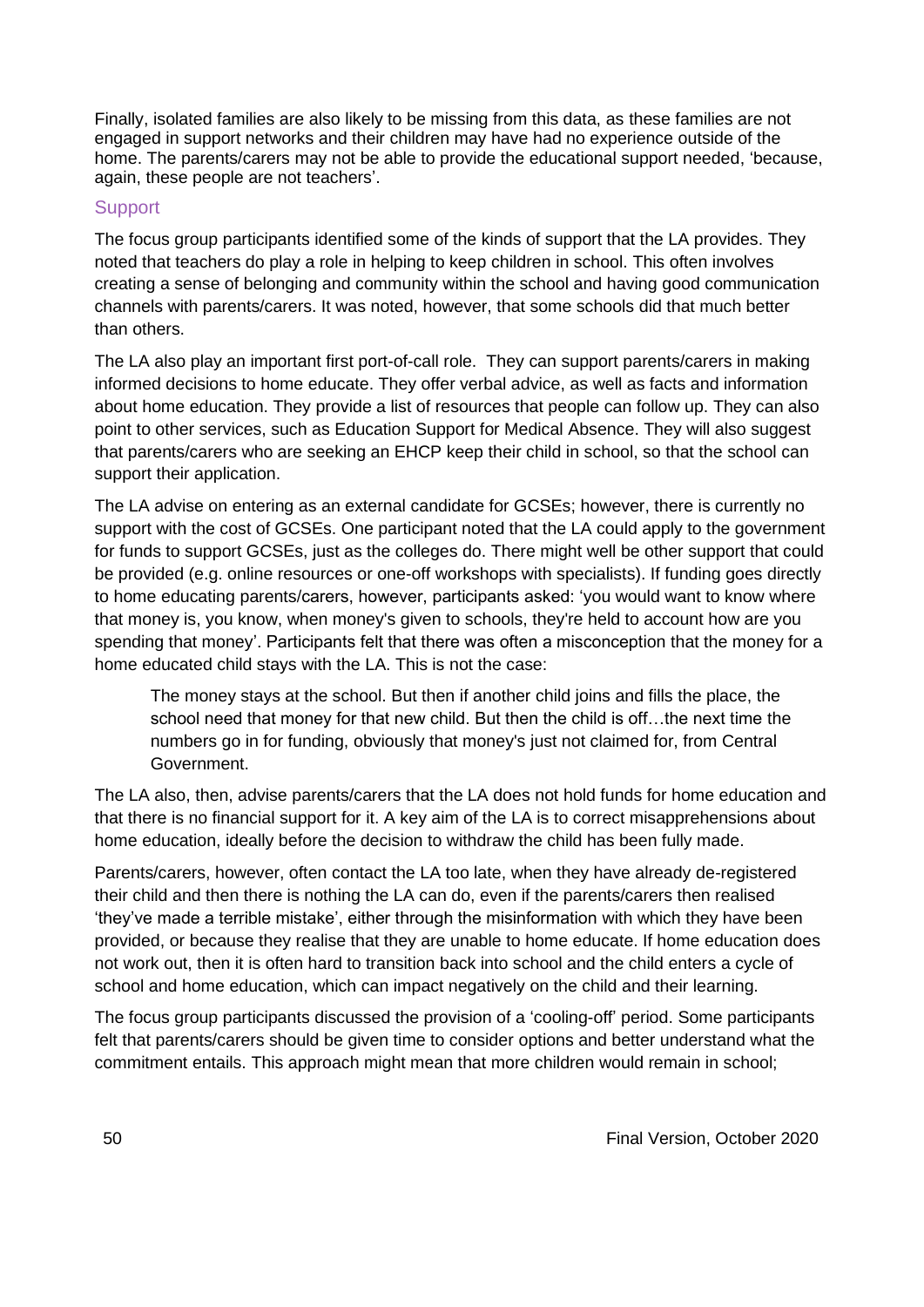equally, it was noted, however, that this approach would be open to abuse with parents/carers potentially using the 'cooling-off' period for other purposes.

In terms of support when parents/carers have decided to home educate, they can meet with one of the two home education advisors in Hertfordshire. The advisors signpost to different support (e.g. websites and the national curriculum), advise on approaches to learning and teaching, and discuss children and work. Some parents/carers off-roll their children so they can work with them: 'they don't realise that they would need a work permit for that or that it can't be that they go to work for five days a week.' Advisors can discuss with parents/carers the balance between work and learning.

According to participants in the focus group, the LA would like to engage more with the home education community, but 'it's difficult to see an easy way'. Participants in the focus groups felt that there was suspicion of the LA within the home education community and that sometimes it actively encouraged parents/carers not to engage with the LA home education team and one participant wondered from where such negativity stemmed. There was a concern that, by listening to negative perceptions, parents/carers would cut themselves off from some valuable support. With greater engagement and an understanding of what the community offers, the LA could signpost new home educating parents/carers to existing support so that the parents/carers are not isolated and cascade training and information through members of the home education community to share more widely.

# **Changes over time**

It was recognised that the home education community was changing. This was noted by those in the community who had been home educating for a long time, and also the LA representatives. In terms of the reasons why parents/carers home educate, the LA records indicate that there has been a shift from positive to negative reasons for home education. This suggests that parents/carers feel more compelled to remove their children from school rather than make a positive decision to do so. These views were also echoed in the home educator data; one home educator reflected on how home education has changed over time and noted:

It's a lot more…how can I put it, educational, you know, people getting together to do classes rather than the getting together to play and also there are an awful lot of people who have been forced into it, you know, who don't actually, who would, you know, we're sort of native Home Educators if you like and there are an awful lot of people who are not like that, who for various reasons, a lot of reasons, you know, SEN kids who, you know, haven't settled into mainstream school or it hasn't worked out so it's a very different…they're a different kind of Home Educator from us

This has the potential to change the community, so that it becomes more structured and formalised, the same participant continued:

There's all these people claiming to be doing all these workshops and all these classes and everything and a lot of people must feel very pressured that that's how you have to do it.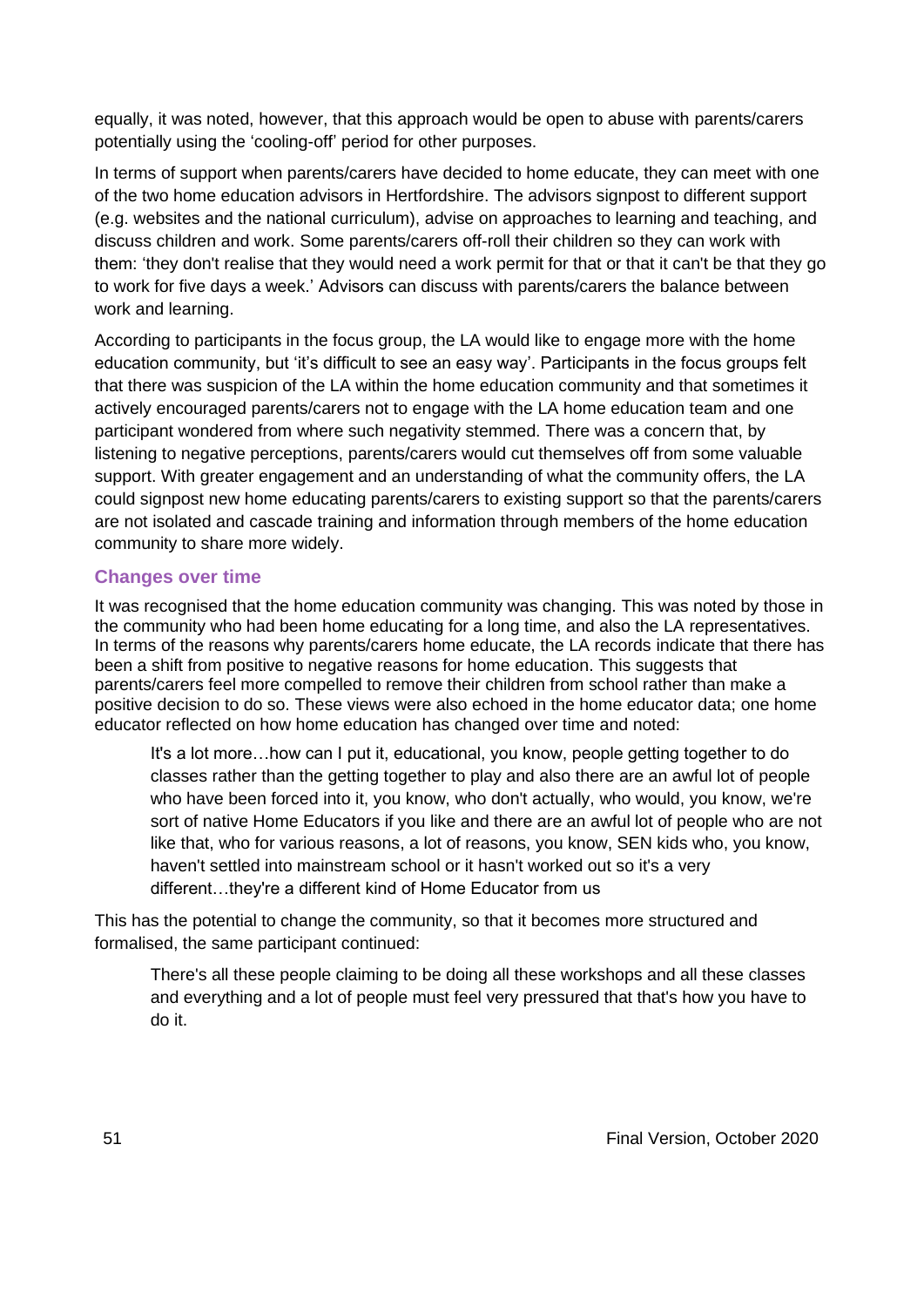The home education community is growing and evolving, and that evolution is shaped by the motivations, expectations, and experiences of those who home educate.

# **4. Discussion**

The findings reported here broadly align with findings reported in the literature, yet the respondents' accounts add rich depth and evidence the many reasons that propel parents/carers to home educate, alongside the benefits and challenges of home education, and the support structures on which home educators draw. The participants responded openly and frankly about their experiences, and their stories reflect the complexity of that decision-making process, the interconnectedness of the reasons, and the layering of experiences that led to a decision to withdraw a child from school or not send them to school at all. Parents/carers rarely provided a single reason for their decision; reasons were multifaceted. It could be, for example, that the parents/carers have been struggling to gain support and recognition for a child with SEND within a school system that, they feel, places more value on assessment results than on individual children and their needs. The child's experience of such a school environment could have a negative impact on the child and their wellbeing, and subsequently also the parents/carers' wellbeing. In the absence of a viable alternative school experience, parents/carers may decide to withdraw their child from school and home educate, either temporarily until a more appropriate setting is found, or permanently. It is the combination of experiences that fuel the decision to home educate, although a specific trigger can accelerate that decision. Through this research, we have sought to look across all the unique stories, such as this (fabricated) one, and look for threads of commonality.

One clear thread is that of the inflexibility of the school system; an inflexible system that, participants noted, struggles to deal with difference and expects all children to 'fit in'. Inflexibility was described in terms of access to school (school start age, attendance modes), curriculum, learning and teaching approaches, and the sharp focus on testing and monitoring. Dissatisfaction with the school system is not an uncommon concern. Research conducted internationally (e.g. Israel, Neuman & Guterman, 2017; USA, Bielick, 2008; Canada & Olsen, 2008), and within the UK (e.g. Hopwood et al, 2007; Arora, 2006; Kendall & Atkinson, 2006; Smith & Nelson, 2015), all report parents/carers' concerns about the school system, standards of education, classroom experiences, and curriculum. The dissatisfaction reported in this research also echoes more general concerns about the current education system in England that are widely reported in the general and professional media. Like these research participants, others have commented on the comparatively early school-starting age (Ellyatt, 2015) and the negative impact that accountability measures (including Ofsted) and the focus on high stakes assessment (Pells, 2017; Hutchings, 2015; Rogers, 2017) can have on what is taught, how children learn, and also on children and teachers' wellbeing. The participants in the research were aware of the impact of the pressures of external monitoring, but also of the problems associated with budget cuts (see, e.g. Weale & Adams, 2019) and the problems of retaining teachers in English schools (see, e.g. Worth, 2018). How schools operate within such a system was also a concern for parents/carers, with accounts of schools failing to create conducive learning environments, reports of sustained and un-dealt with bullying (by teachers and children) and a lack of support for children's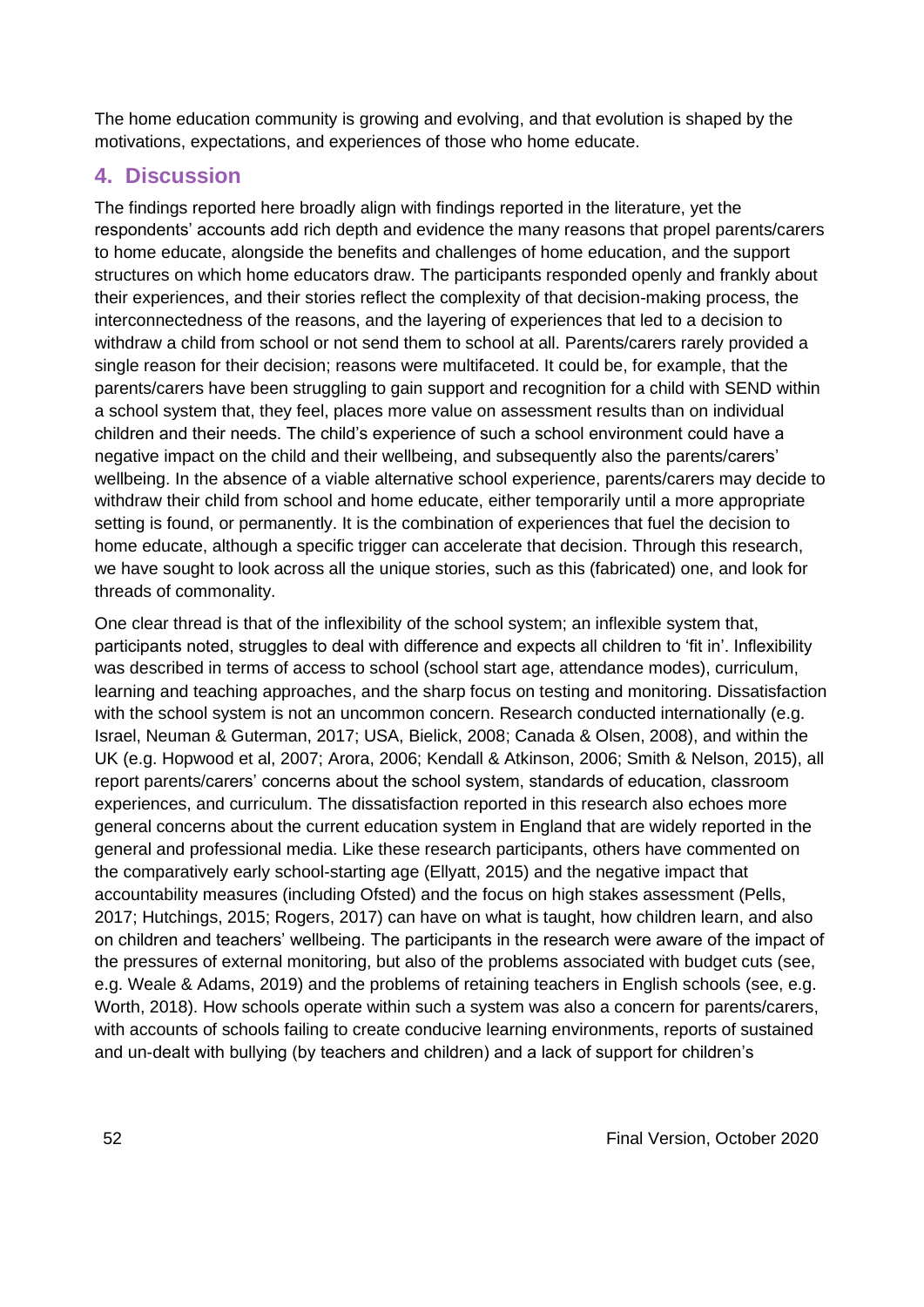individual needs. Parents/carers, in this research, questioned why they should enter their children into a system that was clearly not working. With a lack of alternative provision, parents/carers decided to withdraw their children from school. The inflexibility of the school system was seen in sharp contrast to the flexibility that parents/carers described as being one of the key benefits of home education. Home educating parents/carers, in this study, really valued having the flexibility to cater to the needs of their children in terms of structure, content, pace and modes of learning. Parents/carers who expressed their dissatisfaction with the school system did so based on their children's negative experiences of being within the system, their own experiences as educational professionals within the school system, or their perceptions based on people around them. This dissatisfaction is not unique to the home educators in this sample, nor to home educators in Hertfordshire, but, as the evidence above suggests, reflects a national concern about the way in which the current school system operates across England.

A second strong thread in the data reported here is the experiences of parents/carers with children with special educational needs and additional learning needs. While parents/carers reflected generally on their dissatisfaction with the school system, the experiences were marked for parents/carers of children with SEND and ALN. The inflexibility of the system is more apparent when there is a child that needs reasonable adjustments to be made to be able to operate within that system. The data reports of parents/carers' long and difficult battles to get appropriate support within schools, the active resistance of some schools to provide that support and make reasonable adjustments, the challenges of applying for an EHCP, and of the inadequacy of the support available to implement it. The lack of alternative provision and of finding appropriate special schools contributed to parents/carers' feelings of isolation and powerlessness, with little option than to withdraw their children in order to support their learning. As with dissatisfaction with the school system, the specific experiences of SEND children and decisions to home educate also feature in the literature internationally (e.g. USA: Ray, 2015, Bielick, 2008; Canada: Olsen, 2008), and in the UK specifically. SEND is reported as a reason for deciding to home educate (e.g. Smith & Nelson, 2015; D'Arcy, 2012; Arora, 2006); and research findings reports on the 'negative experiences' that SEND children have in school (Maxwell et al, 2018), the impact on emotional wellbeing (Morton, 2010), and the failure of schools to accommodate needs adequately (Parsons & Lewis, 2010; Hopwood et al, 2007; Arora 2006). This sample of home educators, again, is not unique; their experiences reflect underlying issues in terms of support for SEND within the school system. There has been an increase in the numbers of children with SEND in English schools, with a 35% increase between 2014-2018 in the numbers of children with an EHCP (Parish, Bryant & Swords, 2019), without the commensurate increase in funding (Parveen, 2019). While further funding for children with complex needs and disabilities has been allocated (DfE, 2018b), there are concerns that it will not be enough. Local authorities are reporting a gap between their high needs block allocation and their high needs expenditure, which is predicted to grow even further (Parish, Bryant & Swords, 2019). Access to that funding through funding formulas, which normally require schools to contribute the first £10K for SEND from their core budgets (Perera, 2019) and attainment measures that do not support inclusion (Parish, Bryant & Swords 2019), might deter schools from accepting SEND children. The lack of funds for additional support means that it is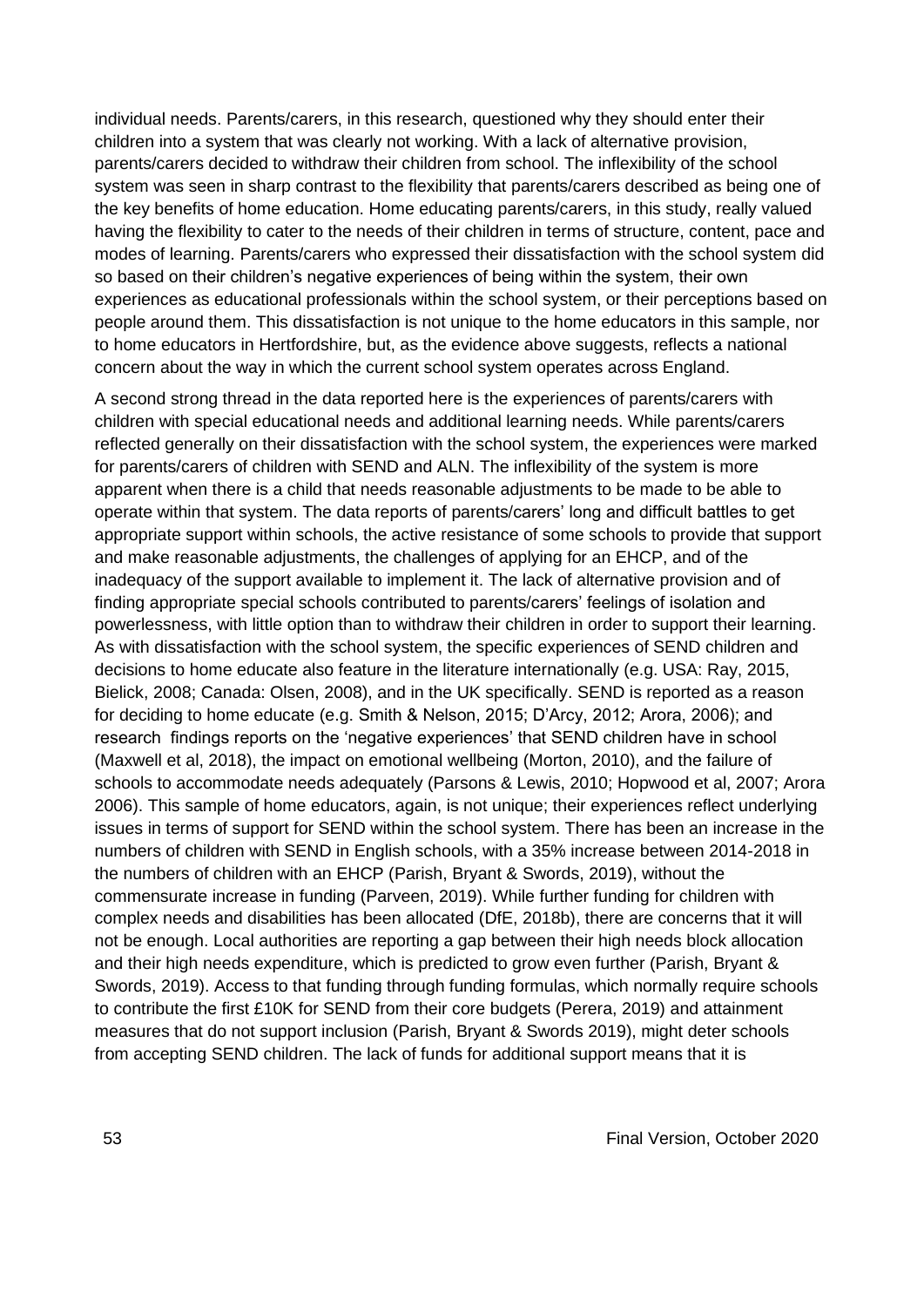increasingly difficult for SEND children to thrive in the school system (Perera 2019). There are reports of SEND children being taken out of school because the school cannot support their needs (Busby, 2019) and of parents/carers involved in tribunals and appeals in order to access the provision their children need (Perera, 2019). While perhaps not explicitly pressured to off-roll, which does occur (Owen, 2019), parents/carers were nonetheless left to feel that the school system was not appropriate for their children.

The bad experiences of school caused by a 'lack of fit' with the system, either as a child with SEND or not, are perceived to have a negative impact on a child's mental health and wellbeing. In a context where the mental health of pupils is deemed to be 'at crisis point' (Weale, 2019) and a lack of access to external support system such as CAMHS (Child and Adolescent Mental Health Services), parents/carers, in this study, reported removing their children from school as less damaging for the child in the long run. These decisions are made as a reaction to a negative experience; compulsion rather than choice.

Some parents/carers who felt compelled to home educate, come to embrace home education, even if it was not their original choice, when they see the positive impact it has on their child (in terms of confidence, progress, wellbeing). They engage in the supportive communities that operate online and face-to-face through local groups and classes, that appear to be strong and active in Hertfordshire and become to feel comfortable with those choices. Yet for others, the battle continues, as decisions to home educate are not permanent, with the search to find the right support, and place for children. Sometimes these parents/carers lack aptitude or the finances to home educate. The financial burden of home education is significant, irrespective of whether this was a positive or negative decision (e.g. see Williams, 2018); often requiring one parent to give up paid employment, while incurring additional costs for classes, educational trips, books, resources and tuition. Parents/carers wanted to access some the funds that they felt they were entitled to in order to educate their children. Parents/carers, for whom home education was not a choice, were often negative and resentful of the position in which they found themselves. These experiences contrast with parents/carers who have always wanted to home educate or who find home education (due to family circumstances) convenient. While these families educational and parenting philosophies might be at odds with the educational system, and they might rail against its inflexibility, their decision comes from a very different place. It is a 'lifestyle' choice, where the school system contradicts 'the lifestyle they wanted to live' (Morton, 2010). The choice here is positive and considered.

These reflect different groups here, those who see home education as a positive choice and those who chose home education as a reaction to negative experiences. This distinction has been recognised by others (e.g. Webb, 2011 distinguishes between those who choose and those who are forced). The two groups will have different routes into home education and are likely to experience home education differently too. Respondents, in this research, reflected on how the home education community had changed over time, with an increase of those home-educating as a response to negative experiences within the school system. While there will always be those who home educated for positive reasons, the rise in those home educating through compulsion was concerning and was creating a larger and more diverse community of home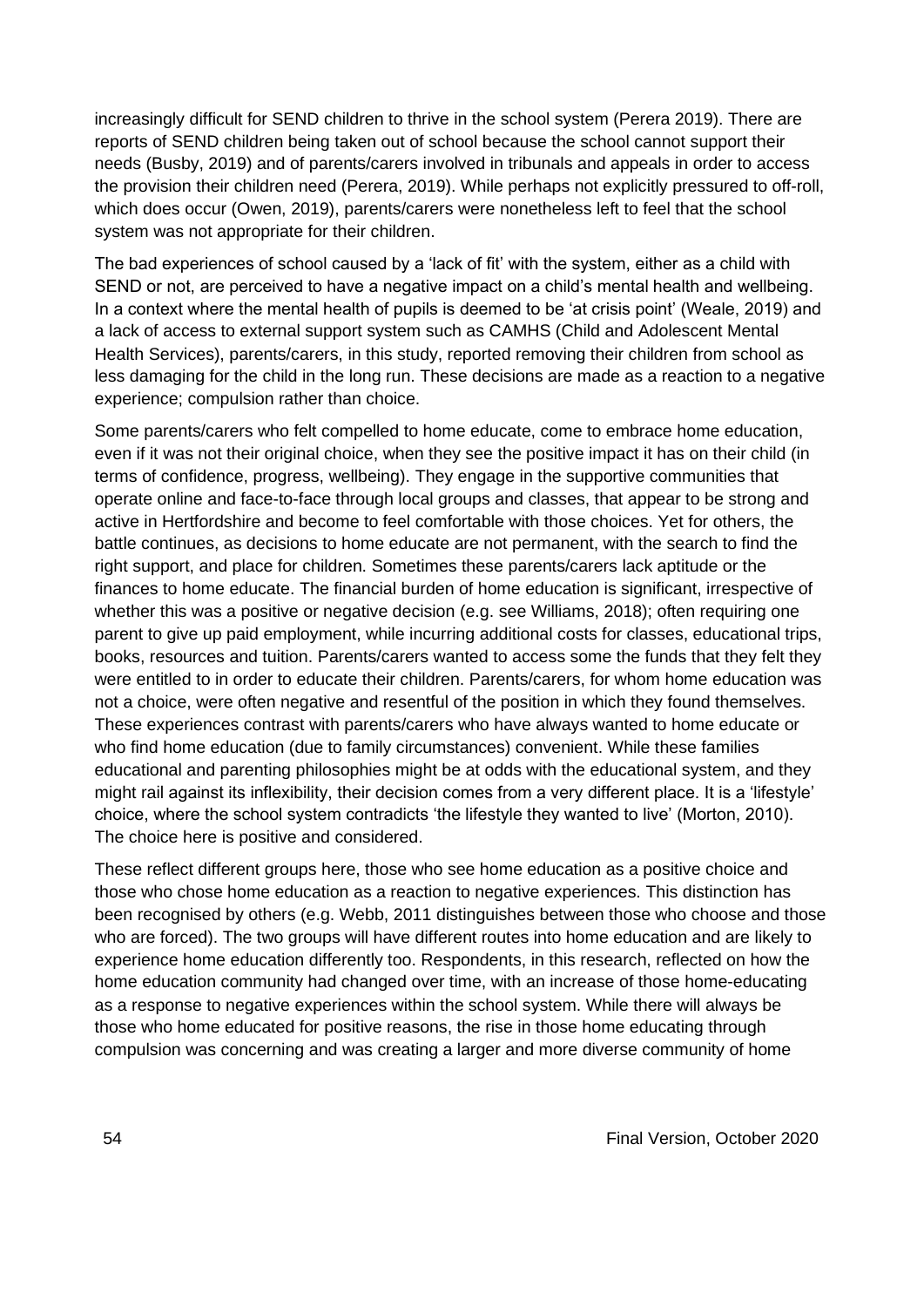educators. There is another group of home educators, who are not represented in this research, those who use home education to evade the system. The safeguarding of these children is a concern for LAs, who have a 'general duty to make arrangements to safeguard and promote the welfare of children' (DfE, 2019b: 16) and specifically in relation to home education to 'identify children in their area who are not receiving a suitable education' (DfE, 2019b: 14). High profile cases of abuse of children being home educated (e.g. Hill, 2015), illegal schools (Ofsted, 2019), and concerns about 'invisible' children raised by the Children's Commissioner (Children's Commissioner, 2019), have fuelled the proposal (which went out for consultation, the results of which are being analysed) of a register for children not being educated in school, including those being home educated (DfE, 2019b). This proposal was not well received by the home education community who see it as 'unwarranted intrusion' into family life (e.g. Weale, 2019). The associated coverage, around the time of data collection, was seen, by participants in this study, to contribute to the negative perception society has of home education, which can leave home educators feeling vulnerable, stigmatised and on the fringes of society.

It is important not to conflate the different groups who home educate. While a clear limitation of the data collected for this project is that it did not reach any home educators who are looking to 'hide' their children, our findings showed that the home educators who participated in this study, whether in that position through a positive choice, or making the best of an unplanned situation, brought about by circumstances, were seeking to make their children's lives better through home education. For these home educators the children's best interests were at the heart of what they do.

The following sets of learning points are presented as actions that could be taken to recognise the different between groups of home educators; create conducive school learning environments for all children; scrutinise home education data; support parents/carers in making informed choices about home education; and provide support for home education

### **Learning points for consideration**

### Recognise different groups of home educators

This research revealed that there were distinctively different groups of home educators. These were parents/carers who had made an informed, positive and often philosophically driven choice. In contrast other parents/carers had felt compelled to home educate due to a mismatch (for various reasons) between their child and the school environment; it was felt that this group has increased in recent years. Other (often negative) portrayals of home educators, particularly in the popular press, were reflected upon by participants. These groups are likely to have different motivations, experiences and needs. The following actions should be considered:

- Recognise that different groups of home educators will have different motivations and experiences and may well require different support, guidance and oversight;
- Appreciate that some parents/carers feel compelled to home educate due to their experiences of the school system and that more flexibility in the system might reduce the numbers deciding to home educate;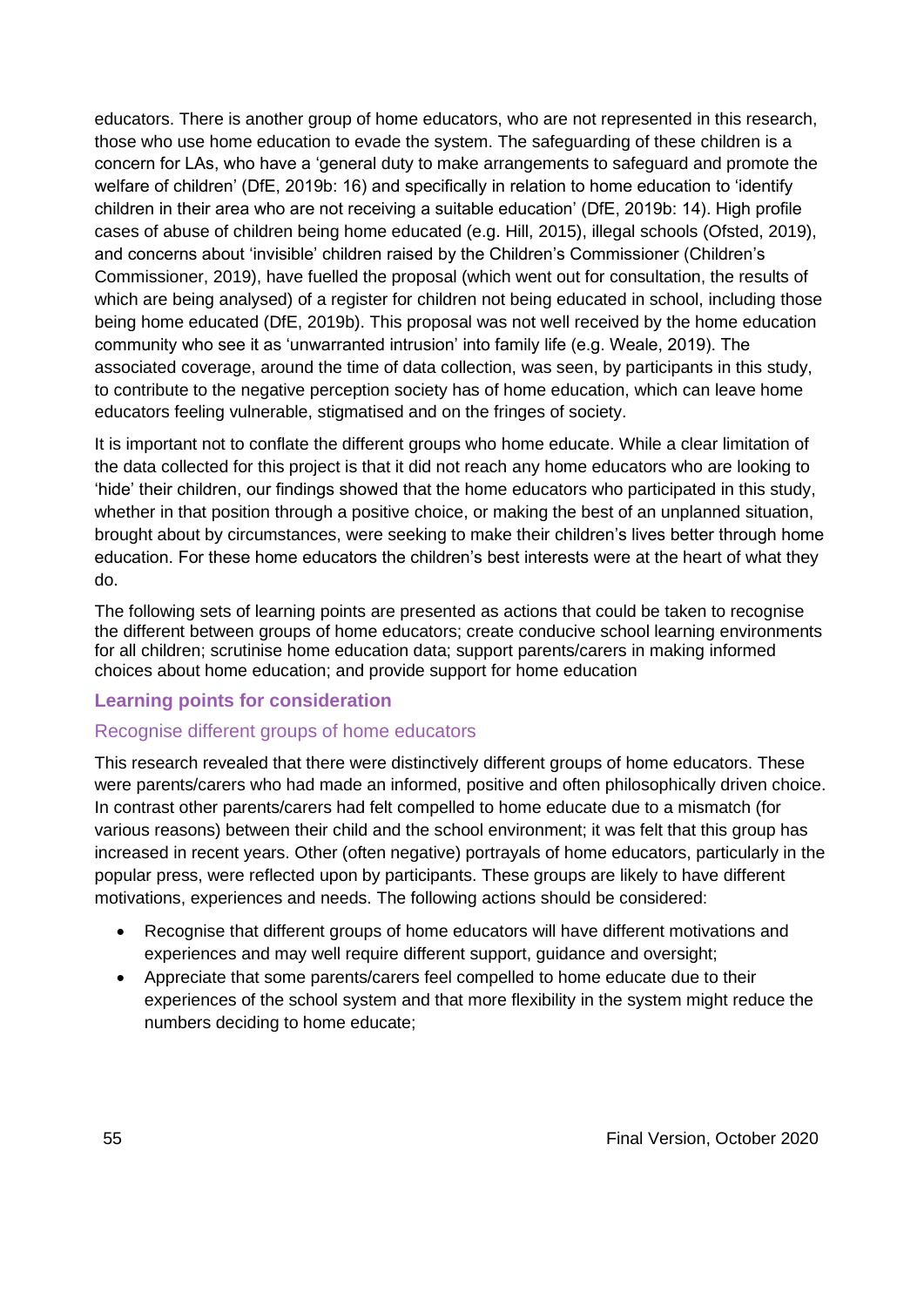• Redress the negative portrayal of home educators in public discourse and the press with depictions of the many home educators who prioritise the quality of their children's education.

Further recognition and understanding of the differences between home educators' motivations and experiences will enable the LA treat them appropriately and proportionately.

# Create conducive school learning environments for all children

A strong theme throughout the research was dissatisfaction with a school system – perceived to be focussed on assessment, targets, and monitoring – that often could not, or did not want to, differentiate in how they educated children. Reductions in funding meant that the expertise to stretch and challenge children, or to support those children with SEND or compromised wellbeing was frequently difficult to access. While changes to the Ofsted Education Inspection Framework (DfE 2019c), along with the promise of further funding for SEND (DfE 2018b) and increased emphasis on children's wellbeing, could alleviate some of the issues raised, the following actions should be considered:

- Ensure further continuing professional development and training is available to increase the ability of senior leaders and teachers to manage different needs within schools in a context of continued funding constraints;
- Clearly signpost routes to additional support provision (including outside agencies) that can help children, whether with SEND or not, who are struggling within the school system in order to enable parents/carers to navigate the options available to them;
- Increase alternative provision options, so that parents/carers have other school-based choices for education;
- Provision of more flexible approaches to school attendance, where appropriate (e.g. staggered schools starts, flex-schooling, part-time attendance).

A more flexible system, that recognises and respects parents/carers' concerns and effectively supports differentiation, might well result in more children remaining within school rather than parents/carers removing their children.

# Further analyse home education data

With the prevalence of home education increasing in Hertfordshire and in England more generally, there is a need to more fully analyse the data on home education nationally, locally and at a school-level. A better understanding of how, where and why home education is happening, will create opportunities to channel interventions, funding or support to address potential triggers. The following actions should be considered:

- At a school level: challenge Trustees and Governors to look more carefully at the incidence of children being withdrawn from schools, identify patterns and address any issues that are raised;
- At a county level: develop a more nuanced understanding of the reasons why people home educate – e.g. through the withdrawal questionnaire and follow up discussions, with the systematic recording and analysing of that data;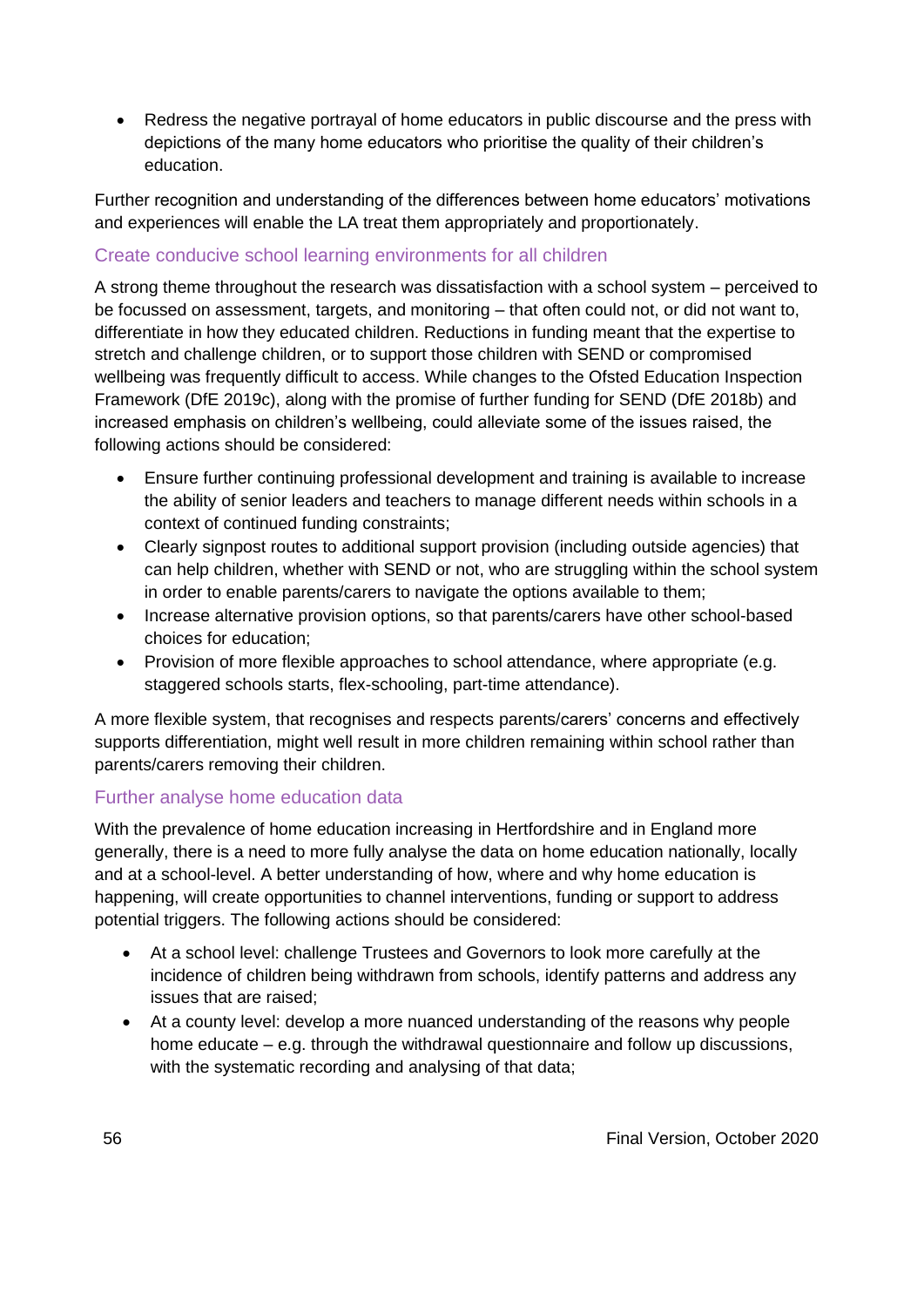• Nationally: recognise the different kinds of home educators, and the very different motivations and experiences that they have; appreciate that these differences will be influenced by geographical location, socio-economic status, and children's SEND or ALN.

A better understanding of the reasons why parents/carers home educate will indicate where system wide issues are contributing to decisions to home educate and whether those issues can be minimised and also ensure that adequate support is put in place when parents/carers are making a decision to home educate.

# Support parents/carers to make informed choices about home education

While some parents/carers do make very positive, and often philosophically driven, choices to home educate, some parents/carers do not. For them the decision is the result of an ongoing struggle within the system, pressures to withdraw put on them by others, or following misinformation about the penalties faced by staying within school, or the support that the families will be provided when they home educate. To enable parents/carers to make informed choices, the following actions should be considered:

- Provide access to timely and appropriate advice about alternative options and the support available for children who, for whatever reason, do not fit easily within their current school;
- Implement 'cooling off periods', which provide parents/carers with time to think about how they respond to situations and to seek appropriate support and guidance in making their final decision to home educate;
- Enable parents/carers to see different perspectives and hear real-life experiences by accessing people who have considered home education and decided not to, those who are already home educating, those whose children have been home educated and then returned to school, and those who found alternative provision.

If parents/carers are better informed about home education, and know where they can find support, guidance, and alternatives, some parents/carers may ultimately decide not to home educate, or if they do, they will be in a better position to provide the education that their child needs.

# Provide support for and guidance on home education

While government funding (directly, or indirectly through the LA) is not provided for home education, there are benefits in providing support and guidance for those who decide to home educate. Some parents/carers see home education as a temporary arrangement and intend to re-enter the school system when issues have been resolved, here support can help in the transition back to school. For those who see home education as a more long-term arrangement, signposting to sources of support can facilitate the provision of appropriate education. The following actions should be considered:

• Provide links to support, sessions, clubs and networks available locally, to enable new home educators to identify what is available to help them in their new role;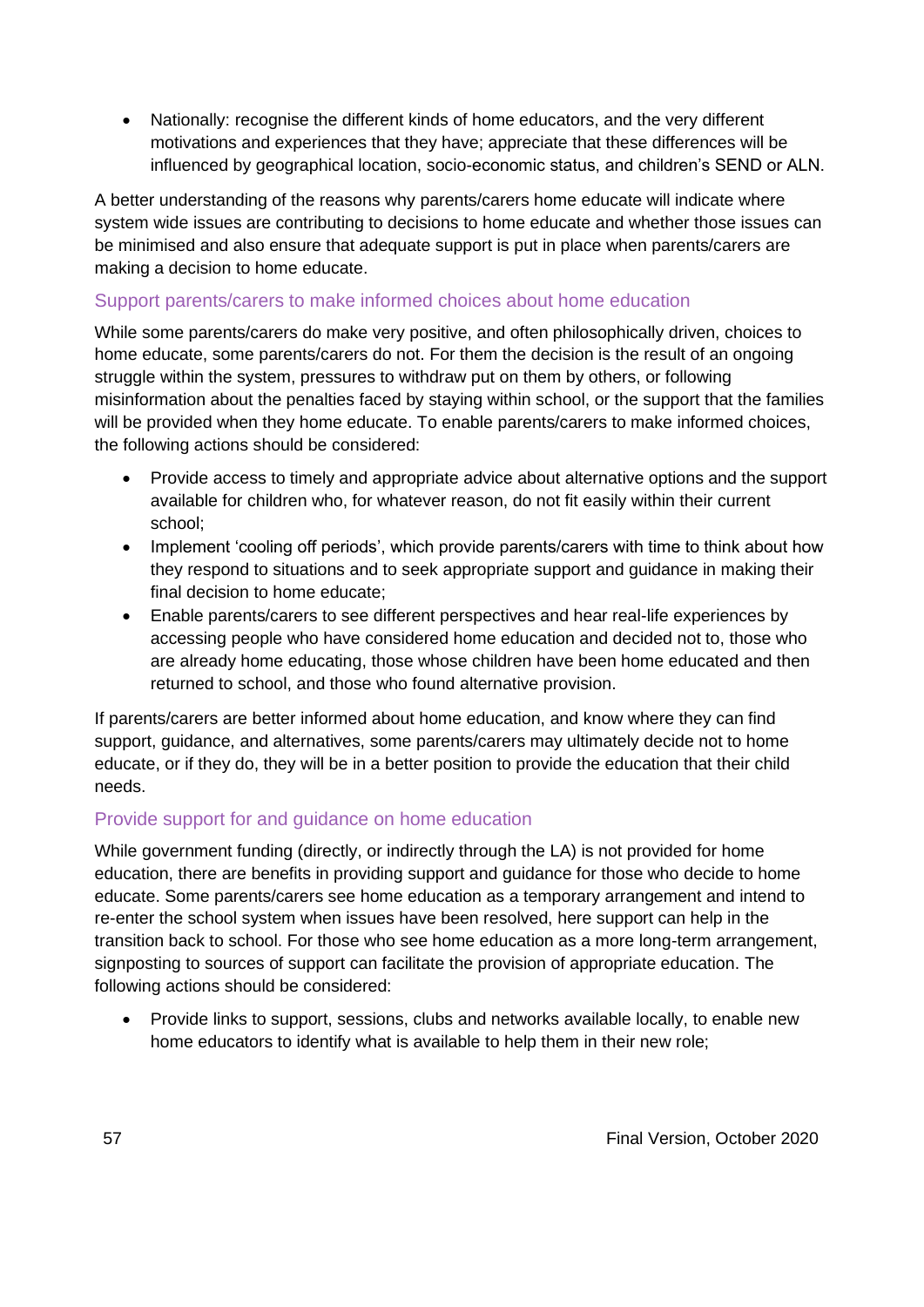- Offer ongoing access to EHE advisors, or a cascading of training and support to those parents/carers who want to develop their ability to educate their children;
- Encourage closer collaboration between the home education community and the LA to establish routes to information, guidance, support and networks; reduce mutual mistrust; and to better understand the motivations for and experiences of home education.

Signposting into the established support networks will help reduce isolation for those parents/carers who are home educating (whether temporarily or permanently). Knowledge of and access to support available will also help those who are seeking to reintegrate their children into school.

# **5. Final reflections**

While the majority of families in Hertfordshire enter their children into the school system, where they stay for the length of their compulsory education, there is an increasing number of parents/carers who, for different reasons, are not following that route. During this research we have spoken to a some of those families and heard their reasons for home educating, the challenges they face, the benefits they gain and the support they draw upon. While this report does not purport to represent all home educators and their motivations for home educating, it does feature the lived experiences of families who have made this decision. The findings, which are not unique to Hertfordshire, raise important learning points that should be considered, and actioned where appropriate in order to provide greater understanding of and support for such families as they seek to home educate their children.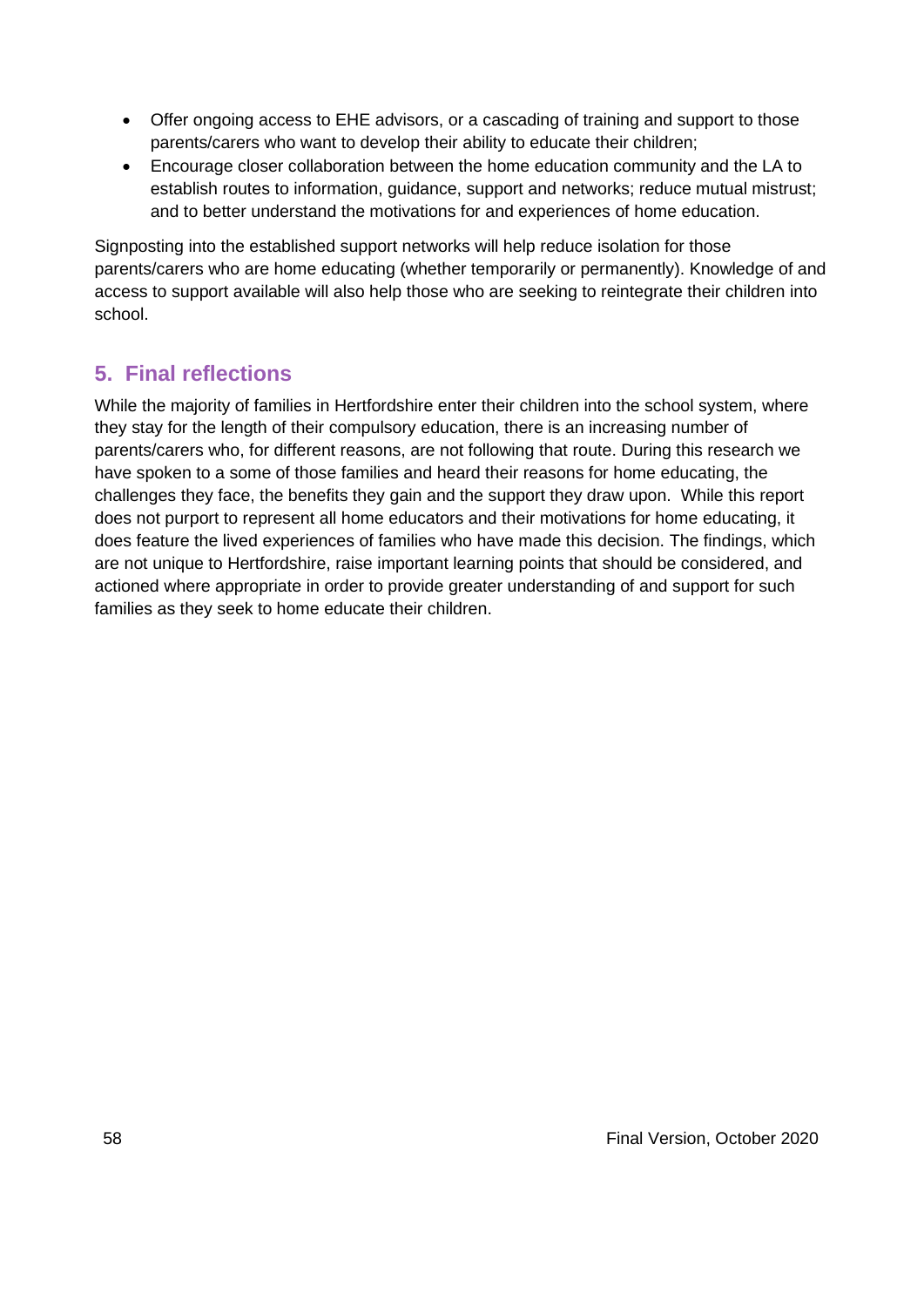# **Appendix 1: Reasons why parents educate their child at home**

| Research findings: reasons for home<br>educating                                                                                                                                                                                                                                                                                                     | <b>Research location and approach</b>                                                                                                                                                                                                                                                                                                                               | Author(s)                          |  |
|------------------------------------------------------------------------------------------------------------------------------------------------------------------------------------------------------------------------------------------------------------------------------------------------------------------------------------------------------|---------------------------------------------------------------------------------------------------------------------------------------------------------------------------------------------------------------------------------------------------------------------------------------------------------------------------------------------------------------------|------------------------------------|--|
| A. Academic accomplishment                                                                                                                                                                                                                                                                                                                           |                                                                                                                                                                                                                                                                                                                                                                     |                                    |  |
| One of 6 reasons most commonly<br>selected was: 'Accomplish more<br>academically than in conventional<br>schools'.                                                                                                                                                                                                                                   | USA; survey of African American<br>parents to identify all the<br>reasons/motivations (from a list of 21<br>including other/another) why they<br>home school their child. Total sample<br>n=81 students – number of parent<br>respondents not clear.                                                                                                                | Ray<br>(2015:83)                   |  |
| B. Child wanting to be educated at home                                                                                                                                                                                                                                                                                                              |                                                                                                                                                                                                                                                                                                                                                                     |                                    |  |
| Parents reported that they were home<br>educating their child with SEND<br>because of the 'child wanting to be<br>educated at home or being able to<br>develop or work at their own pace.'                                                                                                                                                           | UK; online survey; 27 respondents:<br>parents, with 1+ child with SEND<br>being home educated.                                                                                                                                                                                                                                                                      | Parsons and<br>Lewis<br>(2010:77)  |  |
| C. Child unwilling or unable to go to school (e.g. being unhappy, depressed or stressed<br>at school); school refusal                                                                                                                                                                                                                                |                                                                                                                                                                                                                                                                                                                                                                     |                                    |  |
| 'Children are reluctant to go' was one<br>theme identified from analysing the<br>interviews. 'The interviewees related<br>that their children were reluctant to go to<br>school, sometimes as a result of<br>unpleasant experiences there, and in<br>the end the parents accepted the<br>children's position and stopped sending<br>them to school.' | Israel; 25 Israeli mothers were<br>interviewed. They home schooled their<br>children and had at least one primary-<br>school age child (aged 6-12). Each<br>mother was asked to tell their<br>'founding story' of home schooling:<br>'Tell me about the decision to begin<br>home schooling'. Then the<br>interviewers asked clarification<br>questions, if needed. | Neuman and<br>Guterman<br>(2017:6) |  |
| 'Some parents commented on the<br>negative influences of their child's peer<br>group, sometimes causing the child to<br>become very unhappy and unwilling to<br>go to school the ordeal of getting a<br>child out of the home to go to school is<br>sufficient to motivate parents to choose<br>home schooling'                                      | Canada; 31 parents from 20 home<br>schooling families took part in face-to-<br>face interviews. 6 public school<br>administrators and 12 teachers from<br>schools directly impacted by home<br>schooling were also interviewed.<br>Parents explained their motives for<br>initiating home school programs.                                                          | Olsen<br>(2008:109)                |  |
| 'The most frequently given reasons why<br>families decided to home educate were<br>related to school' One main category                                                                                                                                                                                                                              | UK; a national omnibus survey<br>administered by the ONS to a<br>randomly selected sample of<br>households was used to collect data<br>on home schooling experiences of                                                                                                                                                                                             | Smith and<br>Nelson<br>(2015:320)  |  |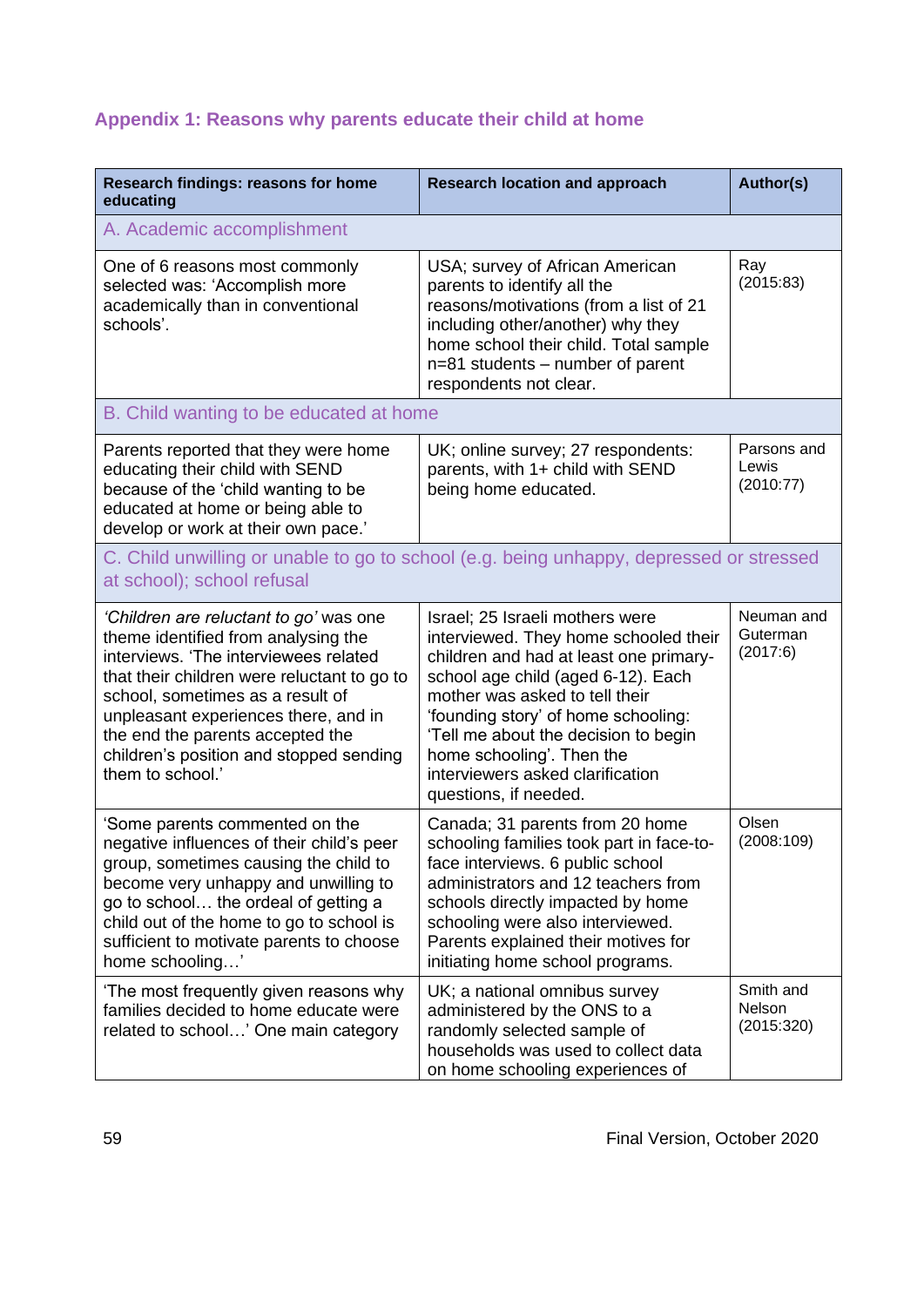| Research findings: reasons for home<br>educating                                                                                                                                                                                                                                                                                                                                                                                                                                                                                                                                                                       | <b>Research location and approach</b>                                                                                                                                                                                                                                                                                                           | Author(s)                          |
|------------------------------------------------------------------------------------------------------------------------------------------------------------------------------------------------------------------------------------------------------------------------------------------------------------------------------------------------------------------------------------------------------------------------------------------------------------------------------------------------------------------------------------------------------------------------------------------------------------------------|-------------------------------------------------------------------------------------------------------------------------------------------------------------------------------------------------------------------------------------------------------------------------------------------------------------------------------------------------|------------------------------------|
| was: 'school refusal on the part of the<br>child.'                                                                                                                                                                                                                                                                                                                                                                                                                                                                                                                                                                     | over 6000 households, of whom 52<br>had engaged in home schooling. Data<br>are collected by face to face interview.<br>Respondents were asked to provide<br>the main reason why they chose to<br>home educate their children.                                                                                                                   |                                    |
| 'The reasons behind school refusal<br>grouped together into five broad and<br>interrelated categories: bullying by<br>peers; the ways staff dealt with children;<br>loss or lack of peer friendships; the<br>learning environment; factors within the<br>home.'<br>'The behaviour of the children in this<br>study, prior to being withdrawn from<br>school, generally conformed to that<br>found in other studies of school refusal:<br>clinging, somatic pains, distress,<br>anxiety, bed wetting, night terrors,<br>resistance, depression, a sense of<br>withdrawal, suicidal threat and two<br>suicide attempts.' | UK; participants recruited through<br>national home education newsletters &<br>invited to complete an online<br>questionnaire if their child had said<br>"no" to school. Questionnaires were<br>sent to 35 families, 20 replied, relating<br>to 24 children who had refused school.<br>5 follow up interviews were conducted<br>with families.  | Wray and<br>Thomas<br>(2013:68,71) |
| Parents reported that they were home<br>educating their child with SEND<br>because the "child was<br>unhappy/stressed/depressed at<br>school"                                                                                                                                                                                                                                                                                                                                                                                                                                                                          | UK; online survey; 27 respondents:<br>parents, with 1+ child with SEND<br>being home educated.                                                                                                                                                                                                                                                  | Parsons and<br>Lewis<br>(2010:77)  |
| Reasons for home education:<br>questionnaires. Concerns mentioned<br>most frequently included: 'School<br>refusal'. Other reasons selected<br>included: 'Unsettled at school'.                                                                                                                                                                                                                                                                                                                                                                                                                                         | UK; in one Local Education Authority,<br>data obtained through questionnaires<br>completed orally with 65 families when<br>they first registered their children for<br>home education (1998-2001). Also, 12<br>families, who had home educated for<br>>2 years, were interviewed about their<br>experiences. Many children involved<br>had SEN. | Arora<br>(2006:59)                 |
| D. Concern for child's well-being and safety                                                                                                                                                                                                                                                                                                                                                                                                                                                                                                                                                                           |                                                                                                                                                                                                                                                                                                                                                 |                                    |
| parents identified that issues<br>concerning the safety of a child were a<br>factor that motivated them to investigate<br>other learning alternatives for their child,<br>including home schooling.' One 'safety<br>concern for parents was the potential for                                                                                                                                                                                                                                                                                                                                                          | Canada; 31 parents from 20 home<br>schooling families took part in face-to-<br>face interviews. 6 public school<br>administrators and 12 teachers from<br>schools directly impacted by home<br>schooling were also interviewed.                                                                                                                 | Olsen<br>(2008:127,<br>128)        |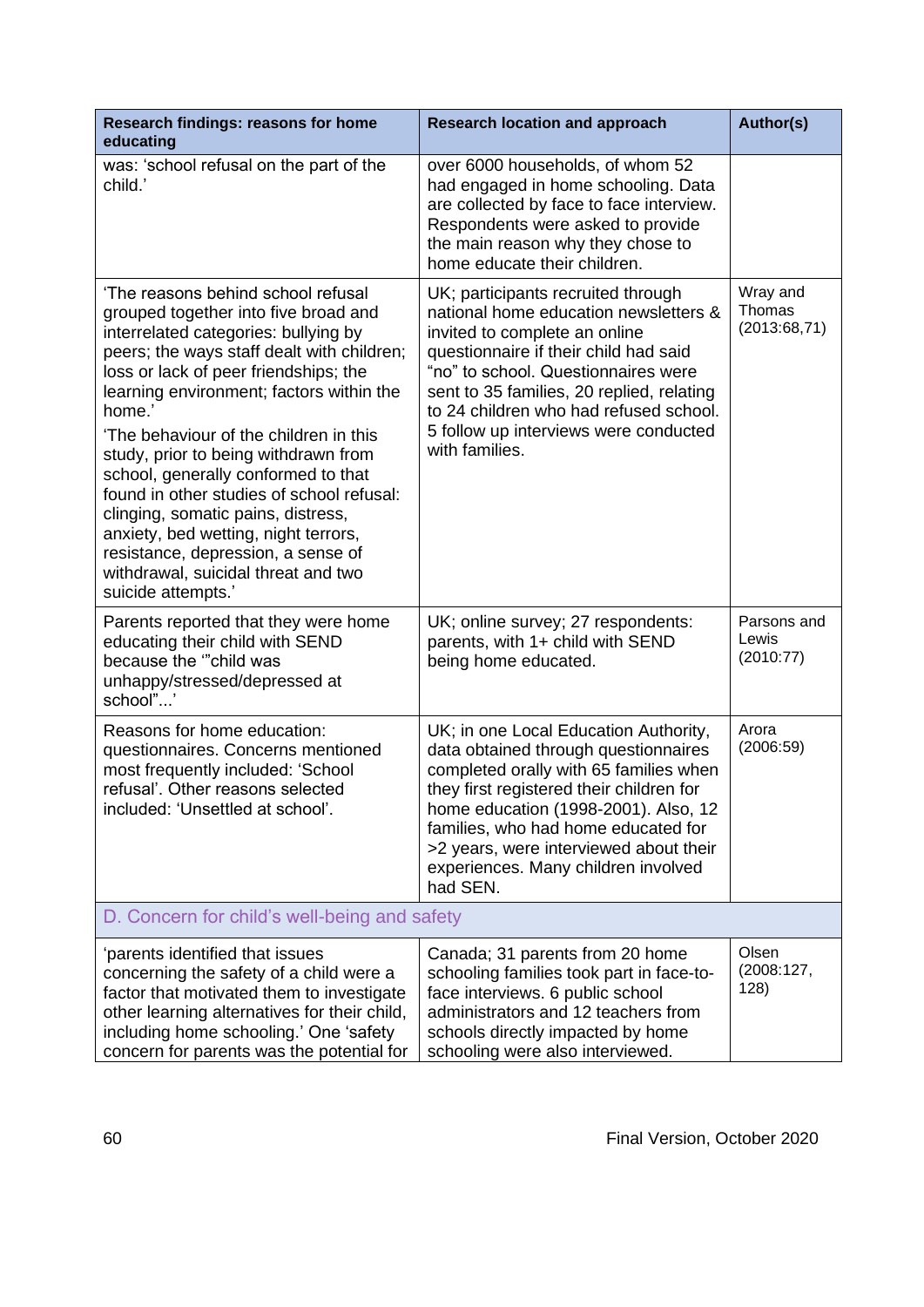| Research findings: reasons for home<br>educating                                                                                                                                                                                                                                                                                                                         | <b>Research location and approach</b>                                                                                                                                                                                                                                                                  | Author(s)                            |
|--------------------------------------------------------------------------------------------------------------------------------------------------------------------------------------------------------------------------------------------------------------------------------------------------------------------------------------------------------------------------|--------------------------------------------------------------------------------------------------------------------------------------------------------------------------------------------------------------------------------------------------------------------------------------------------------|--------------------------------------|
| physical or emotional abuse by school<br>staff and peers.'                                                                                                                                                                                                                                                                                                               | Parents explained their motives for<br>initiating home school programs.                                                                                                                                                                                                                                |                                      |
| 'Most families felt that the overall<br>environment of schools was detrimental<br>to their children's well-being.'                                                                                                                                                                                                                                                       | Canada; findings from qualitative<br>interviews with 23 home-schooling<br>families in Ontario & British Columbia.<br>Included questions about parents'<br>motives for home schooling & how<br>they arrived at the decision to home<br>school.                                                          | Arai<br>(2000:210)                   |
| Reasons Traveller families gave<br>included: 'concerns about their child's<br>safety and wellbeing in an environment<br>dominated by a different culture.'                                                                                                                                                                                                               | England; interviews with 11 Traveller<br>families and the 2 main professionals<br>responsible for EHE in one LA.                                                                                                                                                                                       | D'Arcy<br>(2012:117)                 |
| 'Several families spoke of their children<br>having come close to emotional<br>breakdown prior to being removed from<br>school, including self-harming and<br>suicide attempts. Often this was cited as<br>due to bullying and/or linked to a child<br>having Special Educational Needs<br>(SEN).                                                                        | UK; qualitative data collected in 2007,<br>through unstructured interviews with<br>19 families and one LA official &<br>through observation at home<br>educators' meetings and annual camp.<br>Overall, 40-45 families participated in<br>an intensive way in the research.                            | Morton<br>(2010:52)                  |
| Sample response from a parent of a<br>child with SEND "'We were frightened<br>for her sanity and her life"'.                                                                                                                                                                                                                                                             | UK; online survey; 27 respondents:<br>parents, with 1+ child with SEND<br>being home educated.                                                                                                                                                                                                         | Parsons and<br>Lewis<br>(2010; 77)   |
| E. Customise education for each child                                                                                                                                                                                                                                                                                                                                    |                                                                                                                                                                                                                                                                                                        |                                      |
| One of 6 reasons most commonly<br>selected was: 'To customize or<br>individualize the education of each<br>child'.                                                                                                                                                                                                                                                       | USA; survey of African American<br>parents to identify all the<br>reasons/motivations (from a list of 21<br>including other/another) why they<br>home school their child. Total sample<br>n=81 students - number of parent<br>respondents not clear.                                                   | Ray<br>(2015:83)                     |
| F. Dissatisfaction with or concerns about the educational system or environment                                                                                                                                                                                                                                                                                          |                                                                                                                                                                                                                                                                                                        |                                      |
| One super-theme identified from<br>analysing the interviews 'includes stories<br>of parents that are related to the<br>education system. It mainly deals with<br>dissatisfaction with the education<br>system and with the difficulty of parents<br>to commit their children to the education<br>system.' Underlying themes included:<br>'Mismatch between the education | Israel; 25 Israeli mothers were<br>interviewed. They home schooled their<br>children and had at least one primary-<br>school age child (aged 6-12). Each<br>mother was asked to tell their<br>'founding story' of home schooling:<br>'Tell me about the decision to begin<br>home schooling'. Then the | Neuman and<br>Guterman<br>(2017:6,7) |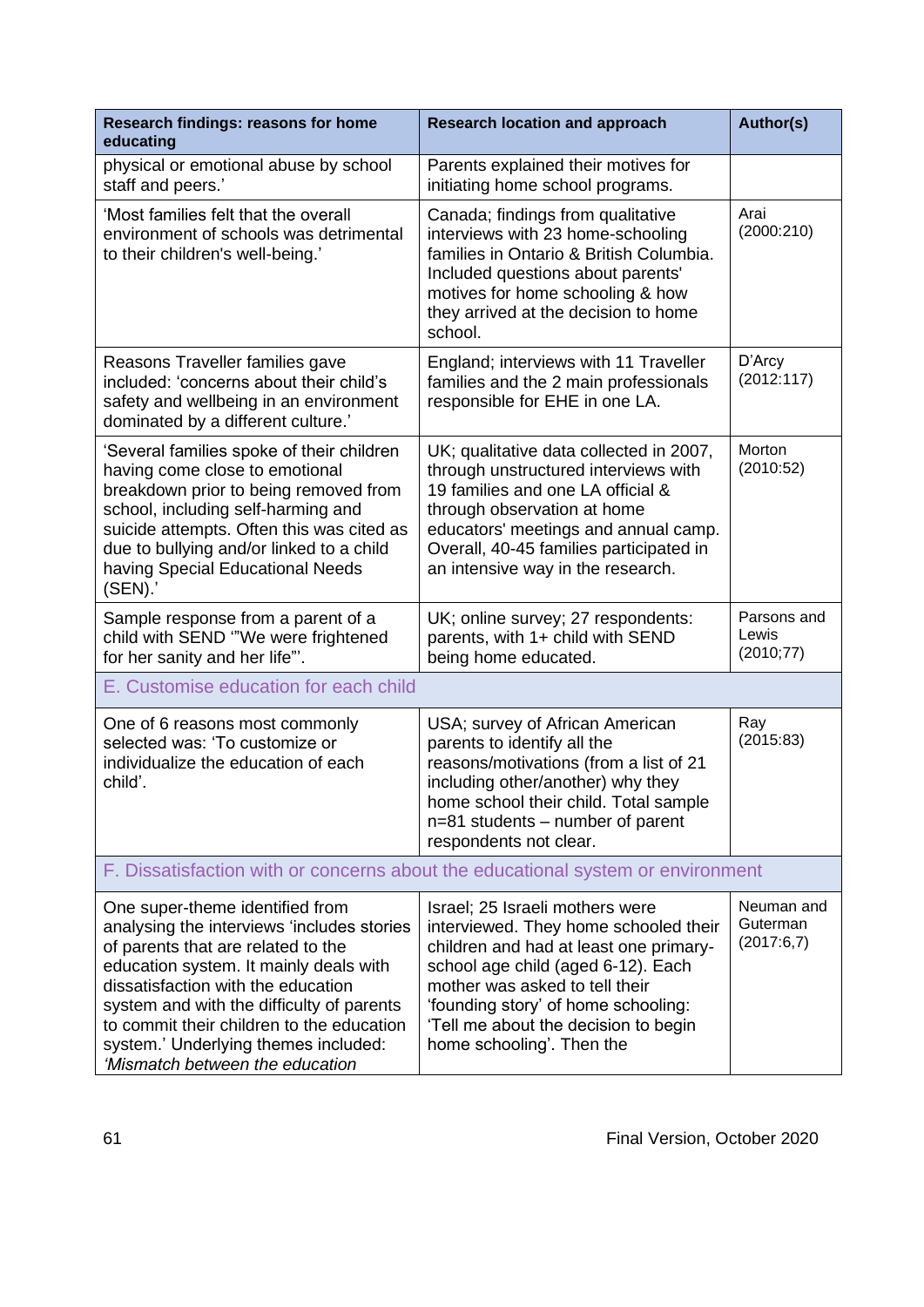| Research findings: reasons for home<br>educating                                                                                                                                                                                                                                                                                                                                                                                                                                                                                                                                                                                                                                                                                                                                                                                                                                                                                              | <b>Research location and approach</b>                                                                                                                                                                                                                                                                      | Author(s)                       |
|-----------------------------------------------------------------------------------------------------------------------------------------------------------------------------------------------------------------------------------------------------------------------------------------------------------------------------------------------------------------------------------------------------------------------------------------------------------------------------------------------------------------------------------------------------------------------------------------------------------------------------------------------------------------------------------------------------------------------------------------------------------------------------------------------------------------------------------------------------------------------------------------------------------------------------------------------|------------------------------------------------------------------------------------------------------------------------------------------------------------------------------------------------------------------------------------------------------------------------------------------------------------|---------------------------------|
| system and the family and child',<br>'Negative influence of the education<br>system on the child' and 'Difficulty with<br>parents separating from children in the<br>context of the education system'.                                                                                                                                                                                                                                                                                                                                                                                                                                                                                                                                                                                                                                                                                                                                        | interviewers asked clarification<br>questions, if needed.                                                                                                                                                                                                                                                  |                                 |
| Reasons selected included: 'Concerned<br>about the school environment, such as<br>safety, drugs, or negative peer<br>pressure'; 'Dissatisfied with the<br>academic instruction at other schools';<br>'Would prefer private school but cannot<br>afford the tuition'.                                                                                                                                                                                                                                                                                                                                                                                                                                                                                                                                                                                                                                                                          | USA; survey of African American<br>parents to identify all the<br>reasons/motivations (from a list of 21<br>including other/another) why they<br>home school their child. Total sample<br>n=81 students – number of parent<br>respondents not clear.                                                       | Ray<br>(2015:83)                |
| Reasons selected included: 'concern<br>about the school environment  and<br>dissatisfaction with the academic<br>instruction available at other schools'                                                                                                                                                                                                                                                                                                                                                                                                                                                                                                                                                                                                                                                                                                                                                                                      | US; 2003 & 2007 National Household<br>Education Surveys Program (NHES),<br>parents were asked whether particular<br>reasons for home schooling applied to<br>them.                                                                                                                                         | <b>Bielick</b><br>(2008:2)      |
| 'A number of parents  expressed<br>concern about negative influences of<br>their child's peer group and a desire for<br>a greater degree of parental influence<br>and control with their child's<br>socialization. These parents wanted<br>their children to learn important life<br>lessons from them [the parents] instead<br>of from peers on the playground.'<br>Also 'Perceived Negative Influences.<br>The final decision to home school<br>usually came  after the child had been<br>in a public school for a period of time.<br>When certain behaviors started to<br>change, some parents identified a<br>strong desire to shelter their child from<br>negative peer influences.'<br>Also, 'Concern about curriculum was a<br>motivating factor  Some parents<br>shared that they found some school<br>curricular content to be extremely<br>controversial and of concern, as it<br>violated their religious and personal<br>values.' | Canada; 31 parents from 20 home<br>schooling families took part in face-to-<br>face interviews. 6 public school<br>administrators and 12 teachers from<br>schools directly impacted by home<br>schooling were also interviewed.<br>Parents explained their motives for<br>initiating home school programs. | Olsen<br>(2008:114,<br>115,124) |
| Reasons given included: 'dissatisfaction<br>with school discipline and safety',<br>encompassing factors such as:                                                                                                                                                                                                                                                                                                                                                                                                                                                                                                                                                                                                                                                                                                                                                                                                                              | England; evidence was obtained<br>through data from/consultations with 9<br>LAs and 6 home education                                                                                                                                                                                                       | Hopwood et<br>al.<br>(2007:23)  |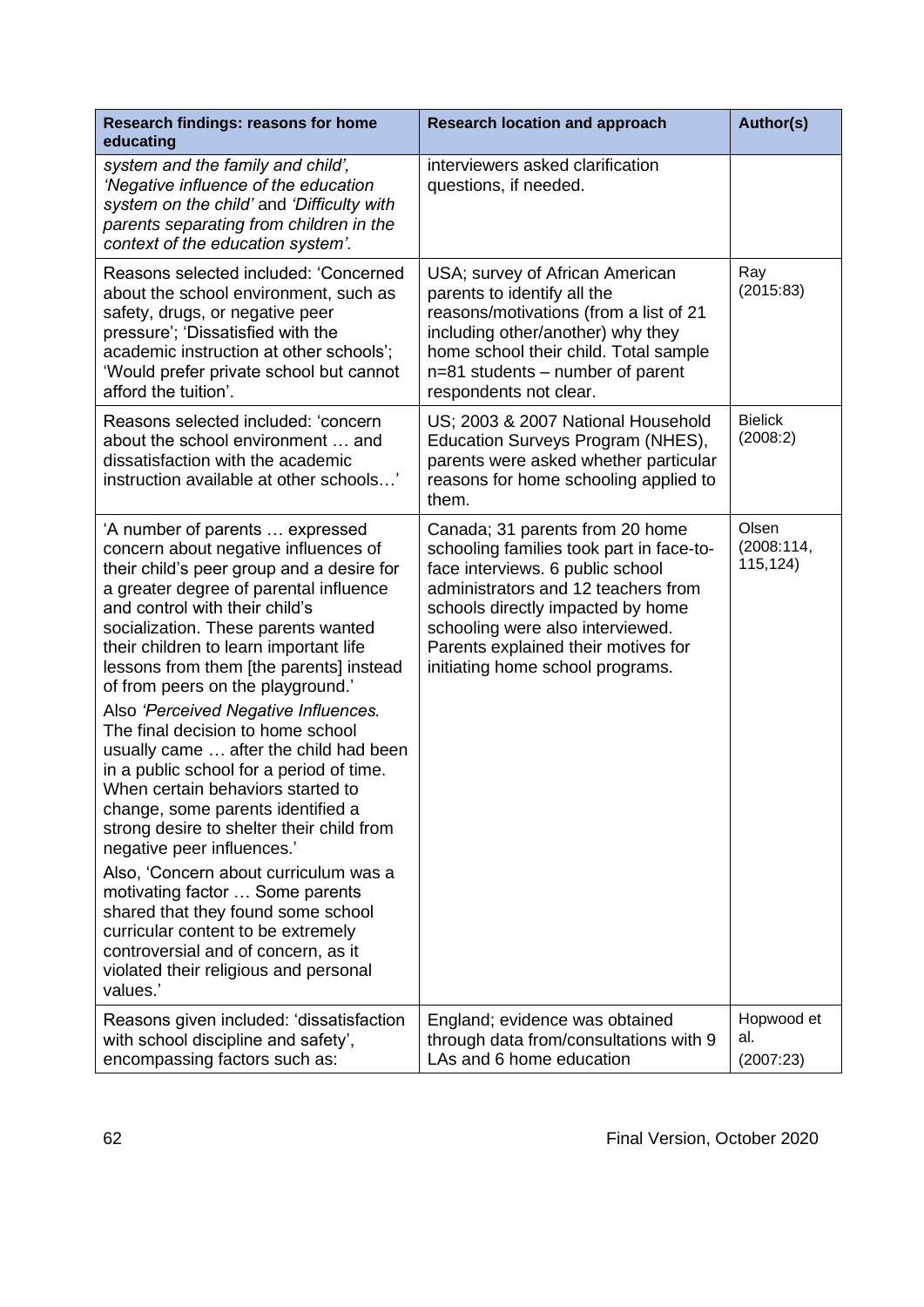| Research findings: reasons for home<br>educating                                                                                                                                                                                                                                                                                                                                                                                                                                                                                                                                                                                                                                                                                                                                    | <b>Research location and approach</b>                                                                                                                                                                                                                                                                                                           | Author(s)                                 |
|-------------------------------------------------------------------------------------------------------------------------------------------------------------------------------------------------------------------------------------------------------------------------------------------------------------------------------------------------------------------------------------------------------------------------------------------------------------------------------------------------------------------------------------------------------------------------------------------------------------------------------------------------------------------------------------------------------------------------------------------------------------------------------------|-------------------------------------------------------------------------------------------------------------------------------------------------------------------------------------------------------------------------------------------------------------------------------------------------------------------------------------------------|-------------------------------------------|
| 'bullying', 'school phobia' and<br>'dissatisfaction with standards of<br>behaviour in school'. Also,<br>'dissatisfaction with the quality of<br>education and/or the curriculum offered'<br>some parents 'felt that standards of<br>education had declined  coupled with<br>a view that the current education system<br>is overly bureaucratic, inflexible and<br>assessment driven'                                                                                                                                                                                                                                                                                                                                                                                                | organisations; and interviews with 18<br>parents.                                                                                                                                                                                                                                                                                               |                                           |
| Reasons for home education:<br>questionnaires. Reasons selected<br>included: 'Parents' views of state<br>education'; 'Parental preference';<br>'Parents want flexi-schooling'; and<br>'Teacher conflict'.                                                                                                                                                                                                                                                                                                                                                                                                                                                                                                                                                                           | UK; in one Local Education Authority,<br>data obtained through questionnaires<br>completed orally with 65 families when<br>they first registered their children for<br>home education (1998-2001). Also, 12<br>families, who had home educated for<br>>2 years, were interviewed about their<br>experiences. Many children involved<br>had SEN. | Arora<br>(2006:59)                        |
| 'Most families felt that the overall<br>environment of schools was detrimental<br>to their children's well-being. When<br>pressed about specific aspects of this<br>harmful environment, many parents<br>listed a mixture of ideological and<br>pedagogical problems. For example,<br>several families mentioned over-<br>crowded classrooms and a lack of<br>individual attention as well as concerns<br>about problems outside the classroom.'<br>'Concerns about  low academic<br>standards  prompted some parents to<br>take their children out of school<br>initially'<br>'Although some parents in this study<br>withdrew their children from school<br>because of a conflict with a specific<br>teacher, most parents had favourable<br>impressions of teachers as a group.' | Canada; findings from qualitative<br>interviews with 23 home-schooling<br>families in Ontario & British Columbia.<br>Included questions about parents'<br>motives for home schooling & how<br>they arrived at the decision to home<br>school.                                                                                                   | Arai<br>(2000:210,<br>211,213)            |
| 'The most frequently given reasons why<br>families decided to home educate were<br>related to school' One main category<br>was: 'dissatisfaction with the quality of<br>educational provision  Dissatisfaction<br>with the school was often linked to the                                                                                                                                                                                                                                                                                                                                                                                                                                                                                                                           | UK; a national omnibus survey<br>administered by the ONS to a<br>randomly selected sample of<br>households was used to collect data<br>on home schooling experiences of<br>over 6000 households, of whom 52                                                                                                                                     | Smith and<br>Nelson<br>(2015:320,<br>321) |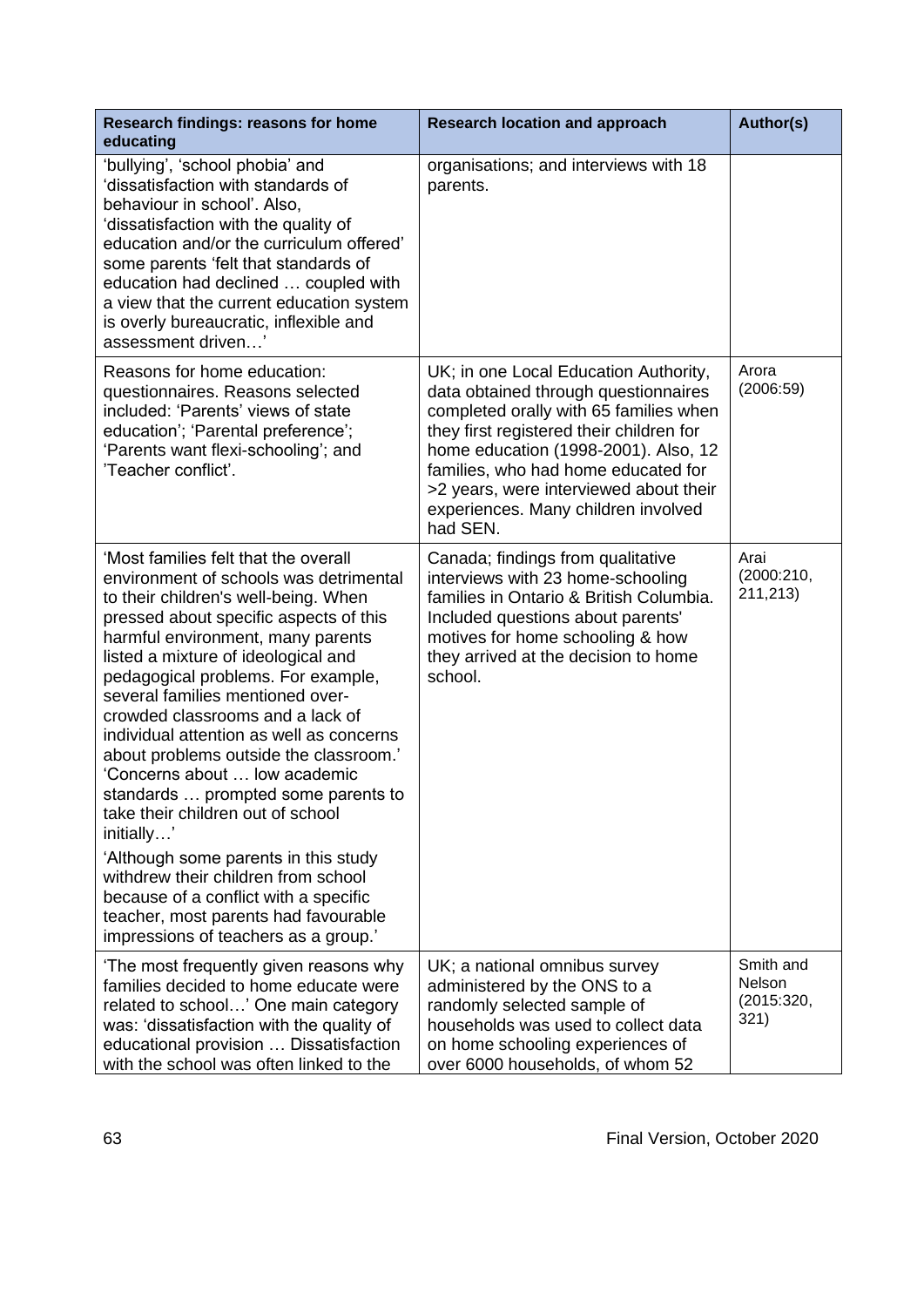| Research findings: reasons for home<br>educating                                                                                                                                                                                                                                                                                                                                                                                                                                                                                                                                                        | <b>Research location and approach</b>                                                                                                                                                     | Author(s)                         |
|---------------------------------------------------------------------------------------------------------------------------------------------------------------------------------------------------------------------------------------------------------------------------------------------------------------------------------------------------------------------------------------------------------------------------------------------------------------------------------------------------------------------------------------------------------------------------------------------------------|-------------------------------------------------------------------------------------------------------------------------------------------------------------------------------------------|-----------------------------------|
| child's perceived unfair treatment by<br>teachers or the school system in general<br>A particular issue was students<br>having trouble with individual teachers<br>or pupils, in the case of reports of<br>bullying, which resulted in the child<br>being withdrawn from school. Wider<br>issues of the quality of schooling<br>especially dissatisfaction with the state<br>school system, were raised by a number<br>of respondents  schooling isn't good<br>enough, non-qualified teachers, too big<br>class sizes, school day too short, my<br>children were in the middle and not<br>progressing.' | had engaged in home schooling. Data<br>are collected by face to face interview.<br>Respondents were asked to provide<br>the main reason why they chose to<br>home educate their children. |                                   |
| All the 'Traveller families felt compelled<br>to take up home-education because of<br>concerns about school. Seven families<br>spoke about direct bullying experiences<br>involving school staff or students, while<br>other parents referred to the more subtle<br>influences of cultural Othering and<br>concerns about their child's safety and<br>wellbeing in an environment dominated<br>by a different culture.'                                                                                                                                                                                 | England; interviews with 11 Traveller<br>families and the 2 main professionals<br>responsible for EHE in one LA.                                                                          | D'Arcy<br>(2012:117)              |
| Parents of children with SEND reported<br>'motivations related to dissatisfaction<br>with school either through<br>disappointment/ bad experience with<br>formal education or the school failing to<br>accommodate the child's needs.'                                                                                                                                                                                                                                                                                                                                                                  | UK; online survey; 27 respondents:<br>parents, with 1+ child with SEND<br>being home educated.                                                                                            | Parsons and<br>Lewis<br>(2010:76) |
| Parents' reasons included:<br>'experiences their children had<br>already had<br>concerns about what their children<br>might encounter, for example on<br>transfer to secondary school<br>dissatisfaction with the progress their<br>child was making<br>concerns that their child's particular<br>$\bullet$<br>needs were being ignored or were<br>not being met.'                                                                                                                                                                                                                                      | England; inspectors had discussions<br>with 120 parents & 130 children/young<br>people & a further 148 parents & 158<br>children/young people completed<br>questionnaires                 | Ofsted<br>(2010:10)               |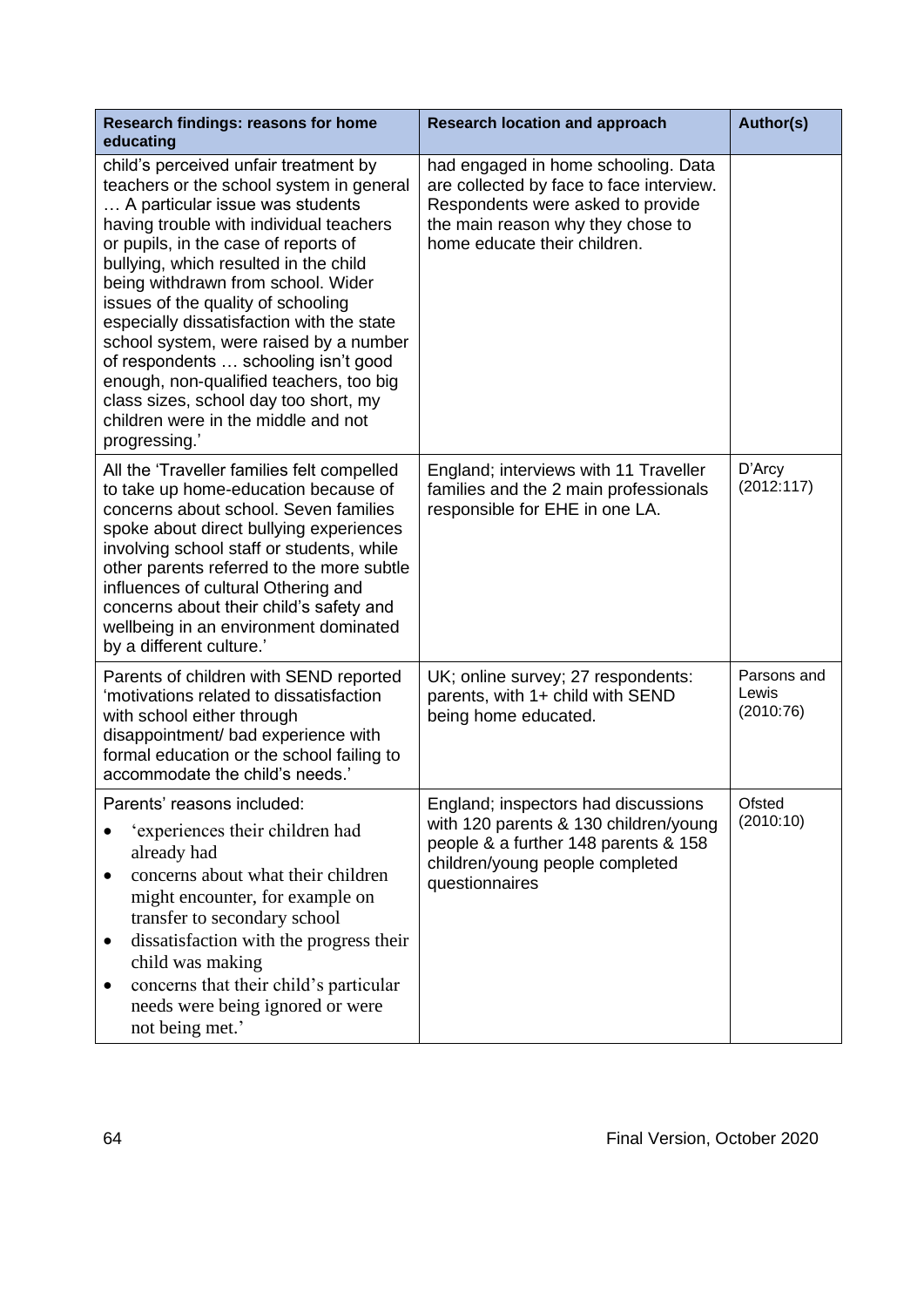| Research findings: reasons for home<br>educating                                                                                                                                                                                                                                               | <b>Research location and approach</b>                                                                                                                                                                                                                                                                                                                                                                    | Author(s)                           |
|------------------------------------------------------------------------------------------------------------------------------------------------------------------------------------------------------------------------------------------------------------------------------------------------|----------------------------------------------------------------------------------------------------------------------------------------------------------------------------------------------------------------------------------------------------------------------------------------------------------------------------------------------------------------------------------------------------------|-------------------------------------|
| G. Distance or access to a local school                                                                                                                                                                                                                                                        |                                                                                                                                                                                                                                                                                                                                                                                                          |                                     |
| One theme identified from analysing the<br>interviews was 'Kindergarten closing.<br>The closing of the kindergarten that the<br>child attended was an opportunity for<br>parents to take their child out of the<br>education system and this led to home<br>schooling.'                        | Israel; 25 Israeli mothers were<br>interviewed. They home schooled their<br>children and had at least one primary-<br>school age child (aged 6-12). Each<br>mother was asked to tell their<br>'founding story' of home schooling:<br>'Tell me about the decision to begin<br>home schooling'. Then the<br>interviewers asked clarification<br>questions, if needed.                                      | Neuman and<br>Guterman<br>(2017:10) |
| Distance from the public school: 'In<br>isolated areas, home schooling may<br>even be a necessity. The school may be<br>located a great distance from a child's<br>residence, requiring the child to leave<br>home early and arrive home late.'                                                | Canada; 31 parents from 20 home<br>schooling families took part in face-to-<br>face interviews. 6 public school<br>administrators and 12 teachers from<br>schools directly impacted by home<br>schooling were also interviewed.<br>Parents explained their motives for<br>initiating home school programs.                                                                                               | Olsen,<br>(2008:131-<br>132)        |
| Reasons selected included: 'travel, and<br>distance'.                                                                                                                                                                                                                                          | US; 2007 National Household<br>Education Surveys Program (NHES),<br>parents were asked whether particular<br>reasons for home schooling applied to<br>them.                                                                                                                                                                                                                                              | <b>Bielick</b><br>(2008:3)          |
| Reasons for home educating 'either on<br>a permanent or temporary basis related<br>to logistical arrangements such as<br>the remoteness of their homes within<br>the country.'                                                                                                                 | UK; a national omnibus survey<br>administered by the ONS to a<br>randomly selected sample of<br>households was used to collect data<br>on home schooling experiences of<br>over 6000 households, of whom 52<br>had engaged in home schooling. Data<br>are collected by face to face interview.<br>Respondents were asked to provide<br>the main reason why they chose to<br>home educate their children. | Smith and<br>Nelson<br>(2015:321)   |
| H. Family mobility                                                                                                                                                                                                                                                                             |                                                                                                                                                                                                                                                                                                                                                                                                          |                                     |
| A theme identified from analysing the<br>interviews was 'Moving to a new home.<br>The interviewees noted that they had<br>been planning to move a few months<br>after the start of the school year and<br>therefore didn't send their child to school<br>in their old neighbourhood. When they | Israel; 25 Israeli mothers were<br>interviewed. They home schooled their<br>children and had at least one primary-<br>school age child (aged 6-12). Each<br>mother was asked to tell their<br>'founding story' of home schooling:<br>'Tell me about the decision to begin                                                                                                                                | Neuman and<br>Guterman<br>(2017:10) |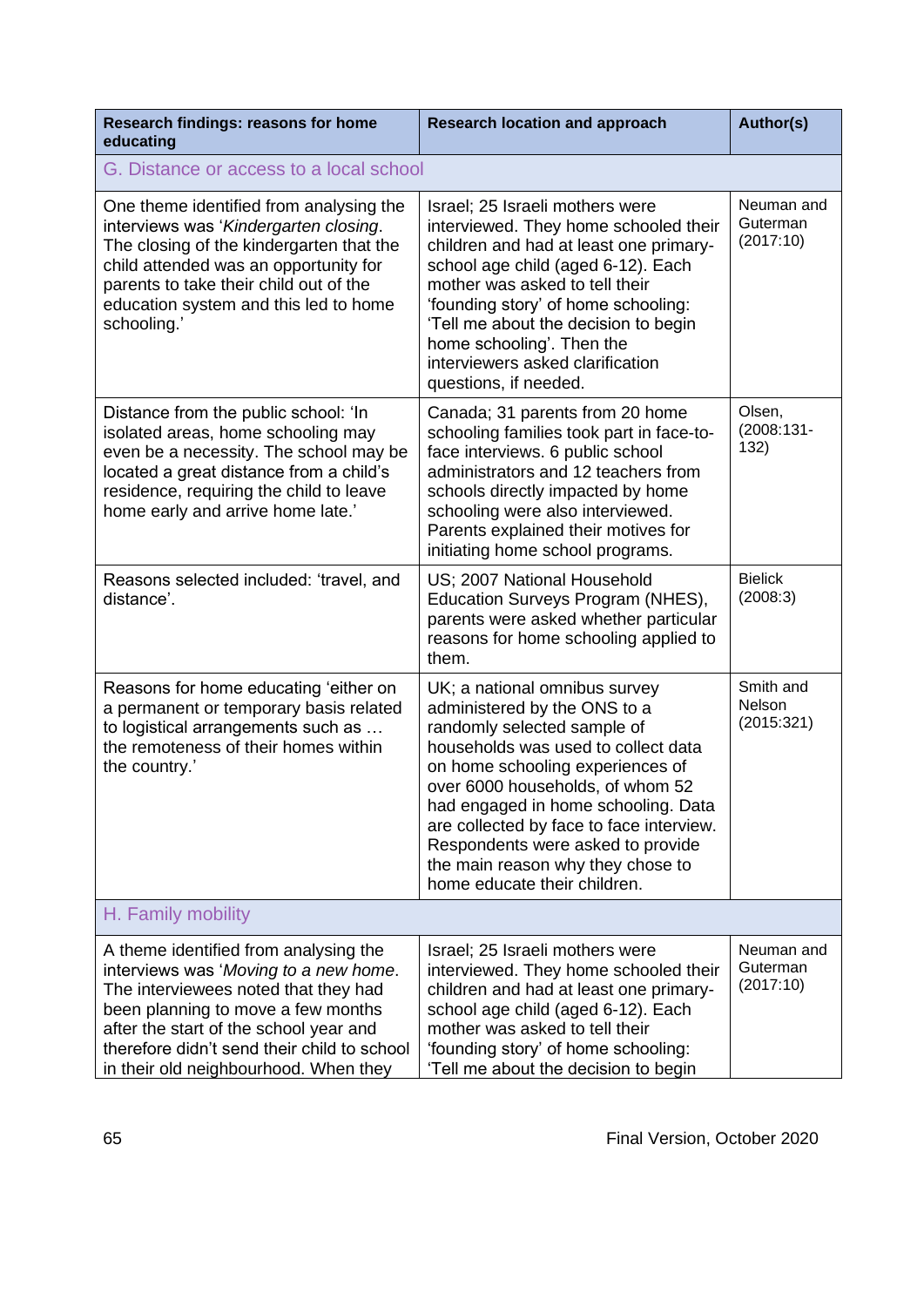| Research findings: reasons for home<br>educating                                                                                                                                                                                                                         | <b>Research location and approach</b>                                                                                                                                                                                                                                                                                                                                                                    | <b>Author(s)</b>                  |
|--------------------------------------------------------------------------------------------------------------------------------------------------------------------------------------------------------------------------------------------------------------------------|----------------------------------------------------------------------------------------------------------------------------------------------------------------------------------------------------------------------------------------------------------------------------------------------------------------------------------------------------------------------------------------------------------|-----------------------------------|
| moved, they kept the child at home and<br>that led to choosing home schooling.'                                                                                                                                                                                          | home schooling'. Then the<br>interviewers asked clarification<br>questions, if needed.                                                                                                                                                                                                                                                                                                                   |                                   |
| Reasons 'included having a father with a<br>job that required extensive travel and<br>extended periods of time away from<br>home. Where the family moved around<br>a lot, home schooling seemed to be the<br>logical choice to enable the family to<br>remain together.' | Canada; 31 parents from 20 home<br>schooling families took part in face-to-<br>face interviews. 6 public school<br>administrators and 12 teachers from<br>schools directly impacted by home<br>schooling were also interviewed.<br>Parents explained their motives for<br>initiating home school programs.                                                                                               | Olsen<br>(2008:131)               |
| Reasons for home educating 'either on<br>a permanent or temporary basis related<br>to logistical arrangements such as the<br>family moving to or from the UK'                                                                                                            | UK; a national omnibus survey<br>administered by the ONS to a<br>randomly selected sample of<br>households was used to collect data<br>on home schooling experiences of<br>over 6000 households, of whom 52<br>had engaged in home schooling. Data<br>are collected by face to face interview.<br>Respondents were asked to provide<br>the main reason why they chose to<br>home educate their children. | Smith and<br>Nelson<br>(2015:321) |
| Reasons for home education:<br>questionnaires. Reasons selected<br>included: 'Family mobility'.                                                                                                                                                                          | UK; in one Local Education Authority,<br>data obtained through questionnaires<br>completed orally with 65 families when<br>they first registered their children for<br>home education (1998-2001). Also, 12<br>families, who had home educated for<br>>2 years, were interviewed about their<br>experiences. Many children involved<br>had SEN.                                                          | Arora<br>(2006:59)                |
| I. Financial                                                                                                                                                                                                                                                             |                                                                                                                                                                                                                                                                                                                                                                                                          |                                   |
| Reasons selected included: 'finances'.                                                                                                                                                                                                                                   | US; 2007 National Household<br>Education Surveys Program (NHES),<br>parents were asked whether particular<br>reasons for home schooling applied to<br>them.                                                                                                                                                                                                                                              | <b>Bielick</b><br>(2008:3)        |
| J. Health and medical issues                                                                                                                                                                                                                                             |                                                                                                                                                                                                                                                                                                                                                                                                          |                                   |
| Reasons included: 'Medical Issues  a<br>number of students now being home<br>schooled were diagnosed with medical<br>conditions that required special attention                                                                                                          | Canada; 31 parents from 20 home<br>schooling families took part in face-to-<br>face interviews. 6 public school<br>administrators and 12 teachers from                                                                                                                                                                                                                                                   | Olsen<br>(2008:112)               |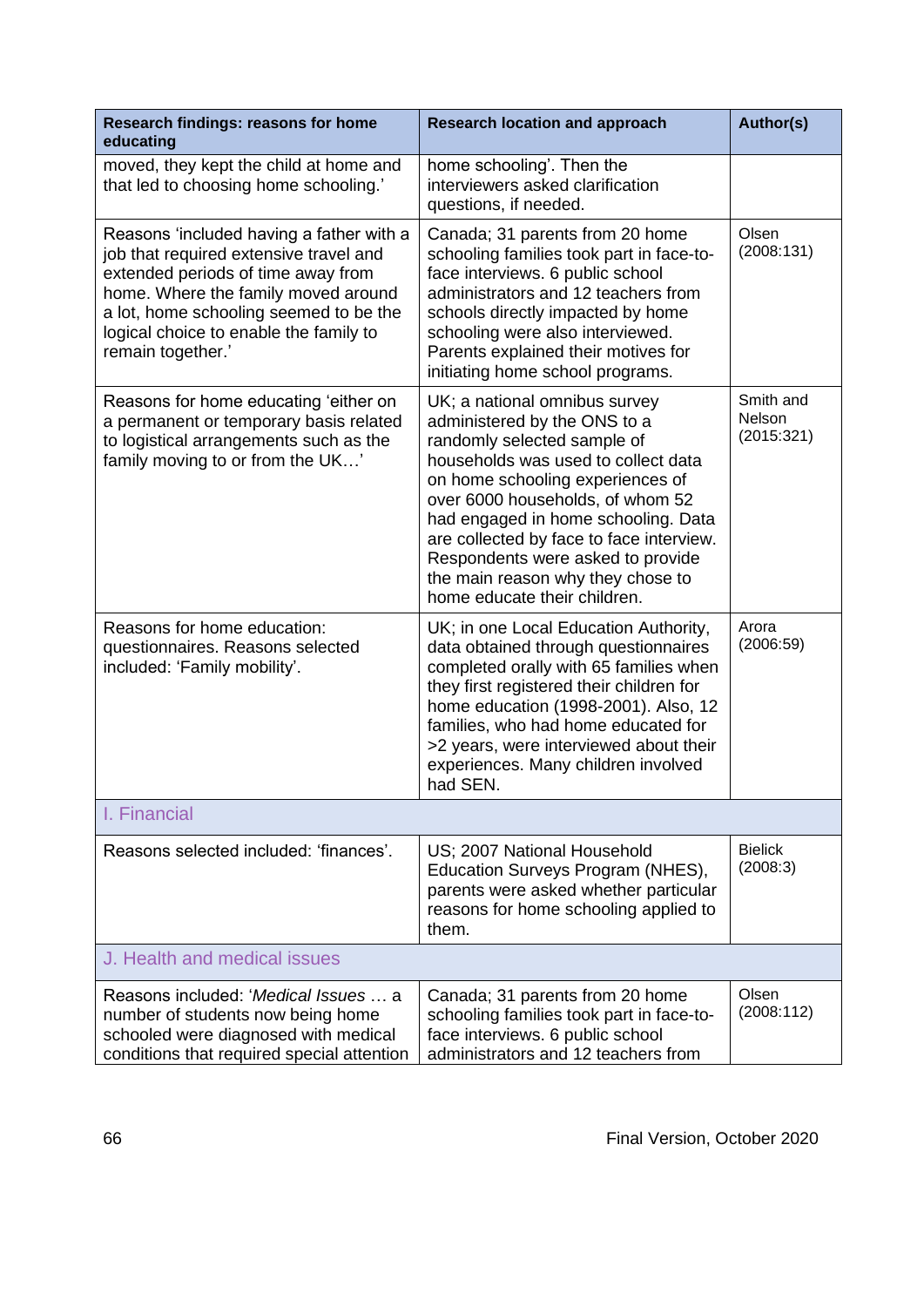| Research findings: reasons for home<br>educating                                                                                                                                                                                                                                                                                                                                                                                         | <b>Research location and approach</b>                                                                                                                                                                                                                                                                                                                                                                    | Author(s)                            |
|------------------------------------------------------------------------------------------------------------------------------------------------------------------------------------------------------------------------------------------------------------------------------------------------------------------------------------------------------------------------------------------------------------------------------------------|----------------------------------------------------------------------------------------------------------------------------------------------------------------------------------------------------------------------------------------------------------------------------------------------------------------------------------------------------------------------------------------------------------|--------------------------------------|
| or some accommodation to enable them<br>to function at school.'                                                                                                                                                                                                                                                                                                                                                                          | schools directly impacted by home<br>schooling were also interviewed.<br>Parents explained their motives for<br>initiating home school programs.                                                                                                                                                                                                                                                         |                                      |
| Reasons included: 'health related<br>issues'                                                                                                                                                                                                                                                                                                                                                                                             | UK; a national omnibus survey<br>administered by the ONS to a<br>randomly selected sample of<br>households was used to collect data<br>on home schooling experiences of<br>over 6000 households, of whom 52<br>had engaged in home schooling. Data<br>are collected by face to face interview.<br>Respondents were asked to provide<br>the main reason why they chose to<br>home educate their children. | Smith and<br>Nelson<br>(2015:321)    |
| 'One family had come to home<br>education because of their daughter's<br>health needs'                                                                                                                                                                                                                                                                                                                                                   | UK; qualitative data collected in 2007,<br>through unstructured interviews with<br>19 families and one LA official &<br>through observation at home<br>educators' meetings and annual camp.<br>Overall, 40-45 families participated in<br>an intensive way in the research.                                                                                                                              | Morton<br>(2010:52)                  |
| Health was the reason given 'to home<br>educate a child who had missed<br>substantial periods of schooling due to<br>chronic ill health. It was felt that by<br>being able to provide one-to-one tuition,<br>the child would better be able to catch<br>up with peers by being educated at<br>home'.                                                                                                                                     | England; evidence was obtained<br>through data from/consultations with 9<br>LAs and 6 home education<br>organisations; and interviews with 18<br>parents.                                                                                                                                                                                                                                                | Hopwood et<br>al.<br>(2007:25)       |
| K. Highly able, gifted, talented child                                                                                                                                                                                                                                                                                                                                                                                                   |                                                                                                                                                                                                                                                                                                                                                                                                          |                                      |
| Summary of 'the key reasons for<br>adopting homeschooling due to the<br>failure of mainstream schooling as: lack<br>of challenge; socialization concerns;<br>testing and assessment; curriculum;<br>mismatch of values and beliefs;<br>children's dyssynchronous<br>development.'<br>'Mismatch of values and beliefs  the<br>parents' belief in their child's ability'<br>'Children's dyssynchronous<br>development  High ability can be | UK; author drew on literature and her<br>own experience of working 'with highly<br>able children' in different practice<br>settings over 20 years, informal<br>interviews with parents and pupils<br>(2008-2009). Of 189 people attending<br>workshops over this period around<br>15% had some experience of<br>homeschooling (27 children and their<br>parents).                                        | Winstanley<br>(2009:352,<br>354,355) |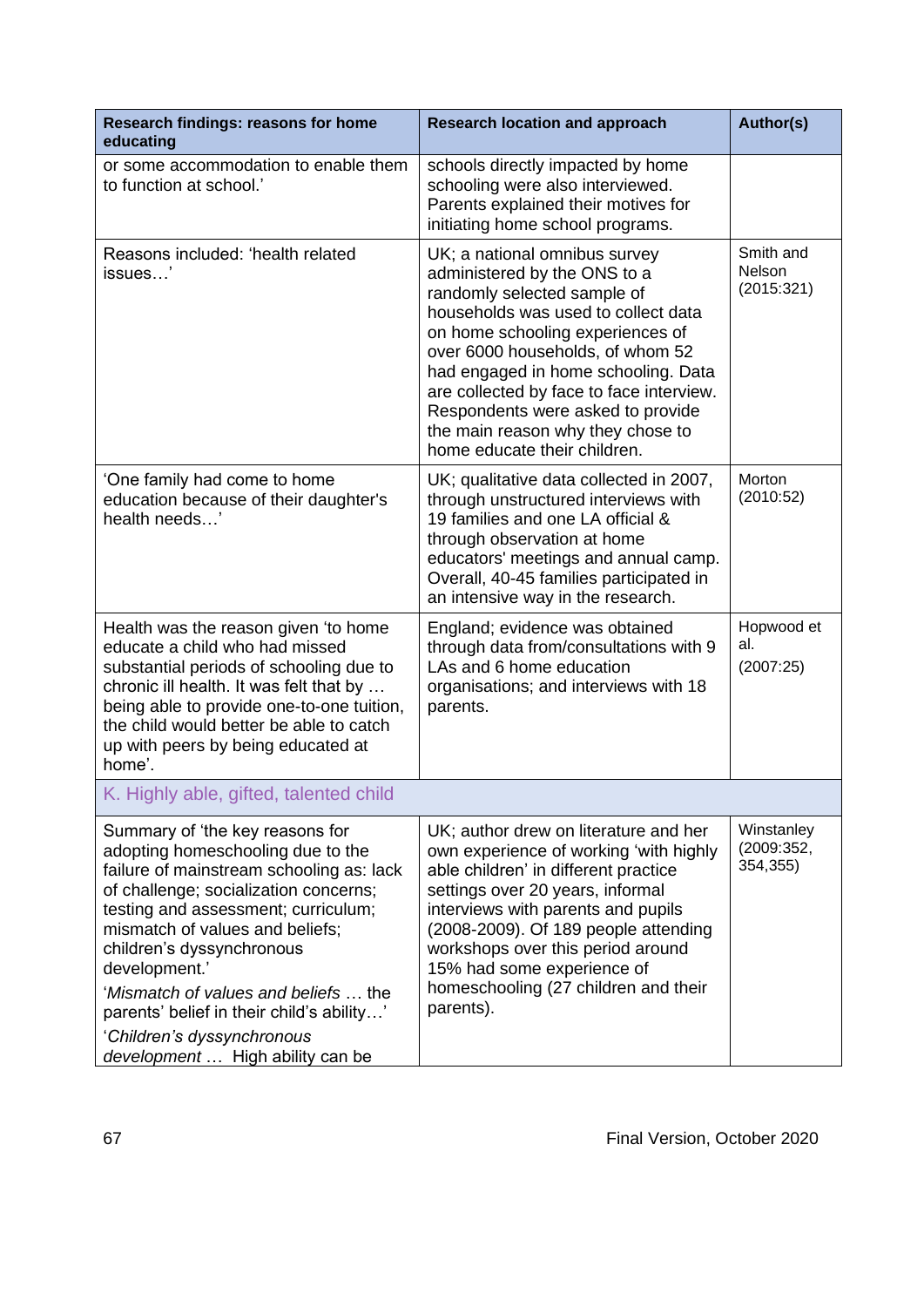| Research findings: reasons for home<br>educating                                                                                                                                                                                                                                                                          | <b>Research location and approach</b>                                                                                                                                                                                                                                                                                                                               | <b>Author(s)</b>                     |
|---------------------------------------------------------------------------------------------------------------------------------------------------------------------------------------------------------------------------------------------------------------------------------------------------------------------------|---------------------------------------------------------------------------------------------------------------------------------------------------------------------------------------------------------------------------------------------------------------------------------------------------------------------------------------------------------------------|--------------------------------------|
| manifested as a higher level of<br>attainment all-round, or propensities to<br>do well in all subjects, but it is more<br>often the case that advanced<br>capabilities are discernible in only a few<br>curriculum areas or even in just one.'                                                                            |                                                                                                                                                                                                                                                                                                                                                                     |                                      |
| One reason given was parental concern<br>that the needs of 'gifted and talented'<br>child/children were not being met.                                                                                                                                                                                                    | England; evidence was obtained<br>through data from/consultations with 9<br>LAs and 6 home education<br>organisations; and interviews with 18<br>parents.                                                                                                                                                                                                           | Hopwood et<br>al.<br>(2007:24)       |
| L. Parents' experience of school                                                                                                                                                                                                                                                                                          |                                                                                                                                                                                                                                                                                                                                                                     |                                      |
| A theme identified from analysing the<br>interviews included: 'A corrective<br>experience. The interviewees noted that<br>their own negative past experiences<br>with the education system had led them<br>to look for different and better things for<br>their children, and this led them to<br>choose home schooling.' | Israel; 25 Israeli mothers were<br>interviewed. They home schooled their<br>children and had at least one primary-<br>school age child (aged 6-12). Each<br>mother was asked to tell their<br>'founding story' of home schooling:<br>'Tell me about the decision to begin<br>home schooling'. Then the<br>interviewers asked clarification<br>questions, if needed. | Neuman and<br>Guterman<br>(2017:8)   |
| five parents identified their own past<br>negative experiences in school served<br>as a primary motivation to initiate home<br>schooling for their children.'                                                                                                                                                             | Canada; 31 parents from 20 home<br>schooling families took part in face-to-<br>face interviews. 6 public school<br>administrators and 12 teachers from<br>schools directly impacted by home<br>schooling were also interviewed.<br>Parents explained their motives for<br>initiating home school programs.                                                          | Olsen<br>(2008:97)                   |
| 'two parents specifically connected their<br>bad personal experiences at school with<br>their decision to home school'.                                                                                                                                                                                                   | Canada; findings from qualitative<br>interviews with 23 home-schooling<br>families in Ontario & British Columbia.<br>Included questions about parents'<br>motives for home schooling & how<br>they arrived at the decision to home<br>school.                                                                                                                       | Arai<br>(2000:210)                   |
| M. Parents wanting a closer relationship with their children, family time                                                                                                                                                                                                                                                 |                                                                                                                                                                                                                                                                                                                                                                     |                                      |
| Two themes identified from analysing<br>the interviews were:<br>1) 'Difficulty with parents separating<br>from children in the context of the                                                                                                                                                                             | Israel; 25 Israeli mothers were<br>interviewed. They home schooled their<br>children and had at least one primary-<br>school age child (aged 6-12). Each                                                                                                                                                                                                            | Neuman and<br>Guterman<br>(2017:7,8) |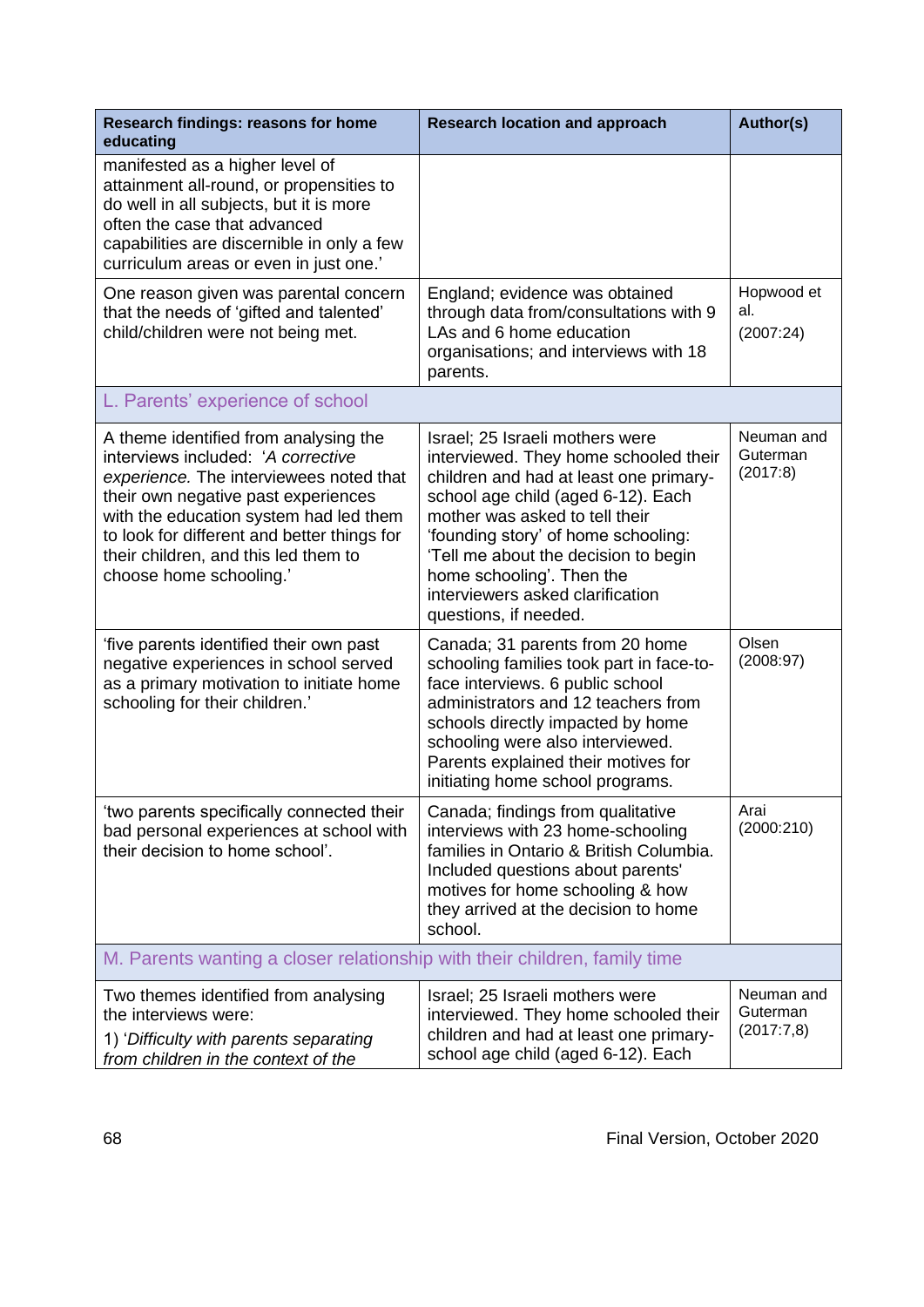| Research findings: reasons for home<br>educating                                                                                                                                                                                                                                                                                                                                                                                                                                                                | <b>Research location and approach</b>                                                                                                                                                                                                                                                                      | Author(s)                   |
|-----------------------------------------------------------------------------------------------------------------------------------------------------------------------------------------------------------------------------------------------------------------------------------------------------------------------------------------------------------------------------------------------------------------------------------------------------------------------------------------------------------------|------------------------------------------------------------------------------------------------------------------------------------------------------------------------------------------------------------------------------------------------------------------------------------------------------------|-----------------------------|
| education system. School or<br>kindergarten attendance requires the<br>parents to separate from the children.<br>The interviewees related that this<br>separation was hard for them and this<br>caused them to look into ways that they<br>would not have to be separated from the<br>child - such as home schooling'<br>2) 'Family ideal. The interviewees note<br>that they had a family ideal that dictated<br>a strong connection among family<br>members and this led to the choice of<br>home schooling.' | mother was asked to tell their<br>'founding story' of home schooling:<br>'Tell me about the decision to begin<br>home schooling'. Then the<br>interviewers asked clarification<br>questions, if needed.                                                                                                    |                             |
| One of 6 reasons most commonly<br>selected was: 'Develop stronger family<br>relationships between children and<br>parents and among brothers and<br>sisters'.                                                                                                                                                                                                                                                                                                                                                   | USA; survey of African American<br>parents to identify all the<br>reasons/motivations (from a list of 21<br>including other/another) why they<br>home school their child. Total sample<br>n=81 students – number of parent<br>respondents not clear.                                                       | Ray<br>(2015:83)            |
| Reasons parents selected included:<br>'family time'.                                                                                                                                                                                                                                                                                                                                                                                                                                                            | US; 2007 National Household<br>Education Surveys Program (NHES),<br>parents were asked whether particular<br>reasons for home schooling applied to<br>them.                                                                                                                                                | <b>Bielick</b><br>(2008:3)  |
| 'Parents shared their perceptions that<br>school was negatively impacting their<br>family dynamics, and that their desire for<br>a close knit, loving family was a<br>sufficiently strong motivation to initiate a<br>home schooling program'                                                                                                                                                                                                                                                                   | Canada; 31 parents from 20 home<br>schooling families took part in face-to-<br>face interviews. 6 public school<br>administrators and 12 teachers from<br>schools directly impacted by home<br>schooling were also interviewed.<br>Parents explained their motives for<br>initiating home school programs. | Olsen<br>(2008:117)         |
| N. Parents wanting the best for their child, motivating and meeting their needs                                                                                                                                                                                                                                                                                                                                                                                                                                 |                                                                                                                                                                                                                                                                                                            |                             |
| 'Several [parents] home school their<br>children primarily because they believe<br>that they can best motivate and meet<br>the leaming styles of their own children.<br>Two participants avoid structured<br>curricula altogether, self-identifying as<br>"unschoolers" who follow a child-<br>directed approach.'                                                                                                                                                                                              | Probably US; interviews with 11 home<br>schooling parents (representing 11<br>families & 23 students).                                                                                                                                                                                                     | <b>Bannier</b><br>(2007:63) |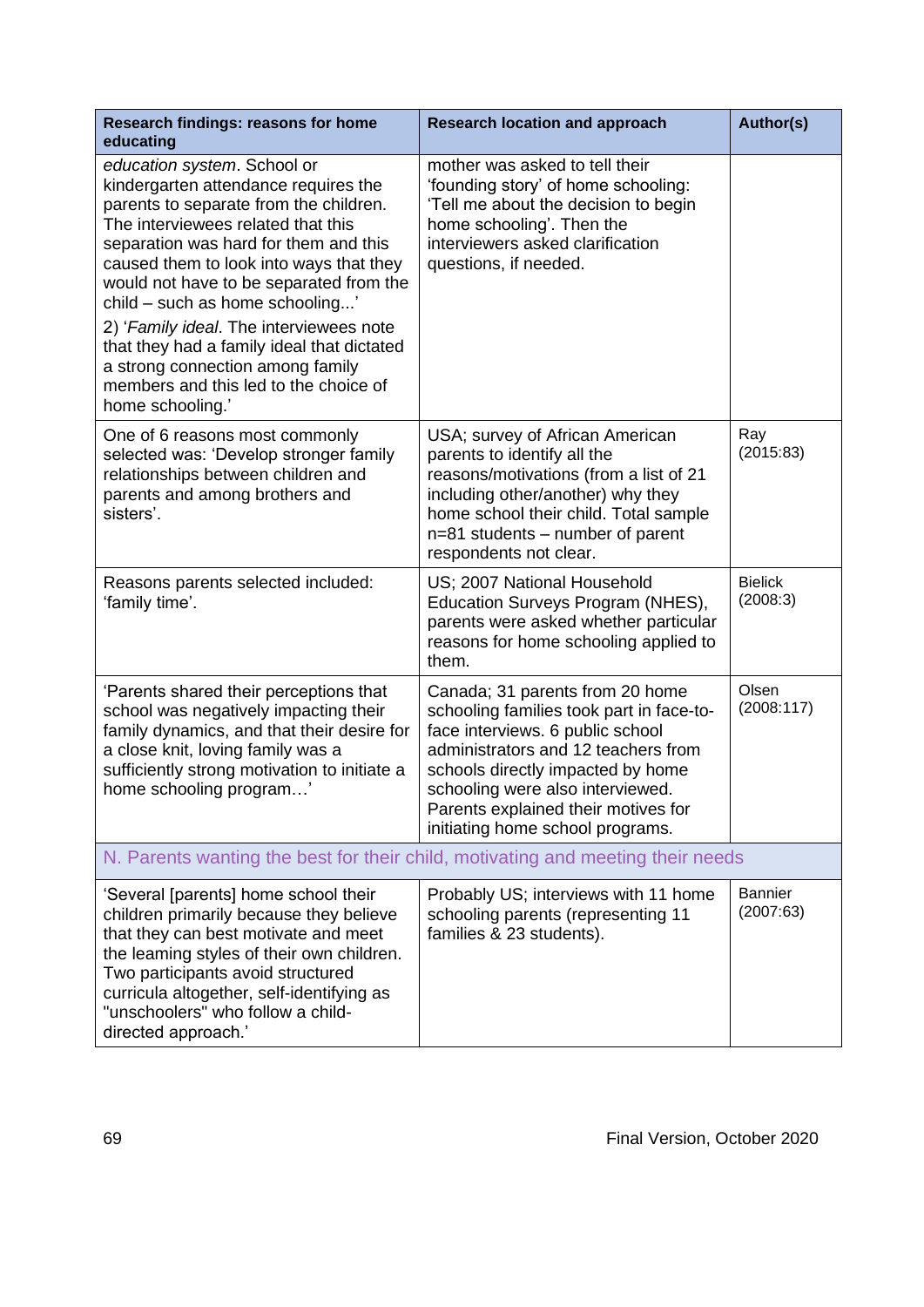| Research findings: reasons for home<br>educating                                                                                                                                                                                                                                                                                                                                                                                                                                                                                                                             | <b>Research location and approach</b>                                                                                                                                                                                                                                                                                                                               | Author(s)                          |
|------------------------------------------------------------------------------------------------------------------------------------------------------------------------------------------------------------------------------------------------------------------------------------------------------------------------------------------------------------------------------------------------------------------------------------------------------------------------------------------------------------------------------------------------------------------------------|---------------------------------------------------------------------------------------------------------------------------------------------------------------------------------------------------------------------------------------------------------------------------------------------------------------------------------------------------------------------|------------------------------------|
| Parents' motivation to home educate<br>children with SEND included that they<br>"wanted the best for our children"'.                                                                                                                                                                                                                                                                                                                                                                                                                                                         | UK; online survey; 27 respondents:<br>parents, with 1+ child with SEND<br>being home educated.                                                                                                                                                                                                                                                                      | Parsons and<br>Lewis<br>(2010:77)  |
| O. Parents' work situation                                                                                                                                                                                                                                                                                                                                                                                                                                                                                                                                                   |                                                                                                                                                                                                                                                                                                                                                                     |                                    |
| Two themes identified from analysing<br>the interviews were:<br>1) 'Discomfort with work situation. The<br>interviewees describe discomfort with<br>the work that they were doing at the<br>time that they chose home schooling.<br>This discomfort was seen as an<br>opportunity to leave their jobs and start<br>home schooling.'<br>2) 'Getting fired. The interviewees noted<br>that getting fired from work created a<br>situation in which they were forced to<br>stay at home with their child. This<br>situation continued and eventually led to<br>home schooling.' | Israel; 25 Israeli mothers were<br>interviewed. They home schooled their<br>children and had at least one primary-<br>school age child (aged 6-12). Each<br>mother was asked to tell their<br>'founding story' of home schooling:<br>'Tell me about the decision to begin<br>home schooling'. Then the<br>interviewers asked clarification<br>questions, if needed. | Neuman and<br>Guterman<br>(2017:9) |
| P. Parents who do not get a preferred school choice place                                                                                                                                                                                                                                                                                                                                                                                                                                                                                                                    |                                                                                                                                                                                                                                                                                                                                                                     |                                    |
| Reasons included: 'choice of secondary<br>school – some parents had elected to<br>home educate because they did not feel<br>the secondary school their child had<br>been allocated to attend was suitable.'                                                                                                                                                                                                                                                                                                                                                                  | England; evidence was obtained<br>through data from/consultations with 9<br>LAs and 6 home education<br>organisations; and interviews with 18<br>parents.                                                                                                                                                                                                           | Hopwood et<br>al. (2007:25)        |
| Reasons for home education:<br>questionnaires. Reasons selected<br>included: 'Unable to get school of<br>parent's choice'.                                                                                                                                                                                                                                                                                                                                                                                                                                                   | UK; in one Local Education Authority,<br>data obtained through questionnaires<br>completed orally with 65 families when<br>they first registered their children for<br>home education (1998-2001). Also, 12<br>families, who had home educated for<br>>2 years, were interviewed about their<br>experiences. Many children involved<br>had SEN.                     | Arora<br>(2006:59)                 |
| 'Another emerging factor in EHE<br>discovery which could be said to be<br>non-elective, is parents who do not get a<br>preferred school choice place and<br>therefore decide that EHE is a better<br>option for their children than a local<br>authority allocated school. This                                                                                                                                                                                                                                                                                              | England; data were collected from<br>2008-2010 through 2 surveys: 29<br>longer interviews with individuals<br>concerned either with EHE or DSM<br>(democratic schooling modalities), and<br>a street survey of shorter interactions<br>with 90 people.                                                                                                              | Lees<br>(2010:45,46)               |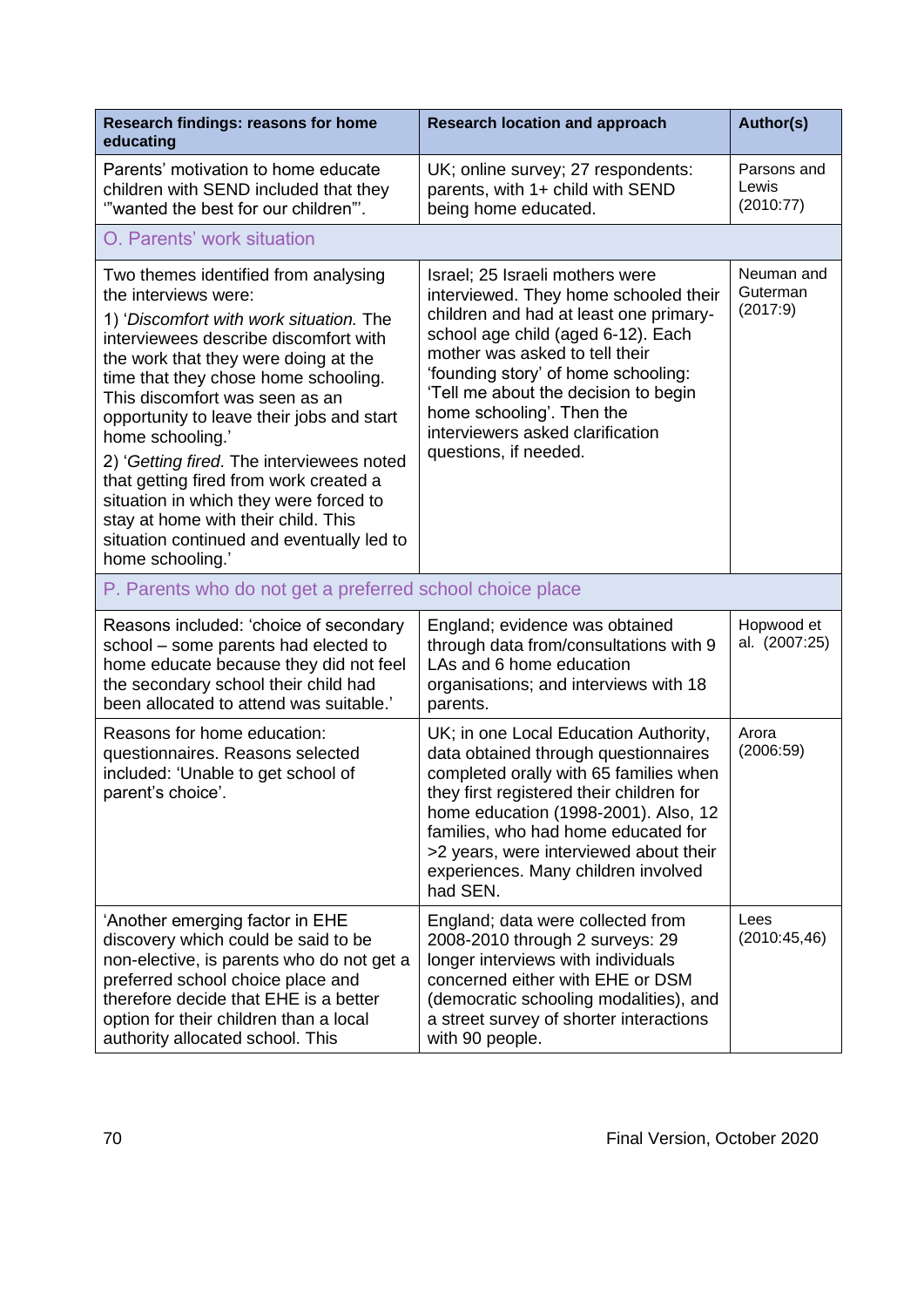| Research findings: reasons for home<br>educating                                                                                                                                                                                                                                                                                                                                                                                                                                                                                                                                                                   | <b>Research location and approach</b>                                                                                                                                                                                                                                                                                                                               | Author(s)                            |
|--------------------------------------------------------------------------------------------------------------------------------------------------------------------------------------------------------------------------------------------------------------------------------------------------------------------------------------------------------------------------------------------------------------------------------------------------------------------------------------------------------------------------------------------------------------------------------------------------------------------|---------------------------------------------------------------------------------------------------------------------------------------------------------------------------------------------------------------------------------------------------------------------------------------------------------------------------------------------------------------------|--------------------------------------|
| phenomenon  was an anecdotal<br>feature of the research data'                                                                                                                                                                                                                                                                                                                                                                                                                                                                                                                                                      |                                                                                                                                                                                                                                                                                                                                                                     |                                      |
| Q. Pedagogy                                                                                                                                                                                                                                                                                                                                                                                                                                                                                                                                                                                                        |                                                                                                                                                                                                                                                                                                                                                                     |                                      |
| Reasons selected included: 'Use<br>pedagogical (teaching) approaches<br>other than those typical in institutional<br>schools'; 'You are interested in a<br>nontraditional approach to children's<br>education'.                                                                                                                                                                                                                                                                                                                                                                                                    | USA; survey of African American<br>parents to identify all the<br>reasons/motivations (from a list of 21<br>including other/another) why they<br>home school their child. Total sample<br>n=81 students – number of parent<br>respondents not clear.                                                                                                                | Ray<br>(2015:83)                     |
| R. Philosophical or ideological views                                                                                                                                                                                                                                                                                                                                                                                                                                                                                                                                                                              |                                                                                                                                                                                                                                                                                                                                                                     |                                      |
| Two themes identified from analysing<br>the interviews were:<br>1) 'Educational philosophy. The<br>interviewees noted that they had an<br>educational philosophy that did not<br>match the educational philosophy of the<br>school, and that going to school was<br>likely to damage their children.'<br>2) 'Inquisitiveness and critical thinking.<br>The interviewees note that the basic<br>character traits of inquisitiveness and<br>critical thinking led them to examine<br>different areas of their lives and to make<br>non-traditional decisions in those areas,<br>including in the area of education.' | Israel; 25 Israeli mothers were<br>interviewed. They home schooled their<br>children and had at least one primary-<br>school age child (aged 6-12). Each<br>mother was asked to tell their<br>'founding story' of home schooling:<br>'Tell me about the decision to begin<br>home schooling'. Then the<br>interviewers asked clarification<br>questions, if needed. | Neuman and<br>Guterman<br>(2017:8,9) |
| One of 6 reasons most commonly<br>selected for homeschooling: 'For the<br>parents to transmit values, beliefs, and<br>worldview to the child'. Other reasons<br>selected include: 'The child's parents<br>should be his/her main teachers'; 'Give<br>the child a more international<br>perspective or worldview'; 'Give the child<br>more instruction on African<br>American/Black culture and history'.                                                                                                                                                                                                           | USA; survey of African American<br>parents to identify all the<br>reasons/motivations (from a list of 21<br>including other/another) why they<br>home school their child. Total sample<br>n=81 students – number of parent<br>respondents not clear.                                                                                                                | Ray<br>(2015:83)                     |
| 'For a small group of parents it had<br>always been their intention to educate at<br>home for philosophical and religious<br>reasons, so they tended to be those<br>who had never placed their child in a<br>school.'                                                                                                                                                                                                                                                                                                                                                                                              | England; inspectors had discussions<br>with 120 parents & 130 children/young<br>people & a further 148 parents & 158<br>children/young people completed<br>questionnaires                                                                                                                                                                                           | Ofsted<br>(2010:10)                  |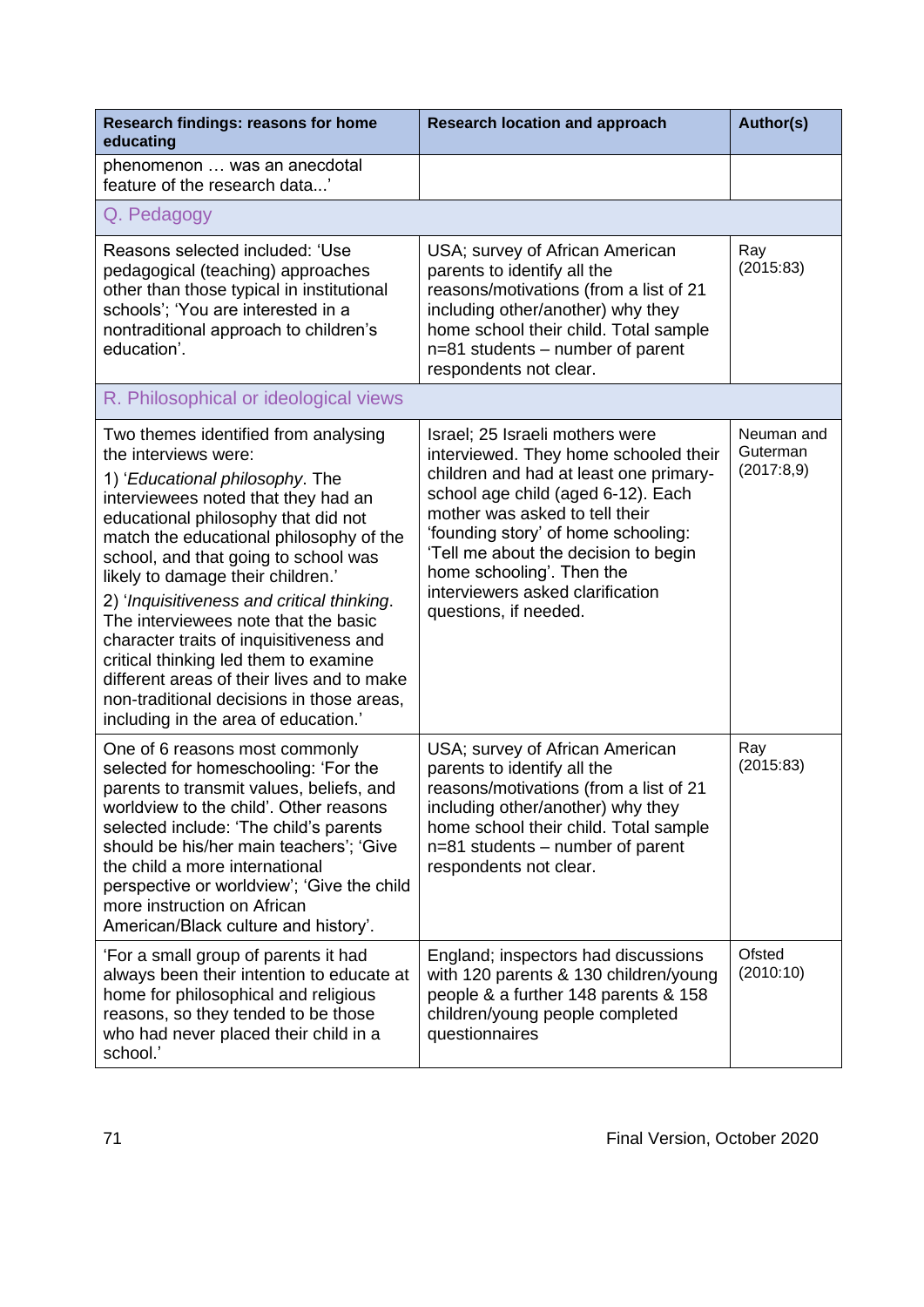| Research findings: reasons for home<br>educating                                                                                                                                                                                                                                                                                                                                                                               | <b>Research location and approach</b>                                                                                                                                                                                                                                       | Author(s)                        |
|--------------------------------------------------------------------------------------------------------------------------------------------------------------------------------------------------------------------------------------------------------------------------------------------------------------------------------------------------------------------------------------------------------------------------------|-----------------------------------------------------------------------------------------------------------------------------------------------------------------------------------------------------------------------------------------------------------------------------|----------------------------------|
| 'Several [parents] home school their<br>children primarily because they believe<br>that they can best motivate and meet<br>the leaming styles of their own children.<br>Two participants avoid structured<br>curricula altogether, self-identifying as<br>"unschoolers" who follow a child-<br>directed approach.'                                                                                                             | Probably US; interviews with 11 home<br>schooling parents (representing 11<br>families & 23 students).                                                                                                                                                                      | <b>Bannier</b><br>(2007:63)      |
| Among the reasons parents shared for<br>home schooling their children were: 'a<br>desire to explicitly teach Christian values<br>in the curriculum and the wish to tailor<br>their educational program to best meet<br>each child's learning needs and<br>interests. For this sample of families,<br>home schooling was an opportunity to<br>maintain both a Christian-focused<br>curriculum and a child-centered<br>pedagogy' | US; interviews in 2002 with 15<br>individuals presently home schooling<br>their children or who had home<br>schooled in the past 2 years;<br>representing 10 home school families.                                                                                          | Patterson et<br>al.<br>(2007:76) |
| 'Most families felt that the overall<br>environment of schools was detrimental<br>to their children's well-being. When<br>pressed about specific aspects of this<br>harmful environment, many parents<br>listed a mixture of ideological and<br>pedagogical problems'.                                                                                                                                                         | Canada; findings from qualitative<br>interviews with 23 home-schooling<br>families in Ontario & British Columbia.<br>Included questions about parents'<br>motives for home schooling & how<br>they arrived at the decision to home<br>school                                | Arai<br>(2000:210)               |
| For some 'families home education was<br>part of a conscious effort to reject<br>conventional social structures and<br>conformity to what they saw as a<br>tyrannical system.' For several other<br>families the family was viewed 'as the<br>core unit of society and the place where<br>children should be nurtured.                                                                                                         | UK; qualitative data collected in 2007,<br>through unstructured interviews with<br>19 families and one LA official &<br>through observation at home<br>educators' meetings and annual camp.<br>Overall, 40-45 families participated in<br>an intensive way in the research. | Morton<br>(2010:47, 48,<br>49)   |
| 'Home education was therefore a<br>lifestyle choice, integral to and often<br>convenient to "natural" home educators'<br>philosophy of life, rather than being a<br>choice purely related to education<br>(although perceptions of "education"<br>played an important role). For these<br>families the existence of the formal<br>school system was in itself problematic                                                      |                                                                                                                                                                                                                                                                             |                                  |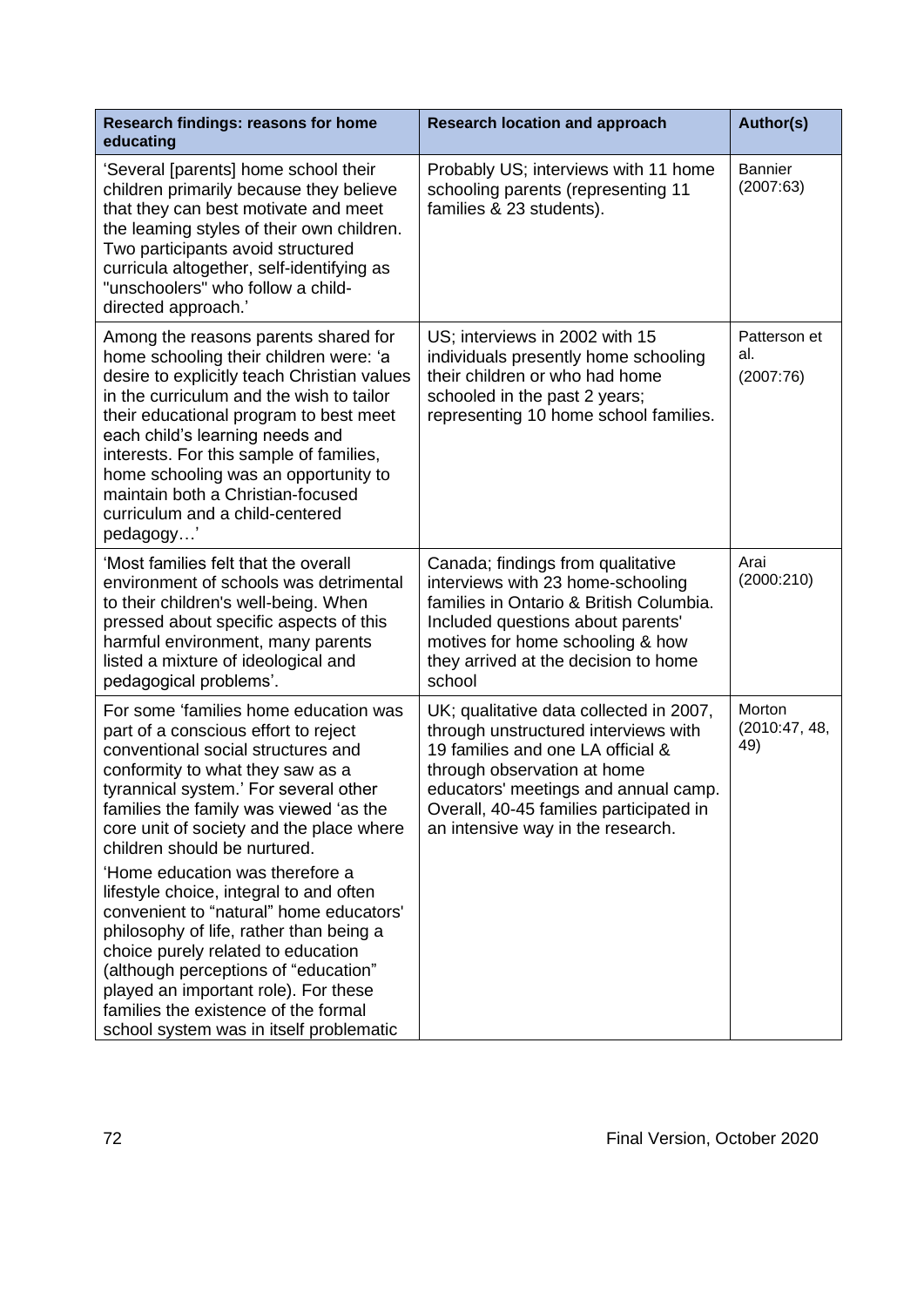| Research findings: reasons for home<br>educating                                                                                                                                                                                                                                                                                                                                                                                                                                                                                                                                                                                                                             | <b>Research location and approach</b>                                                                                                                                                                               | Author(s)                                       |
|------------------------------------------------------------------------------------------------------------------------------------------------------------------------------------------------------------------------------------------------------------------------------------------------------------------------------------------------------------------------------------------------------------------------------------------------------------------------------------------------------------------------------------------------------------------------------------------------------------------------------------------------------------------------------|---------------------------------------------------------------------------------------------------------------------------------------------------------------------------------------------------------------------|-------------------------------------------------|
| as it contradicted the lifestyle that they<br>wanted to live.'<br>For some 'Home education was<br>therefore a mechanism which allowed<br>parents to protect their children from<br>negative state structures and preserve<br>their innocence.'<br>Some families had 'a strong belief in the<br>freedom of the individual and a child-led<br>approach to education where structures<br>were rejected as constraining and<br>conformity was perceived negatively.<br>Many families aspired to autonomous<br>home education (totally informal and<br>child-led), with parents acting as<br>facilitators for the child's learning<br>interests.'                                 |                                                                                                                                                                                                                     |                                                 |
| Reasons given included: 'philosophical<br>or political viewpoint - several parents<br>interviewed had a strong ideological<br>opposition to the school system.' E.g.<br>some 'disagreed with the compulsory<br>starting age for school, believing that<br>children need longer with their parents<br>and more one-to-one attention. Others<br>were strongly opposed to traditional<br>forms of education and teaching<br>believing in more informal forms of<br>learning  Some parents expressed<br>concern regarding the detrimental effect<br>of the government's policies for working<br>families and extended schools on the<br>time children spend with their parents.' | England; evidence was obtained<br>through data from/consultations with 9<br>LAs and 6 home education<br>organisations; and interviews with 18<br>parents.                                                           | Hopwood et<br>al.<br>(2007:24)                  |
| S. Pressure by the school                                                                                                                                                                                                                                                                                                                                                                                                                                                                                                                                                                                                                                                    |                                                                                                                                                                                                                     |                                                 |
| both parents and professionals<br>alluded to the existence of off-rolling,<br>although it was unclear exactly how<br>many parents felt forced out or<br>encouraged to remove their children<br>from school.'                                                                                                                                                                                                                                                                                                                                                                                                                                                                 | UK, mainly Wales; data collection<br>approaches included an online survey<br>for home educators (representing 125<br>children); & interviews with 6 home<br>educators & 45 stakeholders (1<br>responded via email). | Maxwell et al.<br>(2018:12)                     |
| The report stated '1.8 per cent of<br>schools have encouraged parents to<br>take their children out of school and                                                                                                                                                                                                                                                                                                                                                                                                                                                                                                                                                            | England; evidence for the report was<br>obtained using a range of approaches<br>including survey/s, interviews and<br>focus groups. Contributors included:                                                          | Office of the<br>Children's<br>Commissione<br>r |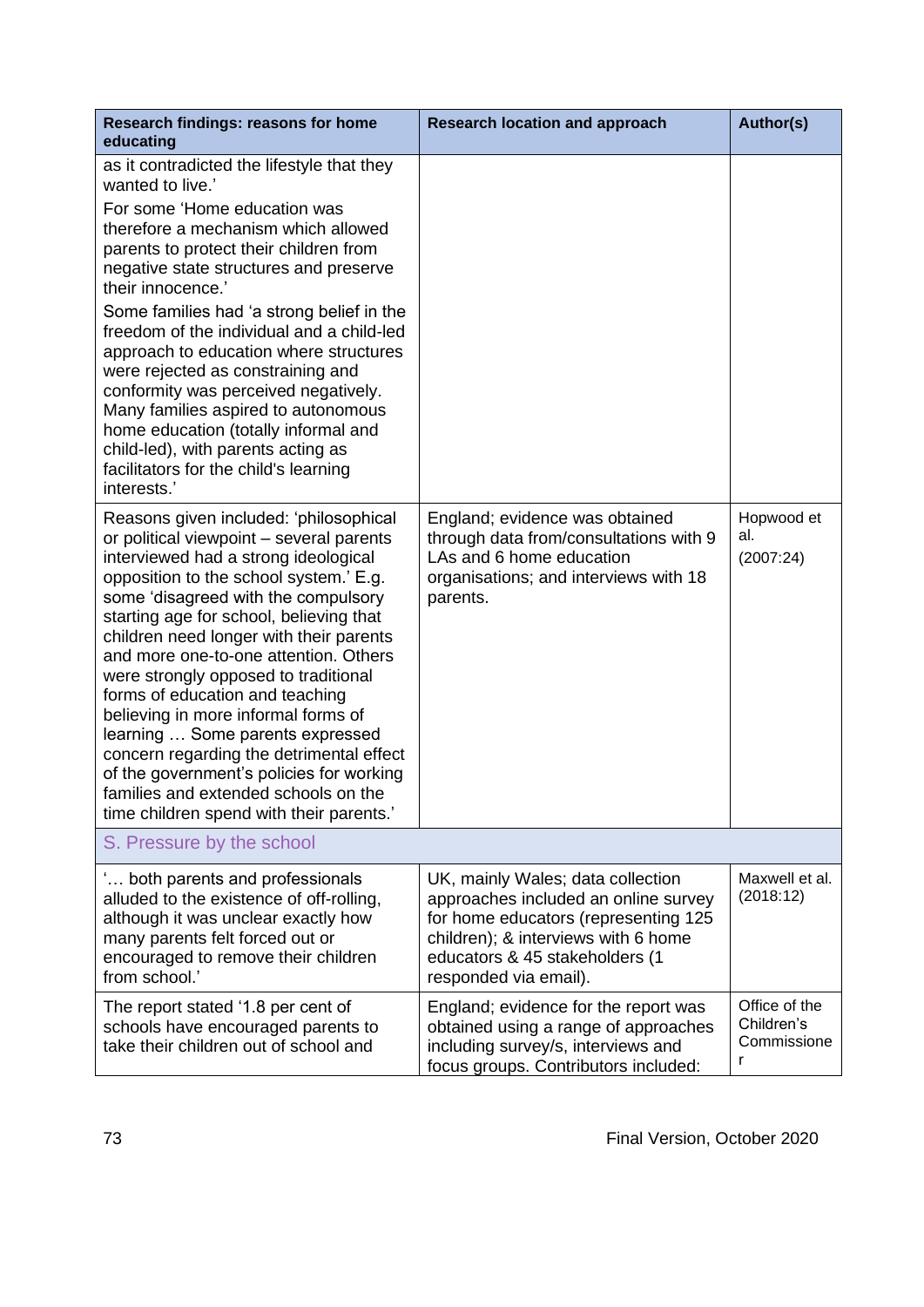| Research findings: reasons for home<br>educating                                                                                                                                                                                                                                                                                                                                                                                                                                                                                                                                                                                                                                                                                                                                                                                                                                                                                                                                                                                                                                                                             | <b>Research location and approach</b>                                                                                                                                                                                                                | Author(s)                                              |
|------------------------------------------------------------------------------------------------------------------------------------------------------------------------------------------------------------------------------------------------------------------------------------------------------------------------------------------------------------------------------------------------------------------------------------------------------------------------------------------------------------------------------------------------------------------------------------------------------------------------------------------------------------------------------------------------------------------------------------------------------------------------------------------------------------------------------------------------------------------------------------------------------------------------------------------------------------------------------------------------------------------------------------------------------------------------------------------------------------------------------|------------------------------------------------------------------------------------------------------------------------------------------------------------------------------------------------------------------------------------------------------|--------------------------------------------------------|
| educate them at home without recording<br>it as an exclusion'                                                                                                                                                                                                                                                                                                                                                                                                                                                                                                                                                                                                                                                                                                                                                                                                                                                                                                                                                                                                                                                                | teachers, school leaders, school-<br>based professionals and parents,<br>children and young people.                                                                                                                                                  | (2013:7)                                               |
| T. Racism, bullying and discrimination                                                                                                                                                                                                                                                                                                                                                                                                                                                                                                                                                                                                                                                                                                                                                                                                                                                                                                                                                                                                                                                                                       |                                                                                                                                                                                                                                                      |                                                        |
| Reasons selected for homeschooling<br>included: 'Provide safety from teasing,<br>ostracizing, bullying, and pressures<br>toward premarital sex'; 'Desire to avoid<br>racism in public schools'.                                                                                                                                                                                                                                                                                                                                                                                                                                                                                                                                                                                                                                                                                                                                                                                                                                                                                                                              | USA; survey of African American<br>parents to identify all the<br>reasons/motivations (from a list of 21<br>including other/another) why they<br>home school their child. Total sample<br>n=81 students – number of parent<br>respondents not clear. | Ray<br>(2015:83)                                       |
| 19 of 24 interviewees 'attributed their<br>decisions to home school on<br>perceptions of, or experiences with,<br>inequities, prejudice, discrimination, or<br>racism in public and private schools.'<br>'In addition to concern for Black boys in<br>particular, home educators indicated<br>concerns that schools adhered to a<br>monocultural approach to education with<br>no provisions for variations in Black<br>students' learning styles, behaviors, or<br>needs.'<br>'In sum, Black families decided to home<br>school as a means to escape the<br>perceived tendency of traditional school<br>structure and culture to impose negative<br>stereotypes and images on their Black<br>children, particularly Black males<br>Black families sought home schooling in<br>order to foster their children's thinking<br>abilities, rather than just improving test<br>scores. Most importantly, Black families<br>sought home schooling as a refuge from<br>the subtle, yet subvert messages of<br>racism that they perceived would be<br>directed at their children within the more<br>traditional forms of schooling.' | USA; qualitative data were collected<br>through surveys, interviews, and focus<br>groups. The research involved a<br>sample of 24 Black parents, each<br>representing a different family.                                                            | Fields-Smith<br>and Williams<br>(2009:376,<br>377,379) |
| 'The issue of safety, in terms of peer<br>abuse, arose in a number of parent<br>interviews where parents identified<br>bullying as a concern that led them to<br>consider home schooling their child.'                                                                                                                                                                                                                                                                                                                                                                                                                                                                                                                                                                                                                                                                                                                                                                                                                                                                                                                       | Canada; 31 parents from 20 home<br>schooling families took part in face-to-<br>face interviews. 6 public school<br>administrators and 12 teachers from<br>schools directly impacted by home<br>schooling were also interviewed.                      | Olsen<br>(2008:128)                                    |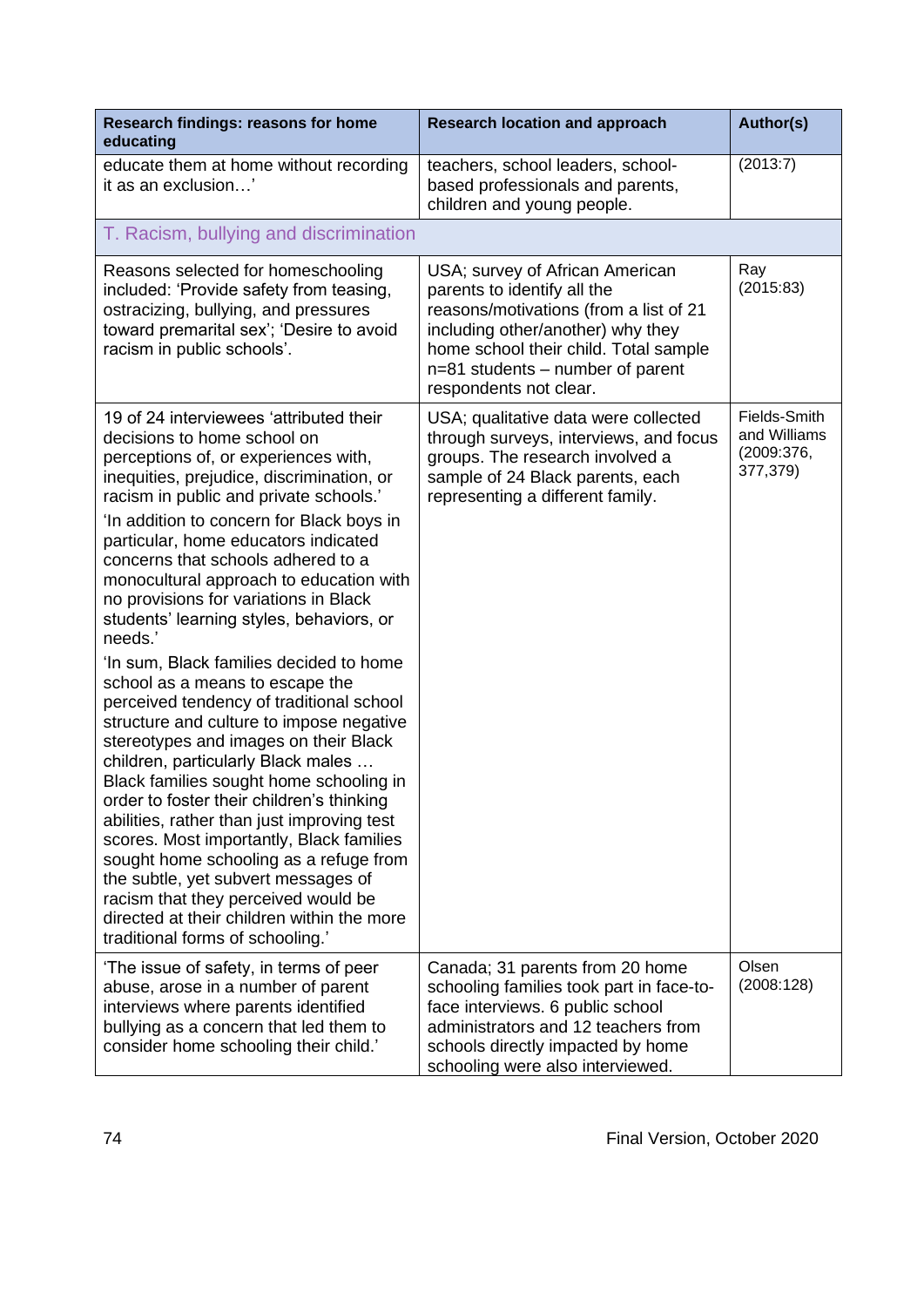| Research findings: reasons for home<br>educating                                                                                                                                                                                                                                                                                                             | <b>Research location and approach</b>                                                                                                                                                                                                                                                                                                                                                                    | Author(s)                                        |
|--------------------------------------------------------------------------------------------------------------------------------------------------------------------------------------------------------------------------------------------------------------------------------------------------------------------------------------------------------------|----------------------------------------------------------------------------------------------------------------------------------------------------------------------------------------------------------------------------------------------------------------------------------------------------------------------------------------------------------------------------------------------------------|--------------------------------------------------|
|                                                                                                                                                                                                                                                                                                                                                              | Parents explained their motives for<br>initiating home school programs.                                                                                                                                                                                                                                                                                                                                  |                                                  |
| 'The most frequently given reasons why<br>families decided to home educate were<br>related to school' One main category<br>was: 'bullying at school  A particular<br>issue was students having trouble with<br>individual teachers or pupils, in the case<br>of reports of bullying, which resulted in<br>the child being withdrawn from school.'            | UK; a national omnibus survey<br>administered by the ONS to a<br>randomly selected sample of<br>households was used to collect data<br>on home schooling experiences of<br>over 6000 households, of whom 52<br>had engaged in home schooling. Data<br>are collected by face to face interview.<br>Respondents were asked to provide<br>the main reason why they chose to<br>home educate their children. | Smith and<br><b>Nelson</b><br>(2015:320,<br>321) |
| The reasons behind school refusal<br>included: 'bullying by peers'.                                                                                                                                                                                                                                                                                          | UK; participants recruited through<br>national home education newsletters &<br>invited to complete an online<br>questionnaire if their child had said<br>"no" to school. Questionnaires were<br>sent out to 35 families, 20 replied,<br>relating to 24 children who had refused<br>school. 5 follow up interviews were<br>conducted with families.                                                       | Wray and<br>Thomas<br>(2013:68)                  |
| All of the 'Traveller families felt<br>compelled to take up home-education<br>because of concerns about school.<br>Seven families spoke about direct<br>bullying experiences involving school<br>staff or students' 'Documenting<br>Travellers' voices shows that racism,<br>bullying and discrimination in school are<br>common reasons for uptake of EHE.' | England; interviews with 11 Traveller<br>families and the 2 main professionals<br>responsible for EHE in one LA.                                                                                                                                                                                                                                                                                         | D'Arcy<br>(2012:117,<br>133)                     |
| Some parents 'had withdrawn their<br>children from school because of what<br>they saw as the school's lack of concern<br>about the bullying of their child.'                                                                                                                                                                                                 | England; inspectors had discussions<br>with 120 parents & 130 children/young<br>people & a further 148 parents & 158<br>children/ young people completed<br>questionnaires.                                                                                                                                                                                                                              | Ofsted<br>(2010:10)                              |
| 'Several families spoke of their children<br>having come close to emotional<br>breakdown prior to being removed from<br>school, including self-harming and<br>suicide attempts. Often this was cited as<br>due to bullying and/or linked to a child<br>having Special Educational Needs<br>(SEN).'                                                           | UK; qualitative data collected in 2007,<br>through unstructured interviews with<br>19 families and one LA official &<br>through observation at home<br>educators' meetings and annual camp.<br>Overall, 40-45 families participated in<br>an intensive way in the research.                                                                                                                              | Morton<br>(2010:52)                              |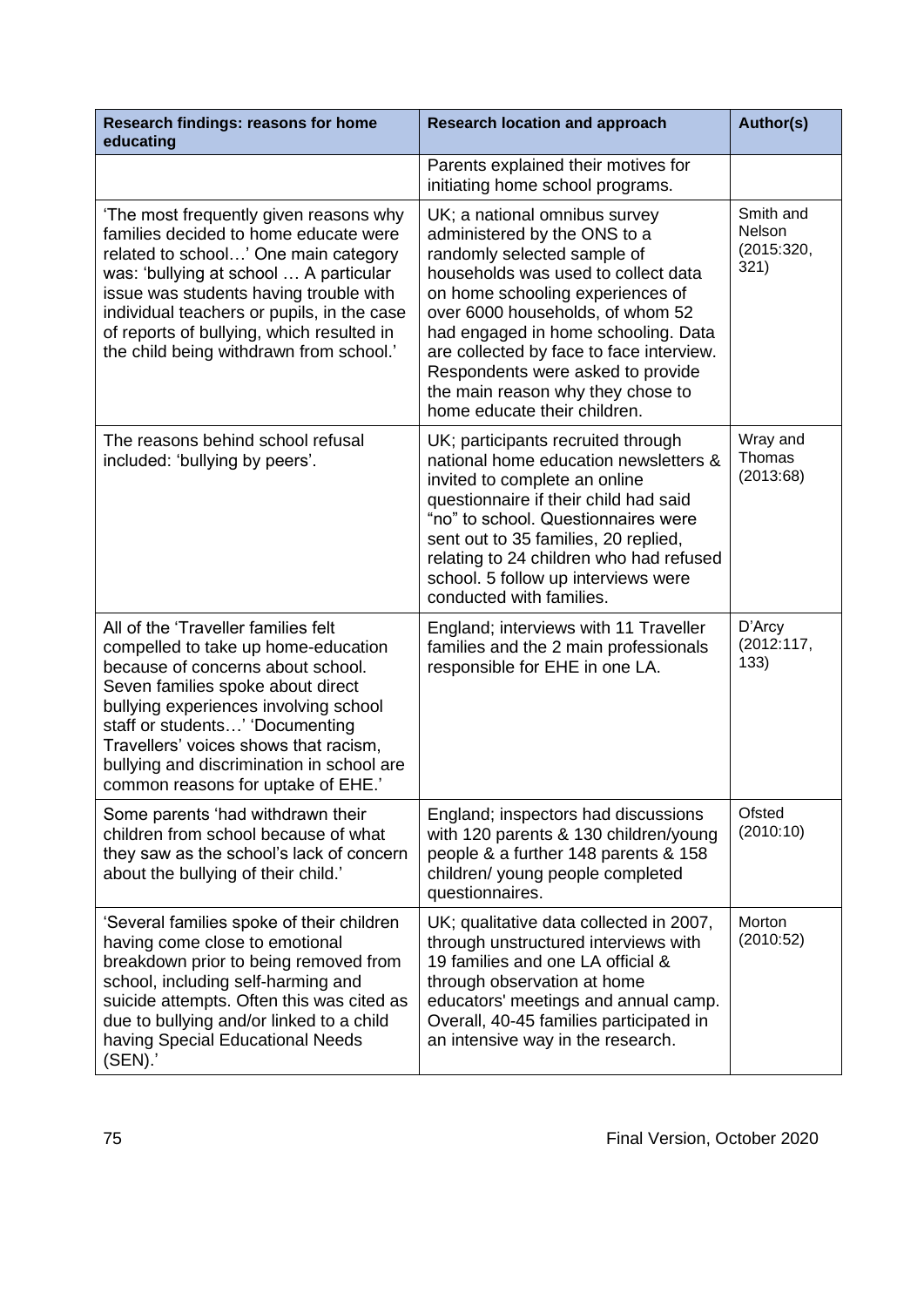| Research findings: reasons for home<br>educating                                                                                                                                                                                                                         | <b>Research location and approach</b>                                                                                                                                                                                                                                                                                                           | Author(s)                                  |
|--------------------------------------------------------------------------------------------------------------------------------------------------------------------------------------------------------------------------------------------------------------------------|-------------------------------------------------------------------------------------------------------------------------------------------------------------------------------------------------------------------------------------------------------------------------------------------------------------------------------------------------|--------------------------------------------|
| Parents reported that they were home<br>educating their child with SEN because<br>of bullying.                                                                                                                                                                           | UK; online survey; 27 respondents:<br>parents, with 1+ child with SEND<br>being home educated.                                                                                                                                                                                                                                                  | Parsons and<br>Lewis<br>(2010:77)          |
| Reasons for home education:<br>questionnaires. Concerns mentioned<br>most frequently included 'bullying'.                                                                                                                                                                | UK; in one Local Education Authority,<br>data obtained through questionnaires<br>completed orally with 65 families when<br>they first registered their children for<br>home education (1998-2001). Also, 12<br>families, who had home educated for<br>>2 years, were interviewed about their<br>experiences. Many children involved<br>had SEN. | Arora<br>(2006:59)                         |
| U. Religious or cultural beliefs                                                                                                                                                                                                                                         |                                                                                                                                                                                                                                                                                                                                                 |                                            |
| Two of 6 reasons most commonly<br>selected for home schooling: 'Prefer to<br>teach the child at home so that you can<br>provide religious or moral instruction';<br>'Want to provide religious or moral<br>instruction different from that taught in<br>public schools.' | USA; survey of African American<br>parents to identify all the<br>reasons/motivations (from a list of 21<br>including other/another) why they<br>home school their child. Total sample<br>n=81 students – number of parent<br>respondents not clear.                                                                                            | Ray<br>(2015:83)                           |
| 'For a small group of parents it had<br>always been their intention to educate at<br>home for philosophical and religious<br>reasons, so they tended to be those<br>who had never placed their child in a<br>school.'                                                    | England; inspectors had discussions<br>with 120 parents & 130 children/young<br>people & a further 148 parents & 158<br>children/young people completed<br>questionnaires                                                                                                                                                                       | Ofsted<br>(2010:10)                        |
| Most 'home school families reported that<br>religious beliefs influenced their<br>decisions to home school. However,<br>parents differed in the role in which<br>religion played in their home schooling<br>decision.'                                                   | USA; qualitative data were collected<br>through surveys, interviews, and focus<br>groups. The research involved a<br>sample of 24 Black parents, each<br>representing a different family.                                                                                                                                                       | Fields-Smith<br>and Williams<br>(2009:379) |
| Reasons parents selected included: 'to<br>provide religious or moral instruction'.                                                                                                                                                                                       | US; 2003 & 2007 National Household<br>Education Surveys Program (NHES),<br>parents were asked whether particular<br>reasons for home schooling applied to<br>them.                                                                                                                                                                              | <b>Bielick</b><br>(2008:2)                 |
| Religion was a primary or strong<br>motivating factor for more than half of<br>families 'most strongly evidenced in the<br>parents' desire to shelter their children<br>until they were older and had a stronger                                                         | Canada; 31 parents from 20 home<br>schooling families took part in face-to-<br>face interviews. 6 public school<br>administrators and 12 teachers from<br>schools directly impacted by home                                                                                                                                                     | Olsen<br>(2008:121,<br>123)                |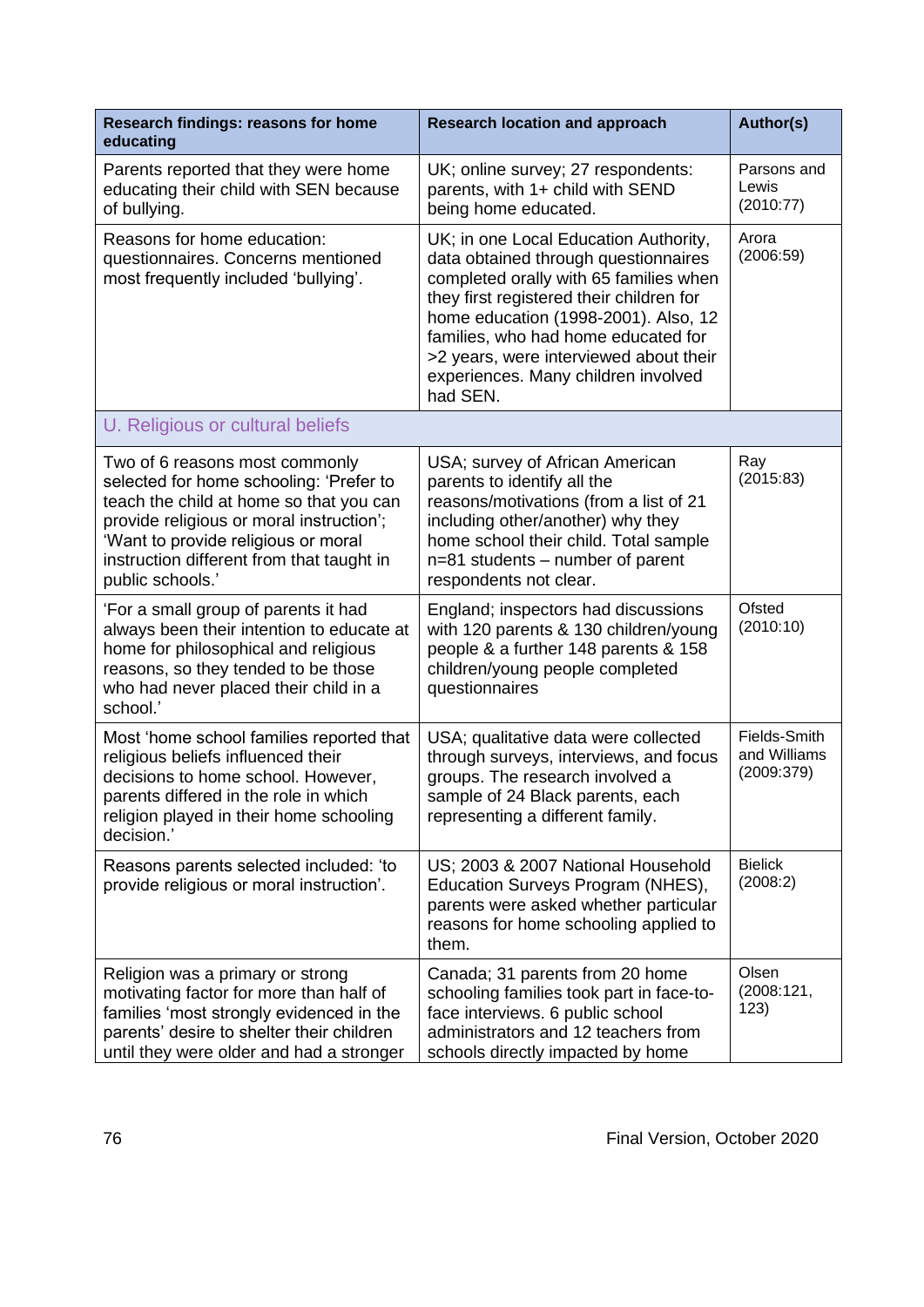| Research findings: reasons for home<br>educating                                                                                                                                                                                                                                                                                                                                                                                                                                                                 | <b>Research location and approach</b>                                                                                                                                                                                                                                                                                               | Author(s)                         |
|------------------------------------------------------------------------------------------------------------------------------------------------------------------------------------------------------------------------------------------------------------------------------------------------------------------------------------------------------------------------------------------------------------------------------------------------------------------------------------------------------------------|-------------------------------------------------------------------------------------------------------------------------------------------------------------------------------------------------------------------------------------------------------------------------------------------------------------------------------------|-----------------------------------|
| foundation in core family and religious<br>values. The fear of negative influence<br>from peers, from undesirable curriculum<br>content and the discussion of<br>controversial topics in class further<br>evidenced a motivation born in<br>participants' religious or moral values.'<br>Three mothers identified religious<br>motivating factors described as a<br>'stewardship [to teach] responsibility as<br>the primary motivating factor that led<br>them to make the initial decision to<br>home school.' | schooling were also interviewed.<br>Parents explained their motives for<br>initiating home school programs.                                                                                                                                                                                                                         |                                   |
| 'Several of the interviewed parents<br>home school their children primarily for<br>religious reasons and work with religious<br>curricula'.                                                                                                                                                                                                                                                                                                                                                                      | Probably US; interviews with 11 home<br>schooling parents (representing 11<br>families & 23 students).                                                                                                                                                                                                                              | <b>Bannier</b><br>(2007:63)       |
| Among the reasons parents shared for<br>home schooling their children were: 'a<br>desire to explicitly teach Christian values<br>in the curriculum and the wish to tailor<br>their educational program to best meet<br>each child's learning needs and<br>interests. For this sample of families,<br>home schooling was an opportunity to<br>maintain both a Christian-focused<br>curriculum and a child-centered<br>pedagogy                                                                                    | US; interviews in 2002 with 15<br>individuals presently home schooling<br>their children or who had home<br>schooled in the past 2 years;<br>representing 10 home school families.                                                                                                                                                  | Patterson et<br>al.<br>(2007:76)  |
| 'Concerns about  moral and religious<br>conflicts prompted some parents to take<br>their children out of school initially'                                                                                                                                                                                                                                                                                                                                                                                       | Canada; findings from qualitative<br>interviews with 23 home-schooling<br>families in Ontario & British Columbia.<br>Included questions about parents'<br>motives for home schooling & how<br>they arrived at the decision to home<br>school.                                                                                       | Arai<br>(2000:211)                |
| Reasons for home schooling included:<br>'Philosophical/religious reasons'.                                                                                                                                                                                                                                                                                                                                                                                                                                       | UK; a national omnibus survey<br>administered by the ONS to a<br>randomly selected sample of<br>households was used to collect data<br>on home schooling experiences of<br>over 6000 households, of whom 52<br>had engaged in home schooling. Data<br>are collected by face to face interview.<br>Respondents were asked to provide | Smith and<br>Nelson<br>(2015:321) |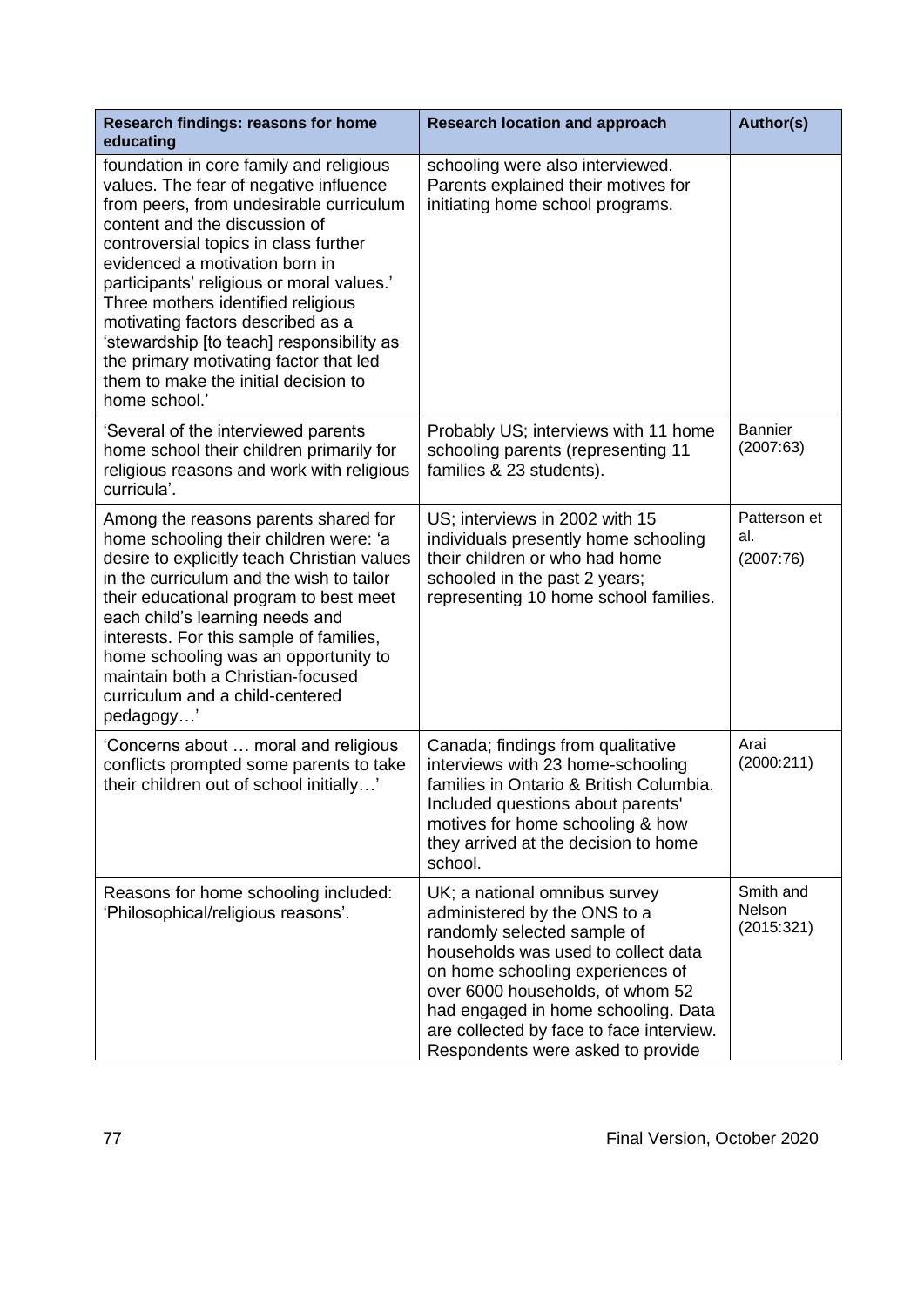| Research findings: reasons for home<br>educating                                                                                                                                                                                                                                                                                                                                                                                                                                                                                                                                                                                                                                                  | <b>Research location and approach</b>                                                                                                                                                                                                                                       | <b>Author(s)</b>               |
|---------------------------------------------------------------------------------------------------------------------------------------------------------------------------------------------------------------------------------------------------------------------------------------------------------------------------------------------------------------------------------------------------------------------------------------------------------------------------------------------------------------------------------------------------------------------------------------------------------------------------------------------------------------------------------------------------|-----------------------------------------------------------------------------------------------------------------------------------------------------------------------------------------------------------------------------------------------------------------------------|--------------------------------|
|                                                                                                                                                                                                                                                                                                                                                                                                                                                                                                                                                                                                                                                                                                   | the main reason why they chose to<br>home educate their children.                                                                                                                                                                                                           |                                |
| Traveller families suggested subtle<br>cultural factors influenced their decision<br>to home educate their children: 'parents<br>referred to the more subtle influences of<br>cultural Othering and concerns about<br>their child's safety and wellbeing in an<br>environment dominated by a different<br>culture.'                                                                                                                                                                                                                                                                                                                                                                               | England; interviews with 11 Traveller<br>families and the 2 main professionals<br>responsible for EHE in one LA.                                                                                                                                                            | D'Arcy<br>(2012:117)           |
| For some families 'their beliefs and<br>values were central to their choice of<br>home education over mainstream<br>schooling  For these families home<br>education was linked to perceptions of<br>parental responsibilities, they saw<br>themselves as having ultimate<br>responsibility for their children's<br>upbringing, both moral and social.<br>Parents felt that they should not<br>relinquish the responsibility to the<br>anonymous and morally ambivalent<br>structure of the school system.'<br>parents expressed greater concerns<br>about the values that other people's<br>children brought into schools and the<br>influence those children might have<br>upon their offspring' | UK; qualitative data collected in 2007,<br>through unstructured interviews with<br>19 families and one LA official &<br>through observation at home<br>educators' meetings and annual camp.<br>Overall, 40-45 families participated in<br>an intensive way in the research. | Morton<br>(2010:50)            |
| Reasons given included: 'cultural beliefs<br>reasons Gypsy, Roma and Traveller<br>parents cite for home educating their<br>children included fear of racist bullying,<br>differences in lifestyle/educational<br>philosophy, cultural erosion, curriculum<br>irrelevance, concern over how sex<br>education is taught'<br>Also 'religion of the family e.g. Muslim,<br>Christian - several parents cited<br>religious values as a major reason for<br>home educating.'                                                                                                                                                                                                                            | England; evidence was obtained<br>through data from/consultations with 9<br>LAs and 6 home education<br>organisations; and interviews with 18<br>parents.                                                                                                                   | Hopwood et<br>al.<br>(2007:24) |
| Reasons for home education:<br>questionnaires. Reasons selected<br>included: 'religious'.                                                                                                                                                                                                                                                                                                                                                                                                                                                                                                                                                                                                         | UK; in one Local Education Authority,<br>data obtained through questionnaires<br>completed orally with 65 families when<br>they first registered their children for                                                                                                         | Arora<br>(2006:59)             |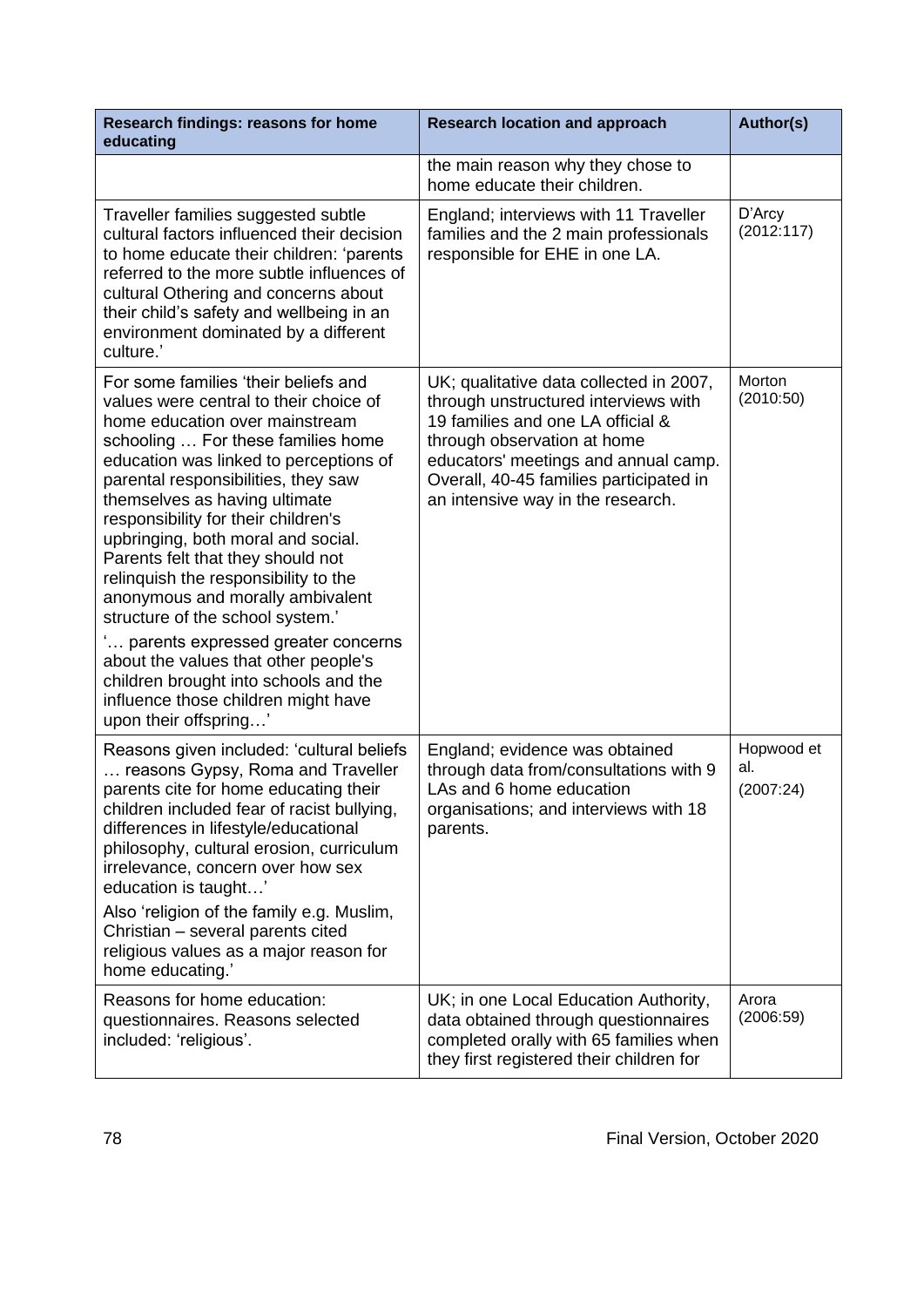| Research findings: reasons for home<br>educating                                                                                                                                                                                                                                                                                                           | <b>Research location and approach</b>                                                                                                                                                                                                                                       | Author(s)                      |
|------------------------------------------------------------------------------------------------------------------------------------------------------------------------------------------------------------------------------------------------------------------------------------------------------------------------------------------------------------|-----------------------------------------------------------------------------------------------------------------------------------------------------------------------------------------------------------------------------------------------------------------------------|--------------------------------|
|                                                                                                                                                                                                                                                                                                                                                            | home education (1998-2001). Also, 12<br>families, who had home educated for<br>>2 years, were interviewed about their<br>experiences. Many children involved<br>had SEN.                                                                                                    |                                |
| V. Risk of exclusion or prosecution                                                                                                                                                                                                                                                                                                                        |                                                                                                                                                                                                                                                                             |                                |
| LAs cited 'risk of exclusion or<br>prosecution'  Risk of prosecution for<br>non-attendance and SEN'.                                                                                                                                                                                                                                                       | England; evidence was obtained<br>through data from/consultations with 9<br>LAs and 6 home education<br>organisations; and interviews with 18<br>parents.                                                                                                                   | Hopwood et<br>al.<br>(2007:25) |
| <b>W. Social factors</b>                                                                                                                                                                                                                                                                                                                                   |                                                                                                                                                                                                                                                                             |                                |
| One reason selected was: 'Provide<br>guided and reasoned social interactions<br>with youthful peers and adults'.                                                                                                                                                                                                                                           | USA; survey of African American<br>parents to identify all the<br>reasons/motivations (from a list of 21<br>including other/another) why they<br>home school their child. Total sample<br>n=81 students - number of parent<br>respondents not clear.                        | Ray<br>(2015:83)               |
| Some families had issues 'with the<br>social interactions that they associated<br>with schools, between pupils and with<br>teachers, and the values communicated<br>through those interactions. For many of<br>these families private schooling was<br>seen as an alternative to home<br>education, but one which was often<br>financially impracticable.' | UK; qualitative data collected in 2007,<br>through unstructured interviews with<br>19 families and one LA official &<br>through observation at home<br>educators' meetings and annual camp.<br>Overall, 40-45 families participated in<br>an intensive way in the research. | Morton<br>(2010:50)            |
| X. Special educational needs, additional learning needs and disabilities                                                                                                                                                                                                                                                                                   |                                                                                                                                                                                                                                                                             |                                |
| Reasons selected included: 'Child has<br>other special needs that you feel the<br>school can't or won't meet'.                                                                                                                                                                                                                                             | USA; survey of African American<br>parents to identify all the<br>reasons/motivations (from a list of 21<br>including other/another) why they<br>home school their child. Total sample<br>$n=81$ students – number of parent<br>respondents not clear.                      | Ray<br>(2015:83)               |
| Reasons parents selected included:<br>'child has a physical or mental health<br>problem  child has other special<br>needs'                                                                                                                                                                                                                                 | US; 2007 National Household<br>Education Surveys Program (NHES),<br>parents were asked whether particular<br>reasons for home schooling were<br>applicable to them.                                                                                                         | <b>Bielick</b><br>(2008:3)     |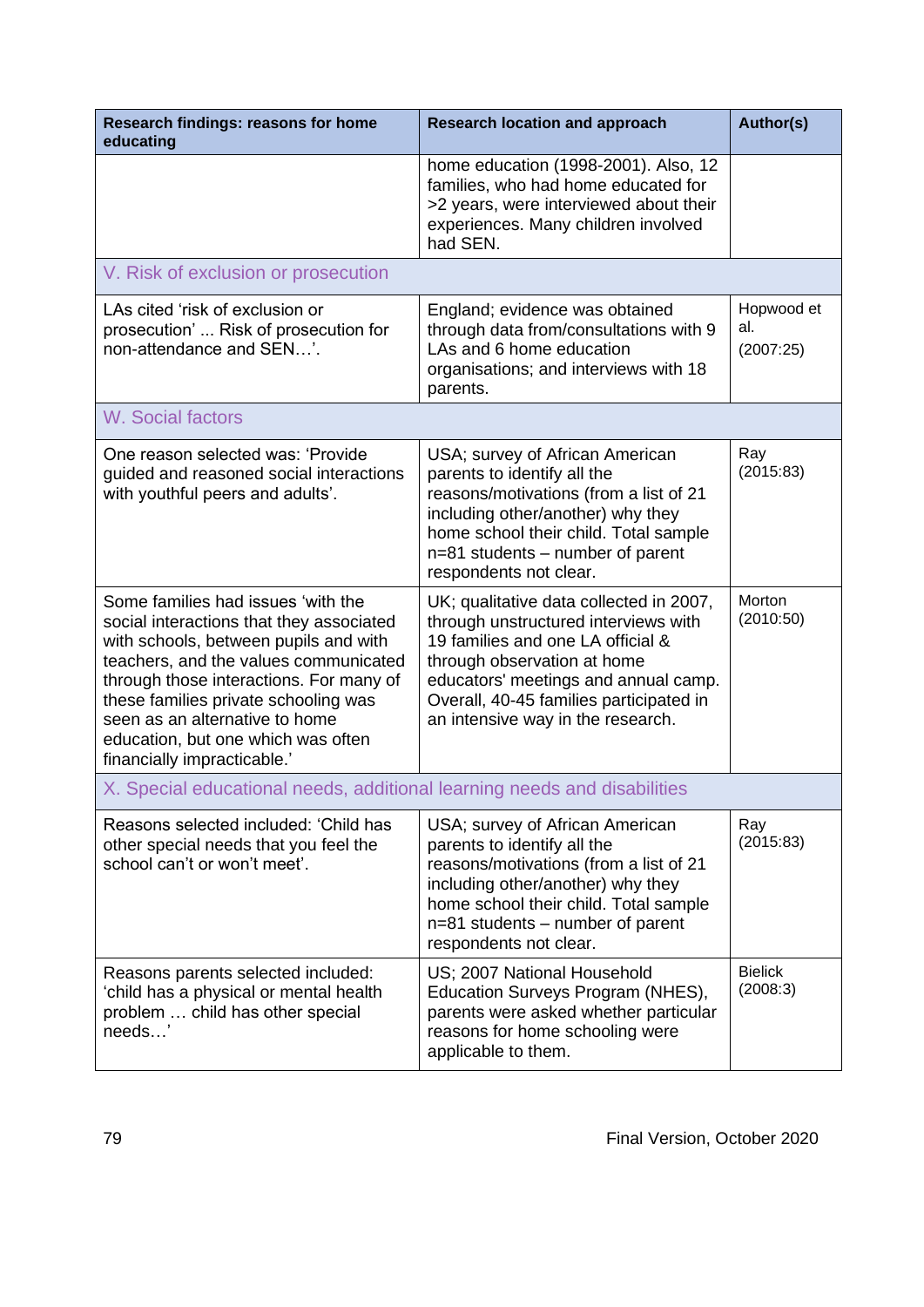| Research findings: reasons for home<br>educating                                                                                                                                                                                                                                                                                                                                                                                                                                                                                                                      | <b>Research location and approach</b>                                                                                                                                                                                                                                                                                                                                                                    | Author(s)                         |
|-----------------------------------------------------------------------------------------------------------------------------------------------------------------------------------------------------------------------------------------------------------------------------------------------------------------------------------------------------------------------------------------------------------------------------------------------------------------------------------------------------------------------------------------------------------------------|----------------------------------------------------------------------------------------------------------------------------------------------------------------------------------------------------------------------------------------------------------------------------------------------------------------------------------------------------------------------------------------------------------|-----------------------------------|
| Reasons for home educating included:<br>'Special Needs of Children' including:<br>'Learning Disabilities'; 'Learning<br>Concerns'.                                                                                                                                                                                                                                                                                                                                                                                                                                    | Canada; 31 parents from 20 home<br>schooling families took part in face-to-<br>face interviews. 6 public school<br>administrators and 12 teachers from<br>schools directly impacted by home<br>schooling were also interviewed.<br>Parents explained their motives for<br>initiating home school programs.                                                                                               | Olsen<br>(2008:103,<br>104)       |
| 'Findings revealed that just under a third<br>of home educators had children with<br>additional learning needs who were<br>removed from school due to what<br>parents reported as negative<br>experiences. These experiences<br>included the suitability of a school<br>system based upon assessment and<br>attainment for children with additional<br>learning needs and a failure to provide<br>adequate support.'<br>the sample does suggest that some<br>children are being off-rolled because<br>schools are unable to meet the needs of<br>children with ALNs.' | UK, mainly Wales; data collection<br>approaches included an online survey<br>for home educators (representing 125<br>children) and interviews with 6 home<br>educators.                                                                                                                                                                                                                                  | Maxwell et al.<br>(2018:1,13)     |
| Reasons included: 'Child had Special<br><b>Educational Needs'.</b>                                                                                                                                                                                                                                                                                                                                                                                                                                                                                                    | UK; a national omnibus survey<br>administered by the ONS to a<br>randomly selected sample of<br>households was used to collect data<br>on home schooling experiences of<br>over 6000 households, of whom 52<br>had engaged in home schooling. Data<br>are collected by face to face interview.<br>Respondents were asked to provide<br>the main reason why they chose to<br>home educate their children. | Smith and<br>Nelson<br>(2015:321) |
| 'At least three other children, who were<br>currently home-educated, had been<br>identified as SEN and this played a part<br>in families' decision to home-educate'                                                                                                                                                                                                                                                                                                                                                                                                   | England; interviews with 11 Traveller<br>families and the 2 main professionals<br>responsible for EHE in one LA.                                                                                                                                                                                                                                                                                         | D'Arcy<br>(2012:118)              |
| 'Several families spoke of their children<br>having come close to emotional<br>breakdown prior to being removed from<br>school, including self-harming and<br>suicide attempts. Often this was cited as<br>due to bullying and/or linked to a child                                                                                                                                                                                                                                                                                                                   | UK; qualitative data collected in 2007,<br>through unstructured interviews with<br>19 families and one LA official &<br>through observation at home<br>educators' meetings and annual camp.                                                                                                                                                                                                              | Morton<br>(2010:52)               |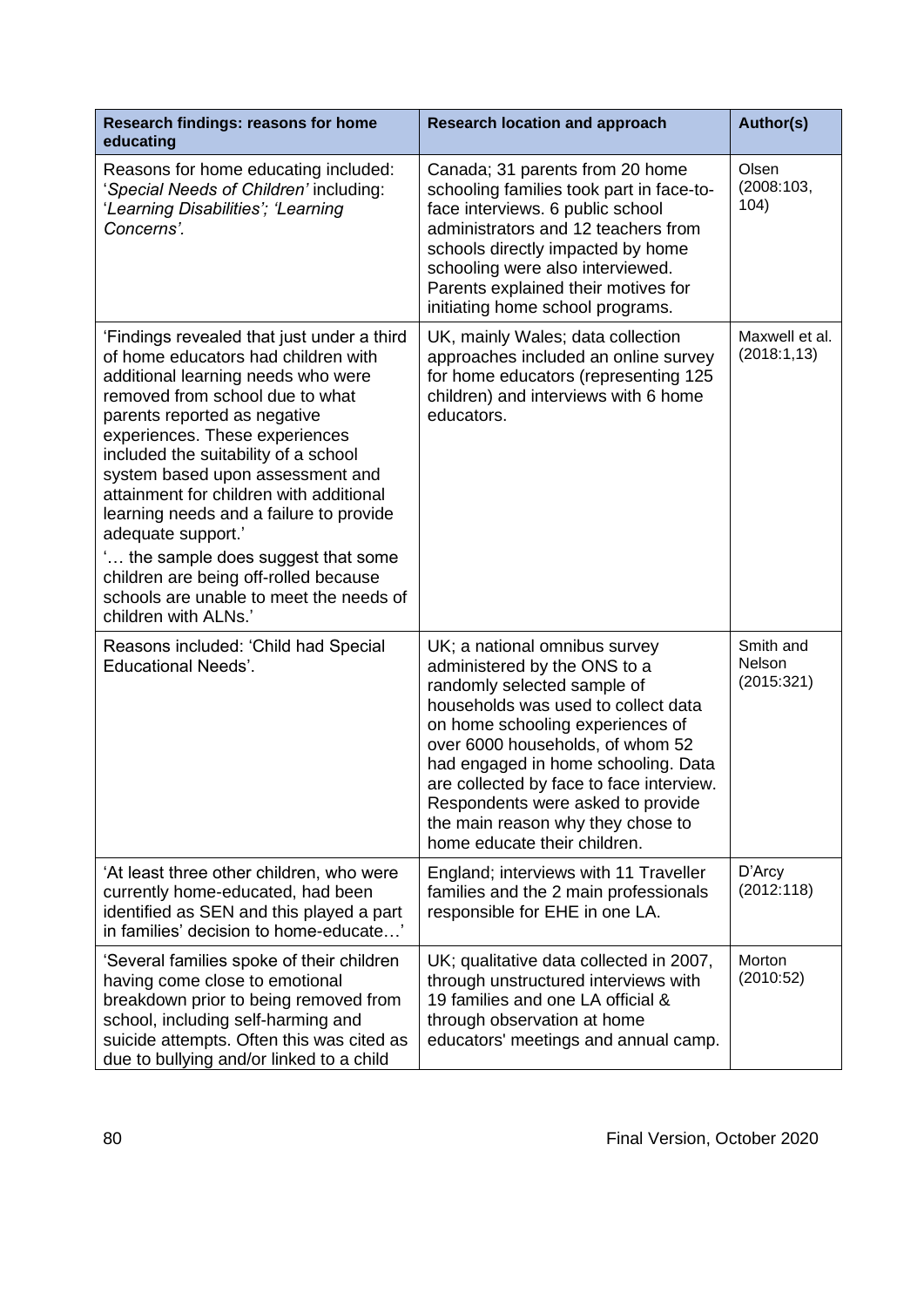| Research findings: reasons for home<br>educating                                                                                                                                                                                                                                                                                                                                                                                                                                                                                                                                                                                                                                                                                                                                                                                                                                                                                                                                                                                                                                                                                                                                                        | <b>Research location and approach</b>                                                                                                                                                                                                                                                                                                           | Author(s)                         |
|---------------------------------------------------------------------------------------------------------------------------------------------------------------------------------------------------------------------------------------------------------------------------------------------------------------------------------------------------------------------------------------------------------------------------------------------------------------------------------------------------------------------------------------------------------------------------------------------------------------------------------------------------------------------------------------------------------------------------------------------------------------------------------------------------------------------------------------------------------------------------------------------------------------------------------------------------------------------------------------------------------------------------------------------------------------------------------------------------------------------------------------------------------------------------------------------------------|-------------------------------------------------------------------------------------------------------------------------------------------------------------------------------------------------------------------------------------------------------------------------------------------------------------------------------------------------|-----------------------------------|
| having Special Educational Needs<br>(SEN).                                                                                                                                                                                                                                                                                                                                                                                                                                                                                                                                                                                                                                                                                                                                                                                                                                                                                                                                                                                                                                                                                                                                                              | Overall, 40-45 families participated in<br>an intensive way in the research.                                                                                                                                                                                                                                                                    |                                   |
| Parents of children with SEND reported<br>motivations that included 'the school<br>failing to accommodate the child's<br>needs.'                                                                                                                                                                                                                                                                                                                                                                                                                                                                                                                                                                                                                                                                                                                                                                                                                                                                                                                                                                                                                                                                        | UK; online survey; 27 respondents:<br>parents, with 1+ child with SEND<br>being home educated.                                                                                                                                                                                                                                                  | Parsons and<br>Lewis<br>(2010:76) |
| Reasons included: 'special educational<br>needs - needs which parents<br>considered were not being adequately<br>met in school.' These included dyslexia<br>and autism.                                                                                                                                                                                                                                                                                                                                                                                                                                                                                                                                                                                                                                                                                                                                                                                                                                                                                                                                                                                                                                 | England; evidence was obtained<br>through data from/consultations with 9<br>LAs and 6 home education<br>organisations; and interviews with 18<br>parents.                                                                                                                                                                                       | Hopwood et<br>al.<br>(2007:24)    |
| Reasons for home education:<br>questionnaires. 'Concerns mentioned<br>most frequently were related to SEN not<br>being met, bullying and school refusal.<br>Far fewer families cited a more general<br>preference for alternative education<br>(e.g., 'religious', 'parents' views of state<br>education', 'parental preference').<br>Hence, specific concerns about their<br>children's experiences with schooling<br>were the most prevalent of the reasons<br>quoted.'<br>Reasons listed selected by 1+<br>participant: SEN not met; bullying;<br>school refusal; religious; parents' views<br>of state education; unable to get school<br>of parent's choice; unsettled at school;<br>family mobility; parental preference;<br>parents want flexi-schooling; teacher<br>conflict.<br>Reasons for home education:<br>interviews: 'An even more striking<br>emphasis on dissatisfaction with their<br>children's experiences in school was<br>reported by the interviewed sample.<br>Eight of the 17 young people in the<br>interviewed sample had SEN, and<br>schools' inability to cater for these<br>satisfactorily was usually put forward as<br>the reason for their being educated at<br>home.' | UK; in one Local Education Authority,<br>data obtained through questionnaires<br>completed orally with 65 families when<br>they first registered their children for<br>home education (1998-2001). Also, 12<br>families, who had home educated for<br>>2 years, were interviewed about their<br>experiences. Many children involved<br>had SEN. | Arora<br>(2006:59)                |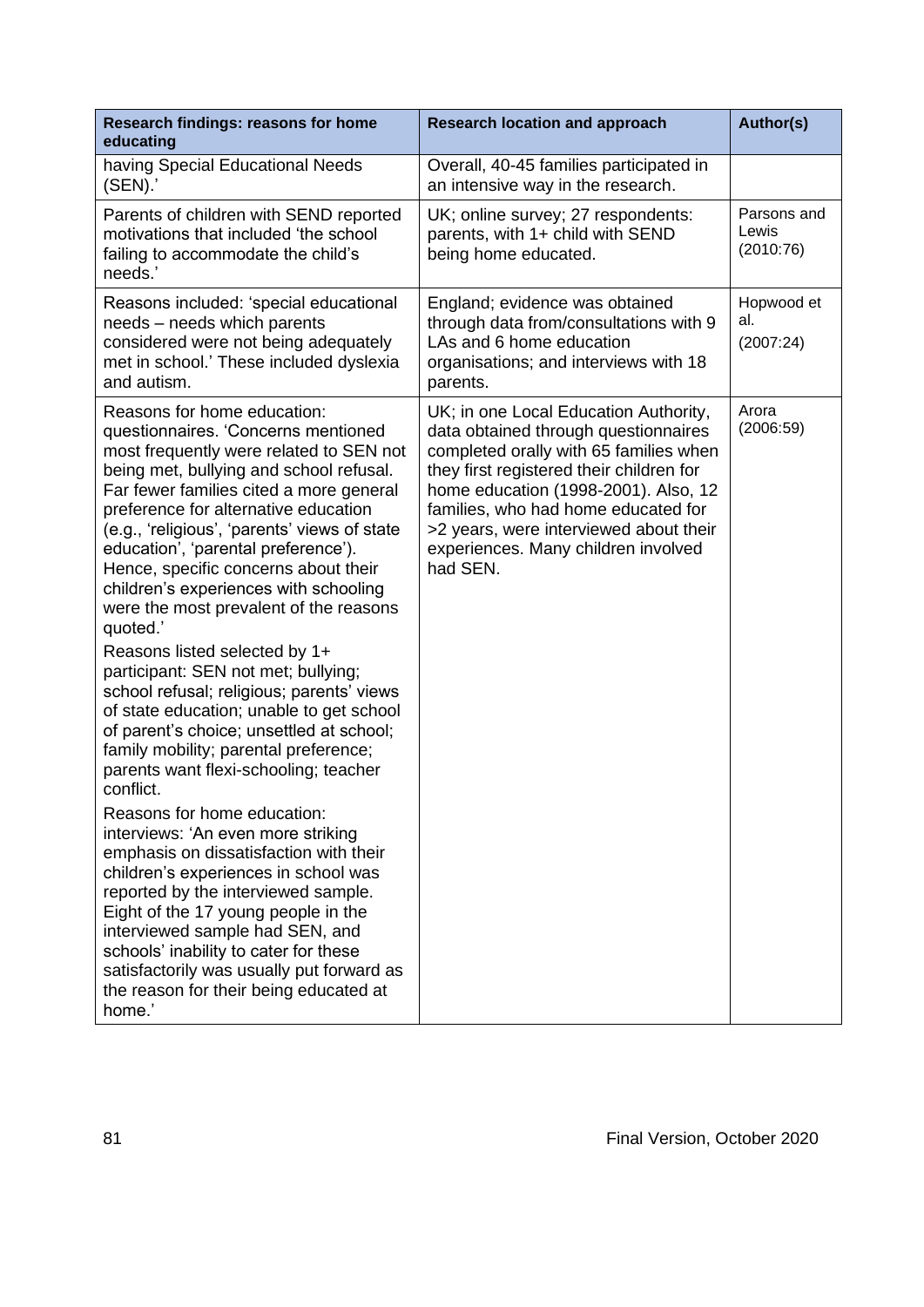| Research findings: reasons for home<br>educating                                                                                                                                                                                                                                                                                                                                                                                                                                                             | <b>Research location and approach</b>                                                                                                                                                                                                                                                                                                                               | Author(s)                              |
|--------------------------------------------------------------------------------------------------------------------------------------------------------------------------------------------------------------------------------------------------------------------------------------------------------------------------------------------------------------------------------------------------------------------------------------------------------------------------------------------------------------|---------------------------------------------------------------------------------------------------------------------------------------------------------------------------------------------------------------------------------------------------------------------------------------------------------------------------------------------------------------------|----------------------------------------|
| Y. Support for home schooling                                                                                                                                                                                                                                                                                                                                                                                                                                                                                |                                                                                                                                                                                                                                                                                                                                                                     |                                        |
| Reasons included: 1) when parents<br>believed that the schools may not be<br>able or willing to address the needs of<br>their child' and knew someone who had<br>resolved a similar situation through<br>home schooling; 2) 'the existence of<br>and/or access to a support network of<br>other home schooling families and<br>trained facilitators'; 3) 'association<br>with and/or knowledge of other families<br>who home school'; and 4) reading a<br>book about a particular home school<br>philosophy. | Canada; 31 parents from 20 home<br>schooling families took part in face-to-<br>face interviews. 6 public school<br>administrators and 12 teachers from<br>schools directly impacted by home<br>schooling were also interviewed.<br>Parents explained their motives for<br>initiating home school programs.                                                          | Olsen<br>(2008:136-<br>139)            |
| Z. Unplanned                                                                                                                                                                                                                                                                                                                                                                                                                                                                                                 |                                                                                                                                                                                                                                                                                                                                                                     |                                        |
| In 8 of 25 interviews 'there was no<br>conscious and focused decision taken at<br>a specific time to home school the child,<br>but rather, the interviewees continued<br>with an initial situation and eventually<br>found themselves home schooling."                                                                                                                                                                                                                                                       | Israel; 25 Israeli mothers were<br>interviewed. They home schooled their<br>children and had at least one primary-<br>school age child (aged 6-12). Each<br>mother was asked to tell their<br>'founding story' of home schooling:<br>'Tell me about the decision to begin<br>home schooling'. Then the<br>interviewers asked clarification<br>questions, if needed. | Neuman and<br>Guterman<br>(2017:11,12) |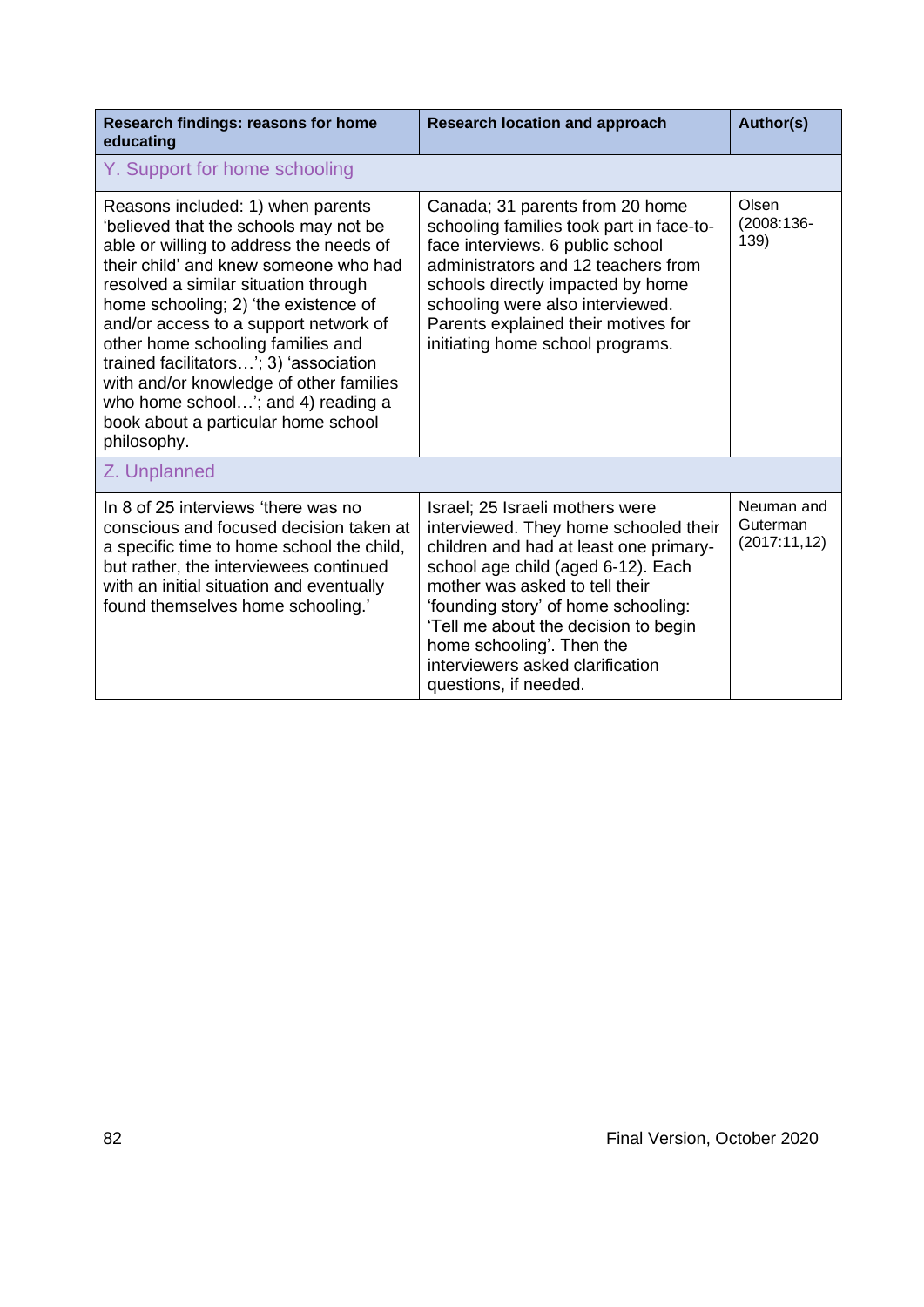## **References**

Anthony, K.V. & Burroughs, S. (2010) 'Making the Transition from Traditional to Home Schooling: Home School Family Motivations'. *Current Issues in Education*, 13(4). Available at: <http://cie.asu.edu/> [Accessed: 15.11.18]

Arai, A.B. (2000) 'Reasons for Home Schooling in Canada'. *Canadian Journal of Education / Revue canadienne de l'éducation*, 25(3) pp. 204-217.

Arora Tiny (C. M. J.) (2006) 'Elective home education and special educational needs'*. Journal of Research in Special Educational Needs*, 6(1) pp. 55–66.

Arora Tiny (C. M. J.) (2006) 'Elective home education and special educational needs'*. Journal of Research in Special Educational Needs*, 6(1) pp. 55–66.

ADCS (Association of Directors of Children's Services). (2017) *Summary Analysis of the ADCS Elective Home Education Survey October 2017*. Manchester: ADCS. Available at: [http://adcs.org.uk/assets/documentation/ADCS\\_EHE\\_Survey\\_Analysis\\_2017\\_FINAL.pdf](http://adcs.org.uk/assets/documentation/ADCS_EHE_Survey_Analysis_2017_FINAL.pdf) [Accessed: 17.12.18]

Badman G. (2009) *Report to the Secretary of State on the Review of Elective Home Education in England*. Norwich: TSO (The Stationery Office) Available at:

[https://assets.publishing.service.gov.uk/government/uploads/system/uploads/attachment\\_data/fil](https://assets.publishing.service.gov.uk/government/uploads/system/uploads/attachment_data/file/328186/Review_of_Elective_Home_Education_in_England.pdf) [e/328186/Review\\_of\\_Elective\\_Home\\_Education\\_in\\_England.pdf](https://assets.publishing.service.gov.uk/government/uploads/system/uploads/attachment_data/file/328186/Review_of_Elective_Home_Education_in_England.pdf) [Accessed: 13.11.18]

Bannier, B.J. (2007) 'Home Schooling and Developmental Education: Learning from Each Other'. *Research and Teaching in Developmental Education*, 23(2) pp. 62-68.

Basham, P., Merrifield, J. & Hepburn, C. R. (2007) *Home Schooling: From the Extreme to the Mainstream*. 2nd edition. Studies in Education Policy. Vancouver, BC, Canada: The Fraser Institute. Available at:<https://www.fraserinstitute.org/sites/default/files/Homeschooling2007.pdf> [Accessed: 15.11.18]

Bielick, S. (2008) *1.5 million homeschooled students in the United States in 2007 (NCES 2009- 030).* Washington, DC: National Center for Education Statistics, US Department of Education. [Online] Available at:<https://nces.ed.gov/pubs2009/2009030.pdf> [Accessed:15.11.18]

Blok, H. & Karsten, S. (2011) 'Inspection of Home Education in European Countries'. *European Journal of Education*, 46(1) pp. 138-152.

Busby, E. (2019) 'Children with special needs forced out of school for years as funding fails to meet demand' *Independent*, 15 April: Available at:

[https://www.independent.co.uk/news/education/education-news/special-educational-needs-sen](https://www.independent.co.uk/news/education/education-news/special-educational-needs-sen-school-funding-children-parents-a8867581.html)[school-funding-children-parents-a8867581.html](https://www.independent.co.uk/news/education/education-news/special-educational-needs-sen-school-funding-children-parents-a8867581.html) [Accessed: 25.09.19]

Children's Commissioner (2019) *Skipping School: Invisible Children. How children disappear from England's schools*, Children's Commissioner for England: Available at: <https://www.childrenscommissioner.gov.uk/publication/skipping-school-invisible-children/> [Accessed: 25.09.19]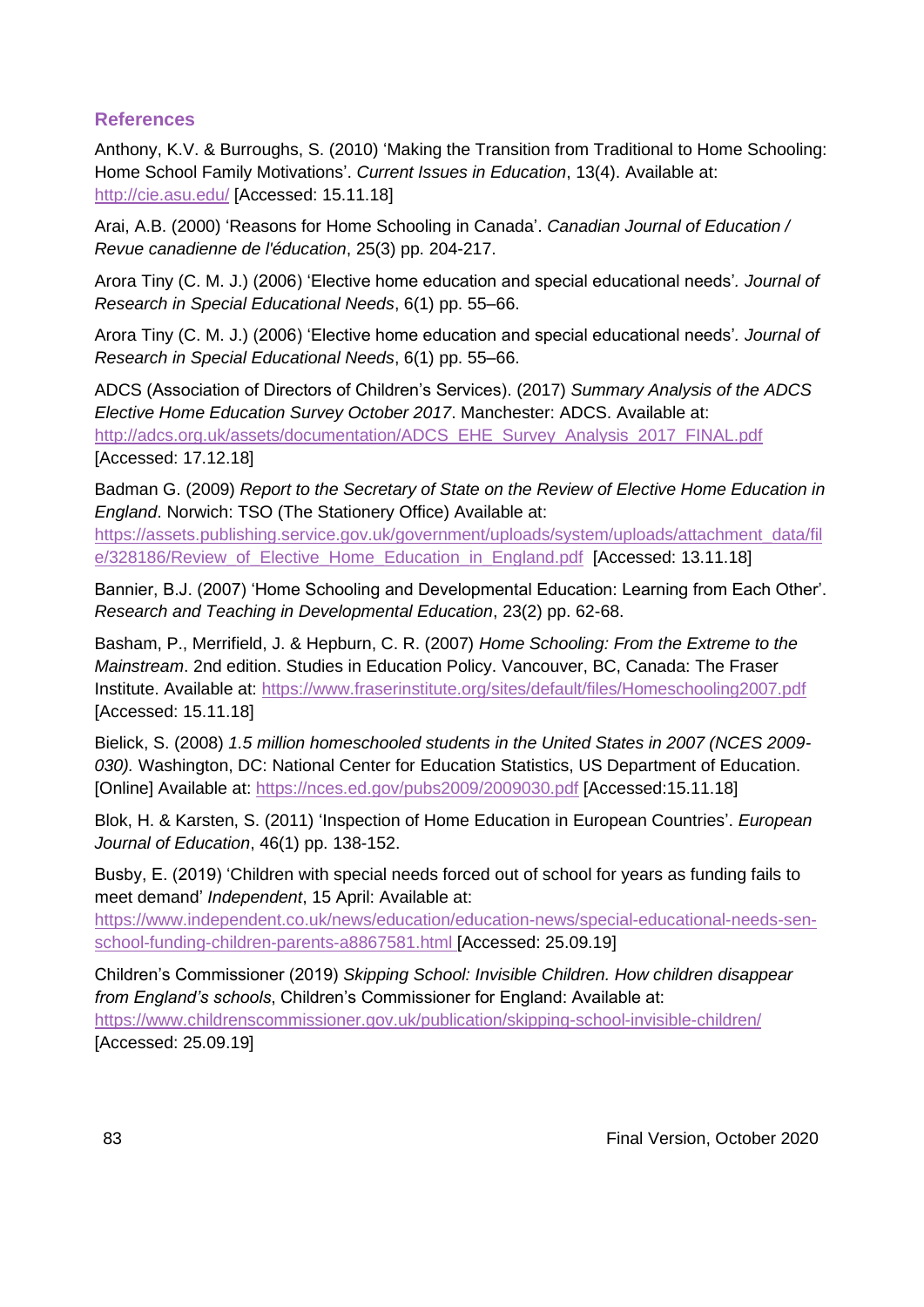Children's Commissioner. (2017) *Briefing: Falling through the Gaps in Education.Children's Commissioner for England*. Available at: [https://www.childrenscommissioner.gov.uk/wp](https://www.childrenscommissioner.gov.uk/wp-content/uploads/2017/11/BRIEFING-Falling-through-the-gaps-in-education-CCO.pdf)[content/uploads/2017/11/BRIEFING-Falling-through-the-gaps-in-education-CCO.pdf](https://www.childrenscommissioner.gov.uk/wp-content/uploads/2017/11/BRIEFING-Falling-through-the-gaps-in-education-CCO.pdf) [Accessed:14.11.18]

D'Arcy, K. (2012) *Elective home education and Traveller families in contemporary times: educational spaces and equality*, Ed.D. thesis. University of Sheffield, UK. Available at: [http://etheses.whiterose.ac.uk/3761/1/KD\\_Thesis.pdf](http://etheses.whiterose.ac.uk/3761/1/KD_Thesis.pdf) [Accessed:29.10.18]

D'Arcy, K. (2014) 'Home education, school, Travellers and educational inclusion'. *British Journal of Sociology of Education*, 35(5) pp. 818-835. DOI: 10.1080/01425692.2014.919840

DfE (Department for Education). (2019a) *Elective home education: Departmental guidance for local authorities*. London: DfE. Available at: [https://www.gov.uk/government/publications/elective](https://www.gov.uk/government/publications/elective-home-education)[home-education.](https://www.gov.uk/government/publications/elective-home-education) [Accessed: 09.09.19]

DfE (Department for Education) (2019b) 'New register to help all children get the education they deserve', Press Release 2 April: Available at: [https://www.gov.uk/government/news/new-register](https://www.gov.uk/government/news/new-register-to-help-all-children-get-the-education-they-deserve)[to-help-all-children-get-the-education-they-deserve](https://www.gov.uk/government/news/new-register-to-help-all-children-get-the-education-they-deserve) [Accessed: 25.09.19]

DfE (Department for Education) (2019c) 'Education Inspection Framework', Guidance 14 May, updated 2 September: Available at: [https://www.gov.uk/government/publications/education](https://www.gov.uk/government/publications/education-inspection-framework#history)[inspection-framework#history](https://www.gov.uk/government/publications/education-inspection-framework#history) [Accessed: 08.10.19].

DfE (Department for Education). (2018a) *Website: Home Education – Call for Evidence and revised DfE guidance*. Available at: [https://consult.education.gov.uk/school-frameworks/home](https://consult.education.gov.uk/school-frameworks/home-education-call-for-evidence-and-revised-dfe-a/)[education-call-for-evidence-and-revised-dfe-a/](https://consult.education.gov.uk/school-frameworks/home-education-call-for-evidence-and-revised-dfe-a/) [Accessed: 13.11.18]

DfE (Department for Education) (2018b) 'New funding to support children with special educational needs', News Story 16 December: Available at:

[https://www.gov.uk/government/news/new-funding-to-support-children-with-special-educational](https://www.gov.uk/government/news/new-funding-to-support-children-with-special-educational-needs)[needs](https://www.gov.uk/government/news/new-funding-to-support-children-with-special-educational-needs) [Accessed: 25.09.19]

Ellyatt, E. (2013) 'If UK children start school too early it could damage their learning for life', *The Guardian*, 10 December: Available at: [https://www.theguardian.com/teacher-network/teacher](https://www.theguardian.com/teacher-network/teacher-blog/2013/dec/10/school-starting-age-five-six-uk-eu)[blog/2013/dec/10/school-starting-age-five-six-uk-eu](https://www.theguardian.com/teacher-network/teacher-blog/2013/dec/10/school-starting-age-five-six-uk-eu) [Accessed: 25.09.19]

European Commission/EACEA/Eurydice (2018) *Home Education Policies in Europe: Primary and Lower Secondary Education*. Eurydice Report. Luxembourg: Publications Office of the European Union. Available at: [https://eacea.ec.europa.eu/national](https://eacea.ec.europa.eu/national-policies/eurydice/sites/eurydice/files/home_education_in_europe_report.pdf)[policies/eurydice/sites/eurydice/files/home\\_education\\_in\\_europe\\_report.pdf](https://eacea.ec.europa.eu/national-policies/eurydice/sites/eurydice/files/home_education_in_europe_report.pdf) [Accessed: 30.10.18]

Fields-Smith, C. & Williams, M. (2009) 'Motivations, Sacrifices, and Challenges: Black Parents' Decisions to Home School'. *Urban Rev*, 41 pp. 369–389.

Foster D. & Danechi, S. (2019) *House of Commons Library. Briefing Paper Number 5108*, 24 July, Home education in England. London: House of Commons Library. Available at: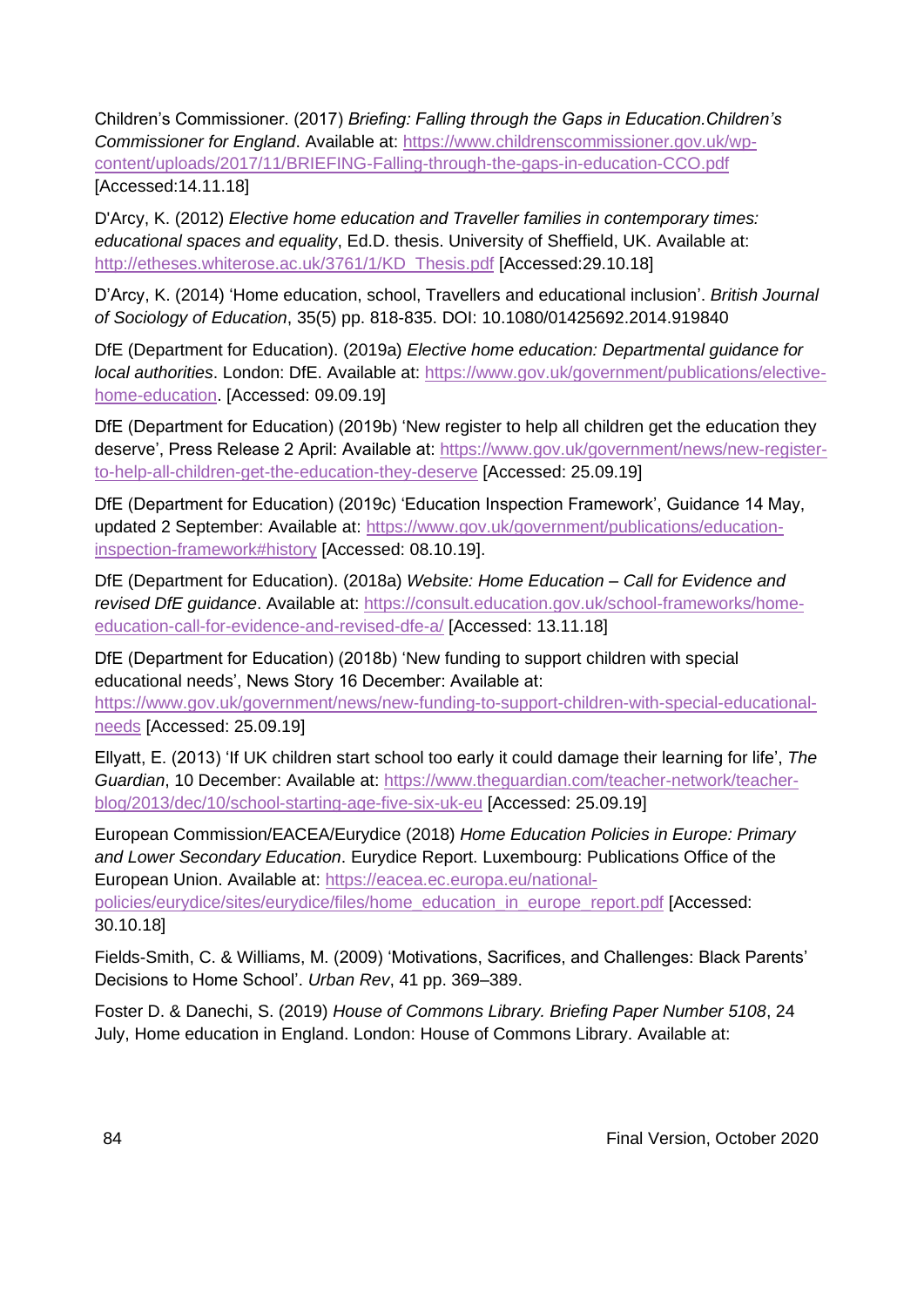[http://researchbriefings.files.parliament.uk/documents/SN05108/SN05108.pdf. \[](http://researchbriefings.files.parliament.uk/documents/SN05108/SN05108.pdf.)Accessed 09.09.19]

Guterman, O. & Neuman, A. (2017) 'Different reasons for one significant choice: Factors influencing homeschooling choice in Israel'. *International Review of Education*, 63(3) pp. 303-318

Harding, T. & Farrell, A. (2003) 'Home schooling and legislated education'. *Australia & New Zealand Journal of Law and Education*, 8(2) pp. 127-135

Hill, A. (2015) 'State must raise its game to protect home-educated children, judge insists', *The Guardian*, 23 April: Available at: [https://www.theguardian.com/society/2015/apr/23/state-must](https://www.theguardian.com/society/2015/apr/23/state-must-raise-its-game-to-protect-home-educated-children-judge-insists)[raise-its-game-to-protect-home-educated-children-judge-insists](https://www.theguardian.com/society/2015/apr/23/state-must-raise-its-game-to-protect-home-educated-children-judge-insists) [Accessed: 25.09.19]

Hopwood, V., O'Neill, L., Castro, G. & Hodgson, B. (2007) *The Prevalence of Home Education in England: A Feasibility Study*. Research Report RR827. Nottingham: Department for Education and Skills

House of Commons Children, Schools and Families Committee. (2009) *The Review of Elective Home Education Second Report of Session 2009–10*. London: The Stationery Office Limited. Available at:<https://publications.parliament.uk/pa/cm200910/cmselect/cmchilsch/39/39i.pdf> [Accessed 13.11.18]

Hutchings, M. (2019) *Exam factories: The impact of accountability measures on children and young people*, National Union of Teachers: Available at: [https://www.teachers.org.uk/files/exam](https://www.teachers.org.uk/files/exam-factories.pdf)[factories.pdf](https://www.teachers.org.uk/files/exam-factories.pdf) [Accessed: 25.09.19]

Kendall, S. and Atkinson, M. (2006) *Some Perspectives on Home Education*. Slough: NFER.

Kunzman, R. and Gaither, M. (2013) 'Homeschooling: A Comprehensive Survey of the Research'. *Other Education: The Journal of Educational Alternatives,* 2(1) pp. 4-59

Lees, H. E. (2010) *The gateless gate of home education discovery: what happens to the self of adults upon discovery of the possibility and possibilities of an educational alternative*? DPhil thesis. University of Birmingham, UK. Available at:<https://core.ac.uk/download/pdf/40027629.pdf> [Accessed: 29.10.18]

Maxwell, N., Doughty, J., Slater, T., Forrester, D. & Rhodes, K. (2018) 'Home education for children with additional learning needs – a better choice or the only option?' *Educational Review*, pp. 1-16.

Morton, R. (2010) 'Home education: Constructions of choice'. *International Electronic Journal of Elementary Education*, 3(1) pp. 45-56.

Nelson, J. (2010) *Local authorities' views of the Badman review of elective home education*, M.Res. University of Birmingham, UK. Available at: [http://etheses.bham.ac.uk/1552/2/Nelson\\_MRes\\_11.pdf](http://etheses.bham.ac.uk/1552/2/Nelson_MRes_11.pdf) [Accessed: 29.10.18]

Neuman, A. & Guterman, O. (2017) 'How I started home schooling: founding stories of mothers who home school their children', *Research Papers in Education*, DOI: 10.1080/02671522.2017.1420815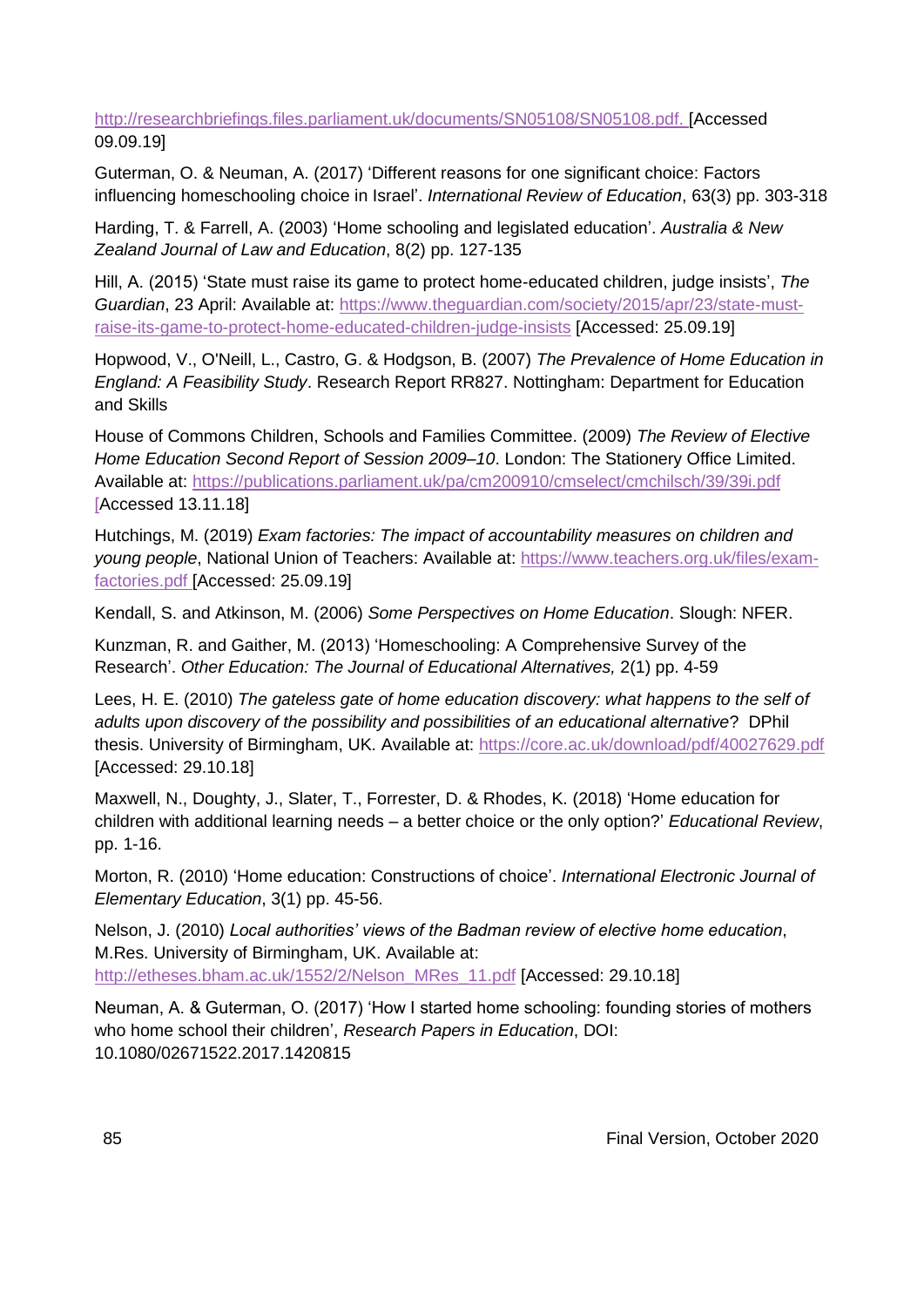New Zealand Ministry of Education. (2015) *Homeschooling Review*. Wellington, New Zealand: Ministry of Education. Available at:

[https://parents.education.govt.nz/assets/Parents/Documents/Primary-school/Homeschooling-](https://parents.education.govt.nz/assets/Parents/Documents/Primary-school/Homeschooling-Review-201415-findings.pdf)[Review-201415-findings.pdf](https://parents.education.govt.nz/assets/Parents/Documents/Primary-school/Homeschooling-Review-201415-findings.pdf) [Accessed: 14.12.18]

Office of the Children's Commissioner (2013) "Always Someone Else's Problem": Office of the Children's Commissioner's Report on illegal exclusion. London: Office of the Children's Commissioner. Available at: [https://www.childrenscommissioner.gov.uk/wp](https://www.childrenscommissioner.gov.uk/wp-content/uploads/2017/07/Always_Someone_Elses_Problem.pdf)[content/uploads/2017/07/Always\\_Someone\\_Elses\\_Problem.pdf](https://www.childrenscommissioner.gov.uk/wp-content/uploads/2017/07/Always_Someone_Elses_Problem.pdf) [Accessed: 16.11.18]

Ofsted (2019) 'New data shows illegal schools are a huge nationwide problem', Press Release, 12 April: Available at: [https://www.gov.uk/government/news/new-data-shows-illegal-schools-are](https://www.gov.uk/government/news/new-data-shows-illegal-schools-are-a-huge-nationwide-problem)[a-huge-nationwide-problem](https://www.gov.uk/government/news/new-data-shows-illegal-schools-are-a-huge-nationwide-problem) [Accessed: 25.09.19]

Ofsted (The Office for Standards in Education, Children's Services and Skills). (2010) *Local authorities and home education. Reference no: 090267*. Manchester: Ofsted. Available at: <http://dera.ioe.ac.uk/1123/1/Local%20authorities%20and%20home%20education.pdf> [Accessed: 15.11.18]

Olsen, N. B. (2008) 'Understanding Parental Motivation to Home School: A Qualitative Case Study'. Graduate Student Theses, Dissertations, & Professional Papers. 1147. Available at: <https://scholarworks.umt.edu/etd/1147> [Accessed: 15.11.18]

Owen, D. (2019) 'Numbers alone can't tell us that off-rolling has taken place' *Schools Week*, 1 July: Available at: [https://schoolsweek.co.uk/numbers-alone-cant-tell-us-that-off-rolling-has](https://schoolsweek.co.uk/numbers-alone-cant-tell-us-that-off-rolling-has-taken-place/)[taken-place/](https://schoolsweek.co.uk/numbers-alone-cant-tell-us-that-off-rolling-has-taken-place/) [Accessed: 25.09.19]

Parish, N.; Bryant, B. & Swords, B. (2019) *Have we reached a 'tipping point'? Trends in spending for children and young people with SEND in England*, Available at: [https://static1.squarespace.com/static/5ce55a5ad4c5c500016855ee/t/5d1cdad6b27e2700017ea](https://static1.squarespace.com/static/5ce55a5ad4c5c500016855ee/t/5d1cdad6b27e2700017ea7c9/1562172125505/LGA+HN+report+corrected+20.12.18.pdf) [7c9/1562172125505/LGA+HN+report+corrected+20.12.18.pdf](https://static1.squarespace.com/static/5ce55a5ad4c5c500016855ee/t/5d1cdad6b27e2700017ea7c9/1562172125505/LGA+HN+report+corrected+20.12.18.pdf) [Accessed: 25.09.19]

Parsons, S. & Lewis, A. (2010) 'The home-education of children with special needs or disabilities in the UK: views of parents from an online survey'. *International Journal of Inclusive Education*, 14(1) pp. 67-86.

Parveen, N. (2019) 'Funding for pupils with special educational needs drops 17%' *The Guardian*, 4 April: Available at: [https://www.theguardian.com/education/2019/apr/04/funding-pupils-special](https://www.theguardian.com/education/2019/apr/04/funding-pupils-special-educational-needs-send-drops-north-england)[educational-needs-send-drops-north-england](https://www.theguardian.com/education/2019/apr/04/funding-pupils-special-educational-needs-send-drops-north-england) [Accessed: 25.09.19]

Patterson, J.A., Gibson, I., Koenigs, A., Maurer, M., Ritterhouse, G., Stockton, C. & Taylor, M.J. (2007) 'Resisting Bureaucracy: A Case Study of Home Schooling'. *Journal of Thought*, 42(3-4) pp. 71-86.

Pells, R. (2017) 'Sats tests endangering children's learning and mental health, MPs warn' *Independent*, 1 May: Available at: [https://www.independent.co.uk/news/education/education](https://www.independent.co.uk/news/education/education-news/sats-exams-tests-mental-health-children-endangering-learning-house-commons-education-committee-a7711276.html)[news/sats-exams-tests-mental-health-children-endangering-learning-house-commons-education](https://www.independent.co.uk/news/education/education-news/sats-exams-tests-mental-health-children-endangering-learning-house-commons-education-committee-a7711276.html)[committee-a7711276.html](https://www.independent.co.uk/news/education/education-news/sats-exams-tests-mental-health-children-endangering-learning-house-commons-education-committee-a7711276.html) [Accessed: 25.09.19]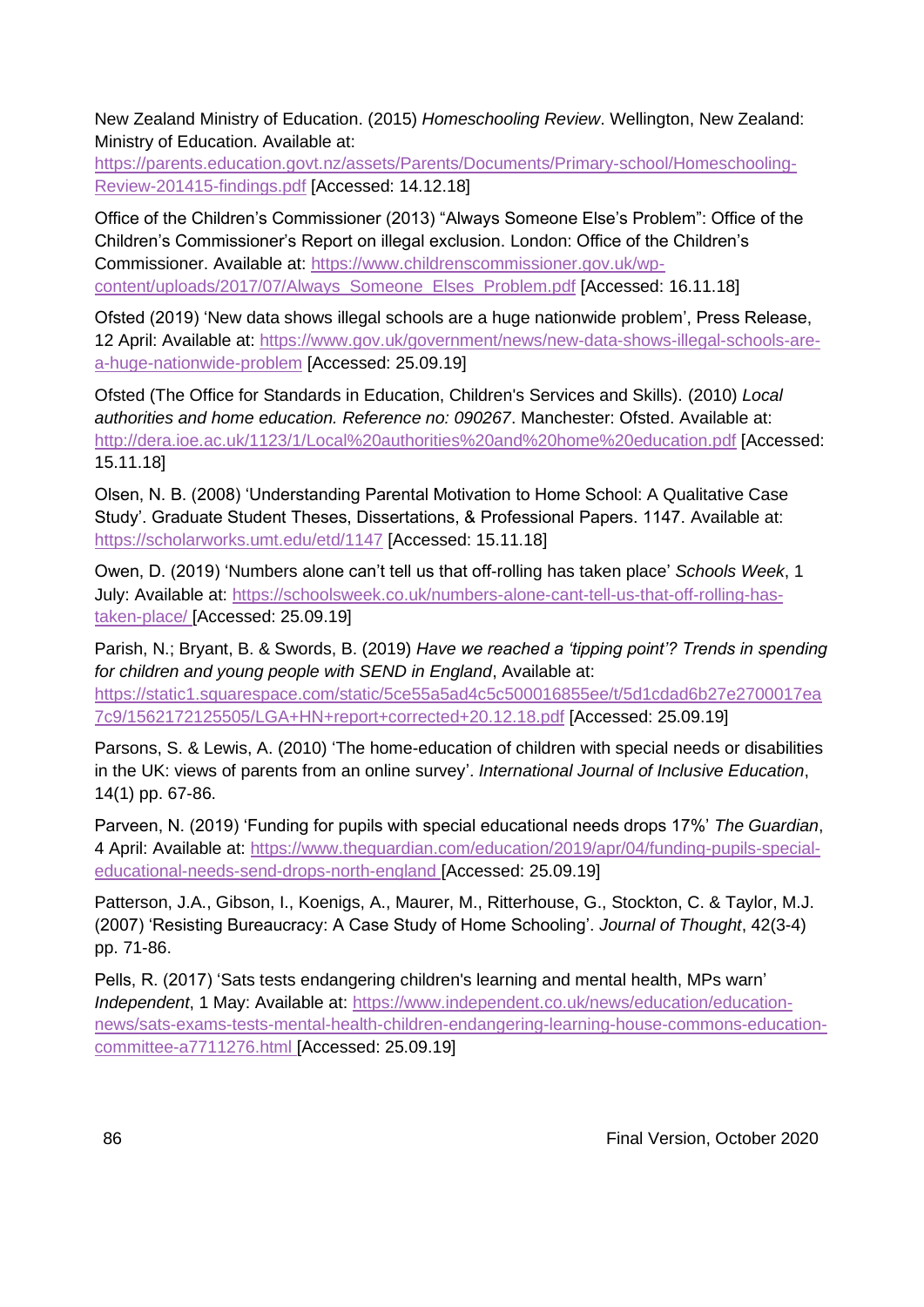Perera, N. (2019) 'High Needs Funding: An overview of the key issues', *Education Policy Institute*, 3 April: Available at: [https://epi.org.uk/publications-and-research/high-needs-funding](https://epi.org.uk/publications-and-research/high-needs-funding-overview/)[overview/](https://epi.org.uk/publications-and-research/high-needs-funding-overview/) [Accessed: 25.09.19]

Ray, B. (2015) 'African American Homeschool Parents' Motivations for Homeschooling and Their Black Children's Academic Achievement'. *Journal of School Choice*, 9 pp. 71–96

Rogers, T. (2017) ''Ofsted has done more damage to education in the UK than anything else', *TES*, 23 September: Available at: [https://www.tes.com/news/ofsted-has-done-more-damage](https://www.tes.com/news/ofsted-has-done-more-damage-education-uk-anything-else)[education-uk-anything-else](https://www.tes.com/news/ofsted-has-done-more-damage-education-uk-anything-else) [Accessed: 25.09.19]

Smith, E. & Nelson, J. (2015) 'Using the Opinions and Lifestyle Survey to examine the prevalence and characteristics of families who home educate in the UK'. *Educational Studies*, 41(3) pp. 312-325.

Spiegler, T. (2003) 'Home Education in Germany: An Overview of the Contemporary Situation'. *Evaluation and research in education*, 17(2&3) pp. 179-190

Spiegler, T. (2010) 'Parents' motives for home education: The influence of methodological design and social context'. *International Electronic Journal of Elementary Education*, 3(1) pp.57-70.

UK Government Legislation. (2004) *Children Act 2004*. Available at: <http://www.legislation.gov.uk/ukpga/2004/31/contents> . [Accessed: 16.09.19]

UK Government Legislation. (1996) *Education Act 1996*. Available at: [https://www.legislation.gov.uk/ukpga/1996/56/section/7.](https://www.legislation.gov.uk/ukpga/1996/56/section/7) [Accessed: 16.11.18]

Weale, S. (2019) 'Mental health of pupils is 'at crisis point', teachers warn' *The Guardian*, 17 April: Available at: [https://www.theguardian.com/society/2019/apr/17/mental-health-young](https://www.theguardian.com/society/2019/apr/17/mental-health-young-people-england-crisis-point-teacher-school-leader-survey)[people-england-crisis-point-teacher-school-leader-survey](https://www.theguardian.com/society/2019/apr/17/mental-health-young-people-england-crisis-point-teacher-school-leader-survey) [last accessed 25 September 2019]

Weale, S. & Adams, R. (2019) '"It's dangerous": full chaos of funding cuts in England's schools revealed', *The Guardian*, 8 March: Available at:

[https://www.theguardian.com/education/2019/mar/08/its-dangerous-full-chaos-of-funding-cuts-in](https://www.theguardian.com/education/2019/mar/08/its-dangerous-full-chaos-of-funding-cuts-in-englands-schools-revealed)[englands-schools-revealed](https://www.theguardian.com/education/2019/mar/08/its-dangerous-full-chaos-of-funding-cuts-in-englands-schools-revealed) [Accessed: 25.09.19]

Webb, S. (2011) *Elective Home Education in the UK*. Stoke-on-Trent, UK: Trentham Books.

Williams, S. (2018) '"School is very oppressive": why home-schooling is on the rise' *The Guardian*, 3 November: Available at: [https://www.theguardian.com/education/2018/nov/03/get-to](https://www.theguardian.com/education/2018/nov/03/get-to-be-free-rise-in-home-schooling)[be-free-rise-in-home-schooling](https://www.theguardian.com/education/2018/nov/03/get-to-be-free-rise-in-home-schooling) [Accessed: 25.09.19]

Winstanley, C. (2009) 'Too cool for school?: Gifted children and homeschooling'. *Theory and Research in Education*, 7, pp.347-362. Available at: <http://tre.sagepub.com/cgi/content/abstract/7/3/347> [Accessed: 15.11.18]

Wray, A. & Thomas, A. (2013) 'School Refusal and Home Education'. *Journal of Unschooling and Alternative Learning,* 7(13) pp. 64-85.